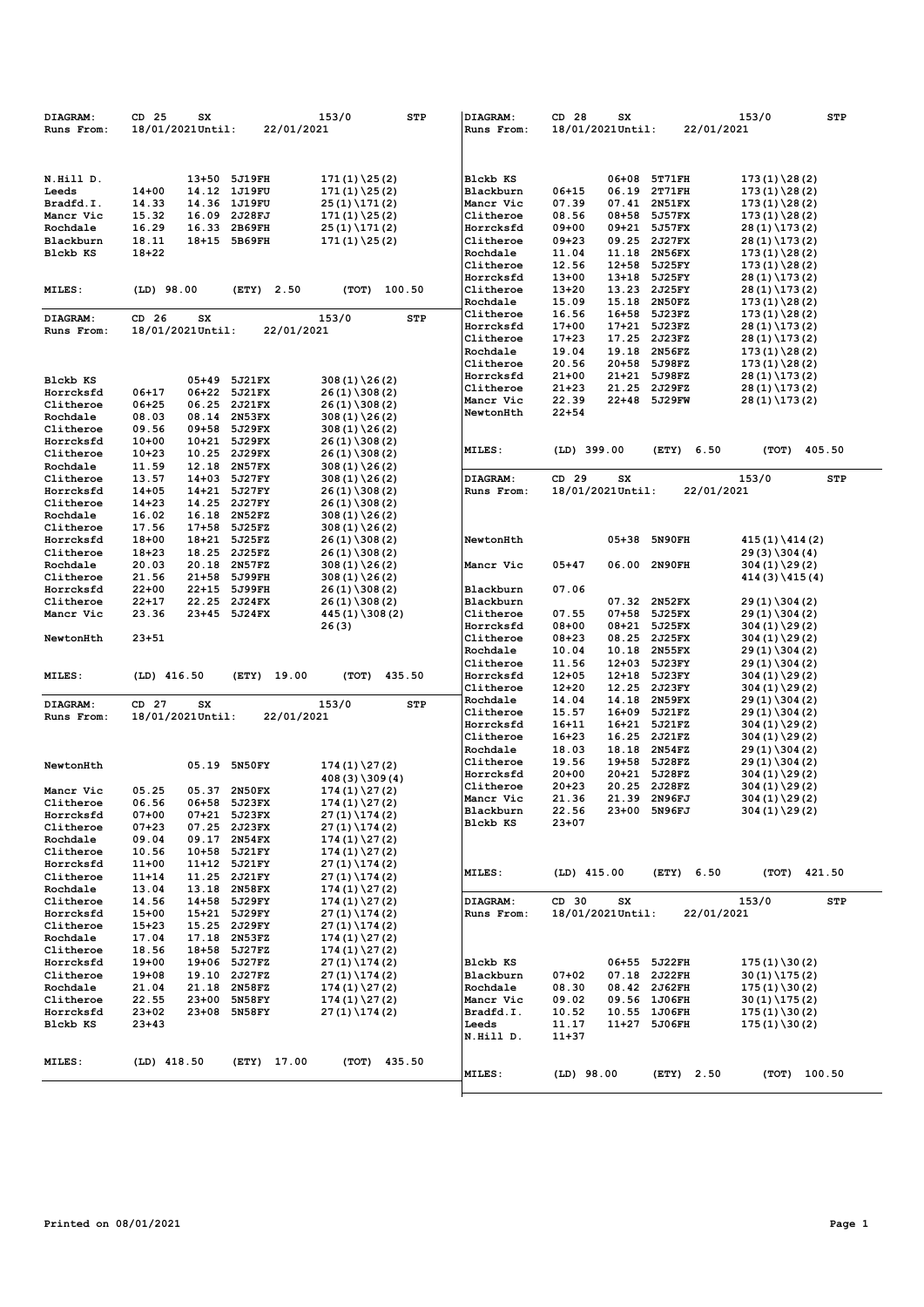| DIAGRAM:<br>Runs From: | CD 131<br>SX<br>18/01/2021Until: | 22/01/2021                    | 155/1                     | STP        | <b>DIAGRAM:</b><br>Runs From: | CD 152<br>18/01/2021Until: | SX           |                              | 22/01/2021                 | 158/7                              | STP          |
|------------------------|----------------------------------|-------------------------------|---------------------------|------------|-------------------------------|----------------------------|--------------|------------------------------|----------------------------|------------------------------------|--------------|
|                        |                                  |                               |                           |            |                               |                            |              |                              |                            |                                    |              |
| Hull<br>York           | 07.32<br>09.45                   | 06.19 2R98CV<br>2R09CV        |                           |            | N.Hill D.                     |                            |              | 04+37 5W01CV                 |                            | $472(1)\151(3)$<br>152(4)          |              |
| Hull                   | 10.54<br>11.50                   | 2R60CV                        |                           |            | Leeds                         | $04 + 47$                  |              | 05.17 2H10CZ                 |                            | $151(1)\152(2)$                    |              |
| York                   | 13.08<br>13.45                   | <b>2R17CV</b>                 |                           |            | Ribblhead                     | 06.38                      |              | 06+40 5H81CZ                 |                            | $151(1)\152(2)$                    |              |
| Hull                   | 14.54<br>15.50                   | 2R62CV                        |                           |            | Blea Moor                     | $06 + 43$                  |              | 07+00 5H81CZ                 |                            | $152(1)\151(2)$                    |              |
| York                   | 17.08<br>17.45                   | 2R25CV                        |                           |            | Ribblhead                     | $07 + 03$                  |              | 07.13 2H81CZ                 |                            | $152(1)\151(2)$                    |              |
| Hull                   | 18.55                            | 19.50 2R26CV                  |                           |            | Leeds                         | 08.33                      |              | 08+45 5W91CZ                 |                            | $152(1)\151(2)$                    |              |
| York                   | 20.59                            | 21.44 2R33CV                  |                           |            | N.Hill D.                     | $08 + 55$                  |              |                              |                            |                                    |              |
| Hull                   | 22.53                            |                               |                           |            |                               |                            |              |                              |                            |                                    |              |
| <b>MILES:</b>          | $(LD)$ 416.00                    | (ETY)<br>0.00                 | (TOT)                     | 416.00     | <b>MILES:</b>                 | $(LD)$ 104.00              |              | (ETY)                        | 8.00                       |                                    | (TOT) 112.00 |
| DIAGRAM:               | CD 132<br>SX                     |                               | 155/1                     | <b>STP</b> | <b>DIAGRAM:</b><br>Runs From: | CD 153<br>18/01/2021Until: | MO           |                              | 18/01/2021                 | 158/7                              | STP          |
| Runs From:             | 18/01/2021Until:                 | 22/01/2021                    |                           |            |                               |                            |              |                              |                            |                                    |              |
|                        |                                  | 07.12 2W98CV                  |                           |            | N.Hill D.                     |                            |              |                              | <b>FUEL</b><br><b>WASH</b> |                                    |              |
| Hull<br>Beverley       | 07.30<br>07.25                   | <b>2W99CV</b>                 |                           |            | N.Hill D.                     |                            |              | 05+15 5N00IS                 |                            | $153(1)\170(2)$                    |              |
| Hull                   | 09.49<br>07.45                   | <b>2R04CV</b>                 |                           |            | Leeds                         | $05 + 26$                  |              | 05.34 2N00CV                 |                            | $153(1)\170(2)$                    |              |
| York                   | 11.01<br>11.45                   | 2R13CV                        |                           |            | Sheffield                     | 07.01                      |              | 07.12 2N05CV                 |                            | $170(1)\153(2)$                    |              |
| Hull                   | 12.54                            | 13.46 2R64CV                  |                           |            | Leeds                         | 08.34                      | 08+50        | <b>5N05CV</b>                |                            | $153(1)\170(2)$                    |              |
| York                   | 15.04                            | 15.46 2R21CV                  |                           |            | Leeds ESJ                     | $08 + 53$                  | 08+55        | 5N05CV                       |                            | $170(1)\153(2)$                    |              |
| Hull                   | 16.57                            | 17.50 2R20CV                  |                           |            | HolbeckLS                     | $09 + 00$                  | 16+50        | 5Y27CZ                       |                            | $153(1)\170(2)$                    |              |
| York                   | 19.03                            | 19.41 2R29CV<br>21.50 2R30CV  |                           |            | Leeds ESJ                     | $16 + 54$<br>$17+00$       |              | 16+57 5Y27CZ<br>17.09 1Y27CZ |                            | $170(1)\153(2)$                    |              |
| Hull<br>York           | 20.52<br>23.06                   |                               |                           |            | Leeds<br>Nott'm               | 18.58                      |              | 19.17 1Y30CZ                 |                            | $153(1)\170(2)$<br>$170(1)\153(2)$ |              |
|                        |                                  |                               |                           |            | Sheffield                     | 20.13                      |              | 20.15 2N31CV                 |                            | $170(1)\153(2)$                    |              |
|                        |                                  |                               |                           |            | Leeds                         | 21.30                      | 21.48        | <b>2N32CV</b>                |                            | $153(1)\170(2)$                    |              |
| <b>MILES:</b>          | $(LD)$ 380.00                    | (ETY)<br>0.00                 | (TOT)                     | 380.00     | Sheffield                     | 22.59                      | 23.15        | <b>2N37CV</b>                |                            | $170(1)\153(2)$                    |              |
|                        |                                  |                               |                           |            | Leeds                         | 00.30                      |              | 00+42 5N37CV                 |                            | $153(1)\170(2)$                    |              |
| DIAGRAM:               | CD 133<br>SX                     |                               | 155/1                     | STP        | N.Hill D.                     | $00 + 52$                  |              |                              |                            |                                    |              |
| Runs From:             | 18/01/2021Until:                 | 22/01/2021                    |                           |            |                               |                            |              |                              |                            |                                    |              |
|                        |                                  |                               |                           |            | MILES:                        | $(LD)$ 317.00              |              | (ETY) 7.00                   |                            |                                    | (TOT) 324.00 |
|                        |                                  |                               |                           |            |                               |                            |              |                              |                            |                                    |              |
| York                   |                                  | 08.45 2R07CV                  |                           |            | DIAGRAM:                      | CD 153                     | <b>TWThO</b> |                              |                            | 158/7                              | STP          |
| Hull                   | 09.54                            | 10.50 2R06CV                  |                           |            | Runs From:                    | 19/01/2021Until:           |              |                              | 21/01/2021                 |                                    |              |
| York                   | 12.02                            | 12.42 2R63CV                  |                           |            |                               |                            |              |                              |                            |                                    |              |
| Hull                   | 13.53<br>14.50                   | 2R14CV                        |                           |            |                               |                            |              |                              |                            |                                    |              |
| York                   | 16.01                            | 16.45 2R23CV                  |                           |            |                               |                            |              |                              |                            |                                    |              |
| Hull<br>York           | 17.56<br>18.50<br>20.01          | <b>2R22CV</b><br>20.45 2R31CV |                           |            | N.Hill D.                     |                            |              |                              | FUEL<br><b>WASH</b>        |                                    |              |
| Hull                   | 21.56                            |                               |                           |            | N.Hill D.                     |                            |              | 04+53 5T01CV                 |                            | $153(1)\170(2)$                    |              |
|                        |                                  |                               |                           |            |                               |                            |              |                              |                            | 361(3)                             |              |
|                        |                                  |                               |                           |            | Leeds                         | $05 + 04$                  |              | 05.34 2N00CV                 |                            | $153(1)\170(2)$                    |              |
| <b>MILES:</b>          | $(LD)$ 364.00                    | (ETY)<br>0.00                 | (TOT)                     | 364.00     | Sheffield                     | 07.01                      |              | 07.12 2N05CV                 |                            | $170(1)\153(2)$                    |              |
|                        |                                  |                               |                           |            | Leeds                         | 08.34                      | 08+50        | 5N05CV                       |                            | $153(1)\170(2)$                    |              |
| DIAGRAM:               | CD 151<br>SX                     |                               | 158/7                     | <b>STP</b> | Leeds ESJ                     | $08 + 53$                  |              | 08+55 5N05CV                 |                            | $170(1)\153(2)$                    |              |
| Runs From:             | 18/01/2021Until:                 | 22/01/2021                    |                           |            | HolbeckLS<br>Leeds ESJ        | $09+00$                    | 16+50        | 5Y27CZ                       |                            | $153(1)\170(2)$<br>$170(1)\153(2)$ |              |
|                        |                                  |                               |                           |            | Leeds                         | 16+54<br>$17+00$           |              | 16+57 5Y27CZ<br>17.09 1Y27CZ |                            | $153(1)\170(2)$                    |              |
|                        |                                  |                               |                           |            | Nott'm                        | 18.58                      |              | 19.17 1Y30CZ                 |                            | $170(1)\153(2)$                    |              |
|                        |                                  | 04+37 5W01CV                  |                           |            | Sheffield                     | 20.13                      |              | 20.15 2N31CV                 |                            | $170(1)\153(2)$                    |              |
| N.Hill D.              |                                  |                               | $472(1)\151(3)$<br>152(4) |            | Leeds                         | 21.30                      |              | 21.48 2N32CV                 |                            | $153(1)\170(2)$                    |              |
| Leeds                  | $04 + 47$                        | 05.17 2H10CZ                  | $151(1)\152(2)$           |            | Sheffield                     | 22.59                      |              | 23.15 2N37CV                 |                            | $170(1)\153(2)$                    |              |
| Ribblhead              | 06.38                            | 06+40 5H81CZ                  | $151(1)\152(2)$           |            | Leeds                         | 00.30                      |              | 00+42 5N37CV                 |                            | $153(1)\170(2)$                    |              |
| Blea Moor              | 06+43                            | 07+00 5H81CZ                  | $152(1)\151(2)$           |            | N.Hill D.                     | $00 + 52$                  |              |                              |                            |                                    |              |
| Ribblhead              | $07 + 03$                        | 07.13 2H81CZ                  | $152(1)\151(2)$           |            |                               |                            |              |                              |                            |                                    |              |
| Leeds                  | 08.33                            | 08+45 5W91CZ                  | $152(1)\151(2)$           |            | MILES:                        | $(LD)$ 317.00              |              | (ETY) 7.00                   |                            |                                    | (TOT) 324.00 |
| N.Hill D.              | $08 + 55$                        |                               |                           |            |                               |                            |              |                              |                            |                                    |              |
| MILES:                 | $(LD)$ 104.00                    | (ETY) 8.00                    | (TOT) 112.00              |            |                               |                            |              |                              |                            |                                    |              |
|                        |                                  |                               |                           |            |                               |                            |              |                              |                            |                                    |              |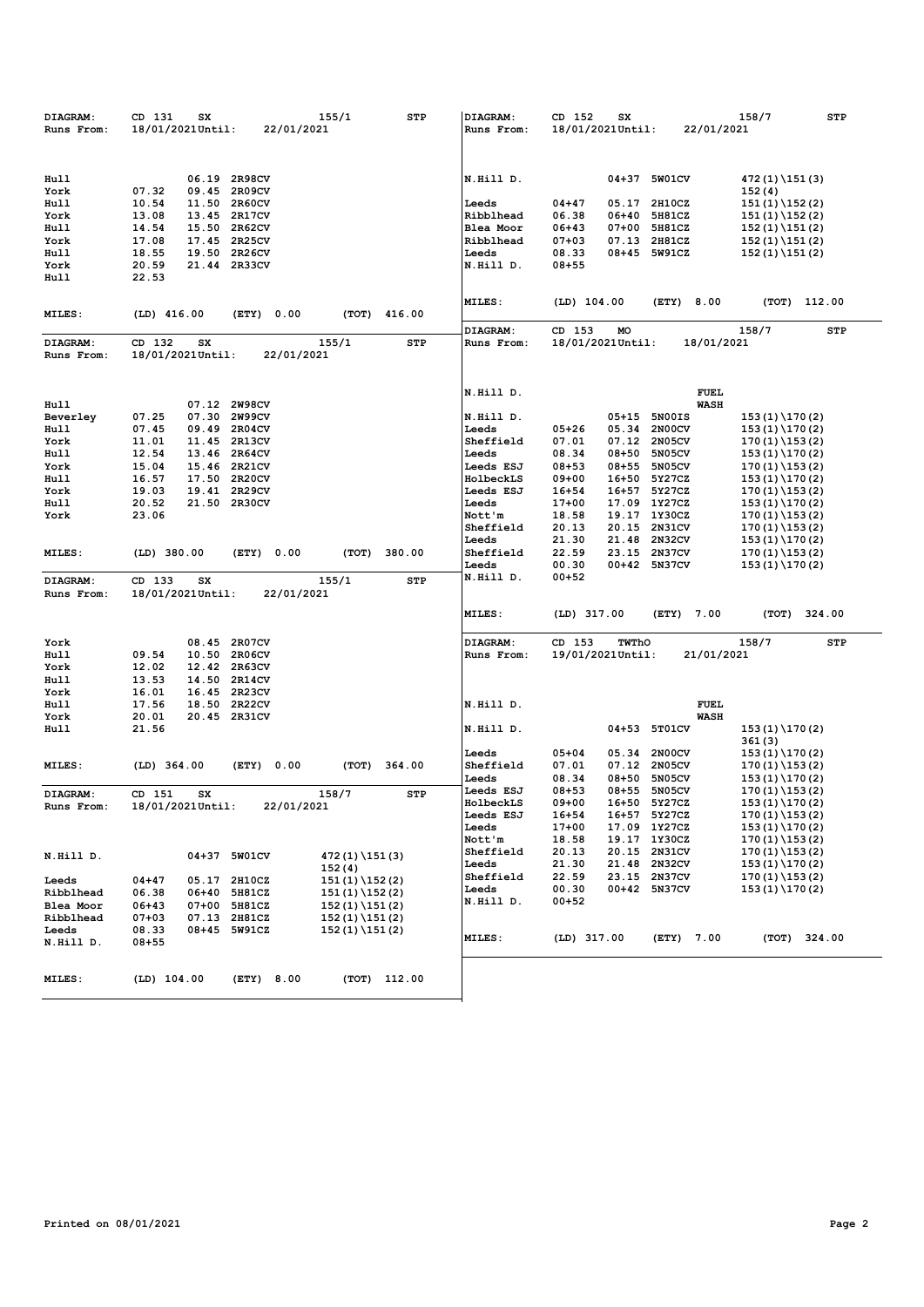| DIAGRAM:               | CD 153             | FO                      |                            | 158/7                              | <b>STP</b> | DIAGRAM:            | CD 155           | FSX        |                               |            | 158/7 | <b>STP</b> |  |
|------------------------|--------------------|-------------------------|----------------------------|------------------------------------|------------|---------------------|------------------|------------|-------------------------------|------------|-------|------------|--|
| Runs From:             | 22/01/2021Until:   |                         | 22/01/2021                 |                                    |            | Runs From:          | 18/01/2021Until: |            |                               | 21/01/2021 |       |            |  |
|                        |                    |                         |                            |                                    |            |                     |                  |            |                               |            |       |            |  |
|                        |                    |                         |                            |                                    |            |                     |                  |            |                               |            |       |            |  |
| N.Hill D.              |                    |                         | <b>FUEL</b>                |                                    |            | ShefldSdg           |                  |            | 05+20 5P01CZ                  |            |       |            |  |
|                        |                    |                         | WASH                       |                                    |            | Sheffield           | $05 + 25$        |            | 05+31 5P01CV                  |            |       |            |  |
| N.Hill D.              |                    | 04+53 5T01CV            |                            | $153(1)\170(2)$                    |            | Retford             | 06+05            |            | 06.13 1Y97CZ                  |            |       |            |  |
| Leeds                  | $05 + 04$          | 05.34                   | 2N00CV                     | 361(3)                             |            | Nott'm<br>Sheffield | 07.53<br>09.13   | 09.15      | 08.17 1Y08CZ<br><b>2N09CV</b> |            |       |            |  |
| Sheffield              | 07.01              | 07.12                   | <b>2N05CV</b>              | $153(1)\170(2)$<br>$170(1)\153(2)$ |            | Leeds               | 10.31            |            | 10.48 2N10CV                  |            |       |            |  |
| Leeds                  | 08.34              | $08 + 50$               | 5N05CV                     | $153(1)\170(2)$                    |            | Sheffield           | 12.01            |            | 12.06 1Y15CZ                  |            |       |            |  |
| Leeds ESJ              | 08+53              | $08 + 55$               | 5N05CV                     | $170(1)\153(2)$                    |            | Nott'm              | 12.58            | 13.17      | 1Y18CZ                        |            |       |            |  |
| HolbeckLS              | $09 + 00$          | $16 + 50$               | 5Y27CZ                     | $153(1)\170(2)$                    |            | Sheffield           | 14.13            |            | 14.15 2N19CB                  |            |       |            |  |
| Leeds ESJ              | $16 + 54$          | 16+57 5Y27CZ            |                            | $170(1)\153(2)$                    |            | Leeds               | 15.31            |            | 15.48 2N20CV                  |            |       |            |  |
| Leeds                  | $17+00$            | 17.09 1Y27CZ            |                            | $153(1)\170(2)$                    |            | Sheffield           | 17.01            |            | 17.06 1Y25CZ                  |            |       |            |  |
| Nott'm                 | 18.58              | 19.17 1Y30CZ            |                            | $170(1)\153(2)$                    |            | Nott'm              | 17.58            |            | 18.17 1Y28CZ                  |            |       |            |  |
| Sheffield              | 20.13              | 20.15 2N31CV            |                            | $170(1)\153(2)$                    |            | Sheffield           | 19.13            |            | 19.15 2N29CV                  |            |       |            |  |
| Leeds<br>Sheffield     | 21.30<br>22.59     | 21.48<br>23.15 2N37CV   | 2N32CV                     | $153(1)\170(2)$<br>$170(1)\153(2)$ |            | Leeds<br>Sheffield  | 20.37<br>22.00   | 20.48      | <b>2N30CV</b><br>22.05 1Y35CZ |            |       |            |  |
| Leeds                  | 00.30              |                         |                            |                                    |            | Nott'm              | 22.58            |            | 23.18 1N70CZ                  |            |       |            |  |
|                        |                    |                         |                            |                                    |            | Sheffield           | 00.13            |            | 00+19 5N70CX                  |            |       |            |  |
|                        |                    |                         |                            |                                    |            | ShefldSdg           | 00+24            |            |                               |            |       |            |  |
| <b>MILES:</b>          | $(LD)$ 317.00      |                         | (ETY)<br>5.00              | (TOT)                              | 322.00     |                     |                  |            |                               |            |       |            |  |
|                        |                    |                         |                            |                                    |            |                     |                  |            |                               |            |       |            |  |
| DIAGRAM:               | CD 154             | MO                      |                            | 158/7                              | <b>STP</b> | MILES:              | $(LD)$ 585.00    |            | (ETY)                         | 24.00      | (TOT) | 609.00     |  |
| Runs From:             | 18/01/2021Until:   |                         | 18/01/2021                 |                                    |            |                     |                  |            |                               |            |       |            |  |
|                        |                    |                         |                            |                                    |            | DIAGRAM:            | CD 155           | FO         |                               |            | 158/7 | <b>STP</b> |  |
|                        |                    |                         |                            |                                    |            | Runs From:          | 22/01/2021Until: |            |                               | 22/01/2021 |       |            |  |
|                        |                    |                         |                            |                                    |            |                     |                  |            |                               |            |       |            |  |
| N.Hill D.              |                    |                         | <b>FUEL</b><br><b>WASH</b> |                                    |            |                     |                  |            |                               |            |       |            |  |
| N.Hill D.              |                    | 06+26 5K04CV            |                            | $154(1)\364(2)$                    |            | ShefldSdg           |                  |            | 05+20 5P01CZ                  |            |       |            |  |
| Leeds                  | 06+36              | 06.47 2N02CV            |                            |                                    |            | Sheffield           | 05+25            |            | 05+31 5P01CV                  |            |       |            |  |
| Sheffield              | 07.58              | 08+05                   | 5N02CX                     |                                    |            | Retford             | 06+05            |            | 06.13 1Y97CZ                  |            |       |            |  |
| ShefldSdg              | 08+10              | $17+00$                 | 5N25CX                     | $154(1)\159(2)$                    |            | Nott'm              | 07.53            |            | 08.17 1Y08CZ                  |            |       |            |  |
| Sheffield              | $17+05$            | 17.15                   | <b>2N25CV</b>              | $154(1)\159(2)$                    |            | Sheffield           | 09.13            |            | 09.15 2N09CV                  |            |       |            |  |
| Leeds                  | 18.31              | 18.48                   | 2N26CV                     | $159(1)\154(2)$                    |            | Leeds               | 10.31            | 10.48      | <b>2N10CV</b>                 |            |       |            |  |
| Sheffield              | 20.01              | 20.06 1Y31CZ            |                            | $159(1)\154(2)$                    |            | Sheffield           | 12.01            |            | 12.06 1Y15CZ                  |            |       |            |  |
| Nott'm                 | 20.59              | 21.12 1Y34CZ            |                            | $154(1)\159(2)$                    |            | Nott'm              | 12.58            |            | 13.17 1Y18CZ                  |            |       |            |  |
| Sheffield              | 22.13              | 22+21 5Y34CX            |                            | $159(1)\154(2)$                    |            | Sheffield           | 14.13            |            | 14.15 2N19CB                  |            |       |            |  |
| ShefldSdg              | 22+28              |                         |                            |                                    |            | Leeds<br>Sheffield  | 15.31<br>17.01   |            | 15.48 2N20CV<br>17.06 1Y25CZ  |            |       |            |  |
|                        |                    |                         |                            |                                    |            | Nott'm              | 17.58            |            | 18.17 1Y28CZ                  |            |       |            |  |
| <b>MILES:</b>          | $(LD)$ 204.00      |                         | (ETY)<br>3.50              | (TOT)                              | 207.50     | Sheffield           | 19.13            | 19.15      | <b>2N29CV</b>                 |            |       |            |  |
|                        |                    |                         |                            |                                    |            | Leeds               | 20.37            |            | 20.48 2N30CV                  |            |       |            |  |
| DIAGRAM:               | CD 154             | TWThO                   |                            | 158/7                              | <b>STP</b> | Sheffield           | 22.00            |            | 22.05 1Y35CZ                  |            |       |            |  |
| Runs From:             | 19/01/2021Until:   |                         | 21/01/2021                 |                                    |            | Nott'm              | 22.58            |            | 23.18 1N70CZ                  |            |       |            |  |
|                        |                    |                         |                            |                                    |            | Sheffield           | 00.13            |            | 00+19 5N70CX                  |            |       |            |  |
|                        |                    |                         |                            |                                    |            | ShefldSdg           | $00 + 24$        |            |                               |            |       |            |  |
|                        |                    |                         |                            |                                    |            |                     |                  |            |                               |            |       |            |  |
| Leeds                  |                    | 06.47                   | <b>2N02CV</b>              |                                    |            | MILES:              | (LD) 585.00      |            | (ETY) 24.00                   |            | (TOT) | 609.00     |  |
| Sheffield              | 07.58              | 08+05                   | 5N02CX                     |                                    |            |                     |                  |            |                               |            |       |            |  |
| ShefldSdg<br>Sheffield | 08+10<br>$17 + 05$ | $17+00$<br>17.15 2N25CV | 5N25CX                     | $154(1)\159(2)$<br>$154(1)\159(2)$ |            | DIAGRAM:            | CD 156           | <b>FSX</b> |                               |            | 158/7 | <b>STP</b> |  |
| Leeds                  | 18.31              | 18.48 2N26CV            |                            | $159(1)$ \154(2)                   |            | Runs From:          | 18/01/2021Until: |            |                               | 21/01/2021 |       |            |  |
| Sheffield              | 20.01              | 20.06 1Y31CZ            |                            | $159(1)\154(2)$                    |            |                     |                  |            |                               |            |       |            |  |
| Nott'm                 | 20.59              | 21.12 1Y34CZ            |                            | $154(1)\159(2)$                    |            |                     |                  |            |                               |            |       |            |  |
| Sheffield              | 22.13              | 22+21 5Y34CX            |                            | $159(1)\154(2)$                    |            |                     |                  |            |                               |            |       |            |  |
| ShefldSdg              | 22+28              |                         |                            |                                    |            | ShefldSdq           |                  |            | 06+00 5N03CX                  |            |       |            |  |
|                        |                    |                         |                            |                                    |            | Sheffield           | 06+05            |            | 06.16 2N03CV                  |            |       |            |  |
|                        |                    |                         |                            |                                    |            | Leeds               | 07.31            |            | 07.48 2N04CV                  |            |       |            |  |
| MILES:                 | $(LD)$ 204.00      |                         | (ETY) 1.50                 | (TOT) 205.50                       |            | Sheffield           | 09.01            |            | 09.06 1Y09CZ                  |            |       |            |  |
|                        |                    |                         |                            |                                    |            | Nott'm              | 09.59            |            | 10.17 1Y12CZ                  |            |       |            |  |
| DIAGRAM:               | CD 154             | FO                      |                            | 158/7                              | STP        | Sheffield<br>Leeds  | 11.13<br>12.31   |            | 11.15 2N13CV<br>12.48 2N14CV  |            |       |            |  |
| Runs From:             | 22/01/2021Until:   |                         | 22/01/2021                 |                                    |            | Sheffield           | 14.01            |            | 14.06 1Y19CZ                  |            |       |            |  |
|                        |                    |                         |                            |                                    |            | Nott'm              | 15.01            |            | 15.17 1Y22CZ                  |            |       |            |  |
|                        |                    |                         |                            |                                    |            | Sheffield           | 16.13            |            | 16.15 2N23CV                  |            |       |            |  |
| Leeds                  |                    | 06.47 2N02CV            |                            |                                    |            | Leeds               | 17.31            |            | 17.48 2N24CV                  |            |       |            |  |
| Sheffield              | 07.58              | 08+05 5N02CX            |                            |                                    |            | Sheffield           | 19.01            |            | 19.06 1Y29CZ                  |            |       |            |  |
| ShefldSdg              | 08+10              | 17+00 5N25CX            |                            | $154(1)\159(2)$                    |            | Nott'm              | 19.58            |            | 20.17 1Y32CZ                  |            |       |            |  |
| Sheffield              | $17+05$            | 17.15 2N25CV            |                            | $154(1)\159(2)$                    |            | Sheffield           | 21.13            |            | 21+20 5Y32CX                  |            |       |            |  |
| Leeds                  | 18.31              | 18.48 2N26CV            |                            | $159(1)\154(2)$                    |            | ShefldSdg           | 21+25            |            |                               |            |       |            |  |
| Sheffield              | 20.01              | 20.06 1Y31CZ            |                            | $159(1)\154(2)$                    |            |                     |                  |            |                               |            |       |            |  |
| Nott'm                 | 20.59              | 21.12 1Y34CZ            |                            | $154(1)\159(2)$                    |            | MILES:              |                  |            |                               |            |       |            |  |
| Sheffield              | 22.13              | 22+21 5Y34CX            |                            | $159(1)\154(2)$                    |            |                     | $(LD)$ 480.00    |            | (ETY) 1.00                    |            | (ТОТ) | 481.00     |  |
| ShefldSdg              | 22+28              |                         |                            |                                    |            |                     |                  |            |                               |            |       |            |  |
|                        |                    |                         |                            |                                    |            |                     |                  |            |                               |            |       |            |  |
|                        |                    |                         |                            |                                    |            |                     |                  |            |                               |            |       |            |  |
| MILES:                 | $(LD)$ 204.00      |                         | (ETY) 1.50                 | (TOT) 205.50                       |            |                     |                  |            |                               |            |       |            |  |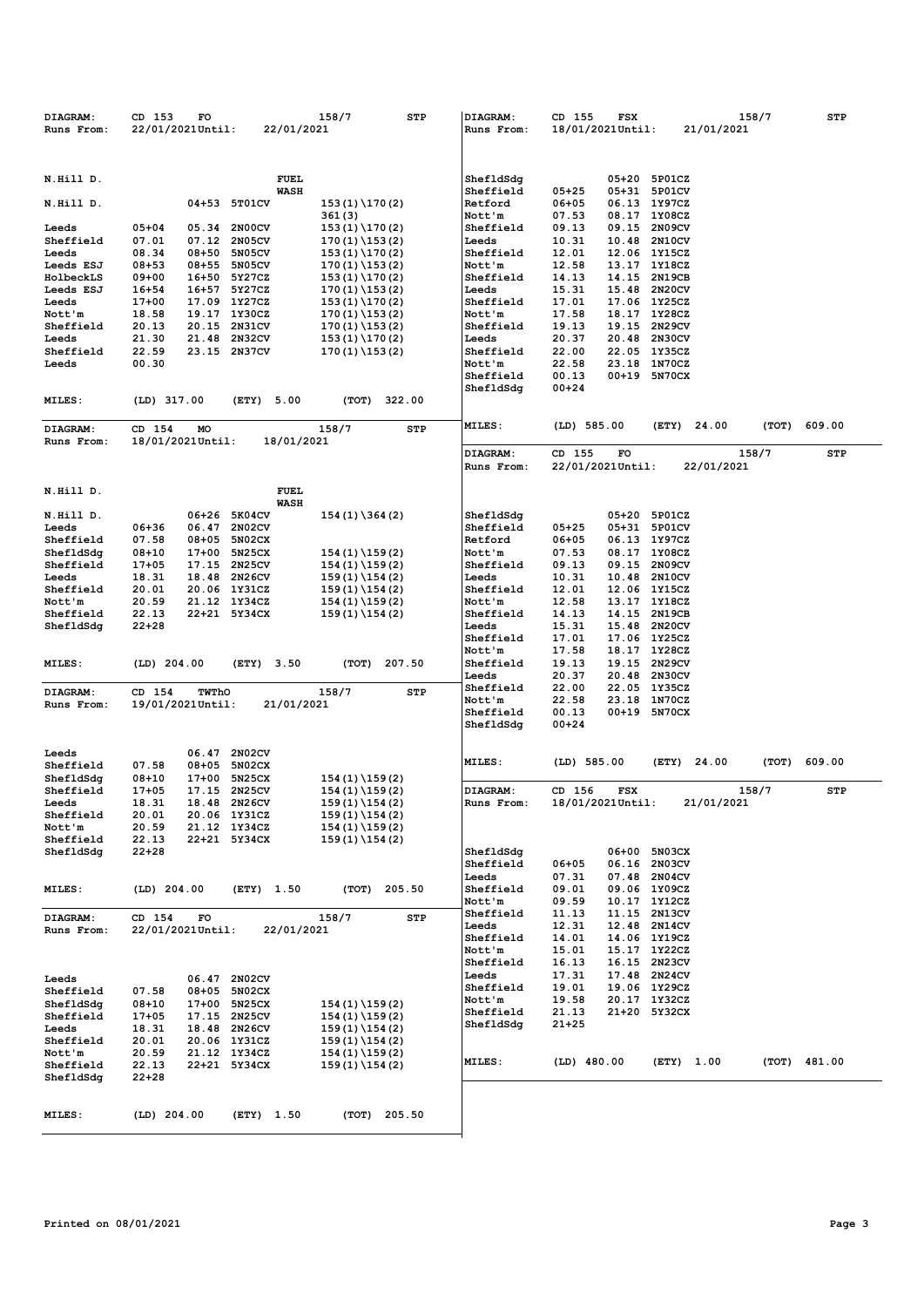| DIAGRAM:               | CD 156           | FO             |                              | 158/7                              | STP    | DIAGRAM:               | CD 158             | MO             |                              |            | 158/7                              | <b>STP</b>     |
|------------------------|------------------|----------------|------------------------------|------------------------------------|--------|------------------------|--------------------|----------------|------------------------------|------------|------------------------------------|----------------|
| Runs From:             | 22/01/2021Until: |                | 22/01/2021                   |                                    |        | Runs From:             | 18/01/2021Until:   |                |                              | 18/01/2021 |                                    |                |
|                        |                  |                |                              |                                    |        |                        |                    |                |                              |            |                                    |                |
|                        |                  |                |                              |                                    |        |                        |                    |                |                              |            |                                    |                |
| ShefldSdg              |                  | 06+00          | 5N03CX                       |                                    |        | Leeds                  |                    |                | 05+51 5T40FH                 |            | $158(1)\157(2)$                    |                |
| Sheffield              | 06+05            | 06.16          | <b>2N03CV</b>                |                                    |        | GreetlanA              | 06+13              | 06+16          | <b>5T40FH</b>                |            | $157(1)\158(2)$                    |                |
| Leeds                  | 07.31            | 07.48          | <b>2N04CV</b>                |                                    |        | Brighouse              | $06 + 21$          |                | 06.32 2T40FH                 |            | $157(1)\158(2)$                    |                |
| Sheffield              | 09.01            |                | 09.06 1Y09CZ                 |                                    |        | Leeds                  | 07.08              | 07.17          | 2R84FH                       |            | $158(1)\157(2)$                    |                |
| Nott'm<br>Sheffield    | 09.59<br>11.13   | 10.17<br>11.15 | 1Y12CZ<br><b>2N13CV</b>      |                                    |        | Wigan NW<br>Leeds      | 09.33<br>12.04     | 09.54<br>12.17 | 2109FH<br>2R94FH             |            | $157(1)\158(2)$<br>$158(1)\157(2)$ |                |
| Leeds                  | 12.31            | 12.48          | <b>2N14CV</b>                |                                    |        | Wigan NW               | 14.33              |                | 14.55 2I19FH                 |            | $157(1)\158(2)$                    |                |
| Sheffield              | 14.01            | 14.06          | 1Y19CZ                       |                                    |        | Leeds                  | 17.04              | 17.17          | 2R84FJ                       |            | $158(1)\157(2)$                    |                |
| Nott'm                 | 15.01            | 15.17          | 1Y22CZ                       |                                    |        | Wigan NW               | 19.33              | 19.56          | 2109FJ                       |            | $157(1)\158(2)$                    |                |
| Sheffield              | 16.13            | 16.15          | <b>2N23CV</b>                |                                    |        | Leeds                  | 22.05              | 23.11          | <b>2N38CZ</b>                |            |                                    |                |
| Leeds                  | 17.31            | 17.48          | <b>2N24CV</b>                |                                    |        | Sheffield              | 00.28              | 00+33          | <b>5N38CX</b>                |            |                                    |                |
| Sheffield<br>Nott'm    | 19.01<br>19.58   | 19.06          | 1Y29CZ<br>20.17 1Y32CZ       |                                    |        | ShefldSdg              | $00 + 38$          |                |                              |            |                                    |                |
| Sheffield              | 21.13            |                | 21+20 5H02CZ                 |                                    |        |                        |                    |                |                              |            |                                    |                |
| ShefldSdg              | 21+25            |                |                              |                                    |        | MILES:                 | $(LD)$ 476.00      |                | (ETY)                        | 23.50      | (TOT)                              | 499.50         |
|                        |                  |                |                              |                                    |        |                        |                    |                |                              |            |                                    |                |
|                        |                  |                |                              |                                    |        | DIAGRAM:               | CD 158             | <b>TWThO</b>   |                              |            | 158/7                              | STP            |
| MILES:                 | $(LD)$ 480.00    |                | (ETY) 1.00                   | (TOT)                              | 481.00 | Runs From:             | 19/01/2021Until:   |                |                              | 21/01/2021 |                                    |                |
|                        |                  |                |                              |                                    |        |                        |                    |                |                              |            |                                    |                |
| DIAGRAM:               | CD 157           | MO             |                              | 158/7                              | STP    |                        |                    |                |                              |            |                                    |                |
| Runs From:             | 18/01/2021Until: |                | 18/01/2021                   |                                    |        |                        |                    |                |                              |            |                                    |                |
|                        |                  |                |                              |                                    |        | N.Hill D.              |                    |                | 05+31 5T40FH<br>06+16 5T40FH |            | $158(1)\157(2)$                    |                |
|                        |                  |                |                              |                                    |        | GreetlanA<br>Brighouse | 06+13<br>$06 + 21$ | 06.32          | <b>2T40FH</b>                |            | $157(1)\158(2)$<br>$157(1)\158(2)$ |                |
| Leeds                  |                  |                | 05+51 5T40FH                 | $158(1)\157(2)$                    |        | Leeds                  | 07.08              |                | 07.17 2R84FH                 |            | $158(1)\157(2)$                    |                |
| GreetlanA              | 06+13            | 06+16          | <b>5T40FH</b>                | $157(1)\158(2)$                    |        | Wigan NW               | 09.33              | 09.54          | 2109FH                       |            | $157(1)\158(2)$                    |                |
| Brighouse              | 06+21            | 06.32          | <b>2T40FH</b>                | $157(1)\158(2)$                    |        | Leeds                  | 12.04              | 12.17          | <b>2R94FH</b>                |            | $158(1)\157(2)$                    |                |
| Leeds                  | 07.08            |                | 07.17 2R84FH                 | $158(1)\157(2)$                    |        | Wigan NW               | 14.33              |                | 14.55 2I19FH                 |            | $157(1)\158(2)$                    |                |
| Wigan NW               | 09.33            | 09.54          | 2109FH                       | $157(1)\158(2)$                    |        | Leeds                  | 17.04              | 17.17          | 2R84FJ                       |            | $158(1)\157(2)$                    |                |
| Leeds                  | 12.04            | 12.17          | 2R94FH                       | $158(1)\157(2)$                    |        | Wigan NW               | 19.33              | 19.56          | 2109FJ                       |            | $157(1)\158(2)$                    |                |
| Wigan NW               | 14.33            |                | 14.55 2I19FH                 | $157(1)\158(2)$                    |        | Leeds                  | 22.05              | 23.11          | 2N38CZ                       |            |                                    |                |
| Leeds                  | 17.04<br>19.33   |                | 17.17 2R84FJ<br>19.56 2I09FJ | $158(1)\157(2)$                    |        | Sheffield<br>ShefldSdg | 00.28<br>$00 + 38$ |                | 00+33 5N38CX                 |            |                                    |                |
| Wigan NW<br>Leeds      | 22.05            |                |                              | $157(1)\158(2)$                    |        |                        |                    |                |                              |            |                                    |                |
|                        |                  |                |                              |                                    |        |                        |                    |                |                              |            |                                    |                |
|                        |                  |                |                              |                                    |        | MILES:                 | $(LD)$ 476.00      |                | (ETY)                        | 25.50      | (ТОТ)                              | 501.50         |
| <b>MILES:</b>          | $(LD)$ 437.00    |                | (ETY) 23.00                  | (TOT)                              | 460.00 |                        |                    |                |                              |            |                                    |                |
|                        |                  |                |                              |                                    |        | DIAGRAM:               | CD 158             | FO             |                              |            | 158/7                              | <b>STP</b>     |
| DIAGRAM:               | CD 157           | <b>TWThO</b>   |                              | 158/7                              | STP    | Runs From:             | 22/01/2021Until:   |                |                              | 22/01/2021 |                                    |                |
|                        |                  |                | 21/01/2021                   |                                    |        |                        |                    |                |                              |            |                                    |                |
| Runs From:             | 19/01/2021Until: |                |                              |                                    |        |                        |                    |                |                              |            |                                    |                |
|                        |                  |                |                              |                                    |        |                        |                    |                |                              |            |                                    |                |
|                        |                  |                |                              |                                    |        |                        |                    |                |                              |            |                                    |                |
|                        |                  |                |                              |                                    |        | N.Hill D.              |                    |                | 05+31 5T40FH                 |            | $158(1)\157(2)$                    |                |
| N.Hill D.              |                  |                | 05+31 5T40FH                 | $158(1)\157(2)$                    |        | GreetlanA              | 06+13              | 06+16<br>06.32 | <b>5T40FH</b>                |            | $157(1)\158(2)$                    |                |
| GreetlanA<br>Brighouse | 06+13<br>06+21   | 06+16          | 5T40FH<br>06.32 2T40FH       | $157(1)\158(2)$<br>$157(1)\158(2)$ |        | Brighouse<br>Leeds     | $06 + 21$<br>07.08 | 07.17          | <b>2T40FH</b><br>2R84FH      |            | $157(1)\158(2)$<br>$158(1)\157(2)$ |                |
| Leeds                  | 07.08            |                | 07.17 2R84FH                 | $158(1)\157(2)$                    |        | Wigan NW               | 09.33              | 09.54          | 2109FH                       |            | $157(1)\158(2)$                    |                |
| Wigan NW               | 09.33            |                | 09.54 2I09FH                 | $157(1)\158(2)$                    |        | Leeds                  | 12.04              | 12.17          | 2R94FH                       |            | $158(1)\157(2)$                    |                |
| Leeds                  | 12.04            | 12.17          | 2R94FH                       | $158(1)\157(2)$                    |        | Wigan NW               | 14.33              | 14.55          | 2119FH                       |            | $157(1)\158(2)$                    |                |
| Wigan NW               | 14.33            |                | 14.55 2I19FH                 | $157(1)\158(2)$                    |        | Leeds                  | 17.04              | 17.17          | 2R84FJ                       |            | $158(1)\157(2)$                    |                |
| Leeds                  | 17.04            |                | 17.17 2R84FJ                 | $158(1)$ \157(2)                   |        | Wigan NW               | 19.33              |                | 19.56 2I09FJ                 |            | $157(1)\158(2)$                    |                |
| Wigan NW               | 19.33            |                | 19.56 2I09FJ                 | $157(1)\158(2)$                    |        | Leeds                  | 22.05              |                | 22+10 5I09CV                 |            |                                    |                |
| Leeds                  | 22.05            |                |                              |                                    |        | HolbeckLS              | $22+20$            |                |                              |            |                                    |                |
|                        |                  |                |                              |                                    |        |                        |                    |                |                              |            |                                    |                |
| <b>MILES:</b>          | $(LD)$ 437.00    |                | (ETY) 25.00                  | $(TOT)$ 462.00                     |        | MILES:                 | (LD) 437.00        |                | (ETY) 26.50                  |            |                                    | (TOT) 463.50   |
|                        |                  |                |                              |                                    |        |                        |                    |                |                              |            |                                    |                |
| DIAGRAM:               | CD 157           | FO             |                              | 158/7                              | STP    | DIAGRAM:               | CD 159             | FSX            |                              |            | 158/7                              | STP            |
| Runs From:             | 22/01/2021Until: |                | 22/01/2021                   |                                    |        | Runs From:             | 18/01/2021Until:   |                |                              | 21/01/2021 |                                    |                |
|                        |                  |                |                              |                                    |        |                        |                    |                |                              |            |                                    |                |
|                        |                  |                |                              |                                    |        |                        |                    |                |                              |            |                                    |                |
|                        |                  |                |                              |                                    |        |                        |                    |                |                              |            |                                    |                |
| N.Hill D.<br>GreetlanA | 06+13            |                | 05+31 5T40FH<br>06+16 5T40FH | $158(1)\157(2)$<br>$157(1)\158(2)$ |        | ShefldSdg<br>Sheffield | $17+05$            |                | 17+00 5N25CX<br>17.15 2N25CV |            | $154(1)\159(2)$<br>$154(1)\159(2)$ |                |
| Brighouse              | 06+21            |                | 06.32 2T40FH                 | $157(1)\158(2)$                    |        | Leeds                  | 18.31              |                | 18.48 2N26CV                 |            | $159(1)\154(2)$                    |                |
| Leeds                  | 07.08            |                | 07.17 2R84FH                 | $158(1)\157(2)$                    |        | Sheffield              | 20.01              |                | 20.06 1Y31CZ                 |            | $159(1)\154(2)$                    |                |
| Wigan NW               | 09.33            |                | 09.54 2I09FH                 | $157(1)\158(2)$                    |        | Nott'm                 | 20.59              |                | 21.12 1Y34CZ                 |            | $154(1)\159(2)$                    |                |
| Leeds                  | 12.04            |                | 12.17 2R94FH                 | $158(1)\157(2)$                    |        | Sheffield              | 22.13              |                | 22+21 5Y34CX                 |            | $159(1)\154(2)$                    |                |
| Wigan NW               | 14.33            |                | 14.55 2I19FH                 | $157(1)\158(2)$                    |        | ShefldSdg              | $22+28$            |                |                              |            |                                    |                |
| Leeds                  | 17.04            |                | 17.17 2R84FJ                 | $158(1)\157(2)$                    |        |                        |                    |                |                              |            |                                    |                |
| Wigan NW               | 19.33            |                | 19.56 2I09FJ                 | $157(1)\158(2)$                    |        |                        |                    |                |                              |            |                                    |                |
| Leeds                  | 22.05            |                | 23.11 2N38CZ                 |                                    |        | MILES:                 | $(LD)$ 165.00      |                | (ETY) 1.00                   |            |                                    | $(TOT)$ 166.00 |
| Sheffield<br>ShefldSdg | 00.28<br>00+38   |                | 00+33 5N38XX                 |                                    |        |                        |                    |                |                              |            |                                    |                |
|                        |                  |                |                              |                                    |        |                        |                    |                |                              |            |                                    |                |
|                        |                  |                |                              |                                    |        |                        |                    |                |                              |            |                                    |                |
| MILES:                 | $(LD)$ 476.00    |                | (ETY) 25.50                  | (ТОТ)                              | 501.50 |                        |                    |                |                              |            |                                    |                |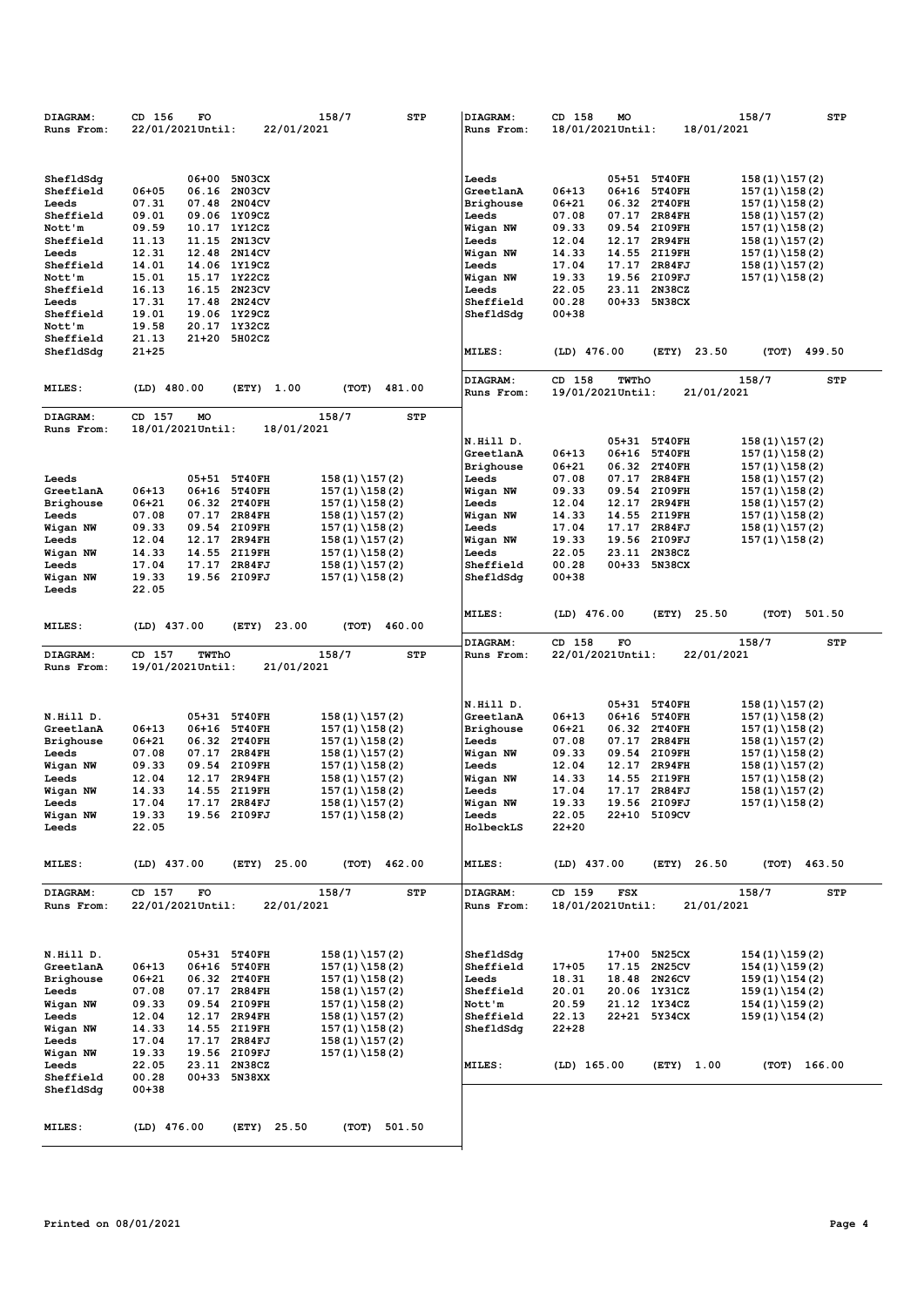| DIAGRAM:<br>Runs From: | CD 159<br><b>FO</b><br>22/01/2021Until: | 22/01/2021              | 158/7            | <b>STP</b> | DIAGRAM:<br>Runs From: | CD 161<br>18/01/2021Until: | MO                     |                  | 18/01/2021 | 158/7           | <b>STP</b> |
|------------------------|-----------------------------------------|-------------------------|------------------|------------|------------------------|----------------------------|------------------------|------------------|------------|-----------------|------------|
|                        |                                         |                         |                  |            |                        |                            |                        |                  |            |                 |            |
| ShefldSdg              | 17+00                                   | 5N25CX                  | $154(1)\159(2)$  |            | Leeds                  |                            | 05.48 2F01CV           |                  |            |                 |            |
| Sheffield              | $17 + 05$<br>17.15                      | <b>2N25CV</b>           | $154(1)\159(2)$  |            | Knottngly              | 06.24                      | 07.15                  | <b>2F42CV</b>    |            |                 |            |
| Leeds                  | 18.31<br>18.48                          | <b>2N26CV</b>           | $159(1)$ \154(2) |            | Leeds                  | 07.52                      | 07.58                  | <b>2F05CV</b>    |            |                 |            |
| Sheffield              | 20.01                                   | 20.06 1Y31CZ            | $159(1)$ \154(2) |            | Knottngly              | 08.34                      | 08.40                  | <b>2A04CV</b>    |            |                 |            |
| Nott'm                 | 20.59<br>21.12<br>22.13                 | 1Y34CZ<br>22+21 5Y34CX  | $154(1)\159(2)$  |            | Leeds                  | 09.24<br>10.11             | 09.29<br>10.16 2F50CV  | 2A09CV           |            |                 |            |
| Sheffield              | $22 + 28$                               |                         | $159(1)\154(2)$  |            | Knottngly              | 10.52                      | 10.58                  | <b>2F11CV</b>    |            |                 |            |
| ShefldSdg              |                                         |                         |                  |            | Leeds<br>Knottngly     | 11.34                      | 11.40                  | <b>2A10CV</b>    |            |                 |            |
|                        |                                         |                         |                  |            | Leeds                  | 12.24                      | 12.29                  | <b>2A15CV</b>    |            |                 |            |
| MILES:                 | $(LD)$ 165.00                           | (ETY)<br>1.00           | (TOT)            | 166.00     | Knottngly              | 13.11                      | 13.16 2F56CV           |                  |            |                 |            |
|                        |                                         |                         |                  |            | Leeds                  | 13.52                      | 13.58                  | <b>2F17CV</b>    |            |                 |            |
| DIAGRAM:               | CD 160<br><b>FSX</b>                    |                         | 158/7            | <b>STP</b> | Knottngly              | 14.34                      | 14.40                  | <b>2A16CV</b>    |            |                 |            |
| Runs From:             | 18/01/2021Until:                        | 21/01/2021              |                  |            | Leeds                  | 15.24                      | 15.29                  | <b>2A21CV</b>    |            |                 |            |
|                        |                                         |                         |                  |            | Knottngly              | 16.11                      | 16.16 2F62CV           |                  |            |                 |            |
|                        |                                         |                         |                  |            | Leeds                  | 16.52                      | 16.58                  | <b>2F23CV</b>    |            |                 |            |
|                        |                                         |                         |                  |            | Knottngly              | 17.34                      | 17.40                  | <b>2A22CV</b>    |            |                 |            |
| ShefldSdg              | $05 + 40$                               | 5L01CX                  |                  |            | Leeds                  | 18.24                      | 18.29                  | 2A27CV           |            |                 |            |
| Sheffield              | 05.51<br>$05 + 45$                      | 2L01CV                  |                  |            | Knottngly              | 19.11                      | 19.16                  | <b>2F68CV</b>    |            |                 |            |
| Barnsley               | 06.12<br>06.20                          | 2L90CV                  |                  |            | Leeds                  | 19.52<br>$20 + 42$         | $20 + 39$<br>$20 + 45$ | 5A26CV<br>5A26CV |            | $169(1)\161(2)$ |            |
| Sheffield              | 06.48<br>07.04                          | <b>2L04CV</b>           |                  |            | Leeds ESJ<br>HolbeckLS | $20 + 50$                  |                        |                  |            | $161(1)\169(2)$ |            |
| Leeds                  | 08.32<br>08.26                          | <b>2157CV</b>           |                  |            |                        |                            |                        |                  |            |                 |            |
| Sheffield              | 10.02<br>09.52                          | 2L10CV                  |                  |            |                        |                            |                        |                  |            |                 |            |
| Leeds<br>Sheffield     | 11.25<br>11.32<br>12.51<br>13.02        | 2L63CV<br>2L16CV        |                  |            | MILES:                 | $(LD)$ 352.00              |                        | (ETY) 1.50       |            | (TOT)           | 353.50     |
| Leeds                  | 14.25<br>14.32                          | 2L69CV                  |                  |            |                        |                            |                        |                  |            |                 |            |
| Sheffield              | 15.51<br>16.02                          | <b>2L22CV</b>           |                  |            | DIAGRAM:               | CD 161                     | TWThO                  |                  |            | 158/7           | <b>STP</b> |
| Leeds                  | 17.25<br>17.32                          | <b>2L75CV</b>           |                  |            | <b>Runs From:</b>      | 19/01/2021Until:           |                        |                  | 21/01/2021 |                 |            |
| Sheffield              | 18.51<br>19.02                          | <b>2L28CV</b>           |                  |            |                        |                            |                        |                  |            |                 |            |
| Leeds                  | 20.25<br>20.32                          | 2L81CV                  |                  |            |                        |                            |                        |                  |            |                 |            |
| Sheffield              | 21.51<br>22.31                          | 2L34CV                  |                  |            |                        |                            |                        |                  |            |                 |            |
| Leeds                  | 23.54                                   |                         |                  |            | Leeds                  |                            | 05.48                  | 2F01CV           |            |                 |            |
|                        |                                         |                         |                  |            | Knottngly              | 06.24                      | 07.15 2F42CV           |                  |            |                 |            |
|                        |                                         |                         |                  |            | Leeds                  | 07.52                      | 07.58 2F05CV<br>08.40  | <b>2A04CV</b>    |            |                 |            |
| MILES:                 | (LD) 527.00                             | (ETY)<br>0.50           | (TOT)            | 527.50     | Knottngly<br>Leeds     | 08.34<br>09.24             | 09.29                  | <b>2A09CV</b>    |            |                 |            |
|                        |                                         |                         |                  |            | Knottngly              | 10.11                      | 10.16 2F50CV           |                  |            |                 |            |
| DIAGRAM:<br>Runs From: | CD 160<br>FO<br>22/01/2021Until:        | 22/01/2021              | 158/7            | <b>STP</b> | Leeds                  | 10.52                      | 10.58                  | 2F11CV           |            |                 |            |
|                        |                                         |                         |                  |            | Knottngly              | 11.34                      | 11.40                  | <b>2A10CV</b>    |            |                 |            |
|                        |                                         |                         |                  |            | Leeds                  | 12.24                      | 12.29 2A15CV           |                  |            |                 |            |
|                        |                                         |                         |                  |            | Knottngly              | 13.11                      | 13.16 2F56CV           |                  |            |                 |            |
| ShefldSdg              | $05 + 40$                               | 5L01CX                  |                  |            | Leeds                  | 13.52                      | 13.58                  | 2F17CV           |            |                 |            |
| Sheffield              | $05 + 45$<br>05.51                      | 2L01CV                  |                  |            | Knottngly              | 14.34                      | 14.40 2A16CV           |                  |            |                 |            |
| Barnsley               | 06.20<br>06.12                          | 2L90CV                  |                  |            | Leeds                  | 15.24                      | 15.29 2A21CV           |                  |            |                 |            |
| Sheffield              | 06.48<br>07.04                          | 2L04CV                  |                  |            | Knottngly              | 16.11                      | 16.16 2F62CV           |                  |            |                 |            |
| Leeds                  | 08.26<br>08.32                          | 2L57CV                  |                  |            | Leeds                  | 16.52<br>17.34             | 16.58<br>17.40 2A22CV  | 2F23CV           |            |                 |            |
| Sheffield              | 09.52<br>10.02                          | <b>2L10CV</b>           |                  |            | Knottngly<br>Leeds     | 18.24                      | 18.29 2A27CV           |                  |            |                 |            |
| Leeds                  | 11.25<br>11.32                          | 2L63CV                  |                  |            | Knottngly              | 19.11                      | 19.16                  | <b>2F68CV</b>    |            |                 |            |
| Sheffield<br>Leeds     | 12.51<br>13.02<br>14.25<br>14.32        | <b>2L16CV</b><br>2L69CV |                  |            | Leeds                  | 19.52                      | $20 + 39$              | 5A26CV           |            | $169(1)\161(2)$ |            |
| Sheffield              | 15.51<br>16.02                          | <b>2L22CV</b>           |                  |            | <b>Leeds ESJ</b>       | $20 + 42$                  | 20+45                  | 5A26CV           |            | $161(1)\169(2)$ |            |
| Leeds                  | 17.25                                   | 17.32 2L75CV            |                  |            | HolbeckLS              | $20 + 50$                  |                        |                  |            |                 |            |
| Sheffield              | 18.51<br>19.02                          | 2L28CV                  |                  |            |                        |                            |                        |                  |            |                 |            |
| Leeds                  | 20.25<br>20.32                          | 2L81CV                  |                  |            |                        |                            |                        |                  |            |                 |            |
| Sheffield              | 21.51<br>22.31                          | <b>2L34CV</b>           |                  |            | <b>MILES:</b>          | $(LD)$ 352.00              |                        | (ETY) 1.50       |            | (TOT)           | 353.50     |
| Leeds                  | 23.54<br>$23 + 59$                      | <b>5F76CV</b>           |                  |            |                        |                            |                        |                  |            |                 |            |
| HolbeckLS              | $00 + 11$                               |                         |                  |            |                        |                            |                        |                  |            |                 |            |
|                        |                                         |                         |                  |            |                        |                            |                        |                  |            |                 |            |
| MILES:                 | (LD) 527.00                             | (ETY)<br>2.00           | (TOT)            | 529.00     |                        |                            |                        |                  |            |                 |            |
|                        |                                         |                         |                  |            |                        |                            |                        |                  |            |                 |            |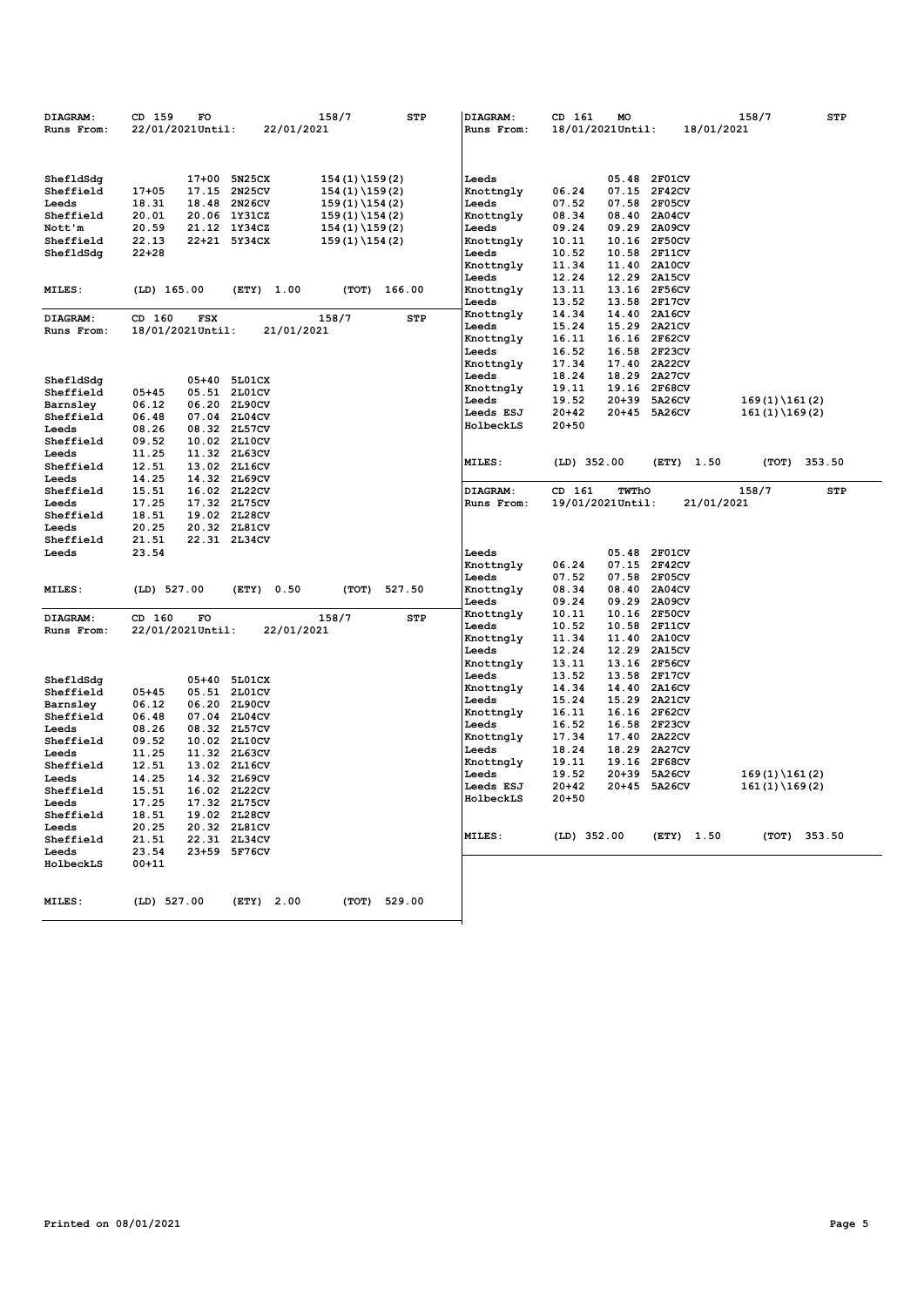| DIAGRAM:<br>Runs From:                                                                                                                                                                                      | CD 161<br>FO<br>22/01/2021Until:                                                                                                                                                                                                                                                                                                                                                                                                                         | 158/7<br>22/01/2021                  | STP           | DIAGRAM:<br>Runs From:                                                                                                                                                                                    | CD 165<br><b>FSX</b><br>18/01/2021Until:                                                                                                                                       | 158/7<br>21/01/2021                                                                                                                                                                                                                                          | <b>STP</b>                    |
|-------------------------------------------------------------------------------------------------------------------------------------------------------------------------------------------------------------|----------------------------------------------------------------------------------------------------------------------------------------------------------------------------------------------------------------------------------------------------------------------------------------------------------------------------------------------------------------------------------------------------------------------------------------------------------|--------------------------------------|---------------|-----------------------------------------------------------------------------------------------------------------------------------------------------------------------------------------------------------|--------------------------------------------------------------------------------------------------------------------------------------------------------------------------------|--------------------------------------------------------------------------------------------------------------------------------------------------------------------------------------------------------------------------------------------------------------|-------------------------------|
| Leeds<br>Knottngly<br>Leeds<br>Knottngly<br>Leeds<br>Knottngly<br>Leeds<br>Knottngly<br>Leeds<br>Knottngly<br>Leeds<br>Knottngly<br>Leeds<br>Knottngly<br>Leeds                                             | 05.48 2F01CV<br>06.24<br>07.15<br>2F42CV<br>2F05CV<br>07.52<br>07.58<br>08.34<br>08.40<br><b>2A04CV</b><br>09.24<br><b>2A09CV</b><br>09.29<br><b>2F50CV</b><br>10.11<br>10.16<br>10.52<br>10.58<br>2F11CV<br>11.34<br><b>2A10CV</b><br>11.40<br>12.24<br>12.29<br><b>2A15CV</b><br>13.16 2F56CV<br>13.11<br>13.52<br>13.58<br>2F17CV<br>14.34<br>14.40<br><b>2A16CV</b><br>15.24<br>15.29 2A21CV<br>2F62CV<br>16.11<br>16.16<br>16.52<br>16.58<br>2F23CV |                                      |               | SkptnBRCS<br>Leeds<br>Knaresbro<br>Leeds<br>Knaresbro<br>Leeds<br>Knaresbro<br>Leeds<br>Knaresbro<br>Leeds<br>Knaresbro<br>Leeds<br>N.Hill D.                                                             | 06+47<br>07.00<br>07.53<br>08.09<br>08.54<br>08.59<br>09.49<br>10.54<br>11.49<br>12.52<br>12.59<br>13.49<br>14.52<br>14.59<br>15.49<br>16.06<br>16.52<br>$17 + 40$             | 06+04 5S99CV<br><b>2C04CV</b><br>2C17CV<br>2C26CV<br>10.06 2C81CV<br>10.59 2C34CV<br>12.06 2C85CV<br><b>2C42CV</b><br>14.06 2C89CV<br>2C95CV<br>2C93CV<br>17+30 5G07CV                                                                                       |                               |
| Knottngly<br>Leeds<br>Knottngly<br>Leeds                                                                                                                                                                    | 17.34<br>17.40<br><b>2A22CV</b><br>18.24<br><b>2A27CV</b><br>18.29<br>19.11<br>19.16<br>2F68CV<br>19.52<br>19+59 5F68CZ                                                                                                                                                                                                                                                                                                                                  |                                      |               | <b>MILES:</b><br>DIAGRAM:                                                                                                                                                                                 | $(LD)$ 220.00<br>CD 165<br>FO                                                                                                                                                  | (ETY) 28.50<br>158/7                                                                                                                                                                                                                                         | (TOT)<br>248.50<br>STP        |
| <b>HolbeckLS</b>                                                                                                                                                                                            | $20 + 11$                                                                                                                                                                                                                                                                                                                                                                                                                                                |                                      |               | Runs From:                                                                                                                                                                                                | 22/01/2021Until:                                                                                                                                                               | 22/01/2021                                                                                                                                                                                                                                                   |                               |
| MILES:<br><b>DIAGRAM:</b><br>Runs From:                                                                                                                                                                     | $(LD)$ 352.00<br>(ETY)<br>CD 163<br>SX<br>18/01/2021Until:                                                                                                                                                                                                                                                                                                                                                                                               | 1.50<br>(ТОТ)<br>158/7<br>22/01/2021 | 353.50<br>STP | SkptnBRCS<br>Leeds<br>Knaresbro<br>Leeds<br>Knaresbro<br>Leeds                                                                                                                                            | 06+04<br>$06 + 47$<br>07.00<br>07.53<br>08.09<br>08.54<br>08.59<br>09.49<br>10.06<br>10.54<br>10.59                                                                            | 5S99CV<br><b>2C04CV</b><br>2C17CV<br><b>2C26CV</b><br>2C81CV<br>2C34CV                                                                                                                                                                                       |                               |
| HolbeckLS<br>Leeds<br>Knaresbro<br>Leeds<br>Knaresbro<br>Leeds<br>Knaresbro<br>Leeds                                                                                                                        | $07 + 25$<br>5C04CV<br>$07 + 45$<br>08.09 2C12CV<br>08.55<br>09.06<br>2C25CV<br>09.53<br><b>2C30CV</b><br>09.59<br>10.49<br>11.06 2C83CV<br>11.52<br>11.59<br>2C38CV<br>12.49<br>13.06<br>2C87CV<br>13.52<br>13.59<br>2C44CV                                                                                                                                                                                                                             |                                      |               | Knaresbro<br>Leeds<br>Knaresbro<br>Leeds<br>Knaresbro<br>Leeds<br>N.Hill D.                                                                                                                               | 11.49<br>12.52<br>13.49<br>14.52<br>14.59<br>15.49<br>16.52<br>17+30<br>$17 + 40$                                                                                              | 12.06 2C85CV<br>12.59 2C42CV<br>14.06 2C89CV<br>2C95CV<br>16.06 2C93CV<br>5G07CV                                                                                                                                                                             |                               |
| Knaresbro<br>Leeds<br>Knaresbro<br>Leeds<br>Knaresbro<br>Leeds                                                                                                                                              | 14.49<br>15.06 2C91CV<br>15.52<br>15.59 2C97CV<br>16.49<br>17.06 2C57CV<br>17.55<br>18.09<br>2C62CV<br>19.03<br>19.06<br>2C67CV<br>19.52<br>$20 + 18$<br>5V61CZ                                                                                                                                                                                                                                                                                          |                                      |               | MILES:<br><b>DIAGRAM:</b><br>Runs From:                                                                                                                                                                   | $(LD)$ 220.00<br>CD 166<br>SX<br>18/01/2021Until:                                                                                                                              | (ETY)<br>28.50<br>158/7<br>22/01/2021                                                                                                                                                                                                                        | 248.50<br>(TOT)<br><b>STP</b> |
| SkptnBRCS<br>MILES:                                                                                                                                                                                         | $21 + 13$<br>$(LD)$ 264.00<br>(ETY)                                                                                                                                                                                                                                                                                                                                                                                                                      | 50.50<br>(TOT)                       | 314.50        | Leeds<br>Knottngly<br>Leeds<br>Knottngly                                                                                                                                                                  | 06.07<br>06.14<br>06.52<br>06.58<br>07.34<br>07.48                                                                                                                             | 05.24 2A01CV<br><b>2F40CV</b><br>2F03CV<br>2F44CV                                                                                                                                                                                                            |                               |
| DIAGRAM:<br>Runs From:                                                                                                                                                                                      | CD 164<br>SX<br>18/01/2021Until:                                                                                                                                                                                                                                                                                                                                                                                                                         | 158/7<br>22/01/2021                  | STP           | Leeds<br>Knottngly<br>Leeds<br>Knottngly<br>Leeds                                                                                                                                                         | 08.35<br>08.58<br>09.34<br>09.40<br>10.24<br>11.11<br>11.52                                                                                                                    | 2F07CV<br>2A06CV<br>10.29 2A11CV<br>11.16 2F52CV<br>11.58 2F13CV                                                                                                                                                                                             |                               |
| SkptnBRCS<br>Skipton<br>Lancaster<br>Skipton<br>SkptnBRCS<br>Skipton<br>Morecambe<br>Skipton<br>SkptnBRCS<br>Skipton<br>Morecambe<br>Lancaster<br>Morecambe<br>Skipton<br>Lancaster<br>Skipton<br>SkptnBRCS | 05+09 5H29CZ<br>05+14<br>05.22 2H29CY<br>06.31<br>06.48 2H48CY<br>08.02<br>08+05 5H48CY<br>08+15<br>$08 + 40$<br><b>5H05CY</b><br>08+50<br>08.56 2H05CY<br>10.27<br>10.33 2Y60CY<br>11.55<br>5Y60CV<br>$12+00$<br>$12 + 10$<br>14+45 5H17CV<br>$14 + 50$<br>14.58 2H17CF<br>16.32<br>16.38 2C74FJ<br>16.47<br>17.15 2C77FJ<br>17.25<br>17.31 2H02CY<br>18.58<br>20.00 2H27CF<br>21.31 2H79CF<br>21.14<br>22.44<br>22+50 5H98CV<br>$23+00$                |                                      |               | Knottngly<br>Leeds<br>Knottngly<br>Leeds<br>Knottngly<br>Leeds<br>Knottngly<br>Leeds<br>Knottngly<br>Leeds<br>Knottngly<br>Wakfld W.<br>Wkfld Pri<br>Wakfld W.<br>Knottngly<br>N.Hill D.<br><b>MILES:</b> | 12.34<br>12.40<br>13.24<br>14.11<br>14.52<br>15.34<br>16.24<br>17.11<br>17.52<br>18.35<br>20.52<br>21.37<br>22.18<br>$22 + 24$<br>$22 + 59$<br>23.32<br>00+52<br>$(LD)$ 386.00 | <b>2A12CV</b><br>13.29 2A17CV<br>14.16 2F58CV<br>14.58 2F19CV<br>15.40 2A18CV<br>16.29 2A23CV<br>17.16 2F64CV<br>17.58 2F25CV<br>20.16 2F70CV<br>20.58 2F31CV<br>21.45 2A30CV<br>22+23 5A30CV<br>22+58 5A35CV<br>23.04 2A35CV<br>23+36 5E87CV<br>(ETY) 27.00 | $(TOT)$ 413.00                |
| <b>MILES:</b>                                                                                                                                                                                               | (LD) 376.00                                                                                                                                                                                                                                                                                                                                                                                                                                              | (ETY) 3.00                           | (TOT) 379.00  |                                                                                                                                                                                                           |                                                                                                                                                                                |                                                                                                                                                                                                                                                              |                               |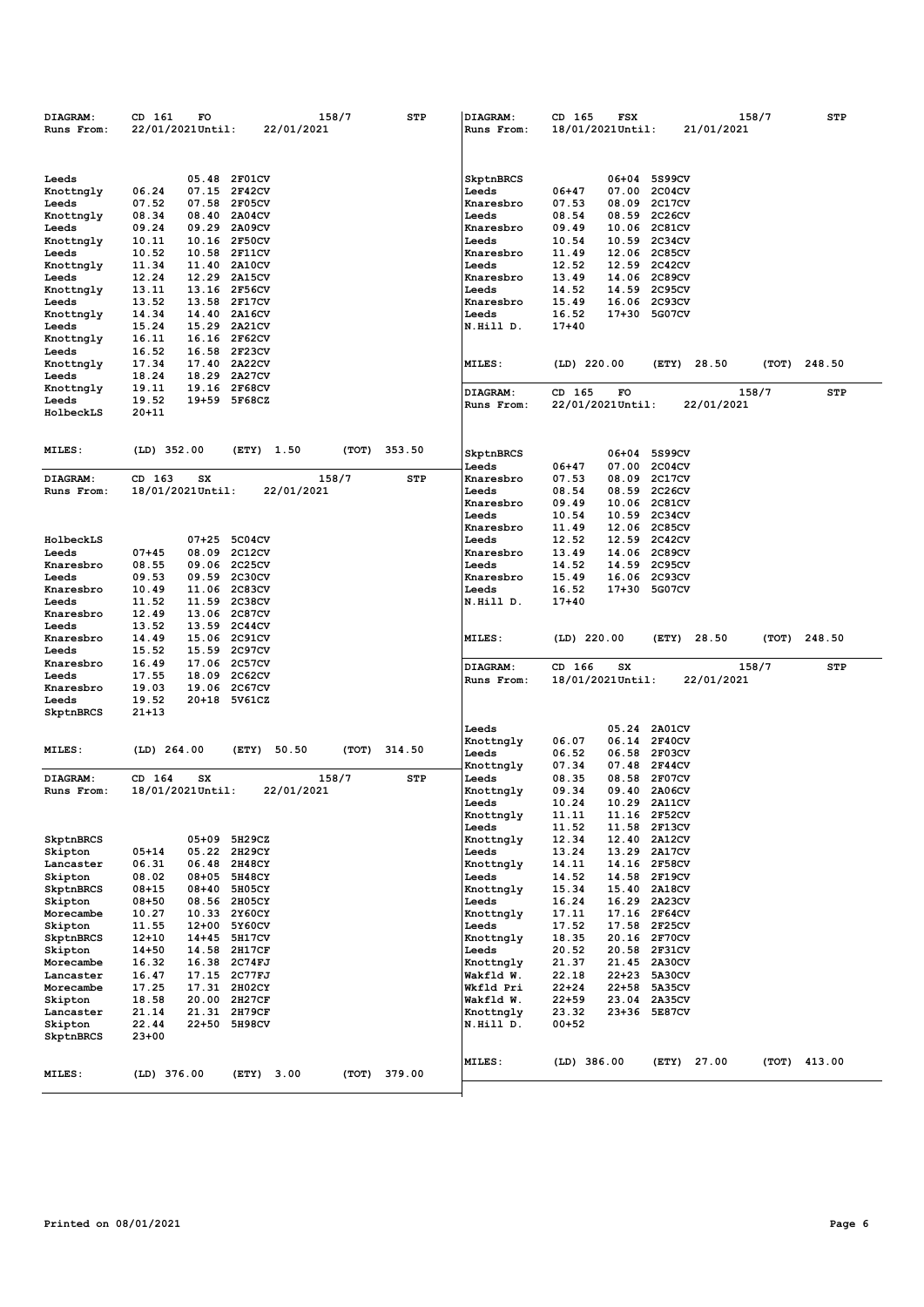| <b>DIAGRAM:</b> | CD 167<br>SX              |               | 158/7 | <b>STP</b>   | DIAGRAM:      | CD 169              | <b>FSX</b> |               |             | 158/7           | STP          |
|-----------------|---------------------------|---------------|-------|--------------|---------------|---------------------|------------|---------------|-------------|-----------------|--------------|
| Runs From:      | 18/01/2021Until:          | 22/01/2021    |       |              | Runs From:    | $18/01/2021$ Until: |            |               | 21/01/2021  |                 |              |
|                 |                           |               |       |              |               |                     |            |               |             |                 |              |
|                 |                           |               |       |              |               |                     |            |               |             |                 |              |
|                 |                           |               |       |              |               |                     |            |               |             |                 |              |
| ShefldSdg       | 05+52                     | 5Y03CX        |       |              | HolbeckLS     |                     |            |               | FUEL        |                 |              |
| Sheffield       | $05 + 57$<br>06.03 1Y03CZ |               |       |              |               |                     |            |               | <b>WASH</b> |                 |              |
| Nott'm          | 07.00<br>07.18            | 1Y06CZ        |       |              | HolbeckLS     |                     | 05+15      | 5L99CV        |             |                 |              |
| Sheffield       | 08.15<br>08.16            | <b>2N07CV</b> |       |              | Leeds         | $05 + 25$           | 06.15      | 2A03CV        |             |                 |              |
| Leeds           | 09.31<br>09.48            | <b>2N08CV</b> |       |              | Knottngly     | 07.02               | 07.30      | <b>2A02CV</b> |             |                 |              |
| Sheffield       | 11.01<br>11.06 1Y13CZ     |               |       |              | Leeds         | 08.17               | 08.29      | <b>2A07CV</b> |             |                 |              |
| Nott'm          | 11.58<br>12.17 1Y16CZ     |               |       |              | Knottngly     | 09.11               | 09.16      | <b>2F48CV</b> |             |                 |              |
| Sheffield       | 13.13<br>13.15 2N17CV     |               |       |              | Leeds         | 09.52               | 09.58      | <b>2F09CV</b> |             |                 |              |
| Leeds           | 14.31<br>14.48            | <b>2N18CV</b> |       |              | Knottngly     | 10.34               | 10.40      | <b>2A08CV</b> |             |                 |              |
| Sheffield       | 16.01<br>16.06 1Y23CZ     |               |       |              | Leeds         | 11.24               | 11.29      | <b>2A13CV</b> |             |                 |              |
| Nott'm          | 16.58<br>17.17 1Y26CZ     |               |       |              | Knottngly     | 12.11               |            | 12.16 2F54CV  |             |                 |              |
| Sheffield       | 18.14<br>18.15 2N27CV     |               |       |              | Leeds         | 12.52               | 12.58      | <b>2F15CV</b> |             |                 |              |
| Leeds           | 19.31<br>19.48            | <b>2N28CV</b> |       |              | Knottngly     | 13.34               | 13.40      | <b>2A14CV</b> |             |                 |              |
| Sheffield       | 21.02<br>21.04 1Y99CZ     |               |       |              | Leeds         | 14.24               |            | 14.29 2A19CV  |             |                 |              |
| Nott'm          | 22.00<br>22.15 1Y36CZ     |               |       |              | Knottngly     | 15.11               | 15.16      | <b>2F60CV</b> |             |                 |              |
| Sheffield       | 23.25<br>$23 + 30$        | <b>5N36CX</b> |       |              | Leeds         | 15.52               | 15.58      | <b>2F21CV</b> |             |                 |              |
| ShefldSdg       | $23 + 35$                 |               |       |              | Knottngly     | 16.34               |            | 16.40 2A20CV  |             |                 |              |
|                 |                           |               |       |              | Leeds         | 17.24               |            | 17.29 2A25CV  |             |                 |              |
|                 |                           |               |       |              | Knottngly     | 18.11               | 18.16      | <b>2F66CV</b> |             |                 |              |
| <b>MILES:</b>   | (LD) 577.00               | (ETY)<br>1.00 | (TOT) | 578.00       | Leeds         | 18.52               | 18.58      | <b>2F27CV</b> |             |                 |              |
|                 |                           |               |       |              | Knottngly     | 19.34               | 19.40      | <b>2A26CV</b> |             |                 |              |
|                 |                           |               |       |              | Leeds         | 20.27               | $20 + 39$  | <b>5A26CV</b> |             | $169(1)\161(2)$ |              |
| DIAGRAM:        | CD 168<br>МO              |               | 158/7 | <b>STP</b>   | Leeds ESJ     | $20 + 42$           |            | 20+45 5A26CV  |             | $161(1)\169(2)$ |              |
| Runs From:      | 18/01/2021Until:          | 18/01/2021    |       |              | HolbeckLS     | 20+50               |            |               |             |                 |              |
|                 |                           |               |       |              |               |                     |            |               |             |                 |              |
|                 |                           |               |       |              |               |                     |            |               |             |                 |              |
|                 |                           |               |       |              | <b>MILES:</b> | $(LD)$ 368.00       |            | (ETY)         | 3.00        | (TOT)           | 371.00       |
| ShefldSdg       | 05+00 5N01CX              |               |       |              |               |                     |            |               |             |                 |              |
| Sheffield       | $05 + 05$<br>05.15 1Y01CZ |               |       |              |               |                     |            |               |             |                 |              |
|                 |                           |               |       |              |               |                     |            |               |             |                 |              |
| Nott'm          | 06.11<br>06.16 1Y04CZ     |               |       |              | DIAGRAM:      | CD 169              | FO         |               |             | 158/7           | STP          |
| Leeds           | 08.15<br>08.48            | <b>2N06CV</b> |       |              | Runs From:    | 22/01/2021Until:    |            |               | 22/01/2021  |                 |              |
| Sheffield       | 10.01<br>10.06 1Y11CZ     |               |       |              |               |                     |            |               |             |                 |              |
| Nott'm          | 10.58<br>11.17 1Y14CZ     |               |       |              |               |                     |            |               |             |                 |              |
| Sheffield       | 12.13<br>12.15 2N15CV     |               |       |              |               |                     |            |               |             |                 |              |
| Leeds           | 13.31<br>13.48            | <b>2N16CV</b> |       |              | HolbeckLS     |                     |            |               | FUEL        |                 |              |
| Sheffield       | 15.01<br>15.06 1Y21CZ     |               |       |              |               |                     |            |               | <b>WASH</b> |                 |              |
| Nott'm          | 15.58<br>16.17 1Y24CZ     |               |       |              | HolbeckLS     |                     |            | 05+15 5L99CV  |             |                 |              |
|                 |                           |               |       |              |               |                     |            |               |             |                 |              |
| Leeds           | 18.14                     |               |       |              | Leeds         | $05 + 25$           | 06.15      | <b>2A03CV</b> |             |                 |              |
|                 |                           |               |       |              | Knottngly     | 07.02               | 07.30      | <b>2A02CV</b> |             |                 |              |
|                 |                           |               |       |              | Leeds         | 08.17               | 08.29      | <b>2A07CV</b> |             |                 |              |
| <b>MILES:</b>   | $(LD)$ 441.00             | (ETY)<br>0.50 | (TOT) | 441.50       | Knottngly     | 09.11               | 09.16      | <b>2F48CV</b> |             |                 |              |
|                 |                           |               |       |              | Leeds         | 09.52               | 09.58      | <b>2F09CV</b> |             |                 |              |
| DIAGRAM:        | MSX<br>CD 168             |               | 158/7 | <b>STP</b>   | Knottngly     | 10.34               | 10.40      | <b>2A08CV</b> |             |                 |              |
| Runs From:      | 19/01/2021Until:          | 22/01/2021    |       |              | Leeds         | 11.24               |            | 11.29 2A13CV  |             |                 |              |
|                 |                           |               |       |              | Knottngly     | 12.11               |            | 12.16 2F54CV  |             |                 |              |
|                 |                           |               |       |              | Leeds         | 12.52               | 12.58      | <b>2F15CV</b> |             |                 |              |
|                 |                           |               |       |              | Knottngly     | 13.34               | 13.40      | <b>2A14CV</b> |             |                 |              |
| ShefldSdg       | $05+00$                   | 5N01CX        |       |              | Leeds         | 14.24               |            | 14.29 2A19CV  |             |                 |              |
| Sheffield       | $05 + 05$<br>05.15 1Y01CZ |               |       |              | Knottngly     | 15.11               |            | 15.16 2F60CV  |             |                 |              |
| Nott'm          | 06.11<br>06.16 1Y04CZ     |               |       |              | Leeds         | 15.52               | 15.58      | 2F21CV        |             |                 |              |
| Leeds           | 08.15<br>08.48            | <b>2N06CV</b> |       |              | Knottngly     | 16.34               |            | 16.40 2A20CV  |             |                 |              |
| Sheffield       | 10.01                     |               |       |              | Leeds         | 17.24               |            | 17.29 2A25CV  |             |                 |              |
|                 | 10.06 1Y11CZ              |               |       |              | Knottngly     | 18.11               |            | 18.16 2F66CV  |             |                 |              |
| Nott'm          | 10.58<br>11.17 1Y14CZ     |               |       |              | Leeds         | 18.52               |            | 18.58 2F27CV  |             |                 |              |
| Sheffield       | 12.13<br>12.15 2N15CV     |               |       |              | Knottngly     | 19.34               |            | 19.40 2A26CV  |             |                 |              |
| Leeds           | 13.31<br>13.48 2N16CV     |               |       |              | Leeds         | 20.27               |            | 20+39 5A26CV  |             |                 |              |
| Sheffield       | 15.01<br>15.06 1Y21CZ     |               |       |              | HolbeckLS     | $20 + 50$           |            |               |             |                 |              |
| Nott'm          | 15.58<br>16.17 1Y24CZ     |               |       |              |               |                     |            |               |             |                 |              |
| Leeds           | 18.14                     |               |       |              |               |                     |            |               |             |                 |              |
|                 |                           |               |       |              | MILES:        | $(LD)$ 368.00       |            | (ETY) 3.00    |             |                 | (TOT) 371.00 |
|                 |                           |               |       |              |               |                     |            |               |             |                 |              |
| <b>MILES:</b>   | $(LD)$ 441.00             | (ETY) 0.50    |       | (TOT) 441.50 |               |                     |            |               |             |                 |              |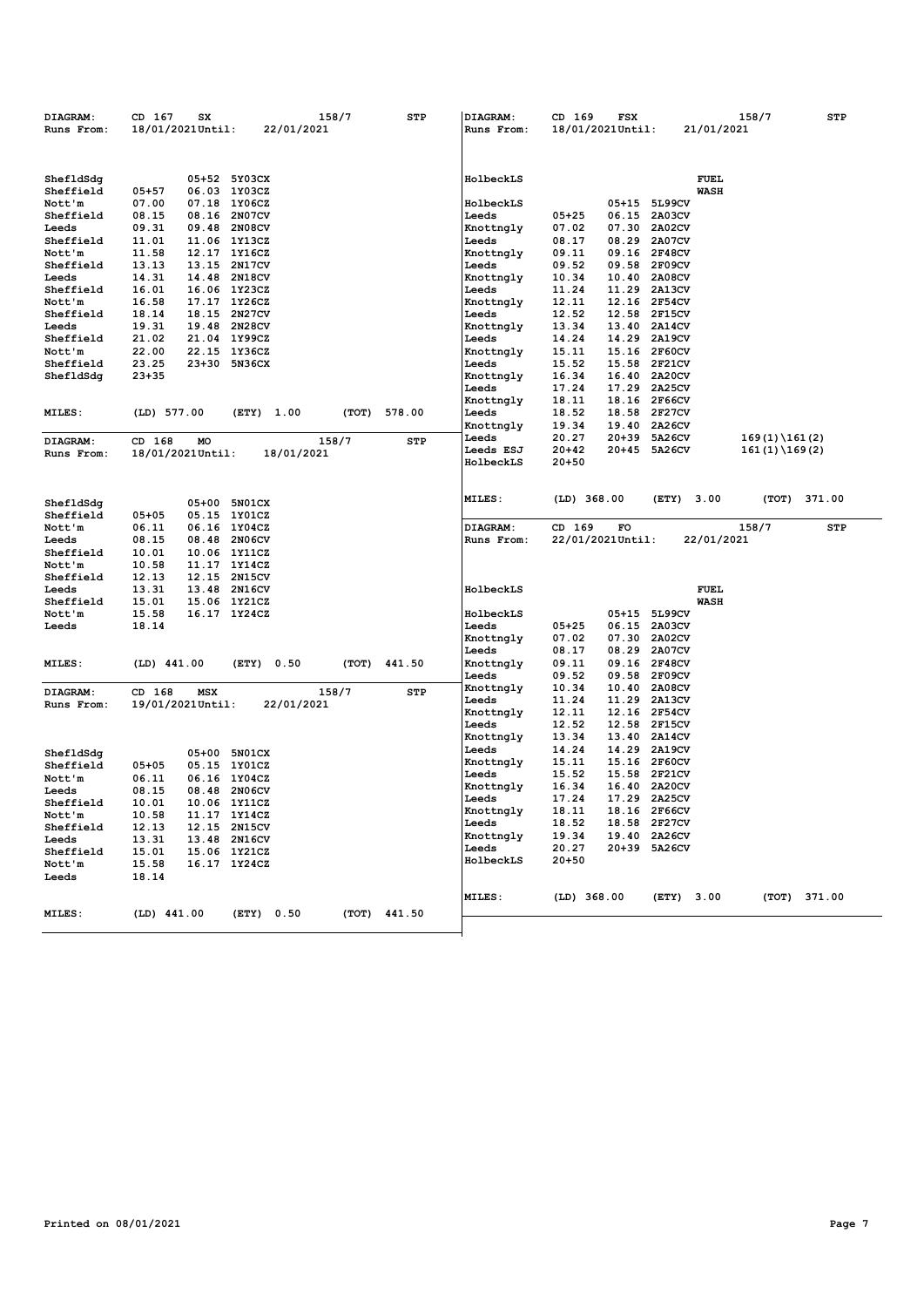| <b>DIAGRAM:</b><br>Runs From: | CD 170<br>MO<br>18/01/2021Until:         | 18/01/2021             | 158/7<br><b>STP</b>                | DIAGRAM:<br>Runs From:        | CD 171<br>SX<br>18/01/2021Until: |                              | 158/7<br>22/01/2021                | <b>STP</b>   |
|-------------------------------|------------------------------------------|------------------------|------------------------------------|-------------------------------|----------------------------------|------------------------------|------------------------------------|--------------|
| N.Hill D.                     |                                          | <b>FUEL</b>            |                                    | N.Hill D.                     |                                  | 13+50 5J19FH                 | 171 (1) \25 (2)                    |              |
|                               |                                          | <b>WASH</b>            |                                    | Leeds                         | $14 + 00$                        | 14.12 1J19FU                 | $171(1)\25(2)$                     |              |
| N.Hill D.                     | 05+15                                    | 5N00IS                 | 153(1)\170(2)                      | Bradfd.I.                     | 14.33                            | 14.36 1J19FU                 | 25(1)\171(2)                       |              |
| Leeds                         | $05 + 26$<br>05.34                       | <b>2N00CV</b>          | 153(1)\170(2)                      | Mancr Vic                     | 15.32                            | 16.09 2J28FJ                 | 171 (1) \25 (2)                    |              |
| Sheffield                     | 07.01<br>07.12                           | <b>2N05CV</b>          | $170(1)\153(2)$                    | Rochdale                      | 16.29                            | 16.33 2B69FH                 | 25(1)\171(2)                       |              |
| Leeds                         | 08.34<br>08+50<br>$08 + 53$<br>$08 + 55$ | 5N05CV<br>5N05CV       | 153(1)\170(2)                      | Blackburn<br>Blckb KS         | 18.11<br>18+22                   | 18+15 5B69FH                 | 171 (1) \25 (2)                    |              |
| Leeds ESJ<br>HolbeckLS        | $09 + 00$<br>$16 + 50$                   | 5Y27CZ                 | $170(1)\153(2)$<br>$153(1)\170(2)$ |                               |                                  |                              |                                    |              |
| Leeds ESJ                     | $16 + 54$                                | 16+57 5Y27CZ           | $170(1)\153(2)$                    |                               |                                  |                              |                                    |              |
| Leeds                         | $17+00$                                  | 17.09 1Y27CZ           | 153(1)\170(2)                      | MILES:                        | $(LD)$ 98.00                     | (ETY) 2.50                   | (TOT)                              | 100.50       |
| Nott'm                        | 18.58                                    | 19.17 1Y30CZ           | $170(1)\153(2)$                    |                               |                                  |                              |                                    |              |
| Sheffield                     | 20.13                                    | 20.15 2N31CV           | $170(1)\153(2)$                    | DIAGRAM:                      | CD 172<br>SX                     |                              | 158/7                              | <b>STP</b>   |
| Leeds                         | 21.30                                    | 21.48 2N32CV           | 153(1)\170(2)                      | Runs From:                    | 18/01/2021Until:                 |                              | 22/01/2021                         |              |
| Sheffield<br>Leeds            | 22.59<br>23.15<br>00.30                  | 2N37CV<br>00+42 5N37CV | $170(1)\153(2)$                    |                               |                                  |                              |                                    |              |
| N.Hill D.                     | 00+52                                    |                        | 153 (1) \170 (2)                   |                               |                                  |                              |                                    |              |
|                               |                                          |                        |                                    | Blckb KS                      |                                  | 05+10<br>5N10FH              |                                    |              |
|                               |                                          |                        |                                    | Blackburn                     | 05+17                            | 05.23 2N10FH                 |                                    |              |
| MILES:                        | $(LD)$ 317.00                            | 7.00<br>(ETY)          | (TOT)<br>324.00                    | Colne                         | 06.06                            | 06.11 2N81FH                 |                                    |              |
|                               |                                          |                        |                                    | Preston                       | 07.20                            | 08.26 2F42FH                 |                                    |              |
| DIAGRAM:                      | CD 170                                   | TWThO                  | 158/7<br><b>STP</b>                | Ormskirk                      | 08.56                            | 09.01 2N02FH                 |                                    |              |
| Runs From:                    | 19/01/2021Until:                         | 21/01/2021             |                                    | Preston                       | 09.33                            | 09.35 2S63FH                 |                                    |              |
|                               |                                          |                        |                                    | <b>BlckpoolS</b>              | 10.09                            | 10.13 2S55FH                 |                                    |              |
|                               |                                          |                        |                                    | Preston<br>Colne              | 10.50<br>12.07                   | 10.57 2N16FH<br>12.11 2N87FH |                                    |              |
| N.Hill D.                     |                                          | <b>FUEL</b>            |                                    | Preston                       | 13.21                            | 13.26 2F47FH                 |                                    |              |
|                               |                                          | <b>WASH</b>            |                                    | Ormskirk                      | 13.56                            | 14.01 2N07FZ                 |                                    |              |
| N.Hill D.                     | 04+53                                    | 5T01CV                 | 153(1)\170(2)                      | Preston                       | 14.33                            | 14.35 2S68FH                 |                                    |              |
|                               |                                          |                        | 361 (3)                            | <b>BlckpoolS</b>              | 15.09                            | 15.13 2S50FJ                 |                                    |              |
| Leeds                         | $05 + 04$<br>05.34                       | <b>2N00CV</b>          | 153(1)\170(2)                      | Preston                       | 15.49                            | 15.57 2N11FJ                 |                                    |              |
| Sheffield                     | 07.01<br>07.12                           | <b>2N05CV</b>          | $170(1)\153(2)$                    | Colne                         | 17.07                            | 17.11 2N82FJ                 |                                    |              |
| Leeds                         | 08.34<br>$08 + 50$                       | 5N05CV                 | $153(1)\170(2)$                    | Preston                       | 18.21                            | 18.26 2F43FJ                 |                                    |              |
| Leeds ESJ                     | 08+53<br>$08 + 55$                       | 5N05CV                 | $170(1)\153(2)$                    | Ormskirk                      | 18.56                            | 19.01 2N03FJ                 |                                    |              |
| HolbeckLS<br>Leeds ESJ        | $09 + 00$<br>16+50<br>$16 + 54$          | 5Y27CZ<br>16+57 5Y27CZ | $153(1)\170(2)$                    | Preston<br><b>BlckpoolS</b>   | 19.33<br>20.09                   | 19.35 2S63FJ<br>20.15 2S55FJ |                                    |              |
| Leeds                         | $17+00$                                  | 17.09 1Y27CZ           | $170(1)\153(2)$<br>153(1)\170(2)   | Preston                       | 20.54                            | 20.57<br>2N16FJ              |                                    |              |
| Nott'm                        | 18.58                                    | 19.17 1Y30CZ           | $170(1)\153(2)$                    | Colne                         | 22.07                            | 2N87FJ<br>22.24              |                                    |              |
| Sheffield                     | 20.13<br>20.15                           | <b>2N31CV</b>          | $170(1)\153(2)$                    | Blackburn                     | 23.09                            | 23+29<br>5N87FJ              |                                    |              |
| Leeds                         | 21.30<br>21.48                           | 2N32CV                 | 153 (1) \170 (2)                   | Blckb KS                      | 23+36                            |                              |                                    |              |
| Sheffield                     | 22.59                                    | 23.15 2N37CV           | $170(1)\153(2)$                    |                               |                                  |                              |                                    |              |
| Leeds                         | 00.30                                    | 00+42 5N37CV           | $153(1)\170(2)$                    |                               |                                  |                              |                                    |              |
| N.Hill D.                     | 00+52                                    |                        |                                    | <b>MILES:</b>                 | $(LD)$ 418.00                    | (ETY) 1.00                   | (TOT)                              | 419.00       |
| MILES:                        | $(LD)$ 317.00                            | 7.00<br>(ETY)          | (TOT)<br>324.00                    | <b>DIAGRAM:</b><br>Runs From: | CD 173<br>SX<br>18/01/2021Until: |                              | 158/7<br>22/01/2021                | STP          |
|                               |                                          |                        |                                    |                               |                                  |                              |                                    |              |
| DIAGRAM:                      | CD 170<br>FO                             |                        | 158/7<br>STP                       |                               |                                  |                              |                                    |              |
| Runs From:                    | 22/01/2021Until:                         | 22/01/2021             |                                    | Blckb KS                      |                                  | 06+08 5T71FH                 | $173(1)\ 28(2)$                    |              |
|                               |                                          |                        |                                    | Blackburn                     | 06+15                            | 06.19<br>2T71FH              | $173(1)\28(2)$                     |              |
|                               |                                          |                        |                                    | Mancr Vic                     | 07.39                            | 07.41 2N51FX                 | 173 (1) \28 (2)                    |              |
| N.Hill D.                     |                                          | <b>FUEL</b>            |                                    | Clitheroe                     | 08.56                            | 08+58 5J57FX                 | 173 (1) \28 (2)                    |              |
|                               |                                          | <b>WASH</b>            |                                    | Horrcksfd                     | $09+00$                          | 09+21 5J57FX                 | 28 (1) \173 (2)                    |              |
| N.Hill D.                     |                                          | 04+53 5T01CV           | $153(1)\170(2)$                    | Clitheroe                     | 09+23                            | 09.25 2J27FX                 | 28 (1) \173 (2)                    |              |
|                               |                                          |                        | 361 (3)                            | Rochdale                      | 11.04                            | 11.18 2N56FX                 | 173 (1) \28 (2)                    |              |
| Leeds                         | $05 + 04$<br>05.34                       | <b>2N00CV</b>          | $153(1)\170(2)$                    | Clitheroe                     | 12.56                            | 12+58 5J25FY                 | $173(1)\28(2)$                     |              |
| Sheffield<br>Leeds            | 07.01<br>08.34<br>08+50                  | 07.12 2N05CV<br>5N05CV | 170(1)\153(2)<br>$153(1)\170(2)$   | Horrcksfd<br>Clitheroe        | $13+00$<br>13+20                 | 13+18 5J25FY<br>13.23 2J25FY | 28 (1) \173 (2)<br>28 (1) \173 (2) |              |
| Leeds ESJ                     | $08 + 53$<br>08+55                       | <b>5N05CV</b>          | $170(1)\153(2)$                    | Rochdale                      | 15.09                            | 15.18 2N50FZ                 | $173(1)$ \28(2)                    |              |
| HolbeckLS                     | $09 + 00$                                | 16+50 5Y27CZ           | $153(1)\170(2)$                    | Clitheroe                     | 16.56                            | 16+58 5J23FZ                 | 173 (1) \28 (2)                    |              |
| Leeds ESJ                     | 16+54                                    | 16+57 5Y27CZ           | $170(1)\153(2)$                    | Horrcksfd                     | $17+00$                          | 17+21 5J23FZ                 | 28 (1) \173 (2)                    |              |
| Leeds                         | $17+00$                                  | 17.09 1Y27CZ           | 153(1)\170(2)                      | Clitheroe                     | $17+23$                          | 17.25 2J23FZ                 | 28(1)\173(2)                       |              |
| Nott'm                        | 18.58                                    | 19.17 1Y30CZ           | $170(1)\153(2)$                    | Rochdale                      | 19.04                            | 19.18 2N56FZ                 | $173(1)\28(2)$                     |              |
| Sheffield                     | 20.13                                    | 20.15 2N31CV           | 170(1)\153(2)                      | Clitheroe                     | 20.56                            | 20+58 5J98FZ                 | $173(1)\28(2)$                     |              |
| Leeds                         | 21.30                                    | 21.48 2N32CV           | $153(1)\170(2)$                    | Horrcksfd                     | 21+00                            | 21+21 5J98FZ                 | 28 (1) \173 (2)                    |              |
| Sheffield                     | 22.59                                    | 23.15 2N37CV           | 170(1)\153(2)                      | Clitheroe                     | $21+23$                          | 21.25 2J29FZ                 | 28(1)\173(2)                       |              |
| Leeds                         | 00.30                                    |                        |                                    | Mancr Vic                     | 22.39                            | 22+48 5J29FW                 | 28 (1) \173 (2)                    |              |
|                               |                                          |                        |                                    | NewtonHth                     | 22+54                            |                              |                                    |              |
| <b>MILES:</b>                 | $(LD)$ 317.00                            | (ETY)<br>5.00          | 322.00<br>(ТОТ)                    |                               |                                  |                              |                                    |              |
|                               |                                          |                        |                                    | <b>MILES:</b>                 | $(LD)$ 399.00                    | (ETY) 6.50                   |                                    | (TOT) 405.50 |
|                               |                                          |                        |                                    |                               |                                  |                              |                                    |              |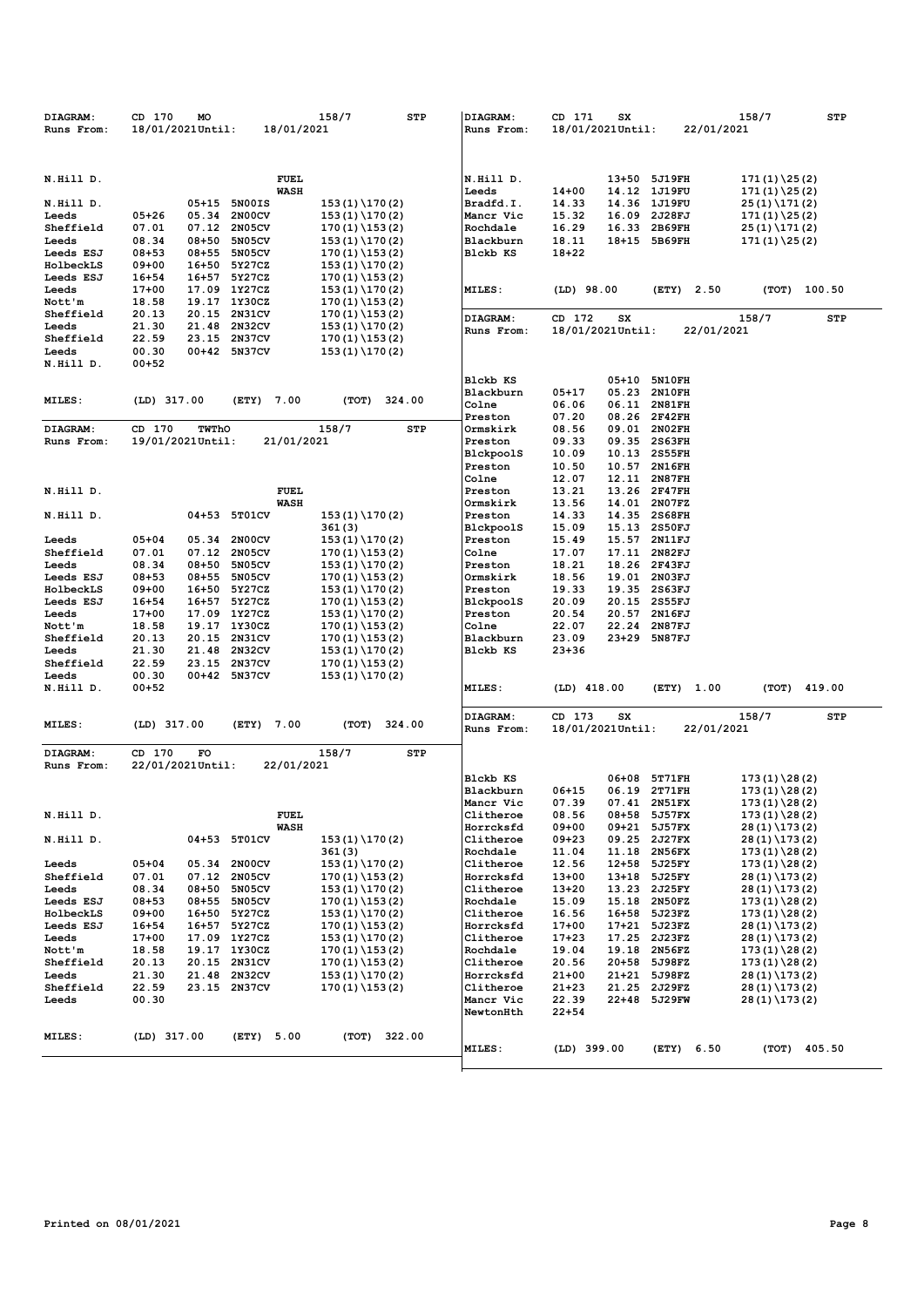| DIAGRAM:        | CD 174           | SX        |                | 158/7            | STP    | DIAGRAM:   | CD 177<br>SX       |               |             | 158/7            | STP          |
|-----------------|------------------|-----------|----------------|------------------|--------|------------|--------------------|---------------|-------------|------------------|--------------|
| Runs From:      | 18/01/2021Until: |           | 22/01/2021     |                  |        | Runs From: | 18/01/2021Until:   |               | 22/01/2021  |                  |              |
|                 |                  |           |                |                  |        |            |                    |               |             |                  |              |
|                 |                  |           |                |                  |        |            |                    |               |             |                  |              |
|                 |                  |           |                |                  |        |            |                    |               |             |                  |              |
| NewtonHth       |                  | 05.19     | <b>5N50FY</b>  | $174(1)\27(2)$   |        | Doncaster  | 06.06              | <b>2R03CZ</b> |             |                  |              |
|                 |                  |           |                | $408(3)\ 309(4)$ |        | Sheffield  | 06.45<br>07.30     | 2R10CZ        |             |                  |              |
| Mancr Vic       | 05.25            | 05.37     | <b>2N50FX</b>  | $174(1)\27(2)$   |        | Doncaster  | 08.07<br>09.03     | <b>2R15CV</b> |             |                  |              |
| Clitheroe       | 06.56            | 06+58     | 5J23FX         | $174(1)\27(2)$   |        | Sheffield  | 09.44<br>10.32     | 2R22CZ        |             |                  |              |
| Horrcksfd       | $07 + 00$        |           | 07+21 5J23FX   | $27(1)\174(2)$   |        | Doncaster  | 11.08              | 12.04 2R27CV  |             |                  |              |
| Clitheroe       | $07 + 23$        |           | 07.25 2J23FX   | $27(1)\174(2)$   |        | Sheffield  | 12.44              | 13.32 2R34CV  |             |                  |              |
| Rochdale        | 09.04            | 09.17     | 2N54FX         | $174(1)\27(2)$   |        | Doncaster  | 14.08<br>15.04     | <b>2R39CV</b> |             |                  |              |
| Clitheroe       | 10.56            | $10 + 58$ | 5J21FY         | $174(1)\27(2)$   |        | Sheffield  | 15.44              | 16.32 2R46CV  |             |                  |              |
| Horrcksfd       | $11+00$          |           | 11+12 5J21FY   | $27(1)\174(2)$   |        | Doncaster  | 17.08<br>18.04     | 2R51CZ        |             |                  |              |
| Clitheroe       | $11 + 14$        |           | 11.25 2J21FY   | $27(1)\174(2)$   |        | Sheffield  | 18.44<br>19.32     | 2R58CV        |             |                  |              |
| Rochdale        | 13.04            | 13.18     | 2N58FX         | $174(1)\27(2)$   |        | Doncaster  | 20.08<br>20+09     | 5R58S5        |             |                  |              |
| Clitheroe       | 14.56            | 14+58     | 5J29FY         | $174(1)\27(2)$   |        | Doncaster  | $20 + 14$<br>20+44 | 5R63S5        |             | $464(1)\177(2)$  |              |
| Horrcksfd       | $15+00$          |           | 15+21 5J29FY   |                  |        | Donc.D298  | $20 + 45$<br>20+48 | 5R63S5        |             |                  |              |
|                 |                  |           |                | $27(1)\174(2)$   |        |            | $20 + 49$          |               |             | $177(1)\ 464(2)$ |              |
| Clitheroe       | $15+23$          | 15.25     | <b>2J29FY</b>  | $27(1)\174(2)$   |        | Doncaster  | 21.04              | 2R63CZ        |             | $177(1)\ 464(2)$ |              |
| Rochdale        | 17.04            | 17.18     | 2N53FZ         | $174(1)\27(2)$   |        | Sheffield  | 21.45<br>23.05     | <b>2R69CV</b> |             |                  |              |
| Clitheroe       | 18.56            | $18 + 58$ | 5J27FZ         | $174(1)\27(2)$   |        | Doncaster  | 23.42              | 23+47 5R69S5  |             |                  |              |
| Horrcksfd       | $19+00$          | $19 + 06$ | <b>5J27FZ</b>  | $27(1)\174(2)$   |        | Doncaster  | 23+52              |               |             |                  |              |
| Clitheroe       | $19+08$          | 19.10     | 2J27FZ         | $27(1)\174(2)$   |        |            |                    |               |             |                  |              |
| Rochdale        | 21.04            | 21.18     | 2N58FZ         | $174(1)\27(2)$   |        |            |                    |               |             |                  |              |
| Clitheroe       | 22.55            | $23+00$   | 5N58FY         | $174(1)\27(2)$   |        | MILES:     | $(LD)$ 228.00      | (ETY)         | 3.00        | (TOT)            | 231.00       |
| Horrcksfd       | $23+02$          | 23+08     | 5N58FY         | $27(1)\174(2)$   |        |            |                    |               |             |                  |              |
| Blckb KS        | $23+43$          |           |                |                  |        | DIAGRAM:   | CD 193<br>MO       |               |             | 158/8            | STP          |
|                 |                  |           |                |                  |        | Runs From: | 18/01/2021Until:   |               | 18/01/2021  |                  |              |
|                 |                  |           |                |                  |        |            |                    |               |             |                  |              |
| <b>MILES:</b>   | (LD) 418.50      |           | (ETY)<br>17.00 | (TOT)            | 435.50 |            |                    |               |             |                  |              |
|                 |                  |           |                |                  |        |            |                    |               |             |                  |              |
| DIAGRAM:        | CD 175           | SX        |                | 158/7            | STP    | HolbeckLS  |                    |               | FUEL        |                  |              |
|                 | 18/01/2021Until: |           |                |                  |        |            |                    |               |             |                  |              |
| Runs From:      |                  |           | 22/01/2021     |                  |        |            |                    |               | <b>WASH</b> |                  |              |
|                 |                  |           |                |                  |        | HolbeckLS  | $05 + 35$          | 5A00CV        |             |                  |              |
|                 |                  |           |                |                  |        | Knottngly  | 06.40<br>06+19     | <b>2A00CV</b> |             |                  |              |
|                 |                  |           |                |                  |        | Leeds      | 07.25<br>07.30     | <b>2A05CV</b> |             |                  |              |
| Blckb KS        |                  | 06+55     | 5J22FH         | $175(1)\130(2)$  |        | Knottngly  | 08.12<br>08+20     | 5A05CV        |             |                  |              |
| Blackburn       | $07 + 02$        |           | 07.18 2J22FH   | $30(1)\175(2)$   |        | HolbeckLS  | 08+57              |               |             |                  |              |
| Rochdale        | 08.30            |           | 08.42 2J62FH   | $175(1)\130(2)$  |        |            |                    |               |             |                  |              |
| Mancr Vic       | 09.02            |           | 09.56 1J06FH   | $30(1)\175(2)$   |        |            |                    |               |             |                  |              |
| Bradfd.I.       | 10.52            |           | 10.55 1J06FH   | $175(1)\130(2)$  |        | MILES:     | $(LD)$ 48.00       | (ETY)         | 46.00       | (ТОТ)            | 94.00        |
| Leeds           | 11.17            |           | 11+27 5J06FH   | $175(1)\130(2)$  |        |            |                    |               |             |                  |              |
| N.Hill D.       | $11+37$          |           |                |                  |        | DIAGRAM:   | CD 193<br>MSX      |               |             | 158/8            | STP          |
|                 |                  |           |                |                  |        | Runs From: | 19/01/2021Until:   |               | 22/01/2021  |                  |              |
|                 |                  |           |                |                  |        |            |                    |               |             |                  |              |
| <b>MILES:</b>   | $(LD)$ 98.00     |           | (ETY) 2.50     | (TOT)            | 100.50 |            |                    |               |             |                  |              |
|                 |                  |           |                |                  |        |            |                    |               |             |                  |              |
|                 |                  |           |                |                  |        |            |                    |               |             |                  |              |
| <b>DIAGRAM:</b> | CD 176           | SX        |                | 158/7            | STP    | HolbeckLS  |                    |               | FUEL        |                  |              |
| Runs From:      | 18/01/2021Until: |           | 22/01/2021     |                  |        |            |                    |               |             |                  |              |
|                 |                  |           |                |                  |        |            |                    |               | <b>WASH</b> |                  |              |
|                 |                  |           |                |                  |        | HolbeckLS  | 05+35              | 5A00CV        |             |                  |              |
|                 |                  |           |                |                  |        | Knottngly  | 06+19<br>06.40     | <b>2A00CV</b> |             |                  |              |
| Hull            |                  |           |                |                  |        | Leeds      | 07.25<br>07.30     | <b>2A05CV</b> |             |                  |              |
|                 |                  |           | FUEL           |                  |        | Knottngly  | 08.12              | 08+20 5A05CV  |             |                  |              |
| Hull            |                  |           | 05.16 1J39CV   |                  |        | HolbeckLS  | 08+57              |               |             |                  |              |
| Sheffield       | 06.42            |           | 06.55 1W39CZ   |                  |        |            |                    |               |             |                  |              |
| Hull            | 08.23            |           | 08.28 1J42CZ   |                  |        |            |                    |               |             |                  |              |
| Sheffield       | 09.48            |           | 09.57 1W42CV   |                  |        | MILES:     | $(LD)$ 48.00       |               | (ETY) 46.00 |                  | (TOT) 94.00  |
| Hull            | 11.15            |           | 11.25 1J45CZ   |                  |        |            |                    |               |             |                  |              |
| Sheffield       | 12.48            |           | 12.57 1W45CZ   |                  |        |            |                    |               |             |                  |              |
| Hull            |                  |           | 14.25 1J48CZ   |                  |        | DIAGRAM:   | CD 194<br>SX       |               |             | 158/8            | <b>STP</b>   |
|                 | 14.14            |           |                |                  |        | Runs From: | 18/01/2021Until:   |               | 22/01/2021  |                  |              |
| Sheffield       | 15.48            |           | 15.57 1W48CV   |                  |        |            |                    |               |             |                  |              |
| Hull            | 17.19            |           | 17.25 1J51CZ   |                  |        |            |                    |               |             |                  |              |
| Sheffield       | 18.48            |           | 18.57 1W51CZ   |                  |        |            |                    |               |             |                  |              |
| Hull            | 20.13            |           | 20.25 1H54CV   |                  |        | Springs B  |                    | 06+34 5I03FY  |             |                  |              |
| Sheffield       | 21.49            |           | 21.57 1W54CV   |                  |        | Wigan NW   | 06+48              | 06.56 2I03FH  |             |                  |              |
| Hull            | 23.15            |           |                |                  |        | Leeds      | 09.04              | 09.17 2I88FH  |             |                  |              |
|                 |                  |           |                |                  |        | WignWgate  | 11.32              | 11+34 5I13FH  |             |                  |              |
|                 |                  |           |                |                  |        | WignWgate  | $11+53$            | 11.56 2I13FH  |             |                  |              |
| <b>MILES:</b>   | $(LD)$ 729.00    |           | (ETY) 0.00     | (TOT) 729.00     |        | Leeds      | 14.03              | 14.17 2I98FH  |             |                  |              |
|                 |                  |           |                |                  |        | WignWgate  | 16.32              | 16+34 5I03FH  |             |                  |              |
|                 |                  |           |                |                  |        | WignWgate  | $16 + 53$          | 16.55 2193FH  |             |                  |              |
|                 |                  |           |                |                  |        | Leeds      | 19.02              | 19.17 2R88FH  |             |                  |              |
|                 |                  |           |                |                  |        |            | 21.36              | 22+25 5W88FH  |             |                  |              |
|                 |                  |           |                |                  |        | Wigan NW   |                    |               |             |                  |              |
|                 |                  |           |                |                  |        | Springs B  | $22 + 38$          |               |             |                  |              |
|                 |                  |           |                |                  |        |            |                    |               |             |                  |              |
|                 |                  |           |                |                  |        |            |                    |               |             |                  |              |
|                 |                  |           |                |                  |        | MILES:     | $(LD)$ 420.00      |               | (ETY) 5.00  |                  | (TOT) 425.00 |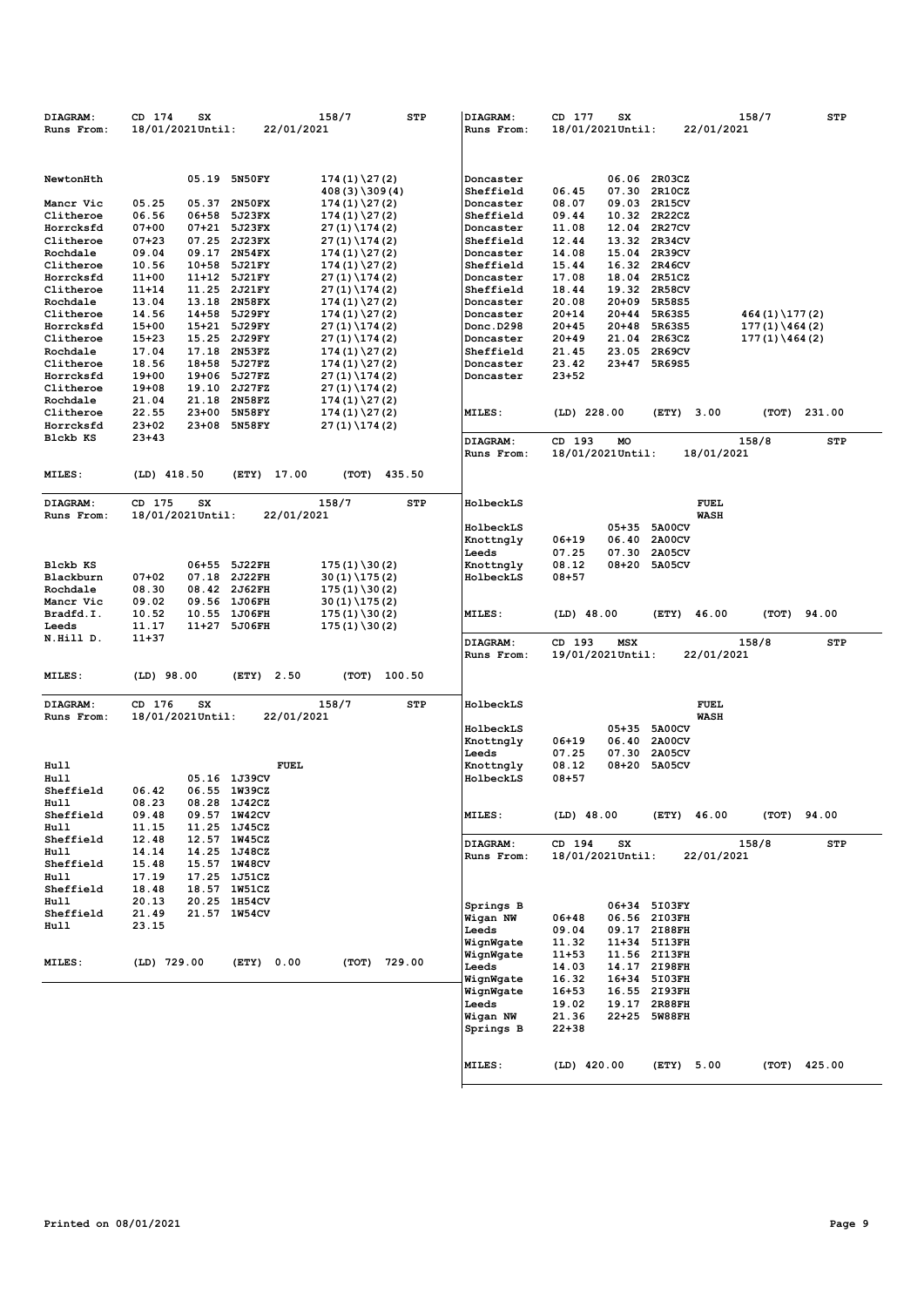| <b>DIAGRAM:</b>   | CD 195<br>SX                | 158/8         | STP             | DIAGRAM:        | CD 197<br>MSX           |                | 158/8<br>STP     |  |
|-------------------|-----------------------------|---------------|-----------------|-----------------|-------------------------|----------------|------------------|--|
| Runs From:        | 18/01/2021Until:            | 22/01/2021    |                 | Runs From:      | 19/01/2021Until:        | 22/01/2021     |                  |  |
|                   |                             |               |                 |                 |                         |                |                  |  |
|                   |                             |               |                 |                 |                         |                |                  |  |
|                   |                             |               |                 |                 |                         |                |                  |  |
| Springs B         | $05 + 35$                   | 5101FH        |                 | Leeds           |                         | 05.21 2I80FH   |                  |  |
| Wigan NW          | $05 + 50$                   | 05.56 2I01FH  |                 | WignWgate       | 07.30                   | 07+32 5I05FH   |                  |  |
| Leeds             | 08.06<br>08.17              | 2186FH        |                 | WignWgate       | 07+54<br>07.56          | 2105FH         |                  |  |
| WignWgate         | 10.32<br>$10 + 34$          | 5111FH        |                 | Leeds           | 10.03<br>10.17          | <b>2190FH</b>  |                  |  |
| WignWgate         | $10 + 53$                   | 10.55 2I11FH  |                 | WignWgate       | 12.32<br>$12 + 34$      | 5115FH         |                  |  |
| Leeds             | 13.03                       | 13.17 2I96FH  |                 | WignWgate       | $12 + 53$<br>12.56      | 2115FH         |                  |  |
|                   | 15.32<br>$15 + 34$          | 5101FJ        |                 |                 | 15.03<br>15.17          | 2I80FJ         |                  |  |
| WignWgate         | $15 + 53$                   | 15.56 2I01FJ  |                 | Leeds           | 17.33<br>$17 + 35$      | 5105FJ         |                  |  |
| WignWgate         |                             | 18.17 2I86FJ  |                 | WignWgate       | 17.56                   |                |                  |  |
| Leeds             | 18.03<br>$20 + 33$          | <b>5J27FH</b> |                 | WignWgate       | $17 + 53$               | 2I05FJ         |                  |  |
| WignWgate         | 20.31<br>$20 + 54$<br>20.56 | <b>2J00FH</b> |                 | Leeds           | 20.03<br>20.18<br>22.37 | <b>2R90FH</b>  |                  |  |
| WignWgate         | 21.32                       | 21.53 1J32FH  |                 | Wigan NW        |                         | 22+42 5W97FY   |                  |  |
| Mancr Vic         |                             | 23+19 5J32FH  |                 | Wigan NW        |                         |                |                  |  |
| Leeds             | 23.14<br>$23 + 29$          |               |                 | Springs B       | 22+55                   |                |                  |  |
| N.Hill D.         |                             |               |                 |                 |                         |                |                  |  |
|                   |                             |               |                 |                 |                         |                |                  |  |
|                   |                             |               |                 | MILES:          | $(LD)$ 490.00           | (ETY) 5.00     | (TOT)<br>495.00  |  |
| MILES:            | $(LD)$ 489.00               | 8.00<br>(ETY) | 497.00<br>(TOT) |                 |                         |                |                  |  |
|                   |                             |               |                 | <b>DIAGRAM:</b> | CD 198<br>SX            |                | 158/8<br>STP     |  |
| DIAGRAM:          | CD 196<br><b>SX</b>         | 158/8         | <b>STP</b>      | Runs From:      | 18/01/2021Until:        | 22/01/2021     |                  |  |
| Runs From:        | 18/01/2021Until:            | 22/01/2021    |                 |                 |                         |                |                  |  |
|                   |                             |               |                 |                 |                         |                |                  |  |
|                   |                             |               |                 |                 |                         |                |                  |  |
|                   |                             |               |                 | Springs B       | $06 + 14$               | 5C75FH         |                  |  |
| N.Hill D.         |                             | 05+41 5I82FH  |                 | Lancaster       | $07 + 09$<br>07.23      | 2C75FH         |                  |  |
| Leeds             | $06 + 08$                   | 06.17 2I82FH  |                 | Morecambe       | 07.32<br>07.40          | <b>2C74FH</b>  |                  |  |
| WignWgate         | 08.38<br>08+43              | 5107FH        |                 | Lancaster       | 07.50<br>07.56          | <b>2C77FH</b>  |                  |  |
| WignWgate         | 08+54                       | 08.56 2I07FH  |                 | Morecambe       | 08.05<br>08.23          | <b>2C76FH</b>  |                  |  |
| Leeds             | 11.03<br>11.19              | <b>2192FH</b> |                 | Lancaster       | 08.33<br>08.41          | <b>2C79FH</b>  |                  |  |
| WignWgate         | 13.32<br>13+34              | 5117FH        |                 | Morecambe       | 08.50<br>08.54          | 2C78FH         |                  |  |
| WignWgate         | $13 + 53$                   | 13.56 2I17FH  |                 | Lancaster       | 09.04<br>09.28          | 2C71FH         |                  |  |
| Leeds             | 16.02                       | 16.17 2I82FJ  |                 | Morecambe       | 09.37                   | 09.41 2C70FH   |                  |  |
|                   | 18.32                       | 5107FJ        |                 |                 | 09.59<br>12.49          | <b>2C87FH</b>  |                  |  |
| WignWgate         | 18+34                       |               |                 | Lancaster       |                         |                |                  |  |
| WignWgate         | $18 + 53$                   | 18.56 2I07FJ  |                 | HeysHbr         | 13.17<br>13.20          | 2C86FH         |                  |  |
| Leeds             | 21.04                       |               |                 | Lancaster       | 14.04                   | 14.10 2C89FX   |                  |  |
|                   |                             |               |                 | Morecambe       | 14.19<br>14.23          | <b>2C88FX</b>  |                  |  |
|                   |                             |               |                 | Lancaster       | 14.33<br>16.43          | 2C75FJ         |                  |  |
| MILES:            | $(LD)$ 420.00               | (ETY)<br>7.00 | (TOT)<br>427.00 | Morecambe       | 16.53<br>17.04          | 2C76FJ         |                  |  |
|                   |                             |               |                 | Lancaster       | 17.14<br>17.49          | 2C79FJ         |                  |  |
| DIAGRAM:          | CD 197<br>MO                | 158/8         | <b>STP</b>      | Morecambe       | 17.58                   | 18.13 2C78FJ   |                  |  |
| Runs From:        | 18/01/2021Until:            | 18/01/2021    |                 | Lancaster       | 18.24                   | 18.28 2C81FH   |                  |  |
|                   |                             |               |                 | Morecambe       | 18.37<br>18.41          | <b>2C80FH</b>  |                  |  |
|                   |                             |               |                 | Lancaster       | 18.50<br>19.11          | 2C73FH         |                  |  |
|                   |                             |               |                 | Morecambe       | 19.20<br>19.39          | <b>2C82FH</b>  |                  |  |
| Leeds             |                             | 05.21 2I80FH  |                 | Lancaster       | 19.49<br>19+54          | 5W82FH         |                  |  |
| WignWgate         | 07.30                       | 07+32 5I05FH  |                 | Springs B       | $20 + 54$               |                |                  |  |
| WignWgate         | $07 + 54$                   | 07.56 2I05FH  |                 |                 |                         |                |                  |  |
| Leeds             | 10.17<br>10.03              | <b>2190FH</b> |                 |                 |                         |                |                  |  |
| WignWgate         | 12.32<br>12+34              | 5115FH        |                 | MILES:          | $(LD)$ 97.00            | 74.00<br>(ETY) | (TOT)<br>171.00  |  |
| WignWgate         | $12 + 53$                   | 12.56 2I15FH  |                 |                 |                         |                |                  |  |
| Leeds             | 15.03                       | 15.17 2I80FJ  |                 | DIAGRAM:        | CD 301<br>SX            |                | 156/0<br>STP     |  |
| WignWgate         | 17.33                       | 17+35 5105FJ  |                 | Runs From:      | 18/01/2021Until:        | 22/01/2021     |                  |  |
| WignWgate         | $17 + 53$                   | 17.56 2I05FJ  |                 |                 |                         |                |                  |  |
|                   | 20.03                       |               |                 |                 |                         |                |                  |  |
| Leeds<br>Wigan NW | 22.37                       | 20.18 2R90FH  |                 |                 |                         |                |                  |  |
|                   |                             |               |                 |                 |                         | 05.25 5D32FU   |                  |  |
| Wigan NW          |                             | 22+42 5W97FY  |                 | NewtonHth       |                         |                | $416(1)\ 417(2)$ |  |
| Springs B         | $22+55$                     |               |                 |                 |                         |                | $301(3)\1401(4)$ |  |
|                   |                             |               |                 | Mancr Vic       | 05.31                   | 05+44 5070FR   | $301(1)\ 401(2)$ |  |
|                   |                             |               |                 | Oxford Rd       | 05+49                   | 06.22 2070FR   | $401(1)\301(2)$  |  |
| MILES:            | $(LD)$ 490.00               | (ETY) 5.00    | $(TOT)$ 495.00  | Lime St         | 07.39                   | 07.45 2092FR   | $301(1)\ 401(2)$ |  |
|                   |                             |               |                 | Oxford Rd       | 09.03                   | 09.16 2074FR   | $401(1)\301(2)$  |  |
|                   |                             |               |                 | Lime St         | 10.24                   | 10.54 2098FR   | $301(1)\ 401(2)$ |  |
|                   |                             |               |                 | Oxford Rd       | 12.03                   | 12.16 2081FR   | $401(1)\301(2)$  |  |
|                   |                             |               |                 | Lime St         | 13.24                   | 13.55 2094FS   | $301(1)\ 401(2)$ |  |
|                   |                             |               |                 | Oxford Rd       | 15.03                   | 15.16 2087FR   | 401(1)\301(2)    |  |
|                   |                             |               |                 | Lime St         | 16.24                   | 16.55 2090FT   | $301(1)\ 401(2)$ |  |
|                   |                             |               |                 | Oxford Rd       | 18.03                   | 18.16 2073FS   | 401(1)\301(2)    |  |
|                   |                             |               |                 | Lime St         | 19.34                   | 19+56 5073FH   | 301(1)\401(2)    |  |
|                   |                             |               |                 | AllrtnDep       | 20+11                   |                |                  |  |
|                   |                             |               |                 |                 |                         |                |                  |  |
|                   |                             |               |                 |                 |                         |                |                  |  |
|                   |                             |               |                 | MILES:          | $(LD)$ 281.00           | (ETY) 9.50     | (TOT) 290.50     |  |
|                   |                             |               |                 |                 |                         |                |                  |  |
|                   |                             |               |                 |                 |                         |                |                  |  |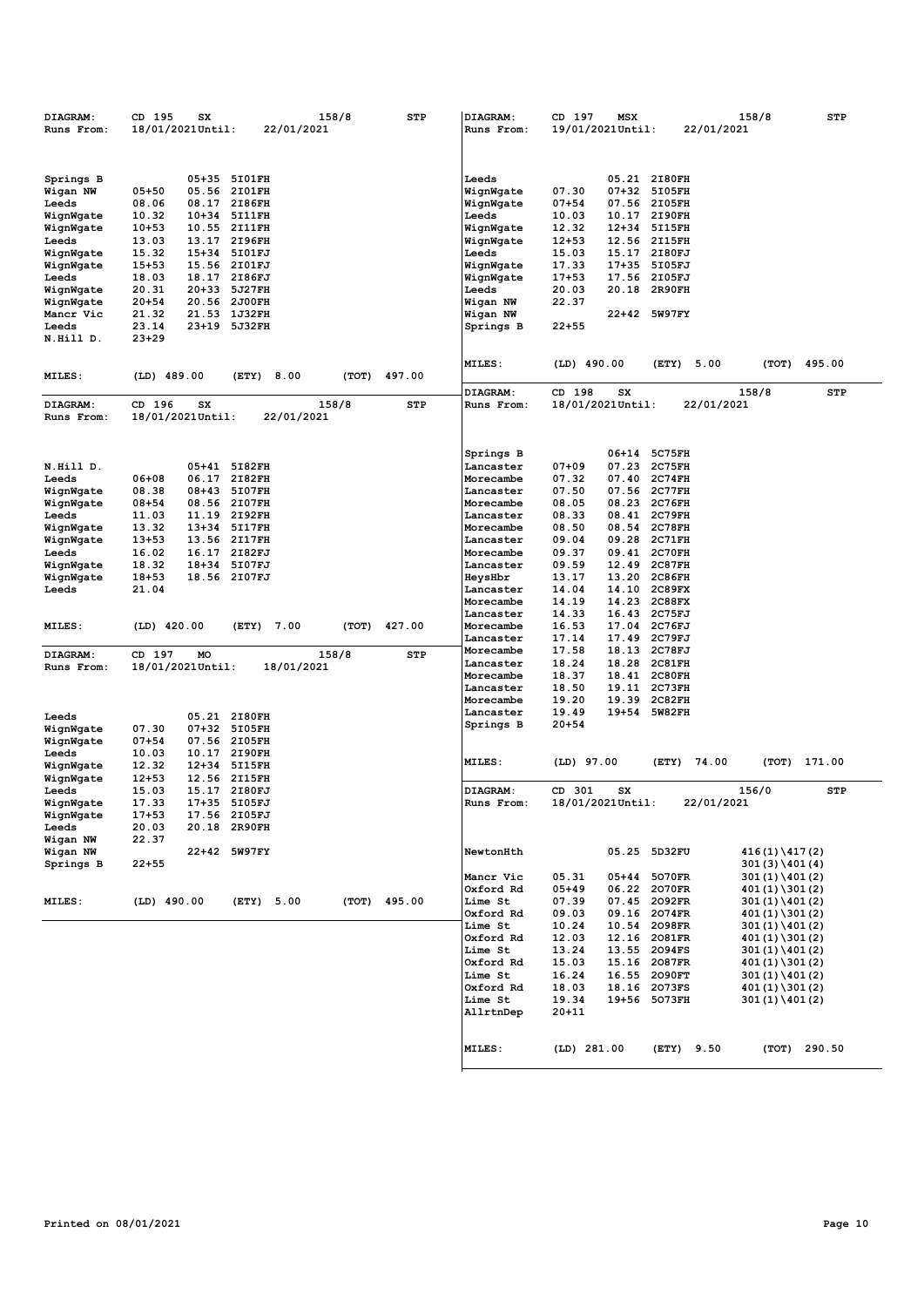| DIAGRAM:             | CD 302         | MO               |                  | 156/0                                | STP        | DIAGRAM:               | CD 303               | MSX                |                         |            | 156/0                                | STP    |
|----------------------|----------------|------------------|------------------|--------------------------------------|------------|------------------------|----------------------|--------------------|-------------------------|------------|--------------------------------------|--------|
| Runs From:           |                | 18/01/2021Until: | 18/01/2021       |                                      |            | Runs From:             | 19/01/2021Until:     |                    |                         | 22/01/2021 |                                      |        |
|                      |                |                  |                  |                                      |            |                        |                      |                    |                         |            |                                      |        |
|                      |                |                  |                  |                                      |            |                        |                      |                    |                         |            |                                      |        |
| AllrtnDep            |                | 04+55 5F90FR     |                  | 403(1)\303(2)                        |            | Lime St                |                      | 06.20              | 2090FR                  |            | $303(1)\ 403(2)$                     |        |
|                      |                |                  |                  | $402(3)\ 302(4)$                     |            | Oxford Rd              | 07.33                | 07.49              | 2071FR                  |            | $403(1)\ 303(2)$                     |        |
| Lime St              | $05 + 09$      | $05+17$          | 5F90FR           | $302(1)\ 402(2)$                     |            | Lime St                | 09.03                | 09.20              | 2095FR                  |            | $303(1)\ 403(2)$                     |        |
| WarrtnCen            | $05 + 45$      |                  | cs               |                                      |            | Oxford Rd              | 10.35                | 10.46              | 2077FR                  |            | 403 (1) \303 (2)                     |        |
| WarrtnCen            |                | 05.57            | 2F90FR           | 402 (1) \302 (2)                     |            | Lime St                | 11.59                | 12.20              | 2091FS                  |            | $303(1)\ 403(2)$                     |        |
| Lime St<br>WarrtnCen | 06.39<br>07.29 | 06.50            | 2F92FR<br>cs     | $302(1)\ 402(2)$                     |            | Oxford Rd<br>Lime St   | 13.35<br>14.59       | 13.46<br>15.17     | 2084FR<br>2097FS        |            | $403(1)\ 303(2)$                     |        |
| WarrtnCen            |                | 07.40            | 2F94FR           | $402(1)\ 302(2)$                     |            | Oxford Rd              | 16.35                | 16.46              | 2070FS                  |            | $303(1)\ 403(2)$<br>$403(1)\ 303(2)$ |        |
| Lime St              | 08.23          | 08.55 2094FR     |                  | $302(1)\ 402(2)$                     |            | Lime St                | 18.01                | 18.20              | 2093FT                  |            | 303 (1) \403 (2)                     |        |
| Oxford Rd            | 10.03          | 10.16 2076FR     |                  | 402 (1) \302 (2)                     |            | Oxford Rd              | 19.34                |                    | 19.46 2076FS            |            | 403 (1) \303 (2)                     |        |
| Lime St              | 11.24          | 11.55            | 2090FS           | $302(1)\ 402(2)$                     |            | Lime St                | 21.00                |                    |                         |            |                                      |        |
| Oxford Rd            | 13.03          | 13.16            | 2083FR           | 402 (1) \302 (2)                     |            | Lime St                |                      | 22.24              | 2047FH                  |            | 303 (1) \403 (2)                     |        |
| Lime St              | 14.24          | 14.55            | 2096FS           | $302(1)\ 402(2)$                     |            | ManchstrP              | 23.35                |                    | 23+40 5J47FJ            |            | 403 (1) \303 (2)                     |        |
| Oxford Rd            | 16.03          | 16.16            | 2089FR           | 402 (1) \302 (2)                     |            | NewtonHth              | $00 + 19$            |                    |                         |            |                                      |        |
| Lime St              | 17.23          | 17.55            | 2092FT           | 302 (1) \402 (2)                     |            |                        |                      |                    |                         |            |                                      |        |
| Oxford Rd            | 19.02          | 19.16            | 2075FS           | 402 (1) \302 (2)                     |            |                        |                      |                    |                         |            |                                      |        |
| Lime St              | 20.25<br>22.11 | 20.55<br>22.43   | 2098FT           | $302(1)\ 402(2)$                     |            | MILES:                 | $(LD)$ 342.00        |                    | (ETY)                   | 6.00       | (TOT)                                | 348.00 |
| Oxford Rd<br>Lime St | 23.53          |                  | 2080FS           | 402 (1) \302 (2)                     |            |                        |                      |                    |                         |            |                                      |        |
|                      |                |                  |                  |                                      |            | DIAGRAM:               | CD 304               | SX                 |                         |            | 156/0                                | STP    |
|                      |                |                  |                  |                                      |            | Runs From:             | 18/01/2021Until:     |                    |                         | 22/01/2021 |                                      |        |
| <b>MILES:</b>        | $(LD)$ 355.00  |                  | 21.50<br>(ETY)   | 376.50<br>(TOT)                      |            |                        |                      |                    |                         |            |                                      |        |
|                      |                |                  |                  |                                      |            |                        |                      |                    |                         |            |                                      |        |
| DIAGRAM:             | CD 302         | MSX              |                  | 156/0                                | STP        | NewtonHth              |                      | $05 + 38$          | <b>5N90FH</b>           |            | $415(1)\ 414(2)$                     |        |
| Runs From:           |                | 19/01/2021Until: | 22/01/2021       |                                      |            |                        |                      |                    |                         |            | $29(3)\ 304(4)$                      |        |
|                      |                |                  |                  |                                      |            | Mancr Vic              | $05 + 47$            | 06.00              | 2N90FH                  |            | $304(1)\29(2)$                       |        |
|                      |                |                  |                  |                                      |            |                        |                      |                    |                         |            | $414(3)\ 415(4)$                     |        |
|                      |                |                  |                  |                                      |            | Blackburn              | 07.06                |                    |                         |            |                                      |        |
| AllrtnDep            |                | $04 + 55$        | 5F90FR           | 402 (1) \302 (2)                     |            | Blackburn              |                      | 07.32              | 2N52FX                  |            | $29(1)\ 304(2)$                      |        |
| Lime St              | $05 + 09$      | $05 + 17$        | 5F90FR           | $302(1)\ 402(2)$                     |            | Clitheroe              | 07.55                | $07 + 58$          | 5J25FX                  |            | $29(1)\ 304(2)$                      |        |
| WarrtnCen            | $05 + 45$      |                  | cs               |                                      |            | Horrcksfd              | $08 + 00$            |                    | 08+21 5J25FX            |            | $304(1)\29(2)$                       |        |
| WarrtnCen            |                | 05.57            | 2F90FR           | $402(1)\ 302(2)$                     |            | Clitheroe              | $08 + 23$            | 08.25              | 2J25FX                  |            | $304(1)\129(2)$                      |        |
| Lime St              | 06.39          | 06.50            | 2F92FR           | $302(1)\ 402(2)$                     |            | Rochdale               | 10.04                | 10.18              | 2N55FX                  |            | $29(1)\304(2)$                       |        |
| WarrtnCen            | 07.29          |                  | cs               |                                      |            | Clitheroe              | 11.56                | 12+03              | 5J23FY                  |            | $29(1)\304(2)$                       |        |
| WarrtnCen<br>Lime St | 08.23          | 07.40<br>08.55   | 2F94FR<br>2094FR | $402(1)\ 302(2)$                     |            | Horrcksfd<br>Clitheroe | $12 + 05$<br>$12+20$ | $12 + 18$<br>12.25 | 5J23FY<br><b>2J23FY</b> |            | $304(1)\29(2)$                       |        |
| Oxford Rd            | 10.03          | 10.16            | 2076FR           | $302(1)\ 402(2)$<br>402 (1) \302 (2) |            | Rochdale               | 14.04                | 14.18              | <b>2N59FX</b>           |            | $304(1)\29(2)$<br>$29(1)\304(2)$     |        |
| Lime St              | 11.24          | 11.55            | 2090FS           | $302(1)\ 402(2)$                     |            | Clitheroe              | 15.57                | $16 + 09$          | 5J21FZ                  |            | $29(1)\ 304(2)$                      |        |
| Oxford Rd            | 13.03          | 13.16            | <b>2083FR</b>    | 402 (1) \302 (2)                     |            | Horrcksfd              | $16 + 11$            | 16+21              | 5J21FZ                  |            | $304(1)\29(2)$                       |        |
| Lime St              | 14.24          | 14.55            | 2096FS           | $302(1)\ 402(2)$                     |            | Clitheroe              | $16 + 23$            | 16.25              | 2J21FZ                  |            | $304(1)\29(2)$                       |        |
| Oxford Rd            | 16.03          | 16.16            | 2089FR           | 402 (1) \302 (2)                     |            | Rochdale               | 18.03                | 18.18              | 2N54FZ                  |            | $29(1)\304(2)$                       |        |
| Lime St              | 17.23          | 17.55            | 2092FT           | $302(1)\ 402(2)$                     |            | Clitheroe              | 19.56                | 19+58              | 5J28FZ                  |            | 29(1)\304(2)                         |        |
| Oxford Rd            | 19.02          | 19.16            | 2075FS           | 402 (1) \302 (2)                     |            | Horrcksfd              | $20+00$              | 20+21              | 5J28FZ                  |            | $304(1)\29(2)$                       |        |
| Lime St              | 20.25          | 20.55            | 2098FT           | $302(1)\ 402(2)$                     |            | Clitheroe              | $20 + 23$            | 20.25              | 2J28FZ                  |            | $304(1)\29(2)$                       |        |
| Oxford Rd            | 22.11          | 22.43 2080FS     |                  | 402 (1) \302 (2)                     |            | Mancr Vic              | 21.36                | 21.39              | 2N96FJ                  |            | 304 (1) \29 (2)                      |        |
| Lime St              | 23.53          |                  |                  |                                      |            | Blackburn              | 22.56                | 23+00              | <b>5N96FJ</b>           |            | $304(1)\129(2)$                      |        |
|                      |                |                  |                  |                                      |            | Blckb KS               | 23+07                |                    |                         |            |                                      |        |
|                      |                |                  |                  |                                      |            |                        |                      |                    |                         |            |                                      |        |
| MILES:               | $(LD)$ 355.00  |                  | 21.50<br>(ETY)   | (TOT)<br>376.50                      |            |                        |                      |                    |                         |            |                                      |        |
|                      |                |                  |                  |                                      |            | MILES:                 | $(LD)$ 415.00        |                    | (ETY)                   | 6.50       | (TOT)                                | 421.50 |
| DIAGRAM:             | CD 303         | МO               |                  | 156/0                                | <b>STP</b> |                        |                      |                    |                         |            |                                      |        |
| Runs From:           |                | 18/01/2021Until: | 18/01/2021       |                                      |            |                        |                      |                    |                         |            |                                      |        |
|                      |                |                  |                  |                                      |            |                        |                      |                    |                         |            |                                      |        |
|                      |                |                  |                  |                                      |            |                        |                      |                    |                         |            |                                      |        |
| AllrtnDep            |                | 04+55 5F90FR     |                  | $403(1)\ 303(2)$                     |            |                        |                      |                    |                         |            |                                      |        |
|                      |                |                  |                  | 402 (3) \302 (4)                     |            |                        |                      |                    |                         |            |                                      |        |
| Lime St              | $05 + 09$      | 06.20            | 2090FR           | $303(1)\ 403(2)$                     |            |                        |                      |                    |                         |            |                                      |        |
| Oxford Rd            | 07.33          | 07.49 2071FR     |                  | $403(1)\ 303(2)$                     |            |                        |                      |                    |                         |            |                                      |        |
| Lime St              | 09.03          | 09.20 2095FR     |                  | $303(1)\ 403(2)$                     |            |                        |                      |                    |                         |            |                                      |        |
| Oxford Rd            | 10.35          | 10.46 2077FR     |                  | $403(1)\ 303(2)$                     |            |                        |                      |                    |                         |            |                                      |        |
| Lime St              | 11.59          | 12.20            | 2091FS           | $303(1)\ 403(2)$                     |            |                        |                      |                    |                         |            |                                      |        |
| Oxford Rd            | 13.35          | 13.46 2084FR     |                  | $403(1)\ 303(2)$                     |            |                        |                      |                    |                         |            |                                      |        |
| Lime St              | 14.59          | 15.17 2097FS     |                  | $303(1)\ 403(2)$                     |            |                        |                      |                    |                         |            |                                      |        |
| Oxford Rd            | 16.35          | 16.46 2070FS     |                  | $403(1)\ 303(2)$                     |            |                        |                      |                    |                         |            |                                      |        |
| Lime St              | 18.01          | 18.20 2093FT     |                  | $303(1)\ 403(2)$                     |            |                        |                      |                    |                         |            |                                      |        |
| Oxford Rd            | 19.34          | 19.46 2076FS     |                  | $403(1)\ 303(2)$                     |            |                        |                      |                    |                         |            |                                      |        |
| Lime St<br>Lime St   | 21.00          | 22.24 2047FH     |                  | $303(1)\ 403(2)$                     |            |                        |                      |                    |                         |            |                                      |        |
| ManchstrP            | 23.35          | 23+40 5J47FJ     |                  | 403(1)\303(2)                        |            |                        |                      |                    |                         |            |                                      |        |
| NewtonHth            | 00+19          |                  |                  |                                      |            |                        |                      |                    |                         |            |                                      |        |
|                      |                |                  |                  |                                      |            |                        |                      |                    |                         |            |                                      |        |
|                      |                |                  |                  |                                      |            |                        |                      |                    |                         |            |                                      |        |
| <b>MILES:</b>        | $(LD)$ 342.00  |                  | (ETY) 12.50      | (TOT) 354.50                         |            |                        |                      |                    |                         |            |                                      |        |
|                      |                |                  |                  |                                      |            |                        |                      |                    |                         |            |                                      |        |
|                      |                |                  |                  |                                      |            |                        |                      |                    |                         |            |                                      |        |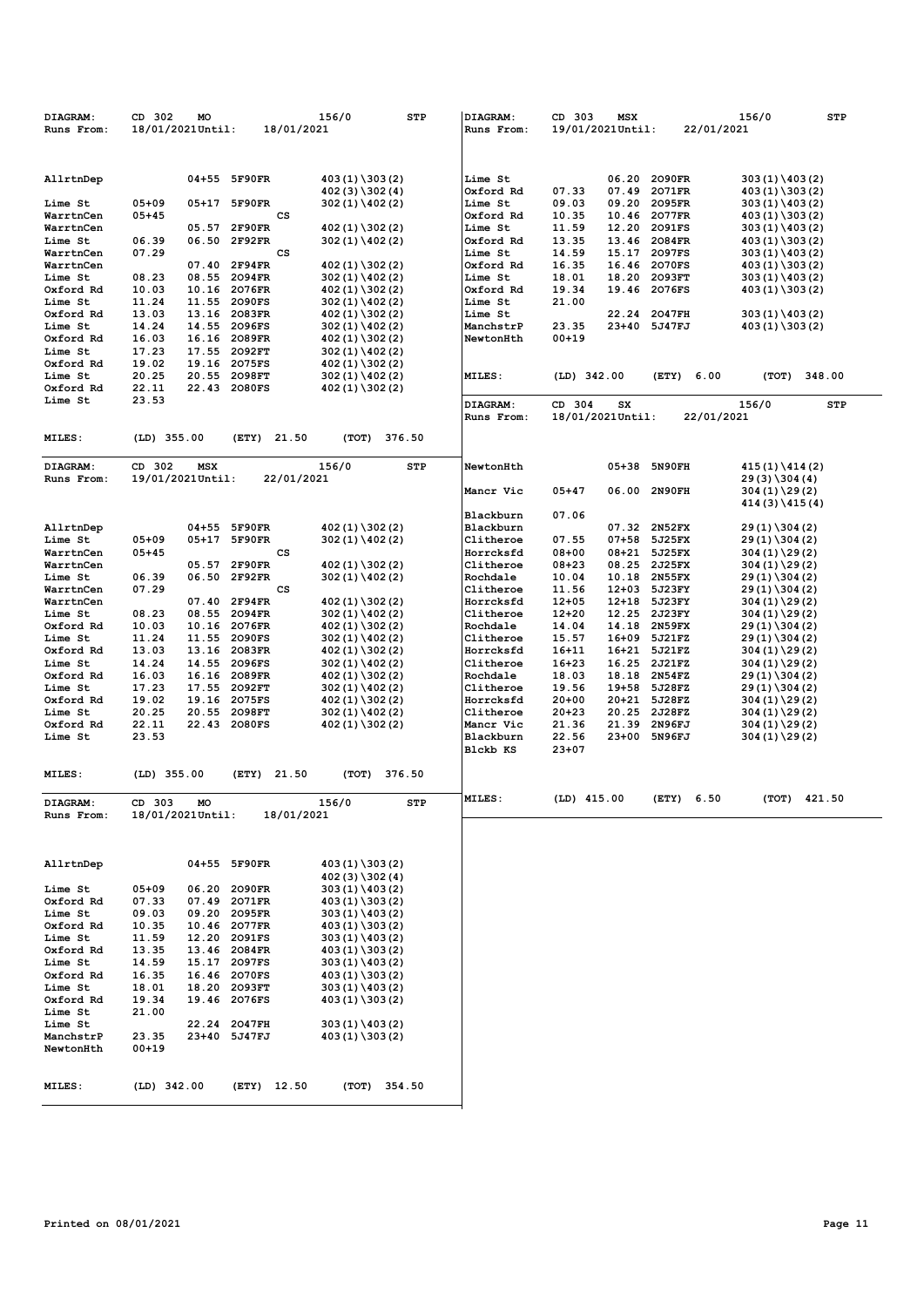| DIAGRAM:                             | CD 305<br>SX                           | 156/0                             | <b>STP</b> | DIAGRAM:               | CD 307         | SX                      |                                | 156/0                            | <b>STP</b> |
|--------------------------------------|----------------------------------------|-----------------------------------|------------|------------------------|----------------|-------------------------|--------------------------------|----------------------------------|------------|
| Runs From:                           | 18/01/2021Until:                       | 22/01/2021                        |            | Runs From:             |                | 18/01/2021Until:        | 22/01/2021                     |                                  |            |
|                                      |                                        |                                   |            |                        |                |                         |                                |                                  |            |
|                                      |                                        |                                   |            |                        |                |                         |                                |                                  |            |
| Blckb KS                             | $05 + 45$                              | <b>5N80FH</b>                     |            | BlckplNCS              |                | 05+12                   | 5S51FH                         | $306(1)\ 307(2)$                 |            |
| Blackburn                            | $05 + 52$<br>06.03                     | <b>2N80FH</b>                     |            | BlckpoolN              | 05+17          | 05.28                   | <b>2S50FH</b>                  |                                  |            |
| Preston                              | 06.20                                  |                                   |            | Preston                | 05.52          | 05.56                   | <b>2N11FH</b>                  |                                  |            |
| Preston                              | 06.25                                  | <b>2F40FH</b>                     |            | Colne                  | 07.05          | 07.09                   | <b>2N82FH</b>                  |                                  |            |
| Ormskirk                             | 06.55<br>07.01                         | 2N00FH                            |            | Preston                | 08.21          | 09.26                   | <b>2F43FH</b>                  |                                  |            |
| Preston                              | 07.32<br>07.36                         | <b>2S61FH</b>                     |            | Ormskirk               | 09.56          | 10.01                   | <b>2N03FH</b>                  |                                  |            |
| <b>BlckpoolS</b>                     | 08.13<br>08.17                         | 2S53FH                            |            | Preston                | 10.33          | 10.35                   | <b>2S64FH</b>                  |                                  |            |
| Preston                              | 08.54<br>08.56 2N14FH                  |                                   |            | <b>BlckpoolS</b>       | 11.09          | 11.13                   | <b>2S56FH</b>                  |                                  |            |
| Colne                                | 10.06<br>10.11                         | <b>2N85FH</b>                     |            | Preston                | 11.49          | 11.57                   | <b>2N17FH</b>                  |                                  |            |
| Preston                              | 11.20<br>11.26 2F45FH                  |                                   |            | Colne                  | 13.07          | 13.11                   | <b>2N88FH</b>                  |                                  |            |
| Ormskirk                             | 12.01<br>11.56                         | <b>2N05FH</b>                     |            | Preston                | 14.20          | 14.26                   | <b>2F48FH</b>                  |                                  |            |
| Preston<br><b>BlckpoolS</b>          | 12.33<br>12.35<br>13.09<br>13.13       | 2S66FH<br><b>2S58FH</b>           |            | Ormskirk<br>Preston    | 14.56<br>15.33 | 15.01<br>15.35          | <b>2N08FH</b><br><b>2S69FH</b> |                                  |            |
| Preston                              | 13.57<br>13.50                         | 2N19FJ                            |            | <b>BlckpoolS</b>       | 16.09          | 16.13 2S51FJ            |                                |                                  |            |
| Colne                                | 15.07<br>15.11                         | 2N80FJ                            |            | Preston                | 16.50          | 16.57                   | <b>2N12FJ</b>                  |                                  |            |
| Preston                              | 17.25<br>16.21                         | <b>2F42FJ</b>                     |            | Colne                  | 18.07          | 18.11                   | 2N83FJ                         |                                  |            |
| Ormskirk                             | 17.56<br>18.01 2N02FJ                  |                                   |            | Preston                | 19.21          | 19.26                   | 2F44FJ                         |                                  |            |
| Preston                              | 18.30<br>18.32                         | 2S62FJ                            |            | Ormskirk               | 19.57          | 20.01                   | 2N04FJ                         |                                  |            |
| <b>BlckpoolS</b>                     | 19.08<br>19.17                         | 2S54FJ                            |            | Preston                | 20.34          | 20.36                   | 2S64FJ                         |                                  |            |
| Preston                              | 19.57<br>19.55                         | 2N15FJ                            |            | <b>BlckpoolS</b>       | 21.10          | 21.14                   | 2S56FJ                         |                                  |            |
| Colne                                | 21.07<br>21.26                         | 2N86FJ                            |            | Preston                | 21.51          | 21.57                   | 2N17FJ                         |                                  |            |
| Preston                              | 22.36<br>22.42                         | 2S66FJ                            |            | Colne                  | 23.07          | 23.11                   | 2N88FJ                         |                                  |            |
| <b>BlckpoolS</b>                     | 23+24 5S66FH<br>23.17                  |                                   |            | Blackburn              | 23.46          | 23+55                   | 5N88FH                         |                                  |            |
| <b>BlckplNCS</b>                     | $00 + 15$                              |                                   |            | Blckb KS               | 00+02          |                         |                                |                                  |            |
| MILES:                               | $(LD)$ 416.00                          | (ETY)<br>23.50<br>(TOT)           | 439.50     | <b>MILES:</b>          | $(LD)$ 448.00  |                         | (ETY)<br>1.00                  | (TOT)                            | 449.00     |
|                                      |                                        |                                   |            |                        |                |                         |                                |                                  |            |
|                                      |                                        |                                   |            |                        |                |                         |                                |                                  |            |
| DIAGRAM:<br>Runs From:               | CD 306<br>SX<br>18/01/2021Until:       | 156/0<br>22/01/2021               | <b>STP</b> | DIAGRAM:<br>Runs From: | CD 308         | S X<br>18/01/2021Until: | 22/01/2021                     | 156/0                            | <b>STP</b> |
|                                      |                                        |                                   |            |                        |                |                         |                                |                                  |            |
|                                      |                                        |                                   |            |                        |                |                         |                                |                                  |            |
| <b>BlckplNCS</b>                     | 05+12 5S51FH<br>$05 + 17$<br>$05 + 32$ | $306(1)\ 307(2)$<br><b>5S51FH</b> |            | Blckb KS<br>Horrcksfd  | $06 + 17$      | 05+49<br>06+22          | 5J21FX<br>5J21FX               | $308(1)\26(2)$                   |            |
| <b>BlckpoolN</b><br><b>BlckpoolS</b> | $06 + 08$<br>06.14                     | 2S51FH                            |            | Clitheroe              | $06 + 25$      | 06.25                   | 2J21FX                         | $26(1)\308(2)$<br>$26(1)\308(2)$ |            |
| Preston                              | 06.55<br>06.57                         | <b>2N12FH</b>                     |            | Rochdale               | 08.03          | 08.14                   | <b>2N53FX</b>                  | $308(1)\126(2)$                  |            |
| Colne                                | 08.07<br>08.11 2N83FH                  |                                   |            | Clitheroe              | 09.56          | 09+58                   | 5J29FX                         | $308(1)\26(2)$                   |            |
| Preston                              | 09.21                                  |                                   |            | Horrcksfd              | $10 + 00$      | 10+21                   | 5J29FX                         | $26(1)\308(2)$                   |            |
| Preston                              | 16.26                                  | <b>2F41FJ</b>                     |            | Clitheroe              | $10+23$        | 10.25                   | 2J29FX                         | $26(1)\308(2)$                   |            |
| Ormskirk                             | 16.56<br>17.01 2N01FJ                  |                                   |            | Rochdale               | 11.59          | 12.18                   | 2N57FX                         | $308(1)\26(2)$                   |            |
| Preston                              | 17.32<br>17.34                         | 2S61FJ                            |            | Clitheroe              | 13.57          | $14 + 03$               | 5J27FY                         | $308(1)\26(2)$                   |            |
| <b>BlckpoolS</b>                     | 18.09<br>18.13                         | 2S53FJ                            |            | Horrcksfd              | $14 + 05$      | 14+21                   | 5J27FY                         | $26(1)\ 308(2)$                  |            |
| Preston                              | 18.50<br>18.57                         | 2N14FJ                            |            | Clitheroe              | $14 + 23$      | 14.25                   | 2J27FY                         | $26(1)\ 308(2)$                  |            |
| Colne                                | 20.07<br>20.11                         | 2N85FJ                            |            | Rochdale               | 16.02          | 16.18                   | 2N52FZ                         | $308(1)\126(2)$                  |            |
| Preston                              | 21.21<br>21.26                         | 2F46FJ                            |            | Clitheroe              | 17.56          | $17 + 58$               | 5J25FZ                         | $308(1)\26(2)$                   |            |
| Ormskirk                             | 21.56<br>22.01 2N06FJ                  |                                   |            | Horrcksfd              | $18 + 00$      | 18+21 5J25FZ            |                                | $26(1)\308(2)$                   |            |
| Preston                              | 22.31<br>$22 + 36$                     | <b>5N06FY</b>                     |            | Clitheroe              | $18 + 23$      | 18.25                   | 2J25FZ                         | $26(1)\ 308(2)$                  |            |
| <b>BlckplNCS</b>                     | 23+17                                  |                                   |            | Rochdale<br>Clitheroe  | 20.03<br>21.56 | 20.18<br>21+58          | 2N57FZ<br>5J99FH               | $308(1)\26(2)$                   |            |
|                                      |                                        |                                   |            | Horrcksfd              | $22+00$        | 22+15                   | 5J99FH                         | $308(1)\26(2)$                   |            |
| MILES:                               | $(LD)$ 236.00                          | 39.00<br>(ETY)<br>(ТОТ)           | 275.00     | Clitheroe              | $22 + 17$      | 22.25 2J24FX            |                                | $26(1)\308(2)$                   |            |
|                                      |                                        |                                   |            | Mancr Vic              | 23.36          | 23+45 5J24FX            |                                | $26(1)\ 308(2)$                  |            |
|                                      |                                        |                                   |            |                        |                |                         |                                | $445(1)\ 308(2)$<br>26(3)        |            |
|                                      |                                        |                                   |            | NewtonHth              | $23 + 51$      |                         |                                |                                  |            |
|                                      |                                        |                                   |            |                        |                |                         |                                |                                  |            |
|                                      |                                        |                                   |            | MILES:                 | $(LD)$ 416.50  |                         | (ETY) 19.00                    | (TOT)                            | 435.50     |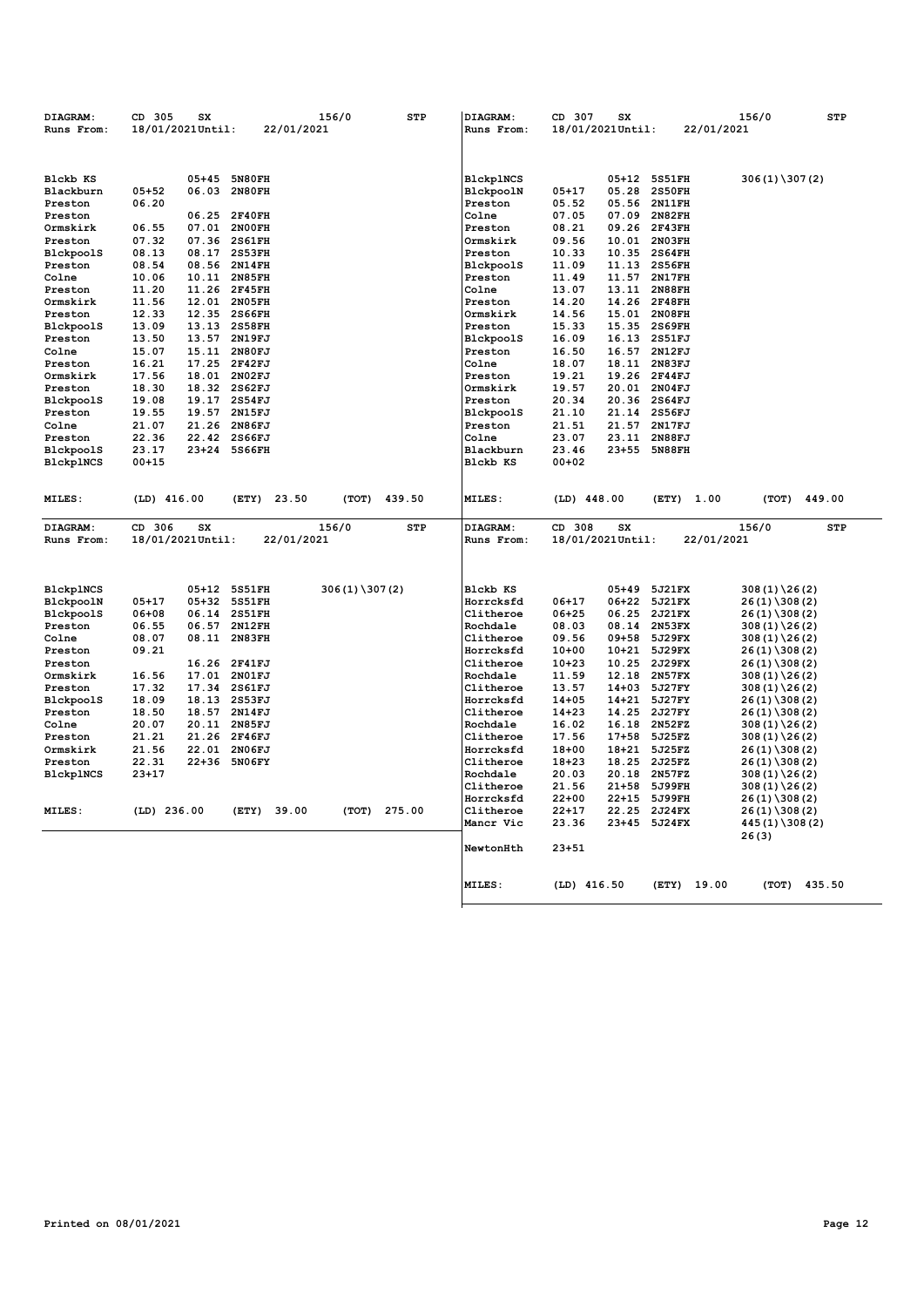| DIAGRAM:<br>Runs From: | CD 309<br>SX<br>18/01/2021Until: | 22/01/2021                     | 156/0                                | <b>STP</b> | DIAGRAM:<br>Runs From: | CD 361<br>19/01/2021Until: | <b>TWThO</b>                 |                              | 21/01/2021  | 170/4                     | STP            |
|------------------------|----------------------------------|--------------------------------|--------------------------------------|------------|------------------------|----------------------------|------------------------------|------------------------------|-------------|---------------------------|----------------|
|                        |                                  |                                |                                      |            |                        |                            |                              |                              |             |                           |                |
| NewtonHth              |                                  | 05.19 5N50FY                   | $174(1)\27(2)$                       |            | N.Hill D.              |                            |                              |                              | <b>FUEL</b> |                           |                |
| Mancr Vic              | 05.25<br>05.54                   | 2F82FX                         | $408(3)\ 309(4)$<br>$408(1)\ 309(2)$ |            | N.Hill D.              |                            | 04+53                        | 5T01CV                       | <b>WASH</b> | $153(1)\170(2)$           |                |
| Southport              | 07.09<br>07.33                   | 2M44FX                         | $309(1)\ 408(2)$                     |            |                        |                            |                              |                              |             | 361(3)                    |                |
| Oxford Rd              | 08.58<br>09.08                   | <b>2W05FX</b>                  | $408(1)\ 309(2)$                     |            | Leeds                  | $05 + 04$                  | 05.20                        | 2T01CV                       |             |                           |                |
| Southport              | 10.29<br>10.39                   | <b>2M50FX</b>                  | $309(1)\ 408(2)$                     |            | York                   | 05.54                      |                              |                              | <b>RPFM</b> |                           |                |
| Oxford Rd              | 11.56<br>12.09                   | <b>2W11FX</b>                  | $408(1)\ 309(2)$                     |            | York                   |                            | 06.49                        | 2C05CV                       |             |                           |                |
| Southport<br>Oxford Rd | 13.24<br>13.34<br>14.56<br>15.08 | 2M56FX<br><b>2W17FX</b>        | $309(1)\ 408(2)$<br>$408(1)\ 309(2)$ |            | Leeds<br>York          | 08.02<br>09.46             | 08.29<br>10.11 2C29CV        | <b>2C90CV</b>                |             |                           |                |
| Southport              | 16.30<br>16.39                   | 2M62FX                         | $309(1)\ 408(2)$                     |            | Leeds                  | 11.22                      | 11.29                        | 2C28CV                       |             |                           |                |
| Oxford Rd              | 17.56<br>18.09                   | <b>2W23FX</b>                  | $408(1)\ 309(2)$                     |            | York                   | 12.43                      | 13.11 2C94CV                 |                              |             |                           |                |
| Southport              | 19.27<br>19.39                   | 2M68FX                         | $309(1)\ 408(2)$                     |            | Leeds                  | 14.22                      | 14.29                        | <b>2C40CV</b>                |             |                           |                |
| Oxford Rd              | 20.56                            | 21.11 2J64FX                   | $408(1)\ 309(2)$                     |            | York                   | 15.43                      | 16.12 2C53CV                 |                              |             |                           |                |
| Southport              | 22.26<br>23.10                   | 2F75FX                         | $309(1)\ 408(2)$                     |            | Leeds                  | 17.22                      | 17.29 2C54CV                 |                              |             |                           |                |
| WignWgate              | 23.43<br>$23 + 48$               | <b>5F75FJ</b>                  | $408(1)\ 309(2)$                     |            | York                   | 18.42                      | 19.11                        | 2C41CV                       |             |                           |                |
| WgnWgtUCS              | $23 + 52$                        |                                |                                      |            | Leeds<br>York          | 20.22<br>21.42             | 20.29<br>22.11 2C73CV        | 2C70CV                       |             |                           |                |
|                        |                                  |                                |                                      |            | Leeds                  | 23.22                      |                              |                              |             |                           |                |
| <b>MILES:</b>          | $(LD)$ 449.00                    | 0.50<br>(ETY)                  | (ТОТ)                                | 449.50     |                        |                            |                              |                              |             |                           |                |
| DIAGRAM:<br>Runs From: | CD 310<br>SX<br>18/01/2021Until: | 22/01/2021                     | 156/0                                | <b>STP</b> | MILES:                 | (LD) 444.00                |                              | (ETY)                        | 2.00        | (TOT)                     | 446.00         |
|                        |                                  |                                |                                      |            | DIAGRAM:               | CD 361                     | FO                           |                              |             | 170/4                     | STP            |
|                        |                                  |                                |                                      |            | Runs From:             | 22/01/2021Until:           |                              |                              | 22/01/2021  |                           |                |
| WgnWgtUCS              | $05 + 58$                        | 5M40FU                         | $310(1)\1409(2)$                     |            |                        |                            |                              |                              |             |                           |                |
| WignWgate              | 06.11<br>$06 + 03$               | <b>2M40FU</b>                  | $310(1)\ 409(2)$                     |            |                        |                            |                              |                              |             |                           |                |
| Oxford Rd              | 06.56<br>07.12                   | 2J62FX                         | $409(1)\ 310(2)$                     |            | N.Hill D.              |                            |                              |                              | <b>FUEL</b> |                           |                |
| Southport              | 08.27<br>08.39                   | 2M46FX                         | $310(1)\1409(2)$                     |            |                        |                            |                              |                              | <b>WASH</b> |                           |                |
| Oxford Rd              | 09.56<br>10.09<br>11.24<br>11.34 | <b>2W07FX</b><br><b>2M52FX</b> | $409(1)\ 310(2)$                     |            | N.Hill D.              |                            | 04+53                        | 5T01CV                       |             | $153(1)\170(2)$<br>361(3) |                |
| Southport<br>Oxford Rd | 12.56<br>13.10                   | <b>2W13FX</b>                  | $310(1)\ 409(2)$<br>$409(1)\ 310(2)$ |            | Leeds                  | $05 + 04$                  | 05.20                        | 2T01CV                       |             |                           |                |
| Southport              | 14.30<br>14.39                   | 2M58FX                         | $310(1)\ 409(2)$                     |            | York                   | 05.54                      |                              |                              | <b>RPFM</b> |                           |                |
| Oxford Rd              | 15.56<br>16.08                   | <b>2W19FX</b>                  | $409(1)\ 310(2)$                     |            | York                   |                            | 06.49 2C05CV                 |                              |             |                           |                |
| Southport              | 17.25<br>17.34                   | 2M64FX                         | $310(1)\ 409(2)$                     |            | Leeds                  | 08.02                      | 08.29 2C90CV                 |                              |             |                           |                |
| Oxford Rd              | 18.56<br>19.03                   | <b>2W25FX</b>                  | $409(1)\ 310(2)$                     |            | York                   | 09.46                      | 10.11 2C29CV                 |                              |             |                           |                |
| Southport              | 20.30<br>20.43                   | <b>2W70FX</b>                  | $310(1)\ 409(2)$                     |            | Leeds                  | 11.22                      | 11.29                        | 2C28CV                       |             |                           |                |
| Stalybdge<br>Mancr Vic | 22.22<br>22.31<br>22.46          | 2W67FJ<br>22+56 5J67FY         | $409(1)\ 310(2)$<br>$310(1)\ 409(2)$ |            | York<br>Leeds          | 12.43<br>14.22             | 13.11 2C94CV<br>14.29 2C40CV |                              |             |                           |                |
| NewtonHth              | $23 + 04$                        |                                |                                      |            | York                   | 15.43                      |                              | 16.12 2C53CV                 |             |                           |                |
|                        |                                  |                                |                                      |            | Leeds                  | 17.22                      | 17.29                        | <b>2C54CV</b>                |             |                           |                |
|                        |                                  |                                |                                      |            | York                   | 18.42                      | 19.11 2C41CV                 |                              |             |                           |                |
| <b>MILES:</b>          | $(LD)$ 425.00                    | 2.50<br>(ETY)                  | (TOT)                                | 427.50     | Leeds                  | 20.22                      | 20.29                        | 2C70CV                       |             |                           |                |
|                        |                                  |                                |                                      |            | York                   | 21.42                      |                              | 22.11 2C73CV                 |             |                           |                |
| <b>DIAGRAM:</b>        | CD 361<br>MO                     |                                | 170/4                                | <b>STP</b> | Leeds                  | 23.22                      |                              |                              |             |                           |                |
| Runs From:             | 18/01/2021Until:                 | 18/01/2021                     |                                      |            |                        |                            |                              |                              |             |                           |                |
|                        |                                  |                                |                                      |            | MILES:                 | $(LD)$ 444.00              |                              | (ETY)                        | 2.00        | (TOT)                     | 446.00         |
| N.Hill D.              |                                  | FUEL<br><b>WASH</b>            |                                      |            | DIAGRAM:<br>Runs From: | CD 362<br>18/01/2021Until: | MO                           |                              | 18/01/2021  | 170/4                     | STP            |
| N.Hill D.              |                                  | 04+53 5T01CV                   |                                      |            |                        |                            |                              |                              |             |                           |                |
| Leeds                  | $05 + 04$                        | 05.20 2T01CV                   |                                      |            |                        |                            |                              |                              |             |                           |                |
| York                   | 05.54                            | <b>RPFM</b>                    |                                      |            |                        |                            |                              |                              |             |                           |                |
| York                   |                                  | 06.49 2C05CV                   |                                      |            | Harrogate              |                            | 06.35 2E53CZ                 |                              |             |                           |                |
| Leeds                  | 08.02                            | 08.29 2C90CV                   |                                      |            | Leeds                  | 07.09                      |                              | 07.15 2C08CV                 |             |                           |                |
| York<br>Leeds          | 09.46<br>11.22                   | 10.11 2C29CV<br>11.29 2C28CV   |                                      |            | York<br>Leeds          | 08.28<br>10.22             |                              | 09.11 2C21CV<br>10.29 2C24CV |             |                           |                |
| York                   | 12.43                            | 13.11 2C94CV                   |                                      |            | York                   | 11.47                      |                              | 12.11 2C92CV                 |             |                           |                |
| Leeds                  | 14.22                            | 14.29 2C40CV                   |                                      |            | Leeds                  | 13.22                      |                              | 13.29 2C36CV                 |             |                           |                |
| York                   | 15.43                            | 16.12 2C53CV                   |                                      |            | York                   | 14.42                      |                              | 15.11 2C49CV                 |             |                           |                |
| Leeds                  | 17.22                            | 17.29 2C54CV                   |                                      |            | Leeds                  | 16.22                      |                              | 16.29 2C18CV                 |             |                           |                |
| York                   | 18.42                            | 19.11 2C41CV                   |                                      |            | York                   | 17.43                      |                              | 18.11 2C63CV                 |             |                           |                |
| Leeds                  | 20.22                            | 20.29 2C70CV                   |                                      |            | Leeds                  | 19.22                      |                              | 19.29 2C22CV                 |             |                           |                |
| York<br>Leeds          | 21.42                            | 22.11 2C73CV                   |                                      |            | York                   | 20.48                      |                              | 21.11 2C79CV                 |             |                           |                |
|                        | 23.22                            |                                |                                      |            | Leeds                  | 22.22                      |                              |                              |             |                           |                |
| MILES:                 | $(LD)$ 444.00                    | (ETY) 2.00                     | (TOT) 446.00                         |            | MILES:                 | $(LD)$ 398.00              |                              | (ETY) 0.00                   |             |                           | $(TOT)$ 398.00 |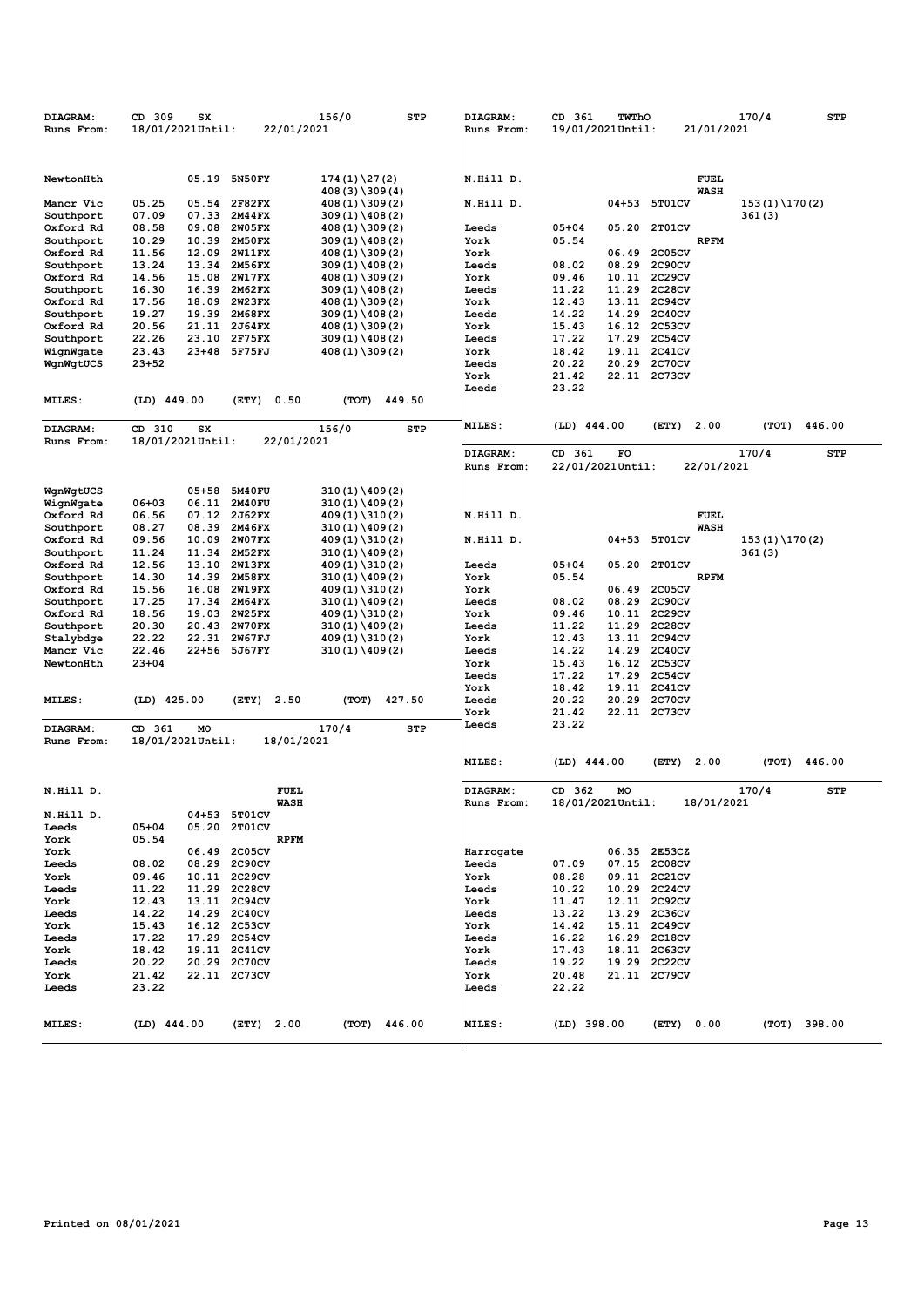| DIAGRAM:<br>Runs From:                                                                                      | CD 362<br>170/4<br>STP<br>TWThO<br>19/01/2021Until:<br>21/01/2021                                                                                                                                                                                                                                        | DIAGRAM:<br>Runs From:                                                                                                     | CD 364<br>170/4<br>STP<br>MSX<br>19/01/2021Until:<br>22/01/2021                                                                                                                                                                                                                                       |
|-------------------------------------------------------------------------------------------------------------|----------------------------------------------------------------------------------------------------------------------------------------------------------------------------------------------------------------------------------------------------------------------------------------------------------|----------------------------------------------------------------------------------------------------------------------------|-------------------------------------------------------------------------------------------------------------------------------------------------------------------------------------------------------------------------------------------------------------------------------------------------------|
| Leeds<br>York<br>Leeds<br>York<br>Leeds<br>York<br>Leeds<br>York<br>Leeds<br>York<br>Leeds<br><b>MILES:</b> | 07.15 2C08CV<br>08.28<br>09.11 2C21CV<br>10.29 2C24CV<br>10.22<br>12.11 2C92CV<br>11.47<br>13.22<br>13.29 2C36CV<br>14.42<br>15.11 2C49CV<br>16.22<br>16.29 2C18CV<br>17.43<br>18.11 2C63CV<br>19.22<br>19.29 2C22CV<br>20.48<br>21.11 2C79CV<br>22.22<br>380.00<br>$(LD)$ 380.00<br>(ETY) 0.00<br>(ТОТ) | N.Hill D.<br>Leeds<br>Hull<br>Leeds<br>Hull<br>Leeds<br>Hull<br>Leeds<br>Hull<br>Leeds<br>Hull<br><b>MILES:</b>            | 06+26 5K04CV<br>06.54 2K04CV<br>06+36<br>08.15 2K09CV<br>07.59<br>09.24<br>10.54 2K12CV<br>11.59<br>12.15 2K17CV<br>13.24<br>13.54 2K18CV<br>14.59<br>15.15 2K23CV<br>16.24<br>17.54 2K26CV<br>18.59<br>19.15 2K31CV<br>20.24<br>20.54 2K32CV<br>22.02<br>(TOT) 470.00<br>$(LD)$ 468.00<br>(ETY) 2.00 |
| DIAGRAM:<br>Runs From:                                                                                      | CD 362<br>FO<br>170/4<br>STP<br>22/01/2021Until:<br>22/01/2021                                                                                                                                                                                                                                           | DIAGRAM:<br>Runs From:                                                                                                     | CD 366<br>SX<br>170/4<br>STP<br>18/01/2021Until:<br>22/01/2021                                                                                                                                                                                                                                        |
| Leeds<br>York<br>Leeds<br>York<br>Leeds<br>York<br>Leeds<br>York<br>Leeds<br>York<br>Leeds<br><b>MILES:</b> | 07.15 2C08CV<br>08.28<br>09.11 2C21CV<br>10.22<br>10.29 2C24CV<br>12.11 2C92CV<br>11.47<br>13.22<br>13.29 2C36CV<br>14.42<br>15.11 2C49CV<br>16.22<br>16.29 2C18CV<br>18.11 2C63CV<br>17.43<br>19.22<br>19.29 2C22CV<br>20.48<br>21.11 2C79CV<br>22.22<br>$(LD)$ 380.00<br>(ETY) 0.00<br>$(TOT)$ 380.00  | Hull<br>Sheffield<br>Hull<br>Sheffield<br>Hull<br>Sheffield<br>Hull<br>Sheffield<br>Hull<br>Sheffield<br>Hull<br>Sheffield | 06.31 1J40CV<br>07.46<br>07.57 1W40CV<br>09.15<br>09.25 1J43CZ<br>10.48<br>10.57 1W43CZ<br>12.14<br>12.25 1J46CZ<br>13.57 1W46CV<br>13.48<br>15.15<br>15.25 1J49CZ<br>16.48<br>16.57 1W49CZ<br>18.25 1J52CZ<br>18.16<br>19.48<br>19.57 1H52CV<br>21.16<br>21.26 1J55CZ<br>22.44                       |
| DIAGRAM:<br>Runs From:                                                                                      | CD 363<br>170/4<br><b>STP</b><br>SX<br>18/01/2021Until:<br>22/01/2021                                                                                                                                                                                                                                    | <b>MILES:</b><br><b>DIAGRAM:</b><br>Runs From:                                                                             | (LD) 669.00<br>(ETY) 0.00<br>(ТОТ)<br>669.00<br>CD 367<br>170/4<br><b>STP</b><br>SX<br>18/01/2021Until:<br>22/01/2021                                                                                                                                                                                 |
| Leeds<br>York<br>Leeds<br>York<br>Leeds<br>York<br>Leeds<br>York<br>Leeds<br>York<br>Leeds                  | 06.05 2C00CV<br>07.19<br>07.56 2C13CV<br>09.07<br>09.29 2C20CV<br>11.11 2C33CV<br>10.43<br>12.23<br>12.29 2C32CV<br>14.11 2C98CV<br>13.43<br>15.22<br>15.29 2C46CV<br>16.43<br>17.11 2C37CV<br>18.22<br>18.29 2C66CV<br>19.43<br>20.11 2C45CV<br>21.22<br>21.29 2C72CV                                   | Hull<br>Hull<br>Scarboro<br>Hull<br>Scarboro<br>Hull<br>Scarboro<br>Hull<br>Scarboro<br>Hull                               | <b>FUEL</b><br>05.33 1G38CV<br>06.53 1G41CV<br>06.45<br>08.20<br>09.21 1G44CV<br>10.40<br>11.00 1G47CV<br>12.23<br>13.18 1G48CV<br>15.00 1G51CV<br>14.40<br>16.23<br>17.18 1G52CV<br>19.00 1G55CV<br>18.40<br>20.23                                                                                   |
| York<br>Leeds<br>N.Hill D.                                                                                  | 22.42<br>22.45 2C75CV<br>23.54<br>00+06 5W32CV<br>$00 + 16$                                                                                                                                                                                                                                              | <b>MILES:</b>                                                                                                              | (LD) 432.00<br>(ETY) 0.00<br>(TOT) 432.00                                                                                                                                                                                                                                                             |
| <b>MILES:</b>                                                                                               | $(LD)$ 456.00<br>(ETY) 2.00<br>(TOT) 458.00                                                                                                                                                                                                                                                              | DIAGRAM:<br>Runs From:                                                                                                     | CD 368<br>170/4<br>SX<br>STP<br>18/01/2021Until:<br>22/01/2021                                                                                                                                                                                                                                        |
| DIAGRAM:<br>Runs From:                                                                                      | CD 364<br>170/4<br>MO<br>STP<br>18/01/2021Until:<br>18/01/2021                                                                                                                                                                                                                                           | Hull<br>Sheffield<br>Hull                                                                                                  | 07.19 1J41CZ<br>08.48<br>08.56 1W41CV<br>10.12<br>10.25 1J44CZ                                                                                                                                                                                                                                        |
| N.Hill D.<br>N.Hill D.<br>Leeds<br>Hull<br>Leeds<br>Hull<br>Leeds<br>Hull<br>Leeds<br>Hull<br>Leeds<br>Hull | <b>FUEL</b><br><b>WASH</b><br>06+26 5K04CV<br>$154(1)\364(2)$<br>06+36<br>06.54 2K04CV<br>07.59<br>08.15 2K09CV<br>09.24<br>10.54 2K12CV<br>11.59<br>12.15 2K17CV<br>13.24<br>13.54 2K18CV<br>14.59<br>15.15 2K23CV<br>16.24<br>17.54 2K26CV<br>18.59<br>19.15 2K31CV<br>20.24<br>20.54 2K32CV<br>22.02  | Sheffield<br>Hull<br>Sheffield<br>Hull<br>Sheffield<br>Hull<br>Sheffield<br>Hull<br><b>MILES:</b>                          | 11.48<br>11.57 1W44CV<br>13.15<br>13.25 1J47CZ<br>14.48<br>14.57 1W47CZ<br>16.15<br>16.21 1J50CZ<br>17.48<br>17.57 1W50CV<br>19.16<br>19.25 1J53CZ<br>20.48<br>20.57 1W53CV<br>22.13<br>(LD) 600.00<br>(ETY) 0.00<br>(TOT) 600.00                                                                     |
| <b>MILES:</b>                                                                                               | $(LD)$ 468.00<br>(ETY) 2.00<br>(TOT) 470.00                                                                                                                                                                                                                                                              |                                                                                                                            |                                                                                                                                                                                                                                                                                                       |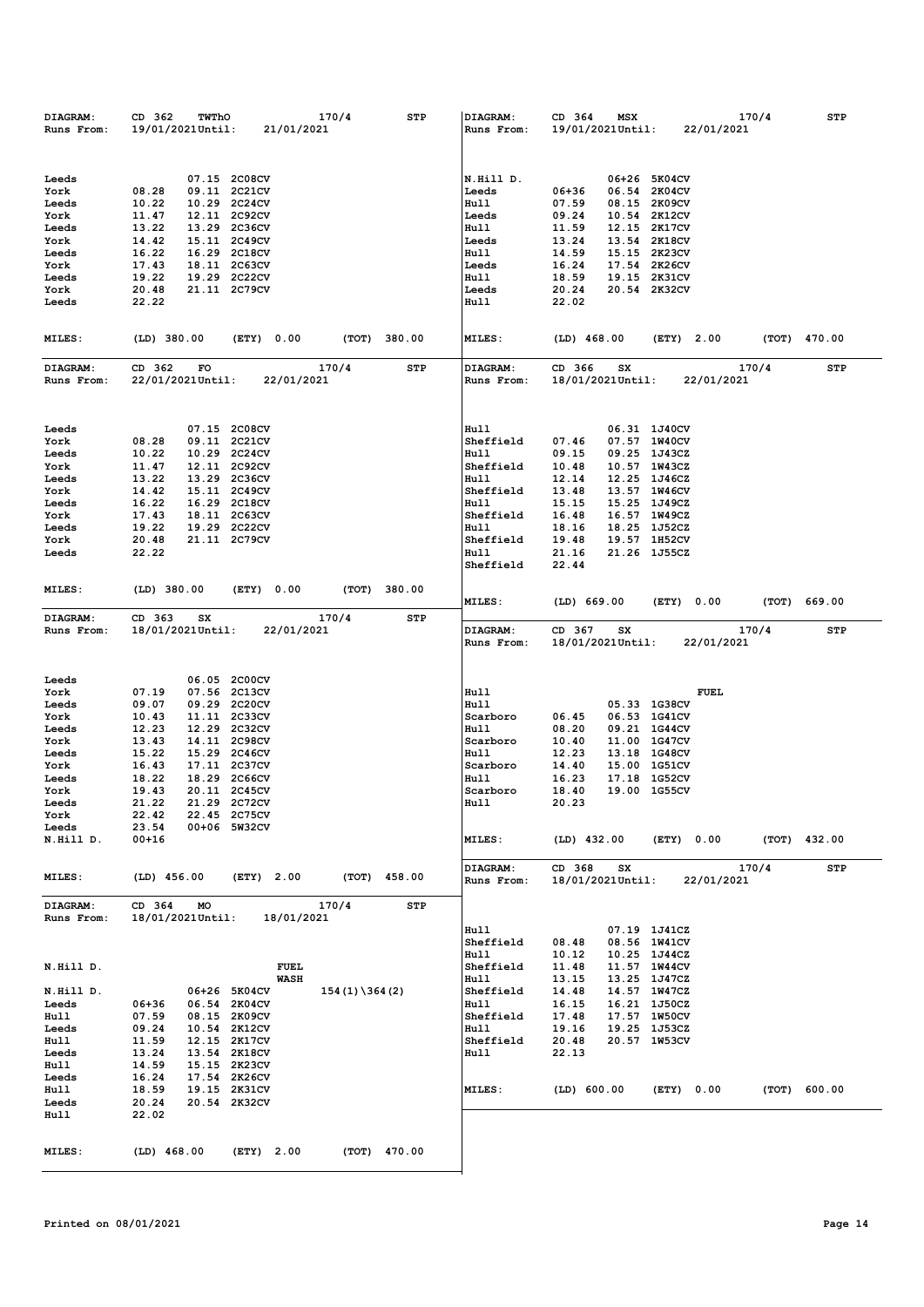| DIAGRAM:<br>Runs From: | CD 369<br>MO<br>18/01/2021Until: | 18/01/2021                   | 170/4 | <b>STP</b>   | DIAGRAM:<br>Runs From: | CD 372<br>MO<br>18/01/2021Until:   |                              | 170/4<br>18/01/2021                  | <b>STP</b>   |
|------------------------|----------------------------------|------------------------------|-------|--------------|------------------------|------------------------------------|------------------------------|--------------------------------------|--------------|
|                        |                                  |                              |       |              |                        |                                    |                              |                                      |              |
| Sheffield              |                                  | 05.42 2C00CZ                 |       |              | Harrogate              |                                    | 08.05 2E57CZ                 |                                      |              |
| Hull<br>Scarboro       | 07.19<br>08.48                   | 07.22 1G42CV<br>09.00 1G45CV |       |              | Leeds                  | 08.41<br>09.45                     | 09.15 2E54CV                 |                                      |              |
| Hull                   | 10.23                            | 11.18 1G46CV                 |       |              | Harrogate              | Shunt to and stable in Middle Road |                              |                                      |              |
| Scarboro               | 12.40<br>13.00                   | <b>1G49CV</b>                |       |              | Harrogate              |                                    | 16+09 5C96CV                 |                                      |              |
| Hull                   | 14.25                            | 15.21 1G50CV                 |       |              | Leeds                  | $16 + 49$                          | 17.09 2C96CV                 |                                      |              |
| Scarboro               | 16.43                            | 17.00 1G53CV                 |       |              | Knaresbro              | 17.58                              | 18+03 5C96CZ                 |                                      |              |
| Hull                   | 18.23<br>19.18                   | <b>1G56CV</b>                |       |              | Harrogate              | $18 + 10$                          |                              |                                      |              |
| Scarboro               | 20.40                            | 21.14 1G59CV                 |       |              |                        |                                    |                              |                                      |              |
| Hull                   | 22.41                            |                              |       |              | MILES:                 | $(LD)$ 58.00                       | 22.00<br>(ETY)               | (TOT)                                | 80.00        |
| MILES:                 | (LD) 492.00                      | (ETY) 0.00                   | (TOT) | 492.00       | DIAGRAM:               | CD 372<br>MSX                      |                              | 170/4                                | STP          |
| DIAGRAM:               | CD 369<br>MSX                    |                              | 170/4 | <b>STP</b>   | Runs From:             | 19/01/2021Until:                   |                              | 22/01/2021                           |              |
| Runs From:             | 19/01/2021Until:                 | 22/01/2021                   |       |              |                        |                                    |                              |                                      |              |
|                        |                                  |                              |       |              | Harrogate              |                                    | 06.35 2E53CZ                 |                                      |              |
|                        |                                  |                              |       |              | Leeds                  | 07.09                              | 07+28 5E57IS                 |                                      |              |
| Sheffield              |                                  | 05.42 2C00CZ                 |       |              | Harrogate              | $07 + 59$                          | 08.05 2E57CZ                 |                                      |              |
| Hull                   | 07.19                            | 07.22 1G42CV                 |       |              | Leeds                  | 08.41                              | 09.15 2E54CV                 |                                      |              |
| Scarboro               | 08.48                            | 09.00 1G45CV                 |       |              | Harrogate              | 09.45                              |                              |                                      |              |
| Hull                   | 10.23<br>12.40                   | 11.18 1G46CV<br>13.00 1G49CV |       |              |                        | Shunt to and stable in Middle Road | 16+09 5C96CV                 |                                      |              |
| Scarboro<br>Hull       | 14.25                            | 15.21 1G50CV                 |       |              | Harrogate<br>Leeds     | $16 + 49$                          | 17.09 2C96CV                 |                                      |              |
| Scarboro               | 16.43<br>17.00                   | <b>1G53CV</b>                |       |              | Knaresbro              | 17.58                              | 18+03 5C96CZ                 |                                      |              |
| Hull                   | 18.23                            | 19.18 1G56CV                 |       |              | Harrogate              | $18 + 10$                          |                              |                                      |              |
| Scarboro               | 20.40                            | 21.14 1G59CV                 |       |              |                        |                                    |                              |                                      |              |
| Hull                   | 22.41                            |                              |       |              |                        |                                    |                              |                                      |              |
|                        |                                  |                              |       |              | MILES:                 | $(LD)$ 76.00                       | (ETY)<br>40.00               |                                      | (TOT) 116.00 |
| <b>MILES:</b>          | $(LD)$ 492.00                    | 0.00<br>(ETY)                | (TOT) | 492.00       | DIAGRAM:               | CD 373<br><b>SX</b>                |                              | 170/4                                | STP          |
| <b>DIAGRAM:</b>        | CD 370<br>SX                     |                              | 170/4 | STP          | Runs From:             | 18/01/2021Until:                   |                              | 22/01/2021                           |              |
| Runs From:             | 18/01/2021Until:                 | 22/01/2021                   |       |              |                        |                                    |                              |                                      |              |
|                        |                                  |                              |       |              | Hull                   |                                    | 06.13 1W36CZ                 |                                      |              |
|                        |                                  |                              |       |              | Bridlngtn              | 07.00                              | 07.59 2W02CZ                 |                                      |              |
| Hull                   |                                  | <b>FUEL</b>                  |       |              | Hull                   | 08.46                              | 10.00 2G12S5                 |                                      |              |
| Hull                   |                                  | 06.10 2K05CV                 |       |              | Bridlngtn              | 10.46                              | 11.00 2G90S5                 |                                      |              |
| Leeds                  | 07.25                            | 07.54 2K06CV                 |       |              | Hull                   | 11.45                              | 11.59 2G91S5                 |                                      |              |
| Hull                   | 08.59                            | 10.15 2K13CV                 |       |              | Bridlngtn              | 12.46                              | 12.56 2G98S5                 |                                      |              |
| Leeds<br>Hull          | 11.24<br>12.59                   | 11.54 2K14CV<br>13.15 2K19CV |       |              | Hull<br>Bridlngtn      | 13.43<br>14.47                     | 14.00 2G95S5<br>15.00 2G92S5 |                                      |              |
| Leeds                  | 14.24                            | 14.54 2K20CV                 |       |              | Hull                   | 15.45                              | 16.00 2G99S5                 |                                      |              |
| Hull                   | 15.59                            | 17.15 2K27CV                 |       |              | Bridlngtn              | 16.45                              | 17.00 2G20S5                 |                                      |              |
| Leeds                  | 18.24                            | 18.54 2K28CV                 |       |              | Hull                   | 17.47                              | 18.02 2G23S5                 |                                      |              |
| Hull                   | 20.08                            | 20.15 2K33CV                 |       |              | Bridlngtn              | 18.48                              | 19.00 2G26S5                 |                                      |              |
| Leeds                  | 21.24                            | 21.55 2K34CV                 |       |              | Hull                   | 19.45                              |                              |                                      |              |
| Hull                   | 23.05                            |                              |       |              |                        |                                    |                              |                                      |              |
|                        |                                  |                              |       |              | MILES:                 | (LD) 372.00                        | (ETY) 0.00                   |                                      | (TOT) 372.00 |
| <b>MILES:</b>          | $(LD)$ 520.00                    | (ETY) 0.00                   |       | (TOT) 520.00 | <b>DIAGRAM:</b>        | CD 401<br>SX                       |                              | 150/1                                | STP          |
| DIAGRAM:               | CD 371<br>SX                     |                              | 170/4 | STP          | Runs From:             | 18/01/2021Until:                   |                              | 22/01/2021                           |              |
| Runs From:             | 18/01/2021Until:                 | 22/01/2021                   |       |              |                        |                                    |                              |                                      |              |
|                        |                                  |                              |       |              |                        |                                    |                              |                                      |              |
|                        |                                  |                              |       |              |                        |                                    |                              |                                      |              |
| Hull                   |                                  | <b>FUEL</b>                  |       |              | NewtonHth              |                                    | 05.25 5D32FU                 | $416(1)\ 417(2)$<br>$301(3)\1401(4)$ |              |
| Hull                   |                                  | 06.39 1G40CV                 |       |              | Mancr Vic              | 05.31                              | 05+44 5070FR                 | $301(1)\ 401(2)$                     |              |
| Scarboro               | 08.11                            | 08.15 1G43CV                 |       |              | Oxford Rd              | $05 + 49$                          | 06.22 2070FR                 | $401(1)\ 301(2)$                     |              |
| Hull                   | 09.40                            | 18.18 1G54CV                 |       |              | Lime St                | 07.39                              | 07.45 2092FR                 | $301(1)\ 401(2)$                     |              |
| Scarboro               | 19.40                            | 20.00 1G57CV                 |       |              | Oxford Rd              | 09.03                              | 09.16 2074FR                 | 401(1)\301(2)                        |              |
| Hull                   | 21.24                            | 22.15 2K37CV                 |       |              | Lime St                | 10.24                              | 10.54 2098FR                 | $301(1)\ 401(2)$                     |              |
| Leeds                  | 23.24                            | 23.46 5K37CV                 |       |              | Oxford Rd              | 12.03<br>12.16                     | 2081FR                       | $401(1)\ 301(2)$                     |              |
| N.Hill D.              | 23.56                            |                              |       |              | Lime St                | 13.24                              | 13.55 2094FS                 | 301(1)\401(2)                        |              |
|                        |                                  |                              |       |              | Oxford Rd              | 15.03                              | 15.16 2087FR                 | 401(1)\301(2)                        |              |
|                        |                                  |                              |       |              | Lime St                | 16.24                              | 16.55 2090FT                 | 301 (1) \401 (2)                     |              |
| MILES:                 | (LD) 270.00                      | (ETY) 0.00                   |       | (TOT) 270.00 | Oxford Rd              | 18.03                              | 18.16 2073FS                 | 401(1)\301(2)                        |              |
|                        |                                  |                              |       |              | Lime St<br>AllrtnDep   | 19.34<br>$20 + 11$                 | 19+56 5073FH                 | 301(1)\401(2)                        |              |
|                        |                                  |                              |       |              |                        |                                    |                              |                                      |              |
|                        |                                  |                              |       |              |                        |                                    |                              |                                      |              |
|                        |                                  |                              |       |              | MILES:                 | $(LD)$ 281.00                      | (ETY) 9.50                   |                                      | (TOT) 290.50 |
|                        |                                  |                              |       |              |                        |                                    |                              |                                      |              |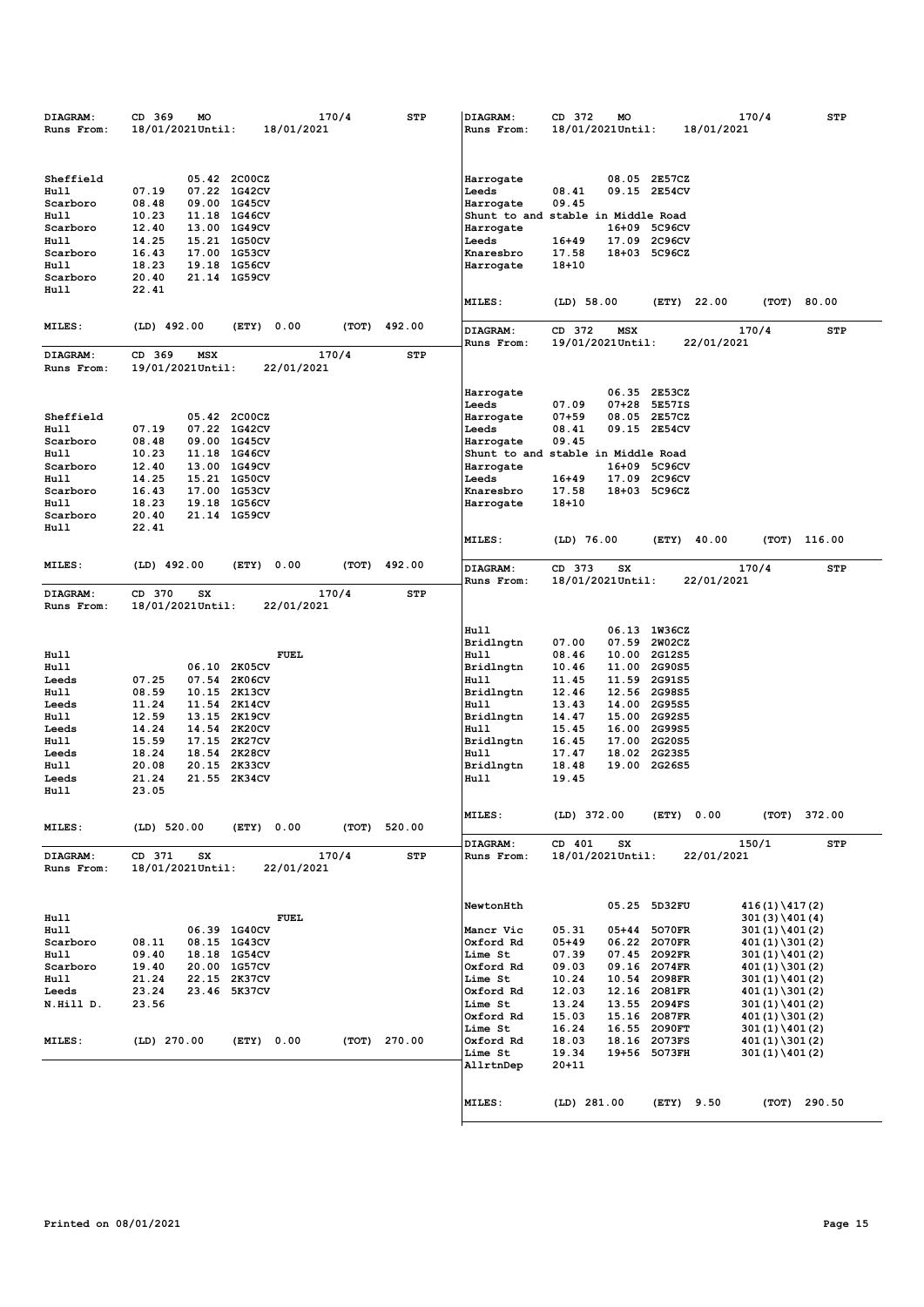| DIAGRAM:   | CD 402                     | MO                  |             | 150/1                             | STP        | DIAGRAM:               | CD 403           | MSX              |                        |            | 150/1                                | STP          |
|------------|----------------------------|---------------------|-------------|-----------------------------------|------------|------------------------|------------------|------------------|------------------------|------------|--------------------------------------|--------------|
| Runs From: | 18/01/2021Until:           |                     | 18/01/2021  |                                   |            | Runs From:             | 19/01/2021Until: |                  |                        | 22/01/2021 |                                      |              |
|            |                            |                     |             |                                   |            |                        |                  |                  |                        |            |                                      |              |
|            |                            |                     |             |                                   |            |                        |                  |                  |                        |            |                                      |              |
| AllrtnDep  |                            | 04+55 5F90FR        |             | 403(1)\303(2)                     |            | Lime St<br>Oxford Rd   |                  | 07.49            | 06.20 2090FR           |            | $303(1)\ 403(2)$                     |              |
| Lime St    | $05 + 09$                  | 5F90FR<br>05+17     |             | 402 (3) \302 (4)<br>302(1)\402(2) |            | Lime St                | 07.33<br>09.03   | 09.20            | 2071FR<br>2095FR       |            | $403(1)\ 303(2)$<br>$303(1)\ 403(2)$ |              |
| WarrtnCen  | 05+45                      |                     | cs          |                                   |            | Oxford Rd              | 10.35            | 10.46            | 2077FR                 |            | $403(1)\ 303(2)$                     |              |
| WarrtnCen  |                            | 05.57<br>2F90FR     |             | 402 (1) \302 (2)                  |            | Lime St                | 11.59            | 12.20            | 2091FS                 |            | $303(1)\ 403(2)$                     |              |
| Lime St    | 06.39                      | 06.50<br>2F92FR     |             | 302(1)\402(2)                     |            | Oxford Rd              | 13.35            |                  | 13.46 2084FR           |            | $403(1)\ 303(2)$                     |              |
| WarrtnCen  | 07.29                      |                     | cs          |                                   |            | Lime St                | 14.59            | 15.17            | 2097FS                 |            | $303(1)\ 403(2)$                     |              |
| WarrtnCen  |                            | 07.40<br>2F94FR     |             | 402 (1) \302 (2)                  |            | Oxford Rd              | 16.35            | 16.46            | 2070FS                 |            | $403(1)\ 303(2)$                     |              |
| Lime St    | 08.23                      | 08.55<br>2094FR     |             | 302(1)\402(2)                     |            | Lime St                | 18.01            | 18.20            | 2093FT                 |            | $303(1)\ 403(2)$                     |              |
| Oxford Rd  | 10.03                      | 10.16 2076FR        |             | 402(1)\302(2)                     |            | Oxford Rd              | 19.34            |                  | 19.46 2076FS           |            | $403(1)\ 303(2)$                     |              |
| Lime St    | 11.24                      | 2090FS<br>11.55     |             | 302 (1) \402 (2)                  |            | Lime St                | 21.00            |                  |                        |            |                                      |              |
| Oxford Rd  | 13.03                      | 13.16<br>2083FR     |             | $402(1)\ 302(2)$                  |            | Lime St                |                  | 22.24            | 2047FH                 |            | $303(1)\ 403(2)$                     |              |
| Lime St    | 14.24                      | 14.55<br>2096FS     |             | 302 (1) \402 (2)                  |            | ManchstrP              | 23.35            |                  | 23+40 5J47FJ           |            | $403(1)\ 303(2)$                     |              |
| Oxford Rd  | 16.03                      | 2089FR<br>16.16     |             | 402 (1) \302 (2)                  |            | NewtonHth              | $00 + 19$        |                  |                        |            |                                      |              |
| Lime St    | 17.23                      | 17.55<br>2092FT     |             | 302(1)\402(2)                     |            |                        |                  |                  |                        |            |                                      |              |
| Oxford Rd  | 19.02                      | 19.16 2075FS        |             | 402 (1) \302 (2)                  |            |                        |                  |                  |                        |            |                                      |              |
| Lime St    | 20.25                      | 2098FT<br>20.55     |             | 302 (1) \402 (2)                  |            | <b>MILES:</b>          | $(LD)$ 342.00    |                  | (ETY)                  | 6.00       | (TOT)                                | 348.00       |
| Oxford Rd  | 22.11                      | 22.43<br>2080FS     |             | 402(1)\302(2)                     |            |                        |                  |                  |                        |            |                                      |              |
| Lime St    | 23.53                      |                     |             |                                   |            | DIAGRAM:               | CD 404           | SX               |                        |            | 150/1                                | STP          |
|            |                            |                     |             |                                   |            | Runs From:             | 18/01/2021Until: |                  |                        | 22/01/2021 |                                      |              |
| MILES:     | $(LD)$ 355.00              | (ETY)               | 21.50       | (TOT)<br>376.50                   |            |                        |                  |                  |                        |            |                                      |              |
|            |                            |                     |             |                                   |            |                        |                  |                  |                        |            |                                      |              |
|            |                            |                     |             |                                   |            |                        |                  |                  |                        |            |                                      |              |
| DIAGRAM:   | CD 402<br>19/01/2021Until: | MSX                 | 22/01/2021  | 150/1                             | <b>STP</b> | NewtonHth              |                  | 07.00            | 06+50 5K62FX<br>2K62FH |            | $404(1)\ 405(2)$                     |              |
| Runs From: |                            |                     |             |                                   |            | Mancr Vic<br>Kirkby    | 06+58<br>08.08   |                  | 08.18 2J32FH           |            | $404(1)\ 405(2)$<br>$405(1)\ 404(2)$ |              |
|            |                            |                     |             |                                   |            | Mancr Vic              | 09.24            |                  | 09+26 5K65FH           |            | $405(1)\ 404(2)$                     |              |
|            |                            |                     |             |                                   |            | Brewry Jn              | 09+30            | 10+04            | 5K65FH                 |            | $404(1)\ 405(2)$                     |              |
| AllrtnDep  |                            | 5F90FR<br>$04 + 55$ |             | $402(1)\ 302(2)$                  |            | Mancr Vic              | $10 + 11$        | 10.15            | 2K65FH                 |            | $404(1)\ 405(2)$                     |              |
| Lime St    | 05+09                      | 05+17<br>5F90FR     |             | 302(1)\402(2)                     |            | Kirkby                 | 11.25            |                  | 11.35 2J35FH           |            | $405(1)\ 404(2)$                     |              |
| WarrtnCen  | $05 + 45$                  |                     | cs          |                                   |            | Mancr Vic              | 12.46            | $12 + 48$        | 5K68FH                 |            | $405(1)\ 404(2)$                     |              |
| WarrtnCen  |                            | 05.57<br>2F90FR     |             | 402 (1) \302 (2)                  |            | Brewry Jn              | $12 + 52$        | 13+04            | 5K68FH                 |            | $404(1)\ 405(2)$                     |              |
| Lime St    | 06.39                      | 06.50<br>2F92FR     |             | 302(1)\402(2)                     |            | Mancr Vic              | 13+11            |                  | 13.15 2K68FH           |            | $404(1)\ 405(2)$                     |              |
| WarrtnCen  | 07.29                      |                     | cs          |                                   |            | Kirkby                 | 14.25            |                  | 14.35 2J38FH           |            | $405(1)\ 404(2)$                     |              |
| WarrtnCen  |                            | 2F94FR<br>07.40     |             | 402 (1) \302 (2)                  |            | Mancr Vic              | 15.46            | 15+48            | 5K61FH                 |            | $405(1)\ 404(2)$                     |              |
| Lime St    | 08.23                      | 08.55<br>2094FR     |             | 302 (1) \402 (2)                  |            | Brewry Jn              | $15 + 52$        | 16+04            | 5K61FH                 |            | $404(1)\ 405(2)$                     |              |
| Oxford Rd  | 10.03                      | 10.16 2076FR        |             | 402(1)\302(2)                     |            | Mancr Vic              | 16+11            | 16.15            | 2K61FJ                 |            | $404(1)\ 405(2)$                     |              |
| Lime St    | 11.24                      | 11.55<br>2090FS     |             | 302(1)\402(2)                     |            | Kirkby                 | 17.27            | 17.35            | 2J31FJ                 |            | $405(1)\ 404(2)$                     |              |
| Oxford Rd  | 13.03                      | 13.16 2083FR        |             | 402(1)\302(2)                     |            | Mancr Vic              | 18.46            | 18+48            | 5F83FH                 |            | $405(1)\ 404(2)$                     |              |
| Lime St    | 14.24                      | 14.55 2096FS        |             | 302(1)\402(2)                     |            | Brewry Jn              | 18+52            | $19 + 04$        | 5F83FH                 |            | $404(1)\ 405(2)$                     |              |
| Oxford Rd  | 16.03                      | 16.16<br>2089FR     |             | 402(1)\302(2)                     |            | Mancr Vic              | 19+12            | 19.15            | 2R71FJ                 |            | $404(1)\ 405(2)$                     |              |
| Lime St    | 17.23                      | 17.55<br>2092FT     |             | 302 (1) \402 (2)                  |            | WignWgate              | 20.01            | 20+06            | 5R71FX                 |            | $404(1)\ 405(2)$                     |              |
| Oxford Rd  | 19.02                      | 2075FS<br>19.16     |             | 402 (1) \302 (2)                  |            | WigWgDCSd              | $20 + 08$        | 20+22            | 5R71FX                 |            | $405(1)\ 404(2)$                     |              |
| Lime St    | 20.25                      | 2098FT<br>20.55     |             | 302(1)\402(2)                     |            | WignWgate              | $20 + 24$        | $20 + 28$        | 5R71FX                 |            | $404(1)\ 405(2)$                     |              |
| Oxford Rd  | 22.11                      | 22.43 2080FS        |             | 402(1)\302(2)                     |            | WgnWgtUCS              | $20 + 32$        |                  |                        |            |                                      |              |
| Lime St    | 23.53                      |                     |             |                                   |            | WgnWgtUCS<br>WignWgate | $21 + 34$        | $21+29$<br>21.39 | 5J72FX<br>2J72FJ       |            | $405(1)\ 404(2)$<br>$405(1)\ 404(2)$ |              |
|            |                            |                     |             |                                   |            | Mancr Vic              | 22.24            |                  | 22.40 2L76FH           |            | $404(1)\ 405(2)$                     |              |
| MILES:     | $(LD)$ 355.00              | (ETY)               | 21.50       | (TOT)<br>376.50                   |            | WignWgate              | 23.23            |                  | 23+28 5L76FX           |            | $404(1)\ 405(2)$                     |              |
|            |                            |                     |             |                                   |            | WigWgDCSd              | $23 + 30$        | 23+34            | 5L76FX                 |            | $405(1)\ 404(2)$                     |              |
| DIAGRAM:   | CD 403                     | MO                  |             |                                   |            | WignWgate              | $23 + 36$        | 23+40            | 5L76FX                 |            | $404(1)\ 405(2)$                     |              |
| Runs From: | 18/01/2021Until:           |                     | 18/01/2021  | 150/1                             | STP        | WgnWgtUCS              | 23+44            |                  |                        |            |                                      |              |
|            |                            |                     |             |                                   |            |                        |                  |                  |                        |            |                                      |              |
|            |                            |                     |             |                                   |            |                        |                  |                  |                        |            |                                      |              |
|            |                            |                     |             |                                   |            | MILES:                 | $(LD)$ 286.00    |                  | (ETY) 21.50            |            |                                      | (TOT) 307.50 |
| AllrtnDep  |                            | 04+55 5F90FR        |             | 403(1)\303(2)                     |            |                        |                  |                  |                        |            |                                      |              |
|            |                            |                     |             | 402 (3) \302 (4)                  |            |                        |                  |                  |                        |            |                                      |              |
| Lime St    | 05+09                      | 06.20 2090FR        |             | $303(1)\ 403(2)$                  |            |                        |                  |                  |                        |            |                                      |              |
| Oxford Rd  | 07.33                      | 07.49 2071FR        |             | 403(1)\303(2)                     |            |                        |                  |                  |                        |            |                                      |              |
| Lime St    | 09.03                      | 09.20 2095FR        |             | 303(1)\403(2)                     |            |                        |                  |                  |                        |            |                                      |              |
| Oxford Rd  | 10.35                      | 10.46 2077FR        |             | 403(1)\303(2)                     |            |                        |                  |                  |                        |            |                                      |              |
| Lime St    | 11.59                      | 12.20 2091FS        |             | $303(1)\ 403(2)$                  |            |                        |                  |                  |                        |            |                                      |              |
| Oxford Rd  | 13.35                      | 13.46 2084FR        |             | $403(1)\ 303(2)$                  |            |                        |                  |                  |                        |            |                                      |              |
| Lime St    | 14.59                      | 15.17 2097FS        |             | 303(1)\403(2)                     |            |                        |                  |                  |                        |            |                                      |              |
| Oxford Rd  | 16.35                      | 16.46 2070FS        |             | $403(1)\ 303(2)$                  |            |                        |                  |                  |                        |            |                                      |              |
| Lime St    | 18.01                      | 18.20 2093FT        |             | $303(1)\ 403(2)$                  |            |                        |                  |                  |                        |            |                                      |              |
| Oxford Rd  | 19.34                      | 19.46 2076FS        |             | 403(1)\303(2)                     |            |                        |                  |                  |                        |            |                                      |              |
| Lime St    | 21.00                      |                     |             |                                   |            |                        |                  |                  |                        |            |                                      |              |
| Lime St    |                            | 22.24 2047FH        |             | 303(1)\403(2)                     |            |                        |                  |                  |                        |            |                                      |              |
| ManchstrP  | 23.35                      | 23+40 5J47FJ        |             | $403(1)\ 303(2)$                  |            |                        |                  |                  |                        |            |                                      |              |
| NewtonHth  | 00+19                      |                     |             |                                   |            |                        |                  |                  |                        |            |                                      |              |
|            |                            |                     |             |                                   |            |                        |                  |                  |                        |            |                                      |              |
| MILES:     | $(LD)$ 342.00              |                     | (ETY) 12.50 | (TOT) 354.50                      |            |                        |                  |                  |                        |            |                                      |              |
|            |                            |                     |             |                                   |            |                        |                  |                  |                        |            |                                      |              |
|            |                            |                     |             |                                   |            |                        |                  |                  |                        |            |                                      |              |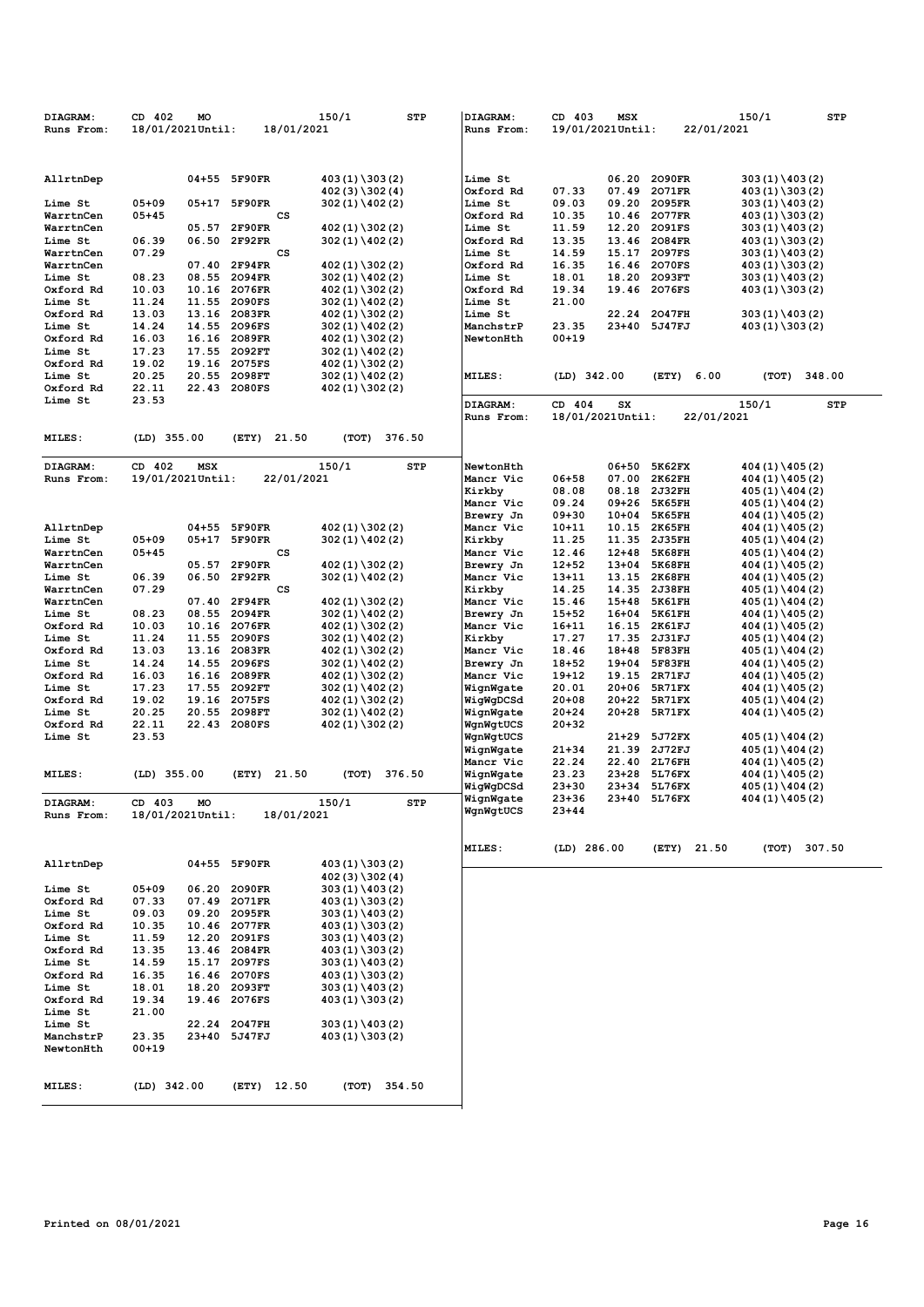| <b>DIAGRAM:</b>        | CD 405           | sx        |                | 150/1            | STP    |
|------------------------|------------------|-----------|----------------|------------------|--------|
| Runs From:             | 18/01/2021Until: |           | 22/01/2021     |                  |        |
|                        |                  |           |                |                  |        |
| NewtonHth              |                  | 06+50     | 5K62FX         | 404 (1) \405 (2) |        |
| Mancr Vic              | 06+58            | 07.00     | 2K62FH         | $404(1)\ 405(2)$ |        |
| Kirkby                 | 08.08            | 08.18     | 2J32FH         | 405(1)\404(2)    |        |
| Mancr Vic              | 09.24            | 09+26     | 5K65FH         | 405(1)\404(2)    |        |
| Brewry Jn              | 09+30            | 10+04     | 5K65FH         | 404 (1) \405 (2) |        |
| Mancr Vic              | 10+11            | 10.15     | 2K65FH         | 404 (1) \405 (2) |        |
| Kirkby                 | 11.25            | 11.35     | 2J35FH         | 405(1)\404(2)    |        |
| Mancr Vic              | 12.46            | $12 + 48$ | 5K68FH         | 405(1)\404(2)    |        |
| Brewry Jn              | 12+52            | $13 + 04$ | 5K68FH         | 404 (1) \405 (2) |        |
| Mancr Vic              | 13+11            | 13.15     | 2K68FH         | $404(1)\ 405(2)$ |        |
| Kirkby                 | 14.25            | 14.35     | 2J38FH         | 405(1)\404(2)    |        |
| Mancr Vic              | 15.46            | 15+48     | 5K61FH         | 405(1)\404(2)    |        |
| Brewry Jn              | 15+52            | 16+04     | 5K61FH         | 404 (1) \405 (2) |        |
| Mancr Vic              | 16+11            | 16.15     | 2K61FJ         | 404(1)\405(2)    |        |
| Kirkby                 | 17.27            | 17.35     | 2J31FJ         | 405(1)\404(2)    |        |
| Mancr Vic              | 18.46            | 18+48     | 5F83FH         | 405(1)\404(2)    |        |
| Brewry Jn              | 18+52            | 19+04     | 5F83FH         | 404(1)\405(2)    |        |
| Mancr Vic              | 19+12            | 19.15     | 2R71FJ         | 404 (1) \405 (2) |        |
| WignWgate              | 20.01            | 20+06     | 5R71FX         | 404 (1) \405 (2) |        |
| WiqWqDCSd              | 20+08            | 20+22     | 5R71FX         | 405(1)\404(2)    |        |
| WignWgate              | 20+24            | $20 + 28$ | 5R71FX         | 404 (1) \405 (2) |        |
| WgnWgtUCS              | 20+32            |           |                |                  |        |
| WgnWgtUCS              |                  | $21 + 29$ | 5J72FX         | $405(1)\ 404(2)$ |        |
| WignWgate              | 21+34            | 21.39     | 2J72FJ         | 405(1)\404(2)    |        |
| Mancr Vic              | 22.24            | 22.40     | <b>2L76FH</b>  | 404 (1) \405 (2) |        |
| WignWgate              | 23.23            | 23+28     | 5L76FX         | $404(1)\ 405(2)$ |        |
| WigWgDCSd              | 23+30            | 23+34     | 5L76FX         | 405(1)\404(2)    |        |
| WignWgate              | 23+36            | 23+40     | 5L76FX         | $404(1)\ 405(2)$ |        |
| WgnWgtUCS              | 23+44            |           |                |                  |        |
|                        |                  |           |                |                  |        |
| <b>MILES:</b>          | (LD)<br>286.00   |           | (ETY)<br>21.50 | (TOT)            | 307.50 |
|                        |                  |           |                |                  |        |
| DIAGRAM:               | 406<br>CD        | SX.       |                | 150/1            | STP    |
| Runs From:             | 18/01/2021Until: |           | 22/01/2021     |                  |        |
|                        |                  |           |                |                  |        |
|                        |                  |           |                |                  |        |
|                        |                  |           |                |                  |        |
|                        |                  |           |                |                  |        |
| WgnWgtUCS              |                  | 05+52     | 5M42FX         | 407(1)\406(2)    |        |
| WignWgate              | 05+57            | 06+01     | 5M42FX         | $406(1)\ 407(2)$ |        |
| Southport              | 06+25            | 06.34     | 2M42FX         | 407(1)\406(2)    |        |
| Oxford Rd              | 07.49            | 08.10     | <b>2W03FX</b>  | 406(1)\407(2)    |        |
| Southport              | 09.25            | 09.34     | 2M48FX         | 407(1)\406(2)    |        |
| Oxford Rd              | 10.56            | 11.10     | 2W09FX         | 406(1)\407(2)    |        |
| Southport              | 12.28            | 12.37     | 2M54FX         | 407(1)\406(2)    |        |
| Oxford Rd              | 13.56            | 14.09     | 2W15FX         | 406(1)\407(2)    |        |
|                        |                  | 15.34     | 2M60FX         | $407(1)\ 406(2)$ |        |
| Southport<br>Oxford Rd | 15.24<br>16.56   | 17.08     | <b>2W21FX</b>  | 406(1)\407(2)    |        |
| Southport              | 18.32            | 18.39     | 2M66FX         | $407(1)\ 406(2)$ |        |
| Oxford Rd              | 19.56            | 20.09     | <b>2W63FX</b>  | 406(1)\407(2)    |        |
| Southport              | 21.24            | 21.43     | 2J73FX         | 407(1)\406(2)    |        |
| Mancr Vic              | 23.02            | 23+19     | 5J73FJ         | 407(1)\406(2)    |        |
| NewtonHth              | $23 + 26$        |           |                |                  |        |
|                        |                  |           |                |                  |        |
|                        |                  |           |                |                  |        |
| <b>MILES:</b>          | (LD)             | 426.00    | 20.50<br>(ETY) | (ТОТ)            | 446.50 |
|                        |                  |           |                |                  |        |
| DIAGRAM:               | CD 407           | SX        |                | 150/1            | STP    |
| Runs From:             | 18/01/2021Until: |           | 22/01/2021     |                  |        |
|                        |                  |           |                |                  |        |
|                        |                  |           |                |                  |        |
|                        |                  |           |                |                  |        |
| WgnWgtUCS              |                  | $05 + 52$ | 5M42FX         | $407(1)\ 406(2)$ |        |
| WignWgate              | 05+57            | 06+01     | 5M42FX         | 406(1)\407(2)    |        |
| Southport              | 06+25            | 06.34     | 2M42FX         | $407(1)\ 406(2)$ |        |
| Oxford Rd              | 07.49            | 08.10     | 2W03FX         | $406(1)\ 407(2)$ |        |
| Southport              | 09.25            | 09.34     | 2M48FX         | 407(1)\406(2)    |        |
| Oxford Rd              | 10.56            | 11.10     | 2W09FX         | 406(1)\407(2)    |        |
| Southport              | 12.28            | 12.37     | 2M54FX         | 407(1)\406(2)    |        |
| Oxford Rd              | 13.56            | 14.09     | 2W15FX         | $406(1)\ 407(2)$ |        |
| Southport              | 15.24            | 15.34     | 2M60FX         | 407(1)\406(2)    |        |
| Oxford Rd              | 16.56            | 17.08     | 2W21FX         | 406(1)\407(2)    |        |
| Southport              | 18.32            | 18.39     | 2M66FX         | $407(1)\ 406(2)$ |        |
| Oxford Rd              | 19.56            | 20.09     | 2W63FX         | 406(1)\407(2)    |        |
| Southport              | 21.24            | 21.43     | 2J73FX         | 407(1)\406(2)    |        |
| Mancr Vic              | 23.02            | 23+19     | 5J73FJ         | 407(1)\406(2)    |        |
| NewtonHth              | $23 + 26$        |           |                |                  |        |
|                        |                  |           |                |                  |        |
| <b>MILES:</b>          | $(LD)$ 426.00    |           | (ETY)<br>20.50 | (ТОТ)            | 446.50 |

| <b>DIAGRAM:</b>        | CD 408           | SX    |                  |            | 150/1                             | <b>STP</b> |
|------------------------|------------------|-------|------------------|------------|-----------------------------------|------------|
| Runs From:             | 18/01/2021Until: |       |                  | 22/01/2021 |                                   |            |
|                        |                  |       |                  |            |                                   |            |
|                        |                  |       |                  |            |                                   |            |
| NewtonHth              |                  | 05.19 | 5N50FY           |            | 174 (1) \27 (2)                   |            |
|                        |                  |       |                  |            | 408 (3) \309 (4)                  |            |
| Mancr Vic              | 05.25            | 05.54 | 2F82FX           |            | 408(1)\309(2)                     |            |
| Southport              | 07.09            | 07.33 | 2M44FX           |            | $309(1)\ 408(2)$                  |            |
| Oxford Rd              | 08.58            | 09.08 | 2W05FX           |            | 408 (1) \309 (2)                  |            |
| Southport              | 10.29            | 10.39 | 2M50FX           |            | $309(1)\ 408(2)$                  |            |
| Oxford Rd              | 11.56            | 12.09 | 2W11FX           |            | 408(1)\309(2)                     |            |
| Southport              | 13.24            | 13.34 | 2M56FX           |            | $309(1)\ 408(2)$                  |            |
| Oxford Rd              | 14.56            | 15.08 | 2W17FX           |            | 408 (1) \309 (2)                  |            |
| Southport              | 16.30            | 16.39 | 2M62FX           |            | $309(1)\ 408(2)$                  |            |
| Oxford Rd              | 17.56            | 18.09 | 2W23FX           |            | $408(1)\ 309(2)$                  |            |
| Southport              | 19.27            | 19.39 | 2M68FX           |            | $309(1)\ 408(2)$                  |            |
| Oxford Rd              | 20.56            | 21.11 | 2J64FX           |            | 408(1)\309(2)                     |            |
| Southport              | 22.26            | 23.10 | 2F75FX           |            | $309(1)\ 408(2)$                  |            |
| WignWgate              | 23.43            | 23+48 | 5F75FJ           |            | $408(1)\ 309(2)$                  |            |
| WgnWgtUCS              | 23+52            |       |                  |            |                                   |            |
|                        |                  |       |                  |            |                                   |            |
|                        |                  |       |                  |            |                                   |            |
| <b>MILES:</b>          | $(LD)$ 449.00    |       | (ETY)            | 0.50       | (TOT)                             | 449.50     |
| <b>DIAGRAM:</b>        | CD 409           | SX    |                  |            | 150/1                             | <b>STP</b> |
| <b>Runs From:</b>      | 18/01/2021Until: |       |                  | 22/01/2021 |                                   |            |
|                        |                  |       |                  |            |                                   |            |
|                        |                  |       |                  |            |                                   |            |
| WgnWgtUCS              |                  | 05+58 | 5M40FU           |            | $310(1)\ 409(2)$                  |            |
| WignWgate              | 06+03            | 06.11 | 2M40FU           |            | $310(1)\ 409(2)$                  |            |
| Oxford Rd              | 06.56            | 07.12 | 2J62FX           |            |                                   |            |
|                        |                  | 08.39 | 2M46FX           |            | $409(1)\ 310(2)$                  |            |
| Southport<br>Oxford Rd | 08.27<br>09.56   | 10.09 | <b>2W07FX</b>    |            | $310(1)\ 409(2)$<br>409(1)\310(2) |            |
| Southport              | 11.24            | 11.34 | 2M52FX           |            |                                   |            |
| Oxford Rd              | 12.56            | 13.10 |                  |            | $310(1)\ 409(2)$                  |            |
|                        | 14.30            | 14.39 | 2W13FX<br>2M58FX |            | 409(1)\310(2)                     |            |
| Southport<br>Oxford Rd | 15.56            |       |                  |            | $310(1)\ 409(2)$                  |            |
|                        |                  | 16.08 | 2W19FX           |            | 409(1)\310(2)                     |            |
| Southport<br>Oxford Rd | 17.25            | 17.34 | 2M64FX           |            | $310(1)\ 409(2)$                  |            |
|                        | 18.56            | 19.03 | 2W25FX           |            | 409(1)\310(2)                     |            |
| Southport              | 20.30            | 20.43 | 2W70FX           |            | $310(1)\ 409(2)$                  |            |
| Stalybdge              | 22.22            | 22.31 | 2W67FJ           |            | 409(1)\310(2)                     |            |
| Mancr Vic              | 22.46            | 22+56 | 5J67FY           |            | 310(1)\409(2)                     |            |
| NewtonHth              | $23 + 04$        |       |                  |            |                                   |            |
|                        |                  |       |                  |            |                                   |            |
| <b>MILES:</b>          | $(LD)$ 425.00    |       | (ETY)            | 2.50       | (TOT)                             | 427.50     |
|                        |                  |       |                  |            |                                   |            |
|                        |                  |       |                  |            |                                   |            |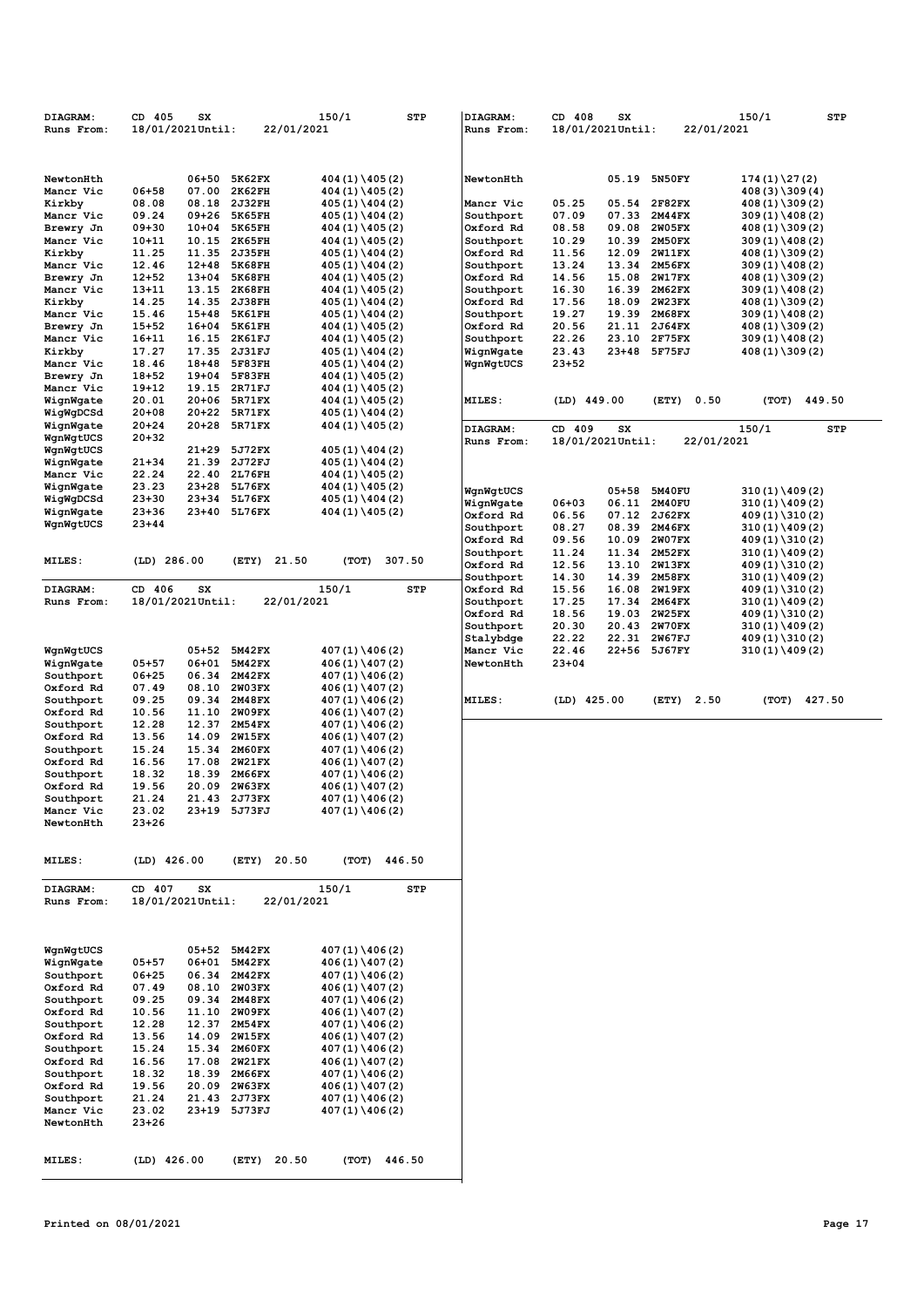| DIAGRAM:               | CD 410           | SX             |                         | 150/1                                | <b>STP</b> | DIAGRAM:               | CD 411                  | SX        |                              | 150/1                                | STP                  |
|------------------------|------------------|----------------|-------------------------|--------------------------------------|------------|------------------------|-------------------------|-----------|------------------------------|--------------------------------------|----------------------|
| Runs From:             | 18/01/2021Until: |                | 22/01/2021              |                                      |            | Runs From:             | 18/01/2021Until:        |           |                              | 22/01/2021                           |                      |
|                        |                  |                |                         |                                      |            |                        |                         |           |                              |                                      |                      |
|                        |                  |                |                         |                                      |            |                        |                         |           |                              |                                      |                      |
| NewtonHth              |                  | 06+03          | 5Y90FH                  | $445(1)\ 411(2)$                     |            | NewtonHth              |                         |           | 06+03 5Y90FH                 | $445(1)\ 411(2)$                     |                      |
|                        |                  |                |                         | 410(3)                               |            |                        |                         |           |                              | 410(3)                               |                      |
| Mancr Vic              | $06 + 09$        | 06.23          | 2Y90FH                  | $410(1)\ 411(2)$                     |            | Mancr Vic              | $06 + 09$               | 06.23     | <b>2Y90FH</b>                | $410(1)\ 411(2)$                     |                      |
| Stalybdge              | 06.40            | 07.00          | 2J91FH                  | $411(1)\ 410(2)$                     |            | Stalybdge              | 06.40                   | 07.00     | <b>2J91FH</b>                | $411(1)\ 410(2)$                     |                      |
| Mancr Vic<br>Stalybdge | 07.15<br>07.37   | 07.23<br>08.00 | 2Y91FH<br><b>2J92FH</b> | $410(1)\ 411(2)$<br>$411(1)\ 410(2)$ |            | Mancr Vic<br>Stalybdge | 07.15<br>07.37          |           | 07.23 2Y91FH<br>08.00 2J92FH | $410(1)\ 411(2)$<br>$411(1)\ 410(2)$ |                      |
| Mancr Vic              | 08.15            |                | 08.21 2Y92FH            | $410(1)\ 411(2)$                     |            | Mancr Vic              | 08.15                   |           | 08.21 2Y92FH                 | $410(1)\ 411(2)$                     |                      |
| Stalybdge              | 08.35            | 09.00          | 2J93FH                  | $411(1)\ 410(2)$                     |            | Stalybdge              | 08.35                   |           | 09.00 2J93FH                 | $411(1)\ 410(2)$                     |                      |
| Mancr Vic              | 09.15            | 09.23          | 2Y93FH                  | $410(1)\ 411(2)$                     |            | Mancr Vic              | 09.15                   |           | 09.23 2Y93FH                 | $410(1)\ 411(2)$                     |                      |
| Stalybdge              | 09.37            | 10.00          | <b>2J94FH</b>           | $411(1)\ 410(2)$                     |            | Stalybdge              | 09.37                   |           | 10.00 2J94FH                 | $411(1)\ 410(2)$                     |                      |
| Mancr Vic              | 10.15            | 10.23          | 2Y94FH                  | $410(1)\ 411(2)$                     |            | Mancr Vic              | 10.15                   | 10.23     | 2Y94FH                       | $410(1)\ 411(2)$                     |                      |
| Stalybdge              | 10.37            | 11.00          | 2J95FH                  | $411(1)\ 410(2)$                     |            | Stalybdge              | 10.37                   |           | 11.00 2J95FH                 | $411(1)\ 410(2)$                     |                      |
| Mancr Vic<br>Stalybdge | 11.15<br>11.37   | 11.23<br>12.00 | 2Y95FH<br><b>2J96FH</b> | $410(1)\ 411(2)$<br>$411(1)\ 410(2)$ |            | Mancr Vic<br>Stalybdge | 11.15<br>11.37          |           | 11.23 2Y95FH<br>12.00 2J96FH | $410(1)\ 411(2)$<br>$411(1)\ 410(2)$ |                      |
| Mancr Vic              | 12.15            | 12.23          | 2Y96FH                  | $410(1)\ 411(2)$                     |            | Mancr Vic              | 12.15                   |           | 12.23 2Y96FH                 | $410(1)\ 411(2)$                     |                      |
| Stalybdge              | 12.37            | 13.00          | 2J97FH                  | $411(1)\ 410(2)$                     |            | Stalybdge              | 12.37                   |           | 13.00 2J97FH                 | $411(1)\ 410(2)$                     |                      |
| Mancr Vic              | 13.16            |                | 13.22 2Y97FH            | $410(1)\ 411(2)$                     |            | Mancr Vic              | 13.16                   |           | 13.22 2Y97FH                 | $410(1)\ 411(2)$                     |                      |
| Stalybdge              | 13.36            | 14.00          | 2J98FH                  | $411(1)\ 410(2)$                     |            | Stalybdge              | 13.36                   | 14.00     | <b>2J98FH</b>                | $411(1)\ 410(2)$                     |                      |
| Mancr Vic              | 14.16            | 14.23          | 2Y98FH                  | $410(1)\ 411(2)$                     |            | Mancr Vic              | 14.16                   |           | 14.23 2Y98FH                 | $410(1)\141(2)$                      |                      |
| Stalybdge              | 14.37            |                | 15.01 2J99FH            | $411(1)\ 410(2)$                     |            | Stalybdge              | 14.37                   |           | 15.01 2J99FH                 | $411(1)\ 410(2)$                     |                      |
| Mancr Vic              | 15.16<br>15.37   | 15.23          | 2Y99FH                  | $410(1)\ 411(2)$                     |            | Mancr Vic              | 15.16<br>15.37          |           | 15.23 2Y99FH<br>16.00 2J90FJ | $410(1)\ 411(2)$                     |                      |
| Stalybdge<br>Mancr Vic | 16.15            | 16.00          | 2J90FJ<br>16.23 2Y90FJ  | $411(1)\ 410(2)$<br>$410(1)\ 411(2)$ |            | Stalybdge<br>Mancr Vic | 16.15                   |           | 16.23 2Y90FJ                 | $411(1)\ 410(2)$<br>$410(1)\ 411(2)$ |                      |
| Stalybdge              | 16.37            | 17.00          | 2J91FJ                  | $411(1)\ 410(2)$                     |            | Stalybdge              | 16.37                   |           | 17.00 2J91FJ                 | $411(1)\ 410(2)$                     |                      |
| Mancr Vic              | 17.15            | 17.23          | 2Y91FJ                  | $410(1)\ 411(2)$                     |            | Mancr Vic              | 17.15                   | 17.23     | 2Y91FJ                       | $410(1)\141(2)$                      |                      |
| Stalybdge              | 17.37            | 18.00          | 2J92FJ                  | $411(1)\ 410(2)$                     |            | Stalybdge              | 17.37                   |           | 18.00 2J92FJ                 | $411(1)\ 410(2)$                     |                      |
| Mancr Vic              | 18.15            |                | 18.23 2Y92FJ            | $410(1)\ 411(2)$                     |            | Mancr Vic              | 18.15                   |           | 18.23 2Y92FJ                 | $410(1)\ 411(2)$                     |                      |
| Stalybdge              | 18.37            | 19.00          | 2J93FJ                  | $411(1)\ 410(2)$                     |            | Stalybdge              | 18.37                   | 19.00     | 2J93FJ                       | $411(1)\ 410(2)$                     |                      |
| Mancr Vic              | 19.15            |                | 19.24 2Y93FJ            | $410(1)\ 411(2)$                     |            | Mancr Vic              | 19.15                   |           | 19.24 2Y93FJ                 | $410(1)\ 411(2)$                     |                      |
| Stalybdge<br>Mancr Vic | 19.38<br>20.15   | 20.22          | 20.00 2J94FJ<br>2Y94FJ  | $411(1)\ 410(2)$                     |            | Stalybdge<br>Mancr Vic | 19.38<br>20.15          |           | 20.00 2J94FJ<br>20.22 2Y94FJ | $411(1)\ 410(2)$<br>$410(1)\ 411(2)$ |                      |
| Stalybdge              | 20.36            | 21.00          | 2J95FJ                  | $410(1)\ 411(2)$<br>$411(1)\ 410(2)$ |            | Stalybdge              | 20.36                   | 21.00     | 2J95FJ                       | $411(1)\ 410(2)$                     |                      |
| Mancr Vic              | 21.14            |                | 21.23 2Y95FJ            | $410(1)\ 411(2)$                     |            | Mancr Vic              | 21.14                   |           | 21.23 2Y95FJ                 | $410(1)\ 411(2)$                     |                      |
| Stalybdge              | 21.37            | 22.02          | 2J65FH                  | $411(1)\1410(2)$                     |            | Stalybdge              | 21.37                   |           | 22.02 2J65FH                 | $411(1)\ 410(2)$                     |                      |
| WignWgate              | 23.03            | $23+08$        | 5F65FX                  | $410(1)\ 411(2)$                     |            | WignWgate              | 23.03                   | $23+08$   | 5F65FX                       | $410(1)\141(2)$                      |                      |
| WigWgDCSd              | $23+10$          | 23+14          | 5F65FX                  | $411(1)\ 410(2)$                     |            | WigWgDCSd              | 23+10                   |           | 23+14 5F65FX                 | $411(1)\ 410(2)$                     |                      |
| WignWgate              | $23 + 16$        |                |                         |                                      |            | WignWgate              | $23 + 16$               |           |                              |                                      |                      |
| MILES:                 | $(LD)$ 245.00    |                | 3.00<br>(ETY)           | (TOT)                                | 248.00     | MILES:<br>DIAGRAM:     | $(LD)$ 245.00<br>CD 412 | SX        | (ETY)<br>3.00                | (TOT)<br>150/1                       | 248.00<br><b>STP</b> |
|                        |                  |                |                         |                                      |            | Runs From:             | 18/01/2021Until:        |           |                              | 22/01/2021                           |                      |
|                        |                  |                |                         |                                      |            |                        |                         | 06.04     | <b>2K60FH</b>                |                                      |                      |
|                        |                  |                |                         |                                      |            | WignWgate<br>Kirkby    | 06.29                   |           | 06.36 2J30FH                 | $412(1)\ 413(2)$<br>$413(1)\ 412(2)$ |                      |
|                        |                  |                |                         |                                      |            | Mancr Vic              | 07.46                   | $07 + 48$ | 5K63FH                       | $413(1)\ 412(2)$                     |                      |
|                        |                  |                |                         |                                      |            | Brewry Jn              | $07 + 52$               | 08+04     | 5K63FH                       | $412(1)\ 413(2)$                     |                      |
|                        |                  |                |                         |                                      |            | Mancr Vic              | $08 + 12$               |           | 08.15 2K63FH                 | $412(1)\ 413(2)$                     |                      |
|                        |                  |                |                         |                                      |            | Kirkby                 | 09.27                   |           | 09.35 2J33FH                 | 413(1)\412(2)                        |                      |
|                        |                  |                |                         |                                      |            | Mancr Vic              | 10.46                   |           | 10+51 5K66FH                 | $413(1)\ 412(2)$                     |                      |
|                        |                  |                |                         |                                      |            |                        |                         |           |                              |                                      |                      |
|                        |                  |                |                         |                                      |            | Brewry Jn              | $10 + 56$               |           | 11+04 5K66FH                 | $412(1)\ 413(2)$                     |                      |
|                        |                  |                |                         |                                      |            | Mancr Vic<br>Kirkby    | 11+11                   |           | 11.15 2K66FH                 | $412(1)\ 413(2)$                     |                      |
|                        |                  |                |                         |                                      |            |                        | 12.25                   |           | 12.35 2J36FH                 | $413(1)\ 412(2)$                     |                      |
|                        |                  |                |                         |                                      |            | Mancr Vic<br>Brewry Jn | 13.46<br>$13 + 52$      |           | 13+48 5K69FH<br>14+04 5K69FH | $413(1)\ 412(2)$<br>$412(1)\ 413(2)$ |                      |
|                        |                  |                |                         |                                      |            | Mancr Vic              | $14 + 11$               |           | 14.15 2K69FH                 | $412(1)\ 413(2)$                     |                      |
|                        |                  |                |                         |                                      |            | Kirkby                 | 15.27                   |           | 15.35 2J39FH                 | $413(1)\ 412(2)$                     |                      |
|                        |                  |                |                         |                                      |            | Mancr Vic              | 16.46                   |           | 16+50 5K62FH                 | $413(1)\ 412(2)$                     |                      |
|                        |                  |                |                         |                                      |            | Brewry Jn              | $16 + 54$               |           | 17+04 5K62FH                 | $412(1)\ 413(2)$                     |                      |
|                        |                  |                |                         |                                      |            | Mancr Vic              | $17 + 11$               |           | 17.15 2K62FJ                 | $412(1)\ 413(2)$                     |                      |
|                        |                  |                |                         |                                      |            | Kirkby                 | 18.25                   |           | 18.35 2J32FJ                 | $413(1)\ 412(2)$                     |                      |
|                        |                  |                |                         |                                      |            | Mancr Vic<br>Brewry Jn | 19.46<br>$19 + 58$      |           | 19+54 5F84FH<br>20+04 5F84FH | $413(1)\ 412(2)$                     |                      |
|                        |                  |                |                         |                                      |            | Mancr Vic              | 20+13                   |           | 20.15 2L77FH                 | $412(1)\ 413(2)$<br>$412(1)\ 413(2)$ |                      |
|                        |                  |                |                         |                                      |            | WignWgate              | 21.00                   |           | 21+05 5L77FX                 | $412(1)\ 413(2)$                     |                      |
|                        |                  |                |                         |                                      |            | WigWgDCSd              | 21+07                   |           | 21+17 5L77FX                 | $413(1)\ 412(2)$                     |                      |
|                        |                  |                |                         |                                      |            | WignWgate              | $21 + 19$               |           | 21+23 5L77FX                 | $412(1)\ 413(2)$                     |                      |
|                        |                  |                |                         |                                      |            | WgnWgtUCS              | $21 + 27$               |           |                              |                                      |                      |
|                        |                  |                |                         |                                      |            | WgnWgtUCS              |                         |           | 22+40 5W73FX                 | $413(1)\ 412(2)$                     |                      |
|                        |                  |                |                         |                                      |            | WignWgate              | $22 + 45$               |           | 22.50 2W73FX                 | $413(1)\ 412(2)$                     |                      |
|                        |                  |                |                         |                                      |            | Mancr Vic<br>NewtonHth | 23.26<br>23+35          |           | 23+29 5W73FJ                 | $413(1)\ 412(2)$                     |                      |
|                        |                  |                |                         |                                      |            |                        |                         |           |                              |                                      |                      |
|                        |                  |                |                         |                                      |            | <b>MILES:</b>          | $(LD)$ 311.00           |           | (ETY) 24.00                  | (ТОТ)                                | 335.00               |

 $\overline{\phantom{a}}$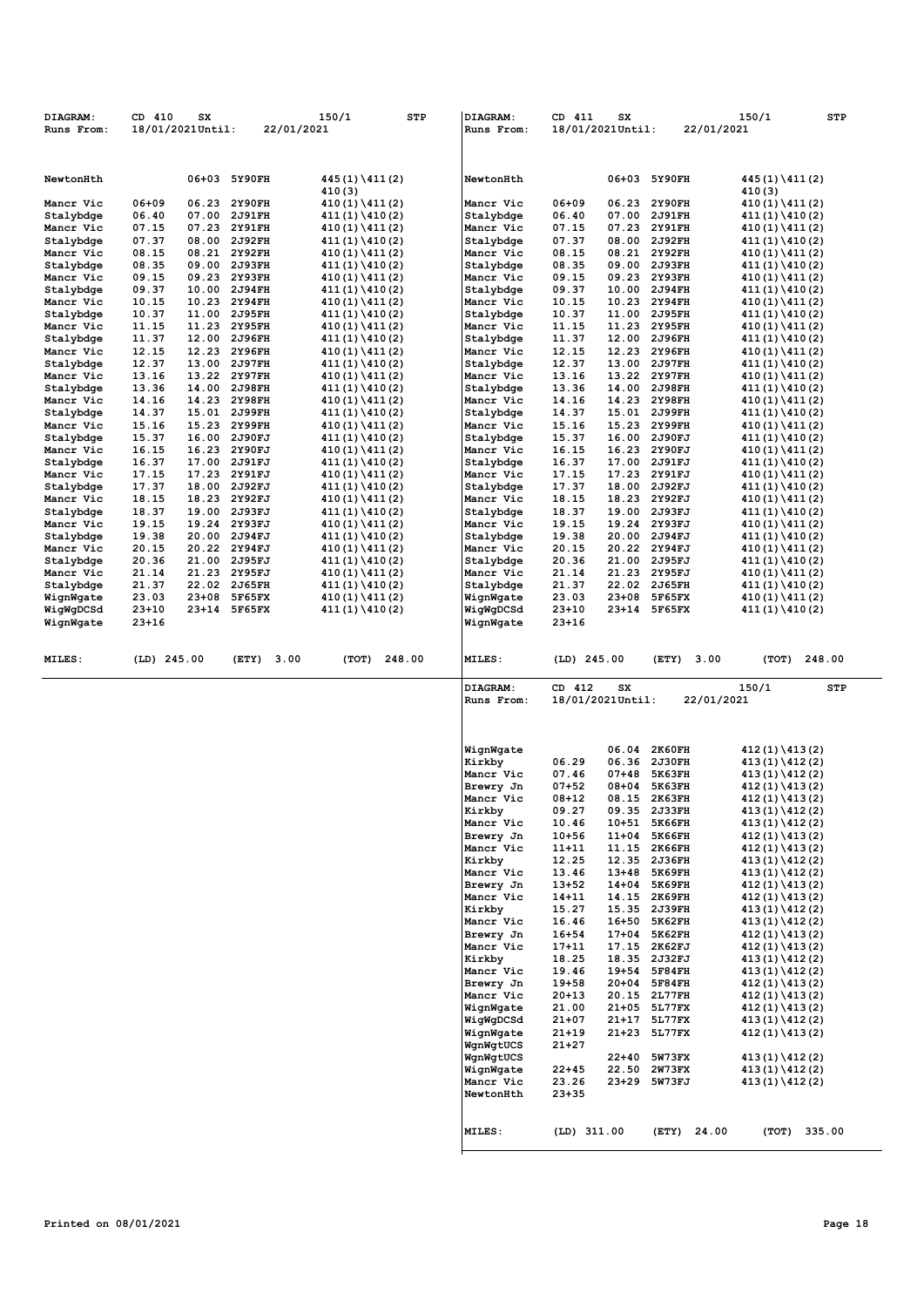| DIAGRAM:               | CD 413                 | SX                    |                  | 150/1                                | STP | DIAGRAM:               | CD 416             | SX               |                               |            | 150/1                                | STP    |
|------------------------|------------------------|-----------------------|------------------|--------------------------------------|-----|------------------------|--------------------|------------------|-------------------------------|------------|--------------------------------------|--------|
| Runs From:             | 18/01/2021Until:       |                       | 22/01/2021       |                                      |     | Runs From:             | 18/01/2021Until:   |                  |                               | 22/01/2021 |                                      |        |
|                        |                        |                       |                  |                                      |     |                        |                    |                  |                               |            |                                      |        |
|                        |                        |                       |                  |                                      |     |                        |                    |                  |                               |            |                                      |        |
| WignWgate<br>Kirkby    | 06.29                  | 06.04 2K60FH<br>06.36 | 2J30FH           | $412(1)\ 413(2)$<br>413 (1) \412 (2) |     | NewtonHth              |                    |                  | 05.25 5D32FU                  |            | $416(1)\ 417(2)$<br>301 (3) \401 (4) |        |
| Mancr Vic              | 07.46                  | $07 + 48$             | 5K63FH           | $413(1)\ 412(2)$                     |     | Mancr Vic              | 05.31              |                  | 05.41 5D32FU                  |            | 416(1)\417(2)                        |        |
| Brewry Jn              | 07+52                  | 08+04                 | 5K63FH           | $412(1)\ 413(2)$                     |     | Chester                | 06.31              |                  | 06.51 2H32FU                  |            | $417(1)\ 416(2)$                     |        |
| Mancr Vic              | 08+12                  | 08.15                 | 2K63FH           | $412(1)\ 413(2)$                     |     | ManchstrP              | 08.17              |                  | 08.41 2D44FU                  |            | $416(1)\ 417(2)$                     |        |
| Kirkby                 | 09.27                  | 09.35                 | 2J33FH           | $413(1)\ 412(2)$                     |     | Chester                | 10.10              |                  | 11.02 2H30FU                  |            | 417(1)\416(2)                        |        |
| Mancr Vic              | 10.46                  | $10 + 51$<br>$11+04$  | 5K66FH<br>5K66FH | $413(1)\ 412(2)$                     |     | ManchstrP              | 12.30              | 12.41<br>15.02   | 2D48FU                        |            | $416(1)\ 417(2)$                     |        |
| Brewry Jn<br>Mancr Vic | $10 + 56$<br>$11 + 11$ | 11.15                 | 2K66FH           | $412(1)\ 413(2)$<br>$412(1)\ 413(2)$ |     | Chester<br>ManchstrP   | 14.12<br>16.31     |                  | <b>2H39FU</b><br>16.41 2D52FU |            | 417(1)\416(2)<br>416(1)\417(2)       |        |
| Kirkby                 | 12.25                  | 12.35                 | 2J36FH           | $413(1)\ 412(2)$                     |     | Chester                | 18.10              | 19.00            | <b>2H36FV</b>                 |            | $417(1)\ 416(2)$                     |        |
| Mancr Vic              | 13.46                  | $13 + 48$             | 5K69FH           | $413(1)\ 412(2)$                     |     | ManchstrP              | 20.30              |                  | 20.41 2D58FU                  |            | $416(1)\ 417(2)$                     |        |
| Brewry Jn              | $13 + 52$              | $14 + 04$             | 5K69FH           | $412(1)\ 413(2)$                     |     | Chester                | 22.12              | 22+17            | <b>5H58FU</b>                 |            | 417(1)\416(2)                        |        |
| Mancr Vic              | $14 + 11$              | 14.15                 | 2K69FH           | $412(1)\ 413(2)$                     |     | StckptVdt              | 23+18              | 23+22            | <b>5H58FU</b>                 |            | 416(1)\417(2)                        |        |
| Kirkby                 | 15.27                  | 15.35                 | 2J39FH           | $413(1)\ 412(2)$                     |     | StockptCS              | 23+27              |                  |                               |            |                                      |        |
| Mancr Vic              | 16.46                  | $16 + 50$             | 5K62FH           | $413(1)\ 412(2)$                     |     |                        |                    |                  |                               |            |                                      |        |
| Brewry Jn              | $16 + 54$<br>$17 + 11$ | $17 + 04$<br>17.15    | 5K62FH<br>2K62FJ | $412(1)\ 413(2)$                     |     | MILES:                 | $(LD)$ 402.00      |                  |                               | 40.00      | (TOT)                                | 442.00 |
| Mancr Vic<br>Kirkby    | 18.25                  | 18.35 2J32FJ          |                  | $412(1)\ 413(2)$<br>$413(1)\ 412(2)$ |     |                        |                    |                  | (ETY)                         |            |                                      |        |
| Mancr Vic              | 19.46                  | $19 + 54$             | 5F84FH           | $413(1)\ 412(2)$                     |     |                        |                    |                  |                               |            |                                      |        |
| Brewry Jn              | $19 + 58$              | $20 + 04$             | 5F84FH           | $412(1)\ 413(2)$                     |     | DIAGRAM:               | CD 417             | SX               |                               |            | 150/1                                | STP    |
| Mancr Vic              | $20 + 13$              | 20.15                 | 2L77FH           | $412(1)\ 413(2)$                     |     | Runs From:             | 18/01/2021Until:   |                  |                               | 22/01/2021 |                                      |        |
| WignWgate              | 21.00                  | $21+05$               | 5L77FX           | $412(1)\ 413(2)$                     |     |                        |                    |                  |                               |            |                                      |        |
| WigWgDCSd              | $21 + 07$              | $21+17$               | 5L77FX           | $413(1)\ 412(2)$                     |     |                        |                    |                  |                               |            |                                      |        |
| WignWgate              | $21 + 19$              | $21+23$               | 5L77FX           | $412(1)\ 413(2)$                     |     | NewtonHth              |                    |                  | 05.25 5D32FU                  |            | 416(1)\417(2)                        |        |
| WgnWgtUCS              | 21+27                  |                       |                  |                                      |     |                        |                    |                  |                               |            | $301(3)\ 401(4)$                     |        |
| WgnWgtUCS              |                        | $22 + 40$             | 5W73FX           | $413(1)\ 412(2)$                     |     | Mancr Vic              | 05.31              |                  | 05.41 5D32FU                  |            | 416(1)\417(2)                        |        |
| WignWgate              | $22 + 45$              | 22.50                 | <b>2W73FX</b>    | $413(1)\ 412(2)$                     |     | Chester                | 06.31              |                  | 06.51 2H32FU                  |            | 417(1)\416(2)                        |        |
| Mancr Vic              | 23.26                  | 23+29 5W73FJ          |                  | 413 (1) \412 (2)                     |     | ManchstrP              | 08.17              |                  | 08.41 2D44FU                  |            | $416(1)\ 417(2)$                     |        |
| NewtonHth              | 23+35                  |                       |                  |                                      |     | Chester                | 10.10              |                  | 11.02 2H30FU                  |            | 417(1)\416(2)                        |        |
|                        |                        |                       |                  |                                      |     | ManchstrP              | 12.30              |                  | 12.41 2D48FU                  |            | 416(1)\417(2)                        |        |
| MILES:                 | $(LD)$ 311.00          |                       | 24.00<br>(ETY)   | (TOT)<br>335.00                      |     | Chester                | 14.12              |                  | 15.02 2H39FU                  |            | 417(1)\416(2)                        |        |
|                        |                        |                       |                  |                                      |     | ManchstrP              | 16.31              |                  | 16.41 2D52FU                  |            | 416(1)\417(2)                        |        |
|                        |                        |                       |                  |                                      |     | Chester                | 18.10              | 19.00            | <b>2H36FV</b>                 |            | 417(1)\416(2)                        |        |
| <b>DIAGRAM:</b>        | CD 414                 | SX                    |                  | 150/1                                | STP | ManchstrP              | 20.30              | 20.41<br>$22+17$ | <b>2D58FU</b>                 |            | $416(1)\ 417(2)$                     |        |
| Runs From:             | 18/01/2021Until:       |                       | 22/01/2021       |                                      |     | Chester<br>StckptVdt   | 22.12<br>23+18     |                  | 5H58FU<br>23+22 5H58FU        |            | 417(1)\416(2)<br>416(1)\417(2)       |        |
|                        |                        |                       |                  |                                      |     | StockptCS              | 23+27              |                  |                               |            |                                      |        |
|                        |                        |                       |                  |                                      |     |                        |                    |                  |                               |            |                                      |        |
| NewtonHth              |                        | $05 + 38$             | <b>5N90FH</b>    | 415(1)\414(2)                        |     |                        |                    |                  |                               |            |                                      |        |
|                        |                        |                       |                  | 29(3)\304(4)                         |     | MILES:                 | $(LD)$ 402.00      |                  | (ETY)                         | 40.00      | (TOT)                                | 442.00 |
| Mancr Vic              | $05 + 47$              | 06.00                 | 2N90FH           | $304(1)\29(2)$                       |     |                        |                    |                  |                               |            |                                      |        |
|                        |                        |                       |                  | $414(3)\ 415(4)$                     |     | DIAGRAM:               | CD 418             | SX               |                               |            | 150/1                                | STP    |
| Blackburn              | 07.06                  | 07.14                 | 2R72FH           | $415(1)\ 414(2)$                     |     | Runs From:             | 18/01/2021Until:   |                  |                               | 22/01/2021 |                                      |        |
| Mancr Vic              | 08.26                  | 09.04                 | 2N93FH           | $414(1)\ 415(2)$                     |     |                        |                    |                  |                               |            |                                      |        |
|                        |                        |                       | 2L75FH           | $415(1)\ 414(2)$                     |     |                        |                    |                  |                               |            |                                      |        |
| Blackburn              | 10.13                  | 10.19                 |                  |                                      |     |                        |                    |                  |                               |            |                                      |        |
| Mancr Vic              | 11.26                  | 12.05                 | 2N96FH           | $414(1)\ 415(2)$                     |     |                        |                    |                  |                               |            |                                      |        |
| Blackburn              | 13.11                  | 13.19                 | 2L78FH           | $415(1)\ 414(2)$                     |     | StockptCS              |                    |                  | 06+45 5D41FU                  |            | $419(1)\ 418(2)$                     |        |
| Mancr Vic              | 14.26                  | 15.04                 | 2N99FH           | $414(1)\ 415(2)$                     |     | ManchstrP              | $06 + 59$          | 07.09            | 2D41FU                        |            | 418(1)\419(2)                        |        |
| Blackburn              | 16.11                  | 16.17                 | 2R71FH           | $415(1)\ 414(2)$                     |     | Chester                | 08.38              |                  | 09.02 2H36FU                  |            | 419(1)\418(2)                        |        |
| Mancr Vic              | 17.24                  | 18.04                 | 2N92FH           | 414(1)\415(2)                        |     | ManchstrP              | 10.30              |                  | 10.41 2D46FU                  |            | 418(1)\419(2)                        |        |
| Blackburn<br>Mancr Vic | 19.13<br>20.24         | 19.19<br>20+29 5R74FH | 2R74FH           | 415 (1) \414 (2)                     |     | Chester                | 12.11              |                  | 13.02 2H35FU                  |            | $419(1)\ 418(2)$                     |        |
| NewtonHth              | $20 + 41$              |                       |                  | $414(1)\ 415(2)$                     |     | ManchstrP              | 14.30              |                  | 14.41 2D50FU                  |            | 418(1)\419(2)                        |        |
|                        |                        |                       |                  |                                      |     | Chester                | 16.10              |                  | 17.02 2H33FU                  |            | $419(1)\ 418(2)$                     |        |
|                        |                        |                       |                  |                                      |     | ManchstrP              | 18.30              |                  | 18.41 2D56FU                  |            | $418(1)\ 419(2)$                     |        |
|                        |                        |                       |                  |                                      |     | Chester                | 20.10              |                  | 21.02 2H38FU<br>22+44 5H38FU  |            | $419(1)\ 418(2)$                     |        |
| MILES:                 | $(LD)$ 410.00          |                       | (ETY) 4.00       | $(TOT)$ 414.00                       |     | ManchstrP<br>LongstCMD | 22.33<br>$22 + 54$ |                  |                               |            | 418(1)\419(2)                        |        |
|                        |                        |                       |                  |                                      |     |                        |                    |                  |                               |            |                                      |        |
| DIAGRAM:               | CD 415                 | SX                    |                  | 150/1                                | STP |                        |                    |                  |                               |            |                                      |        |
| Runs From:             | 18/01/2021Until:       |                       | 22/01/2021       |                                      |     | <b>MILES:</b>          | $(LD)$ 360.00      |                  | (ETY) 7.50                    |            | (TOT) 367.50                         |        |
|                        |                        |                       |                  |                                      |     |                        |                    |                  |                               |            |                                      |        |
|                        |                        |                       |                  |                                      |     | DIAGRAM:               | CD 419             | SX               |                               |            | 150/1                                | STP    |
|                        |                        |                       |                  |                                      |     | Runs From:             | 18/01/2021Until:   |                  |                               | 22/01/2021 |                                      |        |
| NewtonHth              |                        | 05+38 5N90FH          |                  | $415(1)\ 414(2)$                     |     |                        |                    |                  |                               |            |                                      |        |
|                        |                        |                       |                  | $29(3)\ 304(4)$                      |     |                        |                    |                  |                               |            |                                      |        |
| Mancr Vic              | 05+47                  | 06.00                 | 2N90FH           | $304(1)\29(2)$                       |     |                        |                    |                  |                               |            |                                      |        |
| Blackburn              | 07.06                  | 07.14 2R72FH          |                  | $414(3)\ 415(4)$<br>$415(1)\ 414(2)$ |     | StockptCS              |                    |                  | 06+45 5D41FU                  |            | 419(1)\418(2)                        |        |
| Mancr Vic              | 08.26                  | 09.04 2N93FH          |                  | 414 (1) \415 (2)                     |     | ManchstrP              | $06 + 59$          |                  | 07.09 2D41FU                  |            | $418(1)\ 419(2)$                     |        |
| Blackburn              | 10.13                  | 10.19 2L75FH          |                  | $415(1)\ 414(2)$                     |     | Chester                | 08.38              |                  | 09.02 2H36FU                  |            | $419(1)\ 418(2)$                     |        |
| Mancr Vic              | 11.26                  | 12.05 2N96FH          |                  | $414(1)\ 415(2)$                     |     | ManchstrP<br>Chester   | 10.30<br>12.11     |                  | 10.41 2D46FU<br>13.02 2H35FU  |            | 418(1)\419(2)                        |        |
| Blackburn              | 13.11                  | 13.19 2L78FH          |                  | $415(1)\ 414(2)$                     |     | ManchstrP              | 14.30              |                  | 14.41 2D50FU                  |            | 419(1)\418(2)<br>$418(1)\ 419(2)$    |        |
| Mancr Vic              | 14.26                  | 15.04 2N99FH          |                  | $414(1)\ 415(2)$                     |     | Chester                | 16.10              |                  | 17.02 2H33FU                  |            | 419(1)\418(2)                        |        |
| Blackburn              | 16.11                  | 16.17 2R71FH          |                  | $415(1)\ 414(2)$                     |     | ManchstrP              | 18.30              |                  | 18.41 2D56FU                  |            | 418(1)\419(2)                        |        |
| Mancr Vic              | 17.24                  | 18.04 2N92FH          |                  | $414(1)\ 415(2)$                     |     | Chester                | 20.10              |                  | 21.02 2H38FU                  |            | $419(1)\ 418(2)$                     |        |
| Blackburn              | 19.13                  | 19.19 2R74FH          |                  | $415(1)\ 414(2)$                     |     | ManchstrP              | 22.33              |                  | 22+44 5H38FU                  |            | 418(1)\419(2)                        |        |
| Mancr Vic              | 20.24                  | 20+29 5R74FH          |                  | $414(1)\ 415(2)$                     |     | LongstCMD              | $22 + 54$          |                  |                               |            |                                      |        |
| NewtonHth              | 20+41                  |                       |                  |                                      |     |                        |                    |                  |                               |            |                                      |        |
|                        |                        |                       |                  |                                      |     |                        |                    |                  |                               |            |                                      |        |
| MILES:                 | $(LD)$ 410.00          |                       | (ETY) 4.00       | (TOT) 414.00                         |     | MILES:                 | $(LD)$ 360.00      |                  | (ETY) 7.50                    |            | (TOT) 367.50                         |        |
|                        |                        |                       |                  |                                      |     |                        |                    |                  |                               |            |                                      |        |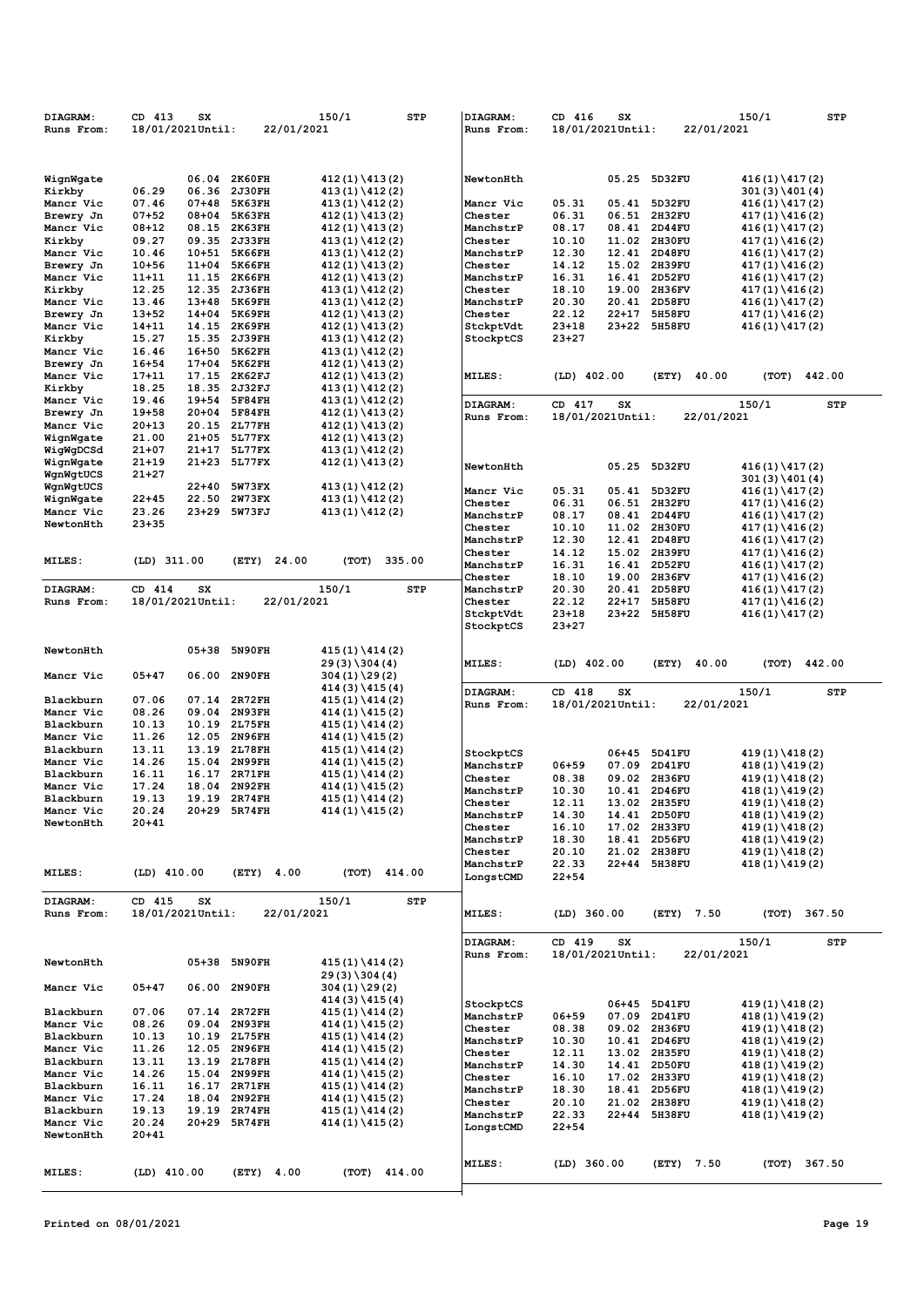| DIAGRAM:               | CD 420           | SX                           | 150/1                                | <b>STP</b><br>DIAGRAM: | CD 423<br>SX       |               | 150/1<br>STP     |
|------------------------|------------------|------------------------------|--------------------------------------|------------------------|--------------------|---------------|------------------|
| Runs From:             | 18/01/2021Until: |                              | 22/01/2021                           | Runs From:             | 18/01/2021Until:   | 22/01/2021    |                  |
|                        |                  |                              |                                      |                        |                    |               |                  |
|                        |                  |                              |                                      |                        |                    |               |                  |
| LongstCMD              |                  | 06+37 5S72FU                 | $421(1)\ 420(2)$                     | NewtonHth              |                    | 05+01 5S90FU  | $423(1)\ 422(2)$ |
| ManchstrP              | $06 + 48$        | 07.11 2S72FU                 | $420(1)\ 421(2)$                     | Guide BrG              | $05 + 21$<br>05+28 | 5S90FU        | $422(1)\ 423(2)$ |
| Sheffield              | 08.32            | 09.14<br>2S75FU              | $421(1)\ 420(2)$                     | ManchstrP              | $05 + 40$          | 05.46 2S90FU  | $423(1)\ 422(2)$ |
| ManchstrP              | 10.32            | 10.49<br><b>2S82FU</b>       | $420(1)\ 421(2)$                     | Sheffield              | 06.59<br>07.10     | 2S71FU        | $422(1)\ 423(2)$ |
| Sheffield              | 12.06            | 12.14<br>2S81FU              | $421(1)\ 420(2)$                     | ManchstrP              | 08.34              | 08.49 2S76FV  | $423(1)\ 422(2)$ |
| ManchstrP              | 13.32            | 2S70FV<br>13.49              | $420(1)\ 421(2)$                     | Sheffield              | 10.06              | 10.14 2S77FU  | $422(1)\ 423(2)$ |
| Sheffield              | 15.06            | 15.45<br>2S87FU              | $421(1)\ 420(2)$                     | ManchstrP              | 11.32<br>11.49     | <b>2S84FU</b> | $423(1)\ 422(2)$ |
| ManchstrP              | 17.02            | 17.19<br><b>2S26FU</b>       | $420(1)\ 421(2)$                     | Sheffield              | 13.06              | 13.14 2S83FU  | $422(1)\ 423(2)$ |
| NewMillsC              | 17.50            | $17+55$<br>5S53FY            | $421(1)\ 420(2)$                     | ManchstrP              | 14.31<br>14.49     | <b>2S74FU</b> | $423(1)\ 422(2)$ |
| ManchstrP              | $18 + 17$        | 18+26<br>5S53FY              | $420(1)\ 421(2)$                     | Sheffield              | 16.06<br>16.14     | <b>2S89FU</b> | $422(1)\ 423(2)$ |
| Ashburys               | 18+32            | 18+36 5S53FY                 | $421(1)\ 420(2)$                     | ManchstrP              | 17.35              | 17.49 2S80FU  | $423(1)\ 422(2)$ |
| NewtonHth              | $18 + 49$        |                              |                                      | Sheffield              | 19.05              | 19.14 2S75FV  | $422(1)\ 423(2)$ |
|                        |                  |                              |                                      | ManchstrP              | 20.32<br>20.49     | 2S86FV        | $423(1)\ 422(2)$ |
|                        |                  |                              |                                      | Sheffield              | 22.10<br>22.47     | 2S81FV        | $422(1)\ 423(2)$ |
| MILES:                 | $(LD)$ 264.50    | (ETY)                        | 19.00<br>(TOT)                       | 283.50<br>ManchstrP    | 00.20<br>$00 + 57$ | 00+46 5H81FV  | $423(1)\ 422(2)$ |
|                        |                  |                              |                                      | LongstCMD              |                    |               |                  |
| DIAGRAM:               | CD 421           | SX                           | 150/1                                | STP                    |                    |               |                  |
| Runs From:             | 18/01/2021Until: |                              | 22/01/2021                           | MILES:                 | (LD) 505.00        | (ETY) 14.50   | (TOT) 519.50     |
|                        |                  |                              |                                      |                        |                    |               |                  |
|                        |                  |                              |                                      |                        |                    |               |                  |
|                        |                  |                              |                                      | DIAGRAM:               | CD 424<br>SX       |               | 150/1<br>STP     |
| LongstCMD              | $06 + 48$        | 06+37 5S72FU<br>07.11 2S72FU | $421(1)\ 420(2)$                     | Runs From:             | 18/01/2021Until:   | 22/01/2021    |                  |
| ManchstrP<br>Sheffield | 08.32            | 09.14<br>2S75FU              | $420(1)\ 421(2)$                     |                        |                    |               |                  |
| ManchstrP              | 10.32            | <b>2S82FU</b><br>10.49       | $421(1)\ 420(2)$<br>$420(1)\ 421(2)$ |                        |                    |               |                  |
| Sheffield              | 12.06            | 2S81FU<br>12.14              | $421(1)\ 420(2)$                     | LongstCMD              | 05+54              | 5B00FU        | $424(1)\ 425(2)$ |
| ManchstrP              | 13.32            | 2S70FV<br>13.49              | $420(1)\ 421(2)$                     | ManchstrP              | $06 + 09$<br>06.24 | <b>2B00FU</b> | $425(1)\ 424(2)$ |
| Sheffield              | 15.06            | 15.45<br>2S87FU              | $421(1)\ 420(2)$                     | <b>Buxton</b>          | 07.27<br>07.58     | 2B09FU        | $424(1)\ 425(2)$ |
| ManchstrP              | 17.02            | 17.19<br><b>2S26FU</b>       | $420(1)\ 421(2)$                     | ManchstrP              | 08.57<br>09.08     | 2B06FU        | $425(1)\ 424(2)$ |
| NewMillsC              | 17.50            | $17+55$<br>5S53FY            | $421(1)\ 420(2)$                     | Buxton                 | 10.08              | <b>RPFM</b>   |                  |
| ManchstrP              | $18 + 17$        | 18+26<br><b>5S53FY</b>       | $420(1)\ 421(2)$                     | Buxton                 |                    | 15.34 2B37FU  | $424(1)\ 425(2)$ |
| Ashburys               | 18+32            | 18+36 5S53FY                 | $421(1)\ 420(2)$                     | ManchstrP              | 16.36              | 17.24 2B40FU  | $425(1)\ 424(2)$ |
| NewtonHth              | $18 + 49$        |                              |                                      | Buxton                 | 18.29              | <b>RPFM</b>   |                  |
|                        |                  |                              |                                      |                        |                    |               |                  |
|                        |                  |                              |                                      |                        |                    |               |                  |
| MILES:                 | $(LD)$ 264.50    | (ETY)                        | 19.00<br>(TOT)                       | 283.50                 |                    |               |                  |
|                        |                  |                              |                                      | <b>MILES:</b>          | (LD) 130.00        | (ETY) 1.50    | (TOT) 131.50     |
| DIAGRAM:               | CD 422           | SX                           | 150/1                                | <b>STP</b>             |                    |               |                  |
| Runs From:             | 18/01/2021Until: |                              | 22/01/2021                           | DIAGRAM:               | CD 425<br>SX       |               | 150/1<br>STP     |
|                        |                  |                              |                                      | Runs From:             | 18/01/2021Until:   | 22/01/2021    |                  |
|                        |                  |                              |                                      |                        |                    |               |                  |
|                        |                  |                              |                                      |                        |                    |               |                  |
|                        |                  |                              |                                      |                        |                    |               |                  |
| NewtonHth              |                  | 05+01<br><b>5S90FU</b>       | 423(1)\422(2)                        |                        |                    |               |                  |
| Guide BrG              | $05 + 21$        | $05 + 28$<br>5S90FU          | $422(1)\ 423(2)$                     | LongstCMD              | 05+54              | 5B00FU        | $424(1)\ 425(2)$ |
| ManchstrP              | $05 + 40$        | 05.46<br><b>2S90FU</b>       | $423(1)\ 422(2)$                     | ManchstrP              | $06 + 09$          | 06.24 2B00FU  | $425(1)\ 424(2)$ |
| Sheffield              | 06.59            | 07.10<br>2S71FU              | $422(1)\ 423(2)$                     | <b>Buxton</b>          | 07.27<br>07.58     | 2B09FU        | $424(1)\ 425(2)$ |
| ManchstrP              | 08.34            | 08.49<br><b>2S76FV</b>       | 423(1)\422(2)                        | ManchstrP              | 08.57<br>09.08     | <b>2B06FU</b> | $425(1)\ 424(2)$ |
| Sheffield              | 10.06            | 10.14<br><b>2S77FU</b>       | $422(1)\ 423(2)$                     | Buxton                 | 10.08              |               |                  |
| ManchstrP              | 11.32            | <b>2S84FU</b><br>11.49       | 423(1)\422(2)                        | Buxton                 | 15.34              | 2B37FU        | $424(1)\ 425(2)$ |
| Sheffield              | 13.06            | 13.14 2S83FU                 | $422(1)\ 423(2)$                     | ManchstrP              | 16.36              | 17.24 2B40FU  | $425(1)\ 424(2)$ |
| ManchstrP<br>Sheffield | 14.31            | 14.49 2S74FU                 | $423(1)\ 422(2)$                     | Buxton                 | 18.29              | <b>RPFM</b>   |                  |
| ManchstrP              | 16.06<br>17.35   | 16.14 2S89FU<br>17.49 2S80FU | $422(1)\ 423(2)$<br>$423(1)\ 422(2)$ |                        |                    |               |                  |
| Sheffield              | 19.05            | 19.14 2S75FV                 | $422(1)\ 423(2)$                     |                        |                    |               |                  |
| ManchstrP              | 20.32            | 20.49 2S86FV                 | $423(1)\ 422(2)$                     | MILES:                 | $(LD)$ 130.00      | (ETY) 1.50    | (TOT) 131.50     |
| Sheffield              | 22.10            | 22.47 2S81FV                 | $422(1)\ 423(2)$                     |                        |                    |               |                  |
| ManchstrP              | 00.20            | 00+46 5H81FV                 | $423(1)\ 422(2)$                     |                        |                    |               |                  |
| LongstCMD              | $00 + 57$        |                              |                                      | DIAGRAM:               | CD 426<br>SX       |               | 150/1<br>STP     |
|                        |                  |                              |                                      | Runs From:             | 18/01/2021Until:   | 22/01/2021    |                  |
|                        |                  |                              |                                      |                        |                    |               |                  |
| <b>MILES:</b>          | $(LD)$ 505.00    |                              | (ETY) 14.50<br>(TOT) 519.50          |                        |                    |               |                  |
|                        |                  |                              |                                      | Buxton                 |                    | 07.36 2B07FU  | $427(1)\ 426(2)$ |
|                        |                  |                              |                                      | ManchstrP              | 08.36              | 09.24 2B08FU  | $426(1)\ 427(2)$ |
|                        |                  |                              |                                      | Buxton                 | 10.25              |               |                  |
|                        |                  |                              |                                      | Buxton                 |                    | 10.58 2B19FU  | $427(1)\ 426(2)$ |
|                        |                  |                              |                                      | ManchstrP              | 11.56              | 12.08 2B18FU  | $426(1)\ 427(2)$ |
|                        |                  |                              |                                      | Buxton                 | 13.08              | <b>RPFM</b>   |                  |
|                        |                  |                              |                                      | Buxton                 |                    | 13.58 2B31FU  | $427(1)\ 426(2)$ |
|                        |                  |                              |                                      | ManchstrP              | 14.56              | 15.08 2B30FU  | $426(1)\ 427(2)$ |
|                        |                  |                              |                                      | Buxton                 | 16.08              | <b>RPFM</b>   |                  |
|                        |                  |                              |                                      | Buxton                 |                    | 16.58 2B43FU  | $427(1)\ 426(2)$ |
|                        |                  |                              |                                      | ManchstrP              | 17.56              | 18.08 2B42FU  | $426(1)\ 427(2)$ |
|                        |                  |                              |                                      | Buxton                 | 19.08              | <b>RPFM</b>   |                  |
|                        |                  |                              |                                      | Buxton                 |                    | 19.47 2B51FU  | $427(1)\ 426(2)$ |
|                        |                  |                              |                                      | ManchstrP              | 20.46              | 21.24 2B52FU  | $426(1)\ 427(2)$ |
|                        |                  |                              |                                      | Buxton                 | 22.25              |               |                  |
|                        |                  |                              |                                      |                        |                    |               |                  |
|                        |                  |                              |                                      | MILES:                 |                    |               | $(TOT)$ 260.00   |
|                        |                  |                              |                                      |                        | $(LD)$ 260.00      | (ETY) 0.00    |                  |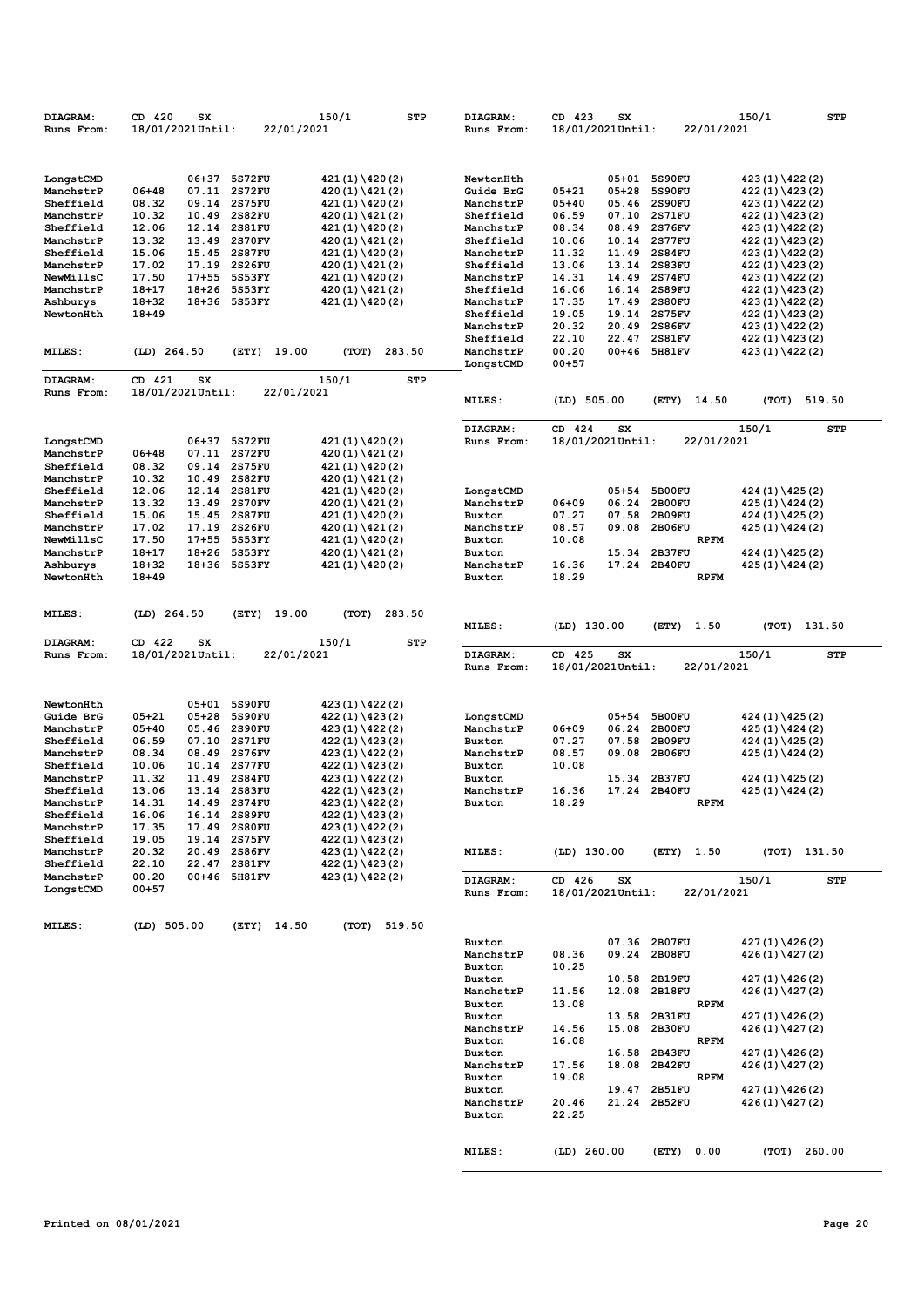| 07.36 2B07FU<br>$427(1)\ 426(2)$<br>06.00<br><b>2B01FU</b><br>$431(1)\ 430(2)$<br>Buxton<br>Buxton<br>09.24<br>2B08FU<br>$426(1)\ 427(2)$<br>07.24<br>2B02FU<br>$430(1)\ 431(2)$<br>ManchstrP<br>08.36<br>ManchstrP<br>06.56<br>10.25<br>Buxton<br>08.24<br>Buxton<br>10.58<br>2B19FU<br>$427(1)\ 426(2)$<br>Buxton<br>08.58<br>2B13FU<br>$431(1)\ 430(2)$<br>Buxton<br>11.56<br>12.08<br>09.56<br>10.08<br><b>2B10FU</b><br>ManchstrP<br><b>2B18FU</b><br>$426(1)\ 427(2)$<br>ManchstrP<br>430 (1) \431 (2)<br>13.08<br>11.08<br>Buxton<br><b>RPFM</b><br>Buxton<br><b>RPFM</b><br>13.58<br>2B31FU<br>$427(1)\ 426(2)$<br>Buxton<br>11.58<br>2B23FU<br>$431(1)\ 430(2)$<br>Buxton<br>14.56<br>15.08<br>2B30FU<br>12.56<br>13.08<br><b>2B22FU</b><br>ManchstrP<br>$426(1)\ 427(2)$<br>ManchstrP<br>430 (1) \431 (2)<br>16.08<br>14.08<br>Buxton<br><b>RPFM</b><br>Buxton<br><b>RPFM</b><br>16.58<br>2B43FU<br>$427(1)\ 426(2)$<br>Buxton<br>14.58<br>2B35FU<br>Buxton<br>$431(1)\ 430(2)$<br>17.56<br>18.08<br>2B42FU<br>$426(1)\ 427(2)$<br>ManchstrP<br>15.56<br>16.08<br><b>2B34FU</b><br>430 (1) \431 (2)<br>ManchstrP<br>19.08<br><b>RPFM</b><br>17.08<br><b>RPFM</b><br>Buxton<br>Buxton<br>19.47<br>2B51FU<br>2B47FU<br>Buxton<br>$427(1)\ 426(2)$<br>Buxton<br>17.58<br>$431(1)\ 430(2)$<br>20.46<br>21.24 2B52FU<br>ManchstrP<br>18.56<br>19.12<br><b>2B46FU</b><br>ManchstrP<br>$426(1)\ 427(2)$<br>430 (1) \431 (2)<br>22.25<br>20.12<br><b>RPFM</b><br>Buxton<br>Buxton<br>2B55FU<br>Buxton<br>21.54<br>ManchstrP<br>22.55<br>$23+12$<br><b>5H53FU</b><br>430 (1) \431 (2)<br>MILES:<br>(LD) 260.00<br>260.00<br>LongstCMD<br>$23+22$<br>(ETY)<br>0.00<br>(TOT)<br>CD 428<br>150/1<br>STP<br>DIAGRAM:<br>SX<br>MILES:<br>$(LD)$ 286.00<br>287.50<br>(ETY)<br>1.50<br>(ТОТ)<br>18/01/2021Until:<br>22/01/2021<br>Runs From:<br>DIAGRAM:<br>CD 431<br>150/1<br><b>STP</b><br>SX<br>18/01/2021Until:<br>22/01/2021<br>Runs From:<br>06.58 2B05FU<br>$428(1)\ 429(2)$<br>Buxton<br>07.56<br>08.08<br>2B54FU<br>$429(1)\ 428(2)$<br>ManchstrP<br>09.12<br><b>RPFM</b><br>Buxton<br>09.58<br><b>2B15FU</b><br>$428(1)\ 429(2)$<br>06.00<br><b>2B01FU</b><br>$431(1)\ 430(2)$<br>Buxton<br>Buxton<br>10.57<br>11.08<br><b>2B14FU</b><br>06.56<br>07.24<br>2B02FU<br>ManchstrP<br>$429(1)\ 428(2)$<br>ManchstrP<br>$430(1)\ 431(2)$<br>12.08<br><b>RPFM</b><br>08.24<br>Buxton<br>Buxton<br>2B27FU<br>$428(1)\ 429(2)$<br>$431(1)\ 430(2)$<br>Buxton<br>12.58<br>Buxton<br>08.58<br><b>2B13FU</b><br>13.56<br>14.08<br>2B26FU<br>$429(1)\ 428(2)$<br>ManchstrP<br>09.56<br>10.08<br>2B10FU<br>$430(1)\ 431(2)$<br>ManchstrP<br>15.09<br><b>RPFM</b><br>Buxton<br>11.08<br><b>RPFM</b><br>Buxton<br>2B39FU<br>$428(1)\ 429(2)$<br>2B23FU<br>$431(1)\ 430(2)$<br>Buxton<br>15.58<br>Buxton<br>11.58<br>16.56<br>17.08<br>2B38FU<br>12.56<br>13.08<br>2B22FU<br>ManchstrP<br>$429(1)\ 428(2)$<br>ManchstrP<br>430 (1) \431 (2)<br>18.08<br><b>RPFM</b><br>Buxton<br>14.08<br><b>RPFM</b><br>Buxton<br>2B35FU<br>2B49FU<br>$428(1)\ 429(2)$<br>14.58<br>Buxton<br>18.58<br>Buxton<br>431 (1) \430 (2)<br>19.56<br>20.24<br><b>2B34FU</b><br>ManchstrP<br><b>2B50FU</b><br>$429(1)\ 428(2)$<br>ManchstrP<br>15.56<br>16.08<br>430 (1) \431 (2)<br>21.27<br>17.08<br><b>RPFM</b><br>Buxton<br>Buxton<br>2B47FU<br>17.58<br>Buxton<br>431 (1) \430 (2)<br>19.12<br>ManchstrP<br>18.56<br>2B46FU<br>430 (1) \431 (2)<br>MILES:<br>(LD) 260.00<br>0.00<br>(TOT)<br>260.00<br>20.12<br><b>RPFM</b><br>(ETY)<br>Buxton<br>20.48<br>2B53FU<br>Buxton<br>21.48<br>23+12 5H53FU<br>ManchstrP<br>430 (1) \431 (2)<br>CD 429<br>150/1<br>DIAGRAM:<br><b>SX</b><br>STP<br>$23+22$<br>LongstCMD<br>18/01/2021Until:<br>22/01/2021<br>Runs From:<br>MILES:<br>$(LD)$ 286.00<br>287.50<br>(ETY) 1.50<br>(TOT)<br>$428(1)\ 429(2)$<br>Buxton<br>06.58<br><b>2B05FU</b><br>07.56<br>08.08<br><b>2B54FU</b><br>DIAGRAM:<br>CD 432<br>150/1<br><b>STP</b><br>ManchstrP<br>$429(1)\ 428(2)$<br>sx<br>09.12<br>18/01/2021Until:<br>22/01/2021<br>Buxton<br><b>RPFM</b><br>Runs From:<br>09.58 2B15FU<br>$428(1)\ 429(2)$<br>Buxton<br>10.57<br>11.08 2B14FU<br>$429(1)\ 428(2)$<br>ManchstrP<br>12.08<br><b>RPFM</b><br>Buxton<br>12.58 2B27FU<br>428(1)\429(2)<br>05+49 5S31FU<br>433 (1) \432 (2)<br><b>Buxton</b><br>LongstCMD<br>13.56<br>14.08 2B26FU<br>$429(1)\ 428(2)$<br>06.48 2S31FU<br>ManchstrP<br>Chinley<br>06+45<br>432 (1) \433 (2)<br>15.09<br><b>RPFM</b><br>ManchstrP<br>07.31<br>07.35 2R02FU<br>Buxton<br>433 (1) \432 (2)<br>15.58 2B39FU<br><b>Rose Hill</b><br>08.05<br>08.20 2H54FU<br>Buxton<br>$428(1)\ 429(2)$<br>432 (1) \433 (2)<br>16.56<br>17.08 2B38FU<br>$429(1)\ 428(2)$<br>08.51<br>09.42 2S78FW<br>ManchstrP<br>ManchstrP<br>$433(1)\ 432(2)$<br>18.08<br><b>RPFM</b><br>Sheffield<br>11.06<br>11.14 2S79FW<br>$432(1)\ 433(2)$<br>Buxton<br>18.58 2B49FU<br>$428(1)\ 429(2)$<br>ManchstrP<br>12.32<br>12.49 2S88FU<br>Buxton<br>433 (1) \432 (2)<br>14.06<br>19.56<br>20.24 2B50FU<br>Sheffield<br>14.14 2S85FU<br>ManchstrP<br>$429(1)\ 428(2)$<br>432 (1) \433 (2)<br>21.27<br>15.34<br>Buxton<br>ManchstrP<br>15.48 2S76FW<br>433 (1) \432 (2)<br>Sheffield<br>17.06<br>17.14 2S71FV<br>432 (1) \433 (2)<br>18.31<br>18.49 2S82FV<br>$433(1)\ 432(2)$<br>ManchstrP<br>$(LD)$ 260.00<br>(ETY) 0.00<br>$(TOT)$ 260.00<br>Sheffield<br>20.05<br>20.14 2S77FV<br><b>MILES:</b><br>432 (1) \433 (2)<br>ManchstrP<br>21.28<br>ManchstrP<br>22.40 2S40FU<br>433 (1) \432 (2)<br>NewMillsC<br>23.11<br>23+20 5J40FX<br>432 (1) \433 (2)<br>ManchstrP<br>$23 + 41$<br>23+45 5J40FX<br>433 (1) \432 (2)<br>Ashburys<br>23+51<br>23+54 5J40FX<br>432 (1) \433 (2)<br>$00 + 10$<br>NewtonHth<br>MILES:<br>$(LD)$ 388.50<br>(ETY) 34.75<br>(TOT) 423.25 | DIAGRAM:<br>Runs From: | CD 427<br>18/01/2021Until: | SX | 22/01/2021 | 150/1 | STP | DIAGRAM:<br>Runs From: | CD 430<br>18/01/2021Until: | SX | 22/01/2021 | 150/1 | <b>STP</b> |
|---------------------------------------------------------------------------------------------------------------------------------------------------------------------------------------------------------------------------------------------------------------------------------------------------------------------------------------------------------------------------------------------------------------------------------------------------------------------------------------------------------------------------------------------------------------------------------------------------------------------------------------------------------------------------------------------------------------------------------------------------------------------------------------------------------------------------------------------------------------------------------------------------------------------------------------------------------------------------------------------------------------------------------------------------------------------------------------------------------------------------------------------------------------------------------------------------------------------------------------------------------------------------------------------------------------------------------------------------------------------------------------------------------------------------------------------------------------------------------------------------------------------------------------------------------------------------------------------------------------------------------------------------------------------------------------------------------------------------------------------------------------------------------------------------------------------------------------------------------------------------------------------------------------------------------------------------------------------------------------------------------------------------------------------------------------------------------------------------------------------------------------------------------------------------------------------------------------------------------------------------------------------------------------------------------------------------------------------------------------------------------------------------------------------------------------------------------------------------------------------------------------------------------------------------------------------------------------------------------------------------------------------------------------------------------------------------------------------------------------------------------------------------------------------------------------------------------------------------------------------------------------------------------------------------------------------------------------------------------------------------------------------------------------------------------------------------------------------------------------------------------------------------------------------------------------------------------------------------------------------------------------------------------------------------------------------------------------------------------------------------------------------------------------------------------------------------------------------------------------------------------------------------------------------------------------------------------------------------------------------------------------------------------------------------------------------------------------------------------------------------------------------------------------------------------------------------------------------------------------------------------------------------------------------------------------------------------------------------------------------------------------------------------------------------------------------------------------------------------------------------------------------------------------------------------------------------------------------------------------------------------------------------------------------------------------------------------------------------------------------------------------------------------------------------------------------------------------------------------------------------------------------------------------------------------------------------------------------------------------------------------------------------------------------------------------------------------------------------------------------------------------------------------------------------------------------------------------------------------------------------------------------------------------------------------------------------------------------------------------------------------------------------------------------------------------------------------------------------------------------------------------------------------------------------------------------------------------------------------------------------------------------------------------------------------------------------------------------------------------------------------------------------------------------------------------------------------------------------------------------------------------------------------------------------------------------------------------------------------------------------------------------------------------------------------------------------------------------------------------------------------------|------------------------|----------------------------|----|------------|-------|-----|------------------------|----------------------------|----|------------|-------|------------|
|                                                                                                                                                                                                                                                                                                                                                                                                                                                                                                                                                                                                                                                                                                                                                                                                                                                                                                                                                                                                                                                                                                                                                                                                                                                                                                                                                                                                                                                                                                                                                                                                                                                                                                                                                                                                                                                                                                                                                                                                                                                                                                                                                                                                                                                                                                                                                                                                                                                                                                                                                                                                                                                                                                                                                                                                                                                                                                                                                                                                                                                                                                                                                                                                                                                                                                                                                                                                                                                                                                                                                                                                                                                                                                                                                                                                                                                                                                                                                                                                                                                                                                                                                                                                                                                                                                                                                                                                                                                                                                                                                                                                                                                                                                                                                                                                                                                                                                                                                                                                                                                                                                                                                                                                                                                                                                                                                                                                                                                                                                                                                                                                                                                                                                                                                               |                        |                            |    |            |       |     |                        |                            |    |            |       |            |
|                                                                                                                                                                                                                                                                                                                                                                                                                                                                                                                                                                                                                                                                                                                                                                                                                                                                                                                                                                                                                                                                                                                                                                                                                                                                                                                                                                                                                                                                                                                                                                                                                                                                                                                                                                                                                                                                                                                                                                                                                                                                                                                                                                                                                                                                                                                                                                                                                                                                                                                                                                                                                                                                                                                                                                                                                                                                                                                                                                                                                                                                                                                                                                                                                                                                                                                                                                                                                                                                                                                                                                                                                                                                                                                                                                                                                                                                                                                                                                                                                                                                                                                                                                                                                                                                                                                                                                                                                                                                                                                                                                                                                                                                                                                                                                                                                                                                                                                                                                                                                                                                                                                                                                                                                                                                                                                                                                                                                                                                                                                                                                                                                                                                                                                                                               |                        |                            |    |            |       |     |                        |                            |    |            |       |            |
|                                                                                                                                                                                                                                                                                                                                                                                                                                                                                                                                                                                                                                                                                                                                                                                                                                                                                                                                                                                                                                                                                                                                                                                                                                                                                                                                                                                                                                                                                                                                                                                                                                                                                                                                                                                                                                                                                                                                                                                                                                                                                                                                                                                                                                                                                                                                                                                                                                                                                                                                                                                                                                                                                                                                                                                                                                                                                                                                                                                                                                                                                                                                                                                                                                                                                                                                                                                                                                                                                                                                                                                                                                                                                                                                                                                                                                                                                                                                                                                                                                                                                                                                                                                                                                                                                                                                                                                                                                                                                                                                                                                                                                                                                                                                                                                                                                                                                                                                                                                                                                                                                                                                                                                                                                                                                                                                                                                                                                                                                                                                                                                                                                                                                                                                                               |                        |                            |    |            |       |     |                        |                            |    |            |       |            |
|                                                                                                                                                                                                                                                                                                                                                                                                                                                                                                                                                                                                                                                                                                                                                                                                                                                                                                                                                                                                                                                                                                                                                                                                                                                                                                                                                                                                                                                                                                                                                                                                                                                                                                                                                                                                                                                                                                                                                                                                                                                                                                                                                                                                                                                                                                                                                                                                                                                                                                                                                                                                                                                                                                                                                                                                                                                                                                                                                                                                                                                                                                                                                                                                                                                                                                                                                                                                                                                                                                                                                                                                                                                                                                                                                                                                                                                                                                                                                                                                                                                                                                                                                                                                                                                                                                                                                                                                                                                                                                                                                                                                                                                                                                                                                                                                                                                                                                                                                                                                                                                                                                                                                                                                                                                                                                                                                                                                                                                                                                                                                                                                                                                                                                                                                               |                        |                            |    |            |       |     |                        |                            |    |            |       |            |
|                                                                                                                                                                                                                                                                                                                                                                                                                                                                                                                                                                                                                                                                                                                                                                                                                                                                                                                                                                                                                                                                                                                                                                                                                                                                                                                                                                                                                                                                                                                                                                                                                                                                                                                                                                                                                                                                                                                                                                                                                                                                                                                                                                                                                                                                                                                                                                                                                                                                                                                                                                                                                                                                                                                                                                                                                                                                                                                                                                                                                                                                                                                                                                                                                                                                                                                                                                                                                                                                                                                                                                                                                                                                                                                                                                                                                                                                                                                                                                                                                                                                                                                                                                                                                                                                                                                                                                                                                                                                                                                                                                                                                                                                                                                                                                                                                                                                                                                                                                                                                                                                                                                                                                                                                                                                                                                                                                                                                                                                                                                                                                                                                                                                                                                                                               |                        |                            |    |            |       |     |                        |                            |    |            |       |            |
|                                                                                                                                                                                                                                                                                                                                                                                                                                                                                                                                                                                                                                                                                                                                                                                                                                                                                                                                                                                                                                                                                                                                                                                                                                                                                                                                                                                                                                                                                                                                                                                                                                                                                                                                                                                                                                                                                                                                                                                                                                                                                                                                                                                                                                                                                                                                                                                                                                                                                                                                                                                                                                                                                                                                                                                                                                                                                                                                                                                                                                                                                                                                                                                                                                                                                                                                                                                                                                                                                                                                                                                                                                                                                                                                                                                                                                                                                                                                                                                                                                                                                                                                                                                                                                                                                                                                                                                                                                                                                                                                                                                                                                                                                                                                                                                                                                                                                                                                                                                                                                                                                                                                                                                                                                                                                                                                                                                                                                                                                                                                                                                                                                                                                                                                                               |                        |                            |    |            |       |     |                        |                            |    |            |       |            |
|                                                                                                                                                                                                                                                                                                                                                                                                                                                                                                                                                                                                                                                                                                                                                                                                                                                                                                                                                                                                                                                                                                                                                                                                                                                                                                                                                                                                                                                                                                                                                                                                                                                                                                                                                                                                                                                                                                                                                                                                                                                                                                                                                                                                                                                                                                                                                                                                                                                                                                                                                                                                                                                                                                                                                                                                                                                                                                                                                                                                                                                                                                                                                                                                                                                                                                                                                                                                                                                                                                                                                                                                                                                                                                                                                                                                                                                                                                                                                                                                                                                                                                                                                                                                                                                                                                                                                                                                                                                                                                                                                                                                                                                                                                                                                                                                                                                                                                                                                                                                                                                                                                                                                                                                                                                                                                                                                                                                                                                                                                                                                                                                                                                                                                                                                               |                        |                            |    |            |       |     |                        |                            |    |            |       |            |
|                                                                                                                                                                                                                                                                                                                                                                                                                                                                                                                                                                                                                                                                                                                                                                                                                                                                                                                                                                                                                                                                                                                                                                                                                                                                                                                                                                                                                                                                                                                                                                                                                                                                                                                                                                                                                                                                                                                                                                                                                                                                                                                                                                                                                                                                                                                                                                                                                                                                                                                                                                                                                                                                                                                                                                                                                                                                                                                                                                                                                                                                                                                                                                                                                                                                                                                                                                                                                                                                                                                                                                                                                                                                                                                                                                                                                                                                                                                                                                                                                                                                                                                                                                                                                                                                                                                                                                                                                                                                                                                                                                                                                                                                                                                                                                                                                                                                                                                                                                                                                                                                                                                                                                                                                                                                                                                                                                                                                                                                                                                                                                                                                                                                                                                                                               |                        |                            |    |            |       |     |                        |                            |    |            |       |            |
|                                                                                                                                                                                                                                                                                                                                                                                                                                                                                                                                                                                                                                                                                                                                                                                                                                                                                                                                                                                                                                                                                                                                                                                                                                                                                                                                                                                                                                                                                                                                                                                                                                                                                                                                                                                                                                                                                                                                                                                                                                                                                                                                                                                                                                                                                                                                                                                                                                                                                                                                                                                                                                                                                                                                                                                                                                                                                                                                                                                                                                                                                                                                                                                                                                                                                                                                                                                                                                                                                                                                                                                                                                                                                                                                                                                                                                                                                                                                                                                                                                                                                                                                                                                                                                                                                                                                                                                                                                                                                                                                                                                                                                                                                                                                                                                                                                                                                                                                                                                                                                                                                                                                                                                                                                                                                                                                                                                                                                                                                                                                                                                                                                                                                                                                                               |                        |                            |    |            |       |     |                        |                            |    |            |       |            |
|                                                                                                                                                                                                                                                                                                                                                                                                                                                                                                                                                                                                                                                                                                                                                                                                                                                                                                                                                                                                                                                                                                                                                                                                                                                                                                                                                                                                                                                                                                                                                                                                                                                                                                                                                                                                                                                                                                                                                                                                                                                                                                                                                                                                                                                                                                                                                                                                                                                                                                                                                                                                                                                                                                                                                                                                                                                                                                                                                                                                                                                                                                                                                                                                                                                                                                                                                                                                                                                                                                                                                                                                                                                                                                                                                                                                                                                                                                                                                                                                                                                                                                                                                                                                                                                                                                                                                                                                                                                                                                                                                                                                                                                                                                                                                                                                                                                                                                                                                                                                                                                                                                                                                                                                                                                                                                                                                                                                                                                                                                                                                                                                                                                                                                                                                               |                        |                            |    |            |       |     |                        |                            |    |            |       |            |
|                                                                                                                                                                                                                                                                                                                                                                                                                                                                                                                                                                                                                                                                                                                                                                                                                                                                                                                                                                                                                                                                                                                                                                                                                                                                                                                                                                                                                                                                                                                                                                                                                                                                                                                                                                                                                                                                                                                                                                                                                                                                                                                                                                                                                                                                                                                                                                                                                                                                                                                                                                                                                                                                                                                                                                                                                                                                                                                                                                                                                                                                                                                                                                                                                                                                                                                                                                                                                                                                                                                                                                                                                                                                                                                                                                                                                                                                                                                                                                                                                                                                                                                                                                                                                                                                                                                                                                                                                                                                                                                                                                                                                                                                                                                                                                                                                                                                                                                                                                                                                                                                                                                                                                                                                                                                                                                                                                                                                                                                                                                                                                                                                                                                                                                                                               |                        |                            |    |            |       |     |                        |                            |    |            |       |            |
|                                                                                                                                                                                                                                                                                                                                                                                                                                                                                                                                                                                                                                                                                                                                                                                                                                                                                                                                                                                                                                                                                                                                                                                                                                                                                                                                                                                                                                                                                                                                                                                                                                                                                                                                                                                                                                                                                                                                                                                                                                                                                                                                                                                                                                                                                                                                                                                                                                                                                                                                                                                                                                                                                                                                                                                                                                                                                                                                                                                                                                                                                                                                                                                                                                                                                                                                                                                                                                                                                                                                                                                                                                                                                                                                                                                                                                                                                                                                                                                                                                                                                                                                                                                                                                                                                                                                                                                                                                                                                                                                                                                                                                                                                                                                                                                                                                                                                                                                                                                                                                                                                                                                                                                                                                                                                                                                                                                                                                                                                                                                                                                                                                                                                                                                                               |                        |                            |    |            |       |     |                        |                            |    |            |       |            |
|                                                                                                                                                                                                                                                                                                                                                                                                                                                                                                                                                                                                                                                                                                                                                                                                                                                                                                                                                                                                                                                                                                                                                                                                                                                                                                                                                                                                                                                                                                                                                                                                                                                                                                                                                                                                                                                                                                                                                                                                                                                                                                                                                                                                                                                                                                                                                                                                                                                                                                                                                                                                                                                                                                                                                                                                                                                                                                                                                                                                                                                                                                                                                                                                                                                                                                                                                                                                                                                                                                                                                                                                                                                                                                                                                                                                                                                                                                                                                                                                                                                                                                                                                                                                                                                                                                                                                                                                                                                                                                                                                                                                                                                                                                                                                                                                                                                                                                                                                                                                                                                                                                                                                                                                                                                                                                                                                                                                                                                                                                                                                                                                                                                                                                                                                               |                        |                            |    |            |       |     |                        |                            |    |            |       |            |
|                                                                                                                                                                                                                                                                                                                                                                                                                                                                                                                                                                                                                                                                                                                                                                                                                                                                                                                                                                                                                                                                                                                                                                                                                                                                                                                                                                                                                                                                                                                                                                                                                                                                                                                                                                                                                                                                                                                                                                                                                                                                                                                                                                                                                                                                                                                                                                                                                                                                                                                                                                                                                                                                                                                                                                                                                                                                                                                                                                                                                                                                                                                                                                                                                                                                                                                                                                                                                                                                                                                                                                                                                                                                                                                                                                                                                                                                                                                                                                                                                                                                                                                                                                                                                                                                                                                                                                                                                                                                                                                                                                                                                                                                                                                                                                                                                                                                                                                                                                                                                                                                                                                                                                                                                                                                                                                                                                                                                                                                                                                                                                                                                                                                                                                                                               |                        |                            |    |            |       |     |                        |                            |    |            |       |            |
|                                                                                                                                                                                                                                                                                                                                                                                                                                                                                                                                                                                                                                                                                                                                                                                                                                                                                                                                                                                                                                                                                                                                                                                                                                                                                                                                                                                                                                                                                                                                                                                                                                                                                                                                                                                                                                                                                                                                                                                                                                                                                                                                                                                                                                                                                                                                                                                                                                                                                                                                                                                                                                                                                                                                                                                                                                                                                                                                                                                                                                                                                                                                                                                                                                                                                                                                                                                                                                                                                                                                                                                                                                                                                                                                                                                                                                                                                                                                                                                                                                                                                                                                                                                                                                                                                                                                                                                                                                                                                                                                                                                                                                                                                                                                                                                                                                                                                                                                                                                                                                                                                                                                                                                                                                                                                                                                                                                                                                                                                                                                                                                                                                                                                                                                                               |                        |                            |    |            |       |     |                        |                            |    |            |       |            |
|                                                                                                                                                                                                                                                                                                                                                                                                                                                                                                                                                                                                                                                                                                                                                                                                                                                                                                                                                                                                                                                                                                                                                                                                                                                                                                                                                                                                                                                                                                                                                                                                                                                                                                                                                                                                                                                                                                                                                                                                                                                                                                                                                                                                                                                                                                                                                                                                                                                                                                                                                                                                                                                                                                                                                                                                                                                                                                                                                                                                                                                                                                                                                                                                                                                                                                                                                                                                                                                                                                                                                                                                                                                                                                                                                                                                                                                                                                                                                                                                                                                                                                                                                                                                                                                                                                                                                                                                                                                                                                                                                                                                                                                                                                                                                                                                                                                                                                                                                                                                                                                                                                                                                                                                                                                                                                                                                                                                                                                                                                                                                                                                                                                                                                                                                               |                        |                            |    |            |       |     |                        |                            |    |            |       |            |
|                                                                                                                                                                                                                                                                                                                                                                                                                                                                                                                                                                                                                                                                                                                                                                                                                                                                                                                                                                                                                                                                                                                                                                                                                                                                                                                                                                                                                                                                                                                                                                                                                                                                                                                                                                                                                                                                                                                                                                                                                                                                                                                                                                                                                                                                                                                                                                                                                                                                                                                                                                                                                                                                                                                                                                                                                                                                                                                                                                                                                                                                                                                                                                                                                                                                                                                                                                                                                                                                                                                                                                                                                                                                                                                                                                                                                                                                                                                                                                                                                                                                                                                                                                                                                                                                                                                                                                                                                                                                                                                                                                                                                                                                                                                                                                                                                                                                                                                                                                                                                                                                                                                                                                                                                                                                                                                                                                                                                                                                                                                                                                                                                                                                                                                                                               |                        |                            |    |            |       |     |                        |                            |    |            |       |            |
|                                                                                                                                                                                                                                                                                                                                                                                                                                                                                                                                                                                                                                                                                                                                                                                                                                                                                                                                                                                                                                                                                                                                                                                                                                                                                                                                                                                                                                                                                                                                                                                                                                                                                                                                                                                                                                                                                                                                                                                                                                                                                                                                                                                                                                                                                                                                                                                                                                                                                                                                                                                                                                                                                                                                                                                                                                                                                                                                                                                                                                                                                                                                                                                                                                                                                                                                                                                                                                                                                                                                                                                                                                                                                                                                                                                                                                                                                                                                                                                                                                                                                                                                                                                                                                                                                                                                                                                                                                                                                                                                                                                                                                                                                                                                                                                                                                                                                                                                                                                                                                                                                                                                                                                                                                                                                                                                                                                                                                                                                                                                                                                                                                                                                                                                                               |                        |                            |    |            |       |     |                        |                            |    |            |       |            |
|                                                                                                                                                                                                                                                                                                                                                                                                                                                                                                                                                                                                                                                                                                                                                                                                                                                                                                                                                                                                                                                                                                                                                                                                                                                                                                                                                                                                                                                                                                                                                                                                                                                                                                                                                                                                                                                                                                                                                                                                                                                                                                                                                                                                                                                                                                                                                                                                                                                                                                                                                                                                                                                                                                                                                                                                                                                                                                                                                                                                                                                                                                                                                                                                                                                                                                                                                                                                                                                                                                                                                                                                                                                                                                                                                                                                                                                                                                                                                                                                                                                                                                                                                                                                                                                                                                                                                                                                                                                                                                                                                                                                                                                                                                                                                                                                                                                                                                                                                                                                                                                                                                                                                                                                                                                                                                                                                                                                                                                                                                                                                                                                                                                                                                                                                               |                        |                            |    |            |       |     |                        |                            |    |            |       |            |
|                                                                                                                                                                                                                                                                                                                                                                                                                                                                                                                                                                                                                                                                                                                                                                                                                                                                                                                                                                                                                                                                                                                                                                                                                                                                                                                                                                                                                                                                                                                                                                                                                                                                                                                                                                                                                                                                                                                                                                                                                                                                                                                                                                                                                                                                                                                                                                                                                                                                                                                                                                                                                                                                                                                                                                                                                                                                                                                                                                                                                                                                                                                                                                                                                                                                                                                                                                                                                                                                                                                                                                                                                                                                                                                                                                                                                                                                                                                                                                                                                                                                                                                                                                                                                                                                                                                                                                                                                                                                                                                                                                                                                                                                                                                                                                                                                                                                                                                                                                                                                                                                                                                                                                                                                                                                                                                                                                                                                                                                                                                                                                                                                                                                                                                                                               |                        |                            |    |            |       |     |                        |                            |    |            |       |            |
|                                                                                                                                                                                                                                                                                                                                                                                                                                                                                                                                                                                                                                                                                                                                                                                                                                                                                                                                                                                                                                                                                                                                                                                                                                                                                                                                                                                                                                                                                                                                                                                                                                                                                                                                                                                                                                                                                                                                                                                                                                                                                                                                                                                                                                                                                                                                                                                                                                                                                                                                                                                                                                                                                                                                                                                                                                                                                                                                                                                                                                                                                                                                                                                                                                                                                                                                                                                                                                                                                                                                                                                                                                                                                                                                                                                                                                                                                                                                                                                                                                                                                                                                                                                                                                                                                                                                                                                                                                                                                                                                                                                                                                                                                                                                                                                                                                                                                                                                                                                                                                                                                                                                                                                                                                                                                                                                                                                                                                                                                                                                                                                                                                                                                                                                                               |                        |                            |    |            |       |     |                        |                            |    |            |       |            |
|                                                                                                                                                                                                                                                                                                                                                                                                                                                                                                                                                                                                                                                                                                                                                                                                                                                                                                                                                                                                                                                                                                                                                                                                                                                                                                                                                                                                                                                                                                                                                                                                                                                                                                                                                                                                                                                                                                                                                                                                                                                                                                                                                                                                                                                                                                                                                                                                                                                                                                                                                                                                                                                                                                                                                                                                                                                                                                                                                                                                                                                                                                                                                                                                                                                                                                                                                                                                                                                                                                                                                                                                                                                                                                                                                                                                                                                                                                                                                                                                                                                                                                                                                                                                                                                                                                                                                                                                                                                                                                                                                                                                                                                                                                                                                                                                                                                                                                                                                                                                                                                                                                                                                                                                                                                                                                                                                                                                                                                                                                                                                                                                                                                                                                                                                               |                        |                            |    |            |       |     |                        |                            |    |            |       |            |
|                                                                                                                                                                                                                                                                                                                                                                                                                                                                                                                                                                                                                                                                                                                                                                                                                                                                                                                                                                                                                                                                                                                                                                                                                                                                                                                                                                                                                                                                                                                                                                                                                                                                                                                                                                                                                                                                                                                                                                                                                                                                                                                                                                                                                                                                                                                                                                                                                                                                                                                                                                                                                                                                                                                                                                                                                                                                                                                                                                                                                                                                                                                                                                                                                                                                                                                                                                                                                                                                                                                                                                                                                                                                                                                                                                                                                                                                                                                                                                                                                                                                                                                                                                                                                                                                                                                                                                                                                                                                                                                                                                                                                                                                                                                                                                                                                                                                                                                                                                                                                                                                                                                                                                                                                                                                                                                                                                                                                                                                                                                                                                                                                                                                                                                                                               |                        |                            |    |            |       |     |                        |                            |    |            |       |            |
|                                                                                                                                                                                                                                                                                                                                                                                                                                                                                                                                                                                                                                                                                                                                                                                                                                                                                                                                                                                                                                                                                                                                                                                                                                                                                                                                                                                                                                                                                                                                                                                                                                                                                                                                                                                                                                                                                                                                                                                                                                                                                                                                                                                                                                                                                                                                                                                                                                                                                                                                                                                                                                                                                                                                                                                                                                                                                                                                                                                                                                                                                                                                                                                                                                                                                                                                                                                                                                                                                                                                                                                                                                                                                                                                                                                                                                                                                                                                                                                                                                                                                                                                                                                                                                                                                                                                                                                                                                                                                                                                                                                                                                                                                                                                                                                                                                                                                                                                                                                                                                                                                                                                                                                                                                                                                                                                                                                                                                                                                                                                                                                                                                                                                                                                                               |                        |                            |    |            |       |     |                        |                            |    |            |       |            |
|                                                                                                                                                                                                                                                                                                                                                                                                                                                                                                                                                                                                                                                                                                                                                                                                                                                                                                                                                                                                                                                                                                                                                                                                                                                                                                                                                                                                                                                                                                                                                                                                                                                                                                                                                                                                                                                                                                                                                                                                                                                                                                                                                                                                                                                                                                                                                                                                                                                                                                                                                                                                                                                                                                                                                                                                                                                                                                                                                                                                                                                                                                                                                                                                                                                                                                                                                                                                                                                                                                                                                                                                                                                                                                                                                                                                                                                                                                                                                                                                                                                                                                                                                                                                                                                                                                                                                                                                                                                                                                                                                                                                                                                                                                                                                                                                                                                                                                                                                                                                                                                                                                                                                                                                                                                                                                                                                                                                                                                                                                                                                                                                                                                                                                                                                               |                        |                            |    |            |       |     |                        |                            |    |            |       |            |
|                                                                                                                                                                                                                                                                                                                                                                                                                                                                                                                                                                                                                                                                                                                                                                                                                                                                                                                                                                                                                                                                                                                                                                                                                                                                                                                                                                                                                                                                                                                                                                                                                                                                                                                                                                                                                                                                                                                                                                                                                                                                                                                                                                                                                                                                                                                                                                                                                                                                                                                                                                                                                                                                                                                                                                                                                                                                                                                                                                                                                                                                                                                                                                                                                                                                                                                                                                                                                                                                                                                                                                                                                                                                                                                                                                                                                                                                                                                                                                                                                                                                                                                                                                                                                                                                                                                                                                                                                                                                                                                                                                                                                                                                                                                                                                                                                                                                                                                                                                                                                                                                                                                                                                                                                                                                                                                                                                                                                                                                                                                                                                                                                                                                                                                                                               |                        |                            |    |            |       |     |                        |                            |    |            |       |            |
|                                                                                                                                                                                                                                                                                                                                                                                                                                                                                                                                                                                                                                                                                                                                                                                                                                                                                                                                                                                                                                                                                                                                                                                                                                                                                                                                                                                                                                                                                                                                                                                                                                                                                                                                                                                                                                                                                                                                                                                                                                                                                                                                                                                                                                                                                                                                                                                                                                                                                                                                                                                                                                                                                                                                                                                                                                                                                                                                                                                                                                                                                                                                                                                                                                                                                                                                                                                                                                                                                                                                                                                                                                                                                                                                                                                                                                                                                                                                                                                                                                                                                                                                                                                                                                                                                                                                                                                                                                                                                                                                                                                                                                                                                                                                                                                                                                                                                                                                                                                                                                                                                                                                                                                                                                                                                                                                                                                                                                                                                                                                                                                                                                                                                                                                                               |                        |                            |    |            |       |     |                        |                            |    |            |       |            |
|                                                                                                                                                                                                                                                                                                                                                                                                                                                                                                                                                                                                                                                                                                                                                                                                                                                                                                                                                                                                                                                                                                                                                                                                                                                                                                                                                                                                                                                                                                                                                                                                                                                                                                                                                                                                                                                                                                                                                                                                                                                                                                                                                                                                                                                                                                                                                                                                                                                                                                                                                                                                                                                                                                                                                                                                                                                                                                                                                                                                                                                                                                                                                                                                                                                                                                                                                                                                                                                                                                                                                                                                                                                                                                                                                                                                                                                                                                                                                                                                                                                                                                                                                                                                                                                                                                                                                                                                                                                                                                                                                                                                                                                                                                                                                                                                                                                                                                                                                                                                                                                                                                                                                                                                                                                                                                                                                                                                                                                                                                                                                                                                                                                                                                                                                               |                        |                            |    |            |       |     |                        |                            |    |            |       |            |
|                                                                                                                                                                                                                                                                                                                                                                                                                                                                                                                                                                                                                                                                                                                                                                                                                                                                                                                                                                                                                                                                                                                                                                                                                                                                                                                                                                                                                                                                                                                                                                                                                                                                                                                                                                                                                                                                                                                                                                                                                                                                                                                                                                                                                                                                                                                                                                                                                                                                                                                                                                                                                                                                                                                                                                                                                                                                                                                                                                                                                                                                                                                                                                                                                                                                                                                                                                                                                                                                                                                                                                                                                                                                                                                                                                                                                                                                                                                                                                                                                                                                                                                                                                                                                                                                                                                                                                                                                                                                                                                                                                                                                                                                                                                                                                                                                                                                                                                                                                                                                                                                                                                                                                                                                                                                                                                                                                                                                                                                                                                                                                                                                                                                                                                                                               |                        |                            |    |            |       |     |                        |                            |    |            |       |            |
|                                                                                                                                                                                                                                                                                                                                                                                                                                                                                                                                                                                                                                                                                                                                                                                                                                                                                                                                                                                                                                                                                                                                                                                                                                                                                                                                                                                                                                                                                                                                                                                                                                                                                                                                                                                                                                                                                                                                                                                                                                                                                                                                                                                                                                                                                                                                                                                                                                                                                                                                                                                                                                                                                                                                                                                                                                                                                                                                                                                                                                                                                                                                                                                                                                                                                                                                                                                                                                                                                                                                                                                                                                                                                                                                                                                                                                                                                                                                                                                                                                                                                                                                                                                                                                                                                                                                                                                                                                                                                                                                                                                                                                                                                                                                                                                                                                                                                                                                                                                                                                                                                                                                                                                                                                                                                                                                                                                                                                                                                                                                                                                                                                                                                                                                                               |                        |                            |    |            |       |     |                        |                            |    |            |       |            |
|                                                                                                                                                                                                                                                                                                                                                                                                                                                                                                                                                                                                                                                                                                                                                                                                                                                                                                                                                                                                                                                                                                                                                                                                                                                                                                                                                                                                                                                                                                                                                                                                                                                                                                                                                                                                                                                                                                                                                                                                                                                                                                                                                                                                                                                                                                                                                                                                                                                                                                                                                                                                                                                                                                                                                                                                                                                                                                                                                                                                                                                                                                                                                                                                                                                                                                                                                                                                                                                                                                                                                                                                                                                                                                                                                                                                                                                                                                                                                                                                                                                                                                                                                                                                                                                                                                                                                                                                                                                                                                                                                                                                                                                                                                                                                                                                                                                                                                                                                                                                                                                                                                                                                                                                                                                                                                                                                                                                                                                                                                                                                                                                                                                                                                                                                               |                        |                            |    |            |       |     |                        |                            |    |            |       |            |
|                                                                                                                                                                                                                                                                                                                                                                                                                                                                                                                                                                                                                                                                                                                                                                                                                                                                                                                                                                                                                                                                                                                                                                                                                                                                                                                                                                                                                                                                                                                                                                                                                                                                                                                                                                                                                                                                                                                                                                                                                                                                                                                                                                                                                                                                                                                                                                                                                                                                                                                                                                                                                                                                                                                                                                                                                                                                                                                                                                                                                                                                                                                                                                                                                                                                                                                                                                                                                                                                                                                                                                                                                                                                                                                                                                                                                                                                                                                                                                                                                                                                                                                                                                                                                                                                                                                                                                                                                                                                                                                                                                                                                                                                                                                                                                                                                                                                                                                                                                                                                                                                                                                                                                                                                                                                                                                                                                                                                                                                                                                                                                                                                                                                                                                                                               |                        |                            |    |            |       |     |                        |                            |    |            |       |            |
|                                                                                                                                                                                                                                                                                                                                                                                                                                                                                                                                                                                                                                                                                                                                                                                                                                                                                                                                                                                                                                                                                                                                                                                                                                                                                                                                                                                                                                                                                                                                                                                                                                                                                                                                                                                                                                                                                                                                                                                                                                                                                                                                                                                                                                                                                                                                                                                                                                                                                                                                                                                                                                                                                                                                                                                                                                                                                                                                                                                                                                                                                                                                                                                                                                                                                                                                                                                                                                                                                                                                                                                                                                                                                                                                                                                                                                                                                                                                                                                                                                                                                                                                                                                                                                                                                                                                                                                                                                                                                                                                                                                                                                                                                                                                                                                                                                                                                                                                                                                                                                                                                                                                                                                                                                                                                                                                                                                                                                                                                                                                                                                                                                                                                                                                                               |                        |                            |    |            |       |     |                        |                            |    |            |       |            |
|                                                                                                                                                                                                                                                                                                                                                                                                                                                                                                                                                                                                                                                                                                                                                                                                                                                                                                                                                                                                                                                                                                                                                                                                                                                                                                                                                                                                                                                                                                                                                                                                                                                                                                                                                                                                                                                                                                                                                                                                                                                                                                                                                                                                                                                                                                                                                                                                                                                                                                                                                                                                                                                                                                                                                                                                                                                                                                                                                                                                                                                                                                                                                                                                                                                                                                                                                                                                                                                                                                                                                                                                                                                                                                                                                                                                                                                                                                                                                                                                                                                                                                                                                                                                                                                                                                                                                                                                                                                                                                                                                                                                                                                                                                                                                                                                                                                                                                                                                                                                                                                                                                                                                                                                                                                                                                                                                                                                                                                                                                                                                                                                                                                                                                                                                               |                        |                            |    |            |       |     |                        |                            |    |            |       |            |
|                                                                                                                                                                                                                                                                                                                                                                                                                                                                                                                                                                                                                                                                                                                                                                                                                                                                                                                                                                                                                                                                                                                                                                                                                                                                                                                                                                                                                                                                                                                                                                                                                                                                                                                                                                                                                                                                                                                                                                                                                                                                                                                                                                                                                                                                                                                                                                                                                                                                                                                                                                                                                                                                                                                                                                                                                                                                                                                                                                                                                                                                                                                                                                                                                                                                                                                                                                                                                                                                                                                                                                                                                                                                                                                                                                                                                                                                                                                                                                                                                                                                                                                                                                                                                                                                                                                                                                                                                                                                                                                                                                                                                                                                                                                                                                                                                                                                                                                                                                                                                                                                                                                                                                                                                                                                                                                                                                                                                                                                                                                                                                                                                                                                                                                                                               |                        |                            |    |            |       |     |                        |                            |    |            |       |            |
|                                                                                                                                                                                                                                                                                                                                                                                                                                                                                                                                                                                                                                                                                                                                                                                                                                                                                                                                                                                                                                                                                                                                                                                                                                                                                                                                                                                                                                                                                                                                                                                                                                                                                                                                                                                                                                                                                                                                                                                                                                                                                                                                                                                                                                                                                                                                                                                                                                                                                                                                                                                                                                                                                                                                                                                                                                                                                                                                                                                                                                                                                                                                                                                                                                                                                                                                                                                                                                                                                                                                                                                                                                                                                                                                                                                                                                                                                                                                                                                                                                                                                                                                                                                                                                                                                                                                                                                                                                                                                                                                                                                                                                                                                                                                                                                                                                                                                                                                                                                                                                                                                                                                                                                                                                                                                                                                                                                                                                                                                                                                                                                                                                                                                                                                                               |                        |                            |    |            |       |     |                        |                            |    |            |       |            |
|                                                                                                                                                                                                                                                                                                                                                                                                                                                                                                                                                                                                                                                                                                                                                                                                                                                                                                                                                                                                                                                                                                                                                                                                                                                                                                                                                                                                                                                                                                                                                                                                                                                                                                                                                                                                                                                                                                                                                                                                                                                                                                                                                                                                                                                                                                                                                                                                                                                                                                                                                                                                                                                                                                                                                                                                                                                                                                                                                                                                                                                                                                                                                                                                                                                                                                                                                                                                                                                                                                                                                                                                                                                                                                                                                                                                                                                                                                                                                                                                                                                                                                                                                                                                                                                                                                                                                                                                                                                                                                                                                                                                                                                                                                                                                                                                                                                                                                                                                                                                                                                                                                                                                                                                                                                                                                                                                                                                                                                                                                                                                                                                                                                                                                                                                               |                        |                            |    |            |       |     |                        |                            |    |            |       |            |
|                                                                                                                                                                                                                                                                                                                                                                                                                                                                                                                                                                                                                                                                                                                                                                                                                                                                                                                                                                                                                                                                                                                                                                                                                                                                                                                                                                                                                                                                                                                                                                                                                                                                                                                                                                                                                                                                                                                                                                                                                                                                                                                                                                                                                                                                                                                                                                                                                                                                                                                                                                                                                                                                                                                                                                                                                                                                                                                                                                                                                                                                                                                                                                                                                                                                                                                                                                                                                                                                                                                                                                                                                                                                                                                                                                                                                                                                                                                                                                                                                                                                                                                                                                                                                                                                                                                                                                                                                                                                                                                                                                                                                                                                                                                                                                                                                                                                                                                                                                                                                                                                                                                                                                                                                                                                                                                                                                                                                                                                                                                                                                                                                                                                                                                                                               |                        |                            |    |            |       |     |                        |                            |    |            |       |            |
|                                                                                                                                                                                                                                                                                                                                                                                                                                                                                                                                                                                                                                                                                                                                                                                                                                                                                                                                                                                                                                                                                                                                                                                                                                                                                                                                                                                                                                                                                                                                                                                                                                                                                                                                                                                                                                                                                                                                                                                                                                                                                                                                                                                                                                                                                                                                                                                                                                                                                                                                                                                                                                                                                                                                                                                                                                                                                                                                                                                                                                                                                                                                                                                                                                                                                                                                                                                                                                                                                                                                                                                                                                                                                                                                                                                                                                                                                                                                                                                                                                                                                                                                                                                                                                                                                                                                                                                                                                                                                                                                                                                                                                                                                                                                                                                                                                                                                                                                                                                                                                                                                                                                                                                                                                                                                                                                                                                                                                                                                                                                                                                                                                                                                                                                                               |                        |                            |    |            |       |     |                        |                            |    |            |       |            |
|                                                                                                                                                                                                                                                                                                                                                                                                                                                                                                                                                                                                                                                                                                                                                                                                                                                                                                                                                                                                                                                                                                                                                                                                                                                                                                                                                                                                                                                                                                                                                                                                                                                                                                                                                                                                                                                                                                                                                                                                                                                                                                                                                                                                                                                                                                                                                                                                                                                                                                                                                                                                                                                                                                                                                                                                                                                                                                                                                                                                                                                                                                                                                                                                                                                                                                                                                                                                                                                                                                                                                                                                                                                                                                                                                                                                                                                                                                                                                                                                                                                                                                                                                                                                                                                                                                                                                                                                                                                                                                                                                                                                                                                                                                                                                                                                                                                                                                                                                                                                                                                                                                                                                                                                                                                                                                                                                                                                                                                                                                                                                                                                                                                                                                                                                               |                        |                            |    |            |       |     |                        |                            |    |            |       |            |
|                                                                                                                                                                                                                                                                                                                                                                                                                                                                                                                                                                                                                                                                                                                                                                                                                                                                                                                                                                                                                                                                                                                                                                                                                                                                                                                                                                                                                                                                                                                                                                                                                                                                                                                                                                                                                                                                                                                                                                                                                                                                                                                                                                                                                                                                                                                                                                                                                                                                                                                                                                                                                                                                                                                                                                                                                                                                                                                                                                                                                                                                                                                                                                                                                                                                                                                                                                                                                                                                                                                                                                                                                                                                                                                                                                                                                                                                                                                                                                                                                                                                                                                                                                                                                                                                                                                                                                                                                                                                                                                                                                                                                                                                                                                                                                                                                                                                                                                                                                                                                                                                                                                                                                                                                                                                                                                                                                                                                                                                                                                                                                                                                                                                                                                                                               |                        |                            |    |            |       |     |                        |                            |    |            |       |            |
|                                                                                                                                                                                                                                                                                                                                                                                                                                                                                                                                                                                                                                                                                                                                                                                                                                                                                                                                                                                                                                                                                                                                                                                                                                                                                                                                                                                                                                                                                                                                                                                                                                                                                                                                                                                                                                                                                                                                                                                                                                                                                                                                                                                                                                                                                                                                                                                                                                                                                                                                                                                                                                                                                                                                                                                                                                                                                                                                                                                                                                                                                                                                                                                                                                                                                                                                                                                                                                                                                                                                                                                                                                                                                                                                                                                                                                                                                                                                                                                                                                                                                                                                                                                                                                                                                                                                                                                                                                                                                                                                                                                                                                                                                                                                                                                                                                                                                                                                                                                                                                                                                                                                                                                                                                                                                                                                                                                                                                                                                                                                                                                                                                                                                                                                                               |                        |                            |    |            |       |     |                        |                            |    |            |       |            |
|                                                                                                                                                                                                                                                                                                                                                                                                                                                                                                                                                                                                                                                                                                                                                                                                                                                                                                                                                                                                                                                                                                                                                                                                                                                                                                                                                                                                                                                                                                                                                                                                                                                                                                                                                                                                                                                                                                                                                                                                                                                                                                                                                                                                                                                                                                                                                                                                                                                                                                                                                                                                                                                                                                                                                                                                                                                                                                                                                                                                                                                                                                                                                                                                                                                                                                                                                                                                                                                                                                                                                                                                                                                                                                                                                                                                                                                                                                                                                                                                                                                                                                                                                                                                                                                                                                                                                                                                                                                                                                                                                                                                                                                                                                                                                                                                                                                                                                                                                                                                                                                                                                                                                                                                                                                                                                                                                                                                                                                                                                                                                                                                                                                                                                                                                               |                        |                            |    |            |       |     |                        |                            |    |            |       |            |
|                                                                                                                                                                                                                                                                                                                                                                                                                                                                                                                                                                                                                                                                                                                                                                                                                                                                                                                                                                                                                                                                                                                                                                                                                                                                                                                                                                                                                                                                                                                                                                                                                                                                                                                                                                                                                                                                                                                                                                                                                                                                                                                                                                                                                                                                                                                                                                                                                                                                                                                                                                                                                                                                                                                                                                                                                                                                                                                                                                                                                                                                                                                                                                                                                                                                                                                                                                                                                                                                                                                                                                                                                                                                                                                                                                                                                                                                                                                                                                                                                                                                                                                                                                                                                                                                                                                                                                                                                                                                                                                                                                                                                                                                                                                                                                                                                                                                                                                                                                                                                                                                                                                                                                                                                                                                                                                                                                                                                                                                                                                                                                                                                                                                                                                                                               |                        |                            |    |            |       |     |                        |                            |    |            |       |            |
|                                                                                                                                                                                                                                                                                                                                                                                                                                                                                                                                                                                                                                                                                                                                                                                                                                                                                                                                                                                                                                                                                                                                                                                                                                                                                                                                                                                                                                                                                                                                                                                                                                                                                                                                                                                                                                                                                                                                                                                                                                                                                                                                                                                                                                                                                                                                                                                                                                                                                                                                                                                                                                                                                                                                                                                                                                                                                                                                                                                                                                                                                                                                                                                                                                                                                                                                                                                                                                                                                                                                                                                                                                                                                                                                                                                                                                                                                                                                                                                                                                                                                                                                                                                                                                                                                                                                                                                                                                                                                                                                                                                                                                                                                                                                                                                                                                                                                                                                                                                                                                                                                                                                                                                                                                                                                                                                                                                                                                                                                                                                                                                                                                                                                                                                                               |                        |                            |    |            |       |     |                        |                            |    |            |       |            |
|                                                                                                                                                                                                                                                                                                                                                                                                                                                                                                                                                                                                                                                                                                                                                                                                                                                                                                                                                                                                                                                                                                                                                                                                                                                                                                                                                                                                                                                                                                                                                                                                                                                                                                                                                                                                                                                                                                                                                                                                                                                                                                                                                                                                                                                                                                                                                                                                                                                                                                                                                                                                                                                                                                                                                                                                                                                                                                                                                                                                                                                                                                                                                                                                                                                                                                                                                                                                                                                                                                                                                                                                                                                                                                                                                                                                                                                                                                                                                                                                                                                                                                                                                                                                                                                                                                                                                                                                                                                                                                                                                                                                                                                                                                                                                                                                                                                                                                                                                                                                                                                                                                                                                                                                                                                                                                                                                                                                                                                                                                                                                                                                                                                                                                                                                               |                        |                            |    |            |       |     |                        |                            |    |            |       |            |
|                                                                                                                                                                                                                                                                                                                                                                                                                                                                                                                                                                                                                                                                                                                                                                                                                                                                                                                                                                                                                                                                                                                                                                                                                                                                                                                                                                                                                                                                                                                                                                                                                                                                                                                                                                                                                                                                                                                                                                                                                                                                                                                                                                                                                                                                                                                                                                                                                                                                                                                                                                                                                                                                                                                                                                                                                                                                                                                                                                                                                                                                                                                                                                                                                                                                                                                                                                                                                                                                                                                                                                                                                                                                                                                                                                                                                                                                                                                                                                                                                                                                                                                                                                                                                                                                                                                                                                                                                                                                                                                                                                                                                                                                                                                                                                                                                                                                                                                                                                                                                                                                                                                                                                                                                                                                                                                                                                                                                                                                                                                                                                                                                                                                                                                                                               |                        |                            |    |            |       |     |                        |                            |    |            |       |            |
|                                                                                                                                                                                                                                                                                                                                                                                                                                                                                                                                                                                                                                                                                                                                                                                                                                                                                                                                                                                                                                                                                                                                                                                                                                                                                                                                                                                                                                                                                                                                                                                                                                                                                                                                                                                                                                                                                                                                                                                                                                                                                                                                                                                                                                                                                                                                                                                                                                                                                                                                                                                                                                                                                                                                                                                                                                                                                                                                                                                                                                                                                                                                                                                                                                                                                                                                                                                                                                                                                                                                                                                                                                                                                                                                                                                                                                                                                                                                                                                                                                                                                                                                                                                                                                                                                                                                                                                                                                                                                                                                                                                                                                                                                                                                                                                                                                                                                                                                                                                                                                                                                                                                                                                                                                                                                                                                                                                                                                                                                                                                                                                                                                                                                                                                                               |                        |                            |    |            |       |     |                        |                            |    |            |       |            |
|                                                                                                                                                                                                                                                                                                                                                                                                                                                                                                                                                                                                                                                                                                                                                                                                                                                                                                                                                                                                                                                                                                                                                                                                                                                                                                                                                                                                                                                                                                                                                                                                                                                                                                                                                                                                                                                                                                                                                                                                                                                                                                                                                                                                                                                                                                                                                                                                                                                                                                                                                                                                                                                                                                                                                                                                                                                                                                                                                                                                                                                                                                                                                                                                                                                                                                                                                                                                                                                                                                                                                                                                                                                                                                                                                                                                                                                                                                                                                                                                                                                                                                                                                                                                                                                                                                                                                                                                                                                                                                                                                                                                                                                                                                                                                                                                                                                                                                                                                                                                                                                                                                                                                                                                                                                                                                                                                                                                                                                                                                                                                                                                                                                                                                                                                               |                        |                            |    |            |       |     |                        |                            |    |            |       |            |
|                                                                                                                                                                                                                                                                                                                                                                                                                                                                                                                                                                                                                                                                                                                                                                                                                                                                                                                                                                                                                                                                                                                                                                                                                                                                                                                                                                                                                                                                                                                                                                                                                                                                                                                                                                                                                                                                                                                                                                                                                                                                                                                                                                                                                                                                                                                                                                                                                                                                                                                                                                                                                                                                                                                                                                                                                                                                                                                                                                                                                                                                                                                                                                                                                                                                                                                                                                                                                                                                                                                                                                                                                                                                                                                                                                                                                                                                                                                                                                                                                                                                                                                                                                                                                                                                                                                                                                                                                                                                                                                                                                                                                                                                                                                                                                                                                                                                                                                                                                                                                                                                                                                                                                                                                                                                                                                                                                                                                                                                                                                                                                                                                                                                                                                                                               |                        |                            |    |            |       |     |                        |                            |    |            |       |            |
|                                                                                                                                                                                                                                                                                                                                                                                                                                                                                                                                                                                                                                                                                                                                                                                                                                                                                                                                                                                                                                                                                                                                                                                                                                                                                                                                                                                                                                                                                                                                                                                                                                                                                                                                                                                                                                                                                                                                                                                                                                                                                                                                                                                                                                                                                                                                                                                                                                                                                                                                                                                                                                                                                                                                                                                                                                                                                                                                                                                                                                                                                                                                                                                                                                                                                                                                                                                                                                                                                                                                                                                                                                                                                                                                                                                                                                                                                                                                                                                                                                                                                                                                                                                                                                                                                                                                                                                                                                                                                                                                                                                                                                                                                                                                                                                                                                                                                                                                                                                                                                                                                                                                                                                                                                                                                                                                                                                                                                                                                                                                                                                                                                                                                                                                                               |                        |                            |    |            |       |     |                        |                            |    |            |       |            |
|                                                                                                                                                                                                                                                                                                                                                                                                                                                                                                                                                                                                                                                                                                                                                                                                                                                                                                                                                                                                                                                                                                                                                                                                                                                                                                                                                                                                                                                                                                                                                                                                                                                                                                                                                                                                                                                                                                                                                                                                                                                                                                                                                                                                                                                                                                                                                                                                                                                                                                                                                                                                                                                                                                                                                                                                                                                                                                                                                                                                                                                                                                                                                                                                                                                                                                                                                                                                                                                                                                                                                                                                                                                                                                                                                                                                                                                                                                                                                                                                                                                                                                                                                                                                                                                                                                                                                                                                                                                                                                                                                                                                                                                                                                                                                                                                                                                                                                                                                                                                                                                                                                                                                                                                                                                                                                                                                                                                                                                                                                                                                                                                                                                                                                                                                               |                        |                            |    |            |       |     |                        |                            |    |            |       |            |
|                                                                                                                                                                                                                                                                                                                                                                                                                                                                                                                                                                                                                                                                                                                                                                                                                                                                                                                                                                                                                                                                                                                                                                                                                                                                                                                                                                                                                                                                                                                                                                                                                                                                                                                                                                                                                                                                                                                                                                                                                                                                                                                                                                                                                                                                                                                                                                                                                                                                                                                                                                                                                                                                                                                                                                                                                                                                                                                                                                                                                                                                                                                                                                                                                                                                                                                                                                                                                                                                                                                                                                                                                                                                                                                                                                                                                                                                                                                                                                                                                                                                                                                                                                                                                                                                                                                                                                                                                                                                                                                                                                                                                                                                                                                                                                                                                                                                                                                                                                                                                                                                                                                                                                                                                                                                                                                                                                                                                                                                                                                                                                                                                                                                                                                                                               |                        |                            |    |            |       |     |                        |                            |    |            |       |            |
|                                                                                                                                                                                                                                                                                                                                                                                                                                                                                                                                                                                                                                                                                                                                                                                                                                                                                                                                                                                                                                                                                                                                                                                                                                                                                                                                                                                                                                                                                                                                                                                                                                                                                                                                                                                                                                                                                                                                                                                                                                                                                                                                                                                                                                                                                                                                                                                                                                                                                                                                                                                                                                                                                                                                                                                                                                                                                                                                                                                                                                                                                                                                                                                                                                                                                                                                                                                                                                                                                                                                                                                                                                                                                                                                                                                                                                                                                                                                                                                                                                                                                                                                                                                                                                                                                                                                                                                                                                                                                                                                                                                                                                                                                                                                                                                                                                                                                                                                                                                                                                                                                                                                                                                                                                                                                                                                                                                                                                                                                                                                                                                                                                                                                                                                                               |                        |                            |    |            |       |     |                        |                            |    |            |       |            |
|                                                                                                                                                                                                                                                                                                                                                                                                                                                                                                                                                                                                                                                                                                                                                                                                                                                                                                                                                                                                                                                                                                                                                                                                                                                                                                                                                                                                                                                                                                                                                                                                                                                                                                                                                                                                                                                                                                                                                                                                                                                                                                                                                                                                                                                                                                                                                                                                                                                                                                                                                                                                                                                                                                                                                                                                                                                                                                                                                                                                                                                                                                                                                                                                                                                                                                                                                                                                                                                                                                                                                                                                                                                                                                                                                                                                                                                                                                                                                                                                                                                                                                                                                                                                                                                                                                                                                                                                                                                                                                                                                                                                                                                                                                                                                                                                                                                                                                                                                                                                                                                                                                                                                                                                                                                                                                                                                                                                                                                                                                                                                                                                                                                                                                                                                               |                        |                            |    |            |       |     |                        |                            |    |            |       |            |
|                                                                                                                                                                                                                                                                                                                                                                                                                                                                                                                                                                                                                                                                                                                                                                                                                                                                                                                                                                                                                                                                                                                                                                                                                                                                                                                                                                                                                                                                                                                                                                                                                                                                                                                                                                                                                                                                                                                                                                                                                                                                                                                                                                                                                                                                                                                                                                                                                                                                                                                                                                                                                                                                                                                                                                                                                                                                                                                                                                                                                                                                                                                                                                                                                                                                                                                                                                                                                                                                                                                                                                                                                                                                                                                                                                                                                                                                                                                                                                                                                                                                                                                                                                                                                                                                                                                                                                                                                                                                                                                                                                                                                                                                                                                                                                                                                                                                                                                                                                                                                                                                                                                                                                                                                                                                                                                                                                                                                                                                                                                                                                                                                                                                                                                                                               |                        |                            |    |            |       |     |                        |                            |    |            |       |            |
|                                                                                                                                                                                                                                                                                                                                                                                                                                                                                                                                                                                                                                                                                                                                                                                                                                                                                                                                                                                                                                                                                                                                                                                                                                                                                                                                                                                                                                                                                                                                                                                                                                                                                                                                                                                                                                                                                                                                                                                                                                                                                                                                                                                                                                                                                                                                                                                                                                                                                                                                                                                                                                                                                                                                                                                                                                                                                                                                                                                                                                                                                                                                                                                                                                                                                                                                                                                                                                                                                                                                                                                                                                                                                                                                                                                                                                                                                                                                                                                                                                                                                                                                                                                                                                                                                                                                                                                                                                                                                                                                                                                                                                                                                                                                                                                                                                                                                                                                                                                                                                                                                                                                                                                                                                                                                                                                                                                                                                                                                                                                                                                                                                                                                                                                                               |                        |                            |    |            |       |     |                        |                            |    |            |       |            |
|                                                                                                                                                                                                                                                                                                                                                                                                                                                                                                                                                                                                                                                                                                                                                                                                                                                                                                                                                                                                                                                                                                                                                                                                                                                                                                                                                                                                                                                                                                                                                                                                                                                                                                                                                                                                                                                                                                                                                                                                                                                                                                                                                                                                                                                                                                                                                                                                                                                                                                                                                                                                                                                                                                                                                                                                                                                                                                                                                                                                                                                                                                                                                                                                                                                                                                                                                                                                                                                                                                                                                                                                                                                                                                                                                                                                                                                                                                                                                                                                                                                                                                                                                                                                                                                                                                                                                                                                                                                                                                                                                                                                                                                                                                                                                                                                                                                                                                                                                                                                                                                                                                                                                                                                                                                                                                                                                                                                                                                                                                                                                                                                                                                                                                                                                               |                        |                            |    |            |       |     |                        |                            |    |            |       |            |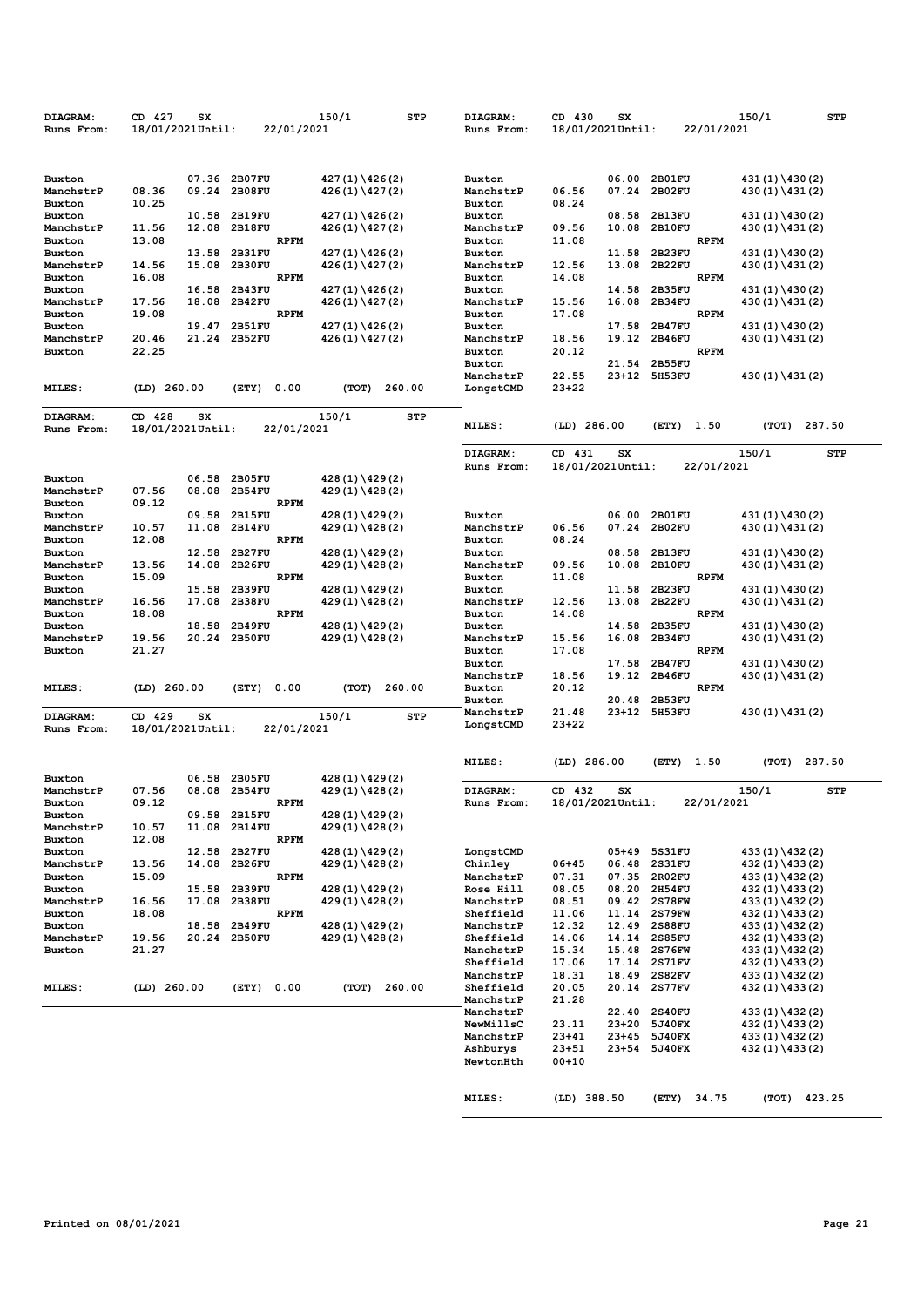| DIAGRAM:               | CD 433           | SX        |                | 150/1                                | <b>STP</b> | DIAGRAM:               | CD 435           | SX      |               | 150/1       |                  | <b>STP</b>   |
|------------------------|------------------|-----------|----------------|--------------------------------------|------------|------------------------|------------------|---------|---------------|-------------|------------------|--------------|
| Runs From:             | 18/01/2021Until: |           | 22/01/2021     |                                      |            | Runs From:             | 18/01/2021Until: |         |               | 22/01/2021  |                  |              |
|                        |                  |           |                |                                      |            |                        |                  |         |               |             |                  |              |
|                        |                  |           |                |                                      |            |                        |                  |         |               |             |                  |              |
| LongstCMD              |                  | $05 + 49$ | 5S31FU         | 433(1)\432(2)                        |            | NewtonHth              |                  | 06+17   | 5S07FU        |             | $434(1)\ 435(2)$ |              |
| Chinley                | $06 + 45$        | 06.48     | 2S31FU         | 432(1)\433(2)                        |            | NewMilsSJ              | $07 + 12$        | 07+16   | 5S07FU        |             | 435(1)\434(2)    |              |
| ManchstrP              | 07.31            | 07.35     | 2R02FU         | 433(1)\432(2)                        |            | NewMillsC              | $07 + 19$        | 07.44   | 2S07FU        |             | 435 (1) \434 (2) |              |
| <b>Rose Hill</b>       | 08.05            | 08.20     | <b>2H54FU</b>  | 432 (1) \433 (2)                     |            | ManchstrP              | 08.13            | 08+27   | 5S35FU        |             | 434 (1) \435 (2) |              |
| ManchstrP              | 08.51            |           | 09.42 2S78FW   | 433(1)\432(2)                        |            | Marple                 | $08 + 46$        |         | 08.54 2S35FU  |             | 435 (1) \434 (2) |              |
| Sheffield              | 11.06            | 11.14     | <b>2S79FW</b>  | 432 (1) \433 (2)                     |            | ManchstrP              | 09.19            |         |               |             |                  |              |
| ManchstrP              | 12.32            | 12.49     | <b>2S88FU</b>  | 433 (1) \432 (2)                     |            | ManchstrP              |                  | 09.45   | 2R06FU        |             | 434 (1) \435 (2) |              |
| Sheffield              | 14.06            | 14.14     | 2S85FU         | 432(1)\433(2)                        |            | <b>Rose Hill</b>       | 10.15            | 10.19   | <b>2H58FU</b> |             | $435(1)\ 434(2)$ |              |
| ManchstrP              | 15.34            | 15.48     | <b>2S76FW</b>  | 433(1)\432(2)                        |            | ManchstrP              | 10.51            | 11.44   | 2R10FU        |             | $434(1)\ 435(2)$ |              |
| Sheffield              | 17.06            | 17.14     | 2S71FV         | 432 (1) \433 (2)                     |            | <b>Rose Hill</b>       | 12.15            | 12.19   | <b>2H62FU</b> |             | $435(1)\ 434(2)$ |              |
| ManchstrP              | 18.31            | 18.49     | 2S82FV         | 433(1)\432(2)                        |            | ManchstrP              | 12.51            | 13.44   | <b>2R14FU</b> |             | 434 (1) \435 (2) |              |
| Sheffield              | 20.05            |           | 20.14 2S77FV   | 432 (1) \433 (2)                     |            | Rose Hill              | 14.15            | 14.19   | <b>2H66FU</b> |             | $435(1)\ 434(2)$ |              |
| ManchstrP              | 21.28            |           |                |                                      |            | ManchstrP              | 14.51            | 15.44   | <b>2R18FU</b> |             | 434 (1) \435 (2) |              |
| ManchstrP              |                  | 22.40     | <b>2S40FU</b>  | 433(1)\432(2)                        |            | Rose Hill              | 16.15            | 16.19   | <b>2H70FU</b> |             | 435 (1) \434 (2) |              |
| NewMillsC              | 23.11            | $23+20$   | 5J40FX         | 432(1)\433(2)                        |            | ManchstrP              | 16.51            |         | 17.38 2R22FU  |             | 434 (1) \435 (2) |              |
|                        | $23 + 41$        | $23 + 45$ | 5J40FX         |                                      |            |                        | 18.08            | 18.19   | <b>2H74FU</b> |             |                  |              |
| ManchstrP              |                  |           |                | 433(1)\432(2)                        |            | <b>Rose Hill</b>       |                  |         |               |             | 435 (1) \434 (2) |              |
| Ashburys               | $23 + 51$        |           | 23+54 5J40FX   | 432 (1) \433 (2)                     |            | ManchstrP              | 18.51<br>20.09   | 19.39   | 2R26FU        |             | 434 (1) \435 (2) |              |
| NewtonHth              | $00 + 10$        |           |                |                                      |            | <b>Rose Hill</b>       |                  | 20.19   | 2H78FU        |             | 435 (1) \434 (2) |              |
|                        |                  |           |                |                                      |            | ManchstrP              | 20.51            |         | 21.09 2R28FU  |             | 434 (1) \435 (2) |              |
|                        |                  |           |                |                                      |            | <b>Rose Hill</b>       | 21.39            |         | 21+44 5J82FU  |             | 435 (1) \434 (2) |              |
| MILES:                 | $(LD)$ 388.50    |           | 34.75<br>(ETY) | (TOT)                                | 423.25     | ManchstrP              | $22 + 06$        | $22+13$ | 5J82FU        |             | 434 (1) \435 (2) |              |
|                        |                  |           |                |                                      |            | Ashburys               | $22 + 19$        |         | 22+22 5J82FU  |             | $435(1)\ 434(2)$ |              |
| DIAGRAM:               | CD 434           | SX        |                | 150/1                                | <b>STP</b> | NewtonHth              | $22 + 36$        |         |               |             |                  |              |
| Runs From:             | 18/01/2021Until: |           | 22/01/2021     |                                      |            |                        |                  |         |               |             |                  |              |
|                        |                  |           |                |                                      |            |                        |                  |         |               |             |                  |              |
|                        |                  |           |                |                                      |            | <b>MILES:</b>          | (LD) 177.50      |         | (ETY)         | 47.50       | (TOT)            | 225.00       |
|                        |                  |           |                |                                      |            |                        |                  |         |               |             |                  |              |
| NewtonHth              |                  | 06+17     | 5S07FU         | $434(1)\ 435(2)$                     |            | DIAGRAM:               | CD 441           | SX      |               | 150/1       |                  | STP          |
| NewMilsSJ              | $07 + 12$        | $07 + 16$ | 5S07FU         | 435(1)\434(2)                        |            | Runs From:             | 18/01/2021Until: |         |               | 22/01/2021  |                  |              |
| NewMillsC              | $07 + 19$        | 07.44     | <b>2S07FU</b>  | $435(1)\ 434(2)$                     |            |                        |                  |         |               |             |                  |              |
| ManchstrP              | 08.13            | 08+27     | 5S35FU         | 434 (1) \435 (2)                     |            |                        |                  |         |               |             |                  |              |
| Marple                 | $08 + 46$        | 08.54     | 2S35FU         | 435(1)\434(2)                        |            |                        |                  |         |               |             |                  |              |
| ManchstrP              | 09.19            |           |                |                                      |            | NewtonHth              |                  |         | 05+44 5S70FU  |             |                  |              |
| ManchstrP              |                  | 09.45     | 2R06FU         | 434 (1) \435 (2)                     |            | ManchstrP              | $06 + 18$        |         | 06.36 2S70FU  |             |                  |              |
| <b>Rose Hill</b>       | 10.15            | 10.19     | <b>2H58FU</b>  | 435(1)\434(2)                        |            | Sheffield              | 08.04            | 08.33   | 2S73FU        |             |                  |              |
| ManchstrP              | 10.51            | 11.44     | 2R10FU         | 434 (1) \435 (2)                     |            | ManchstrP              | 09.41            | 09+50   | 5J73FH        |             |                  |              |
| <b>Rose Hill</b>       | 12.15            | 12.19     | 2H62FU         | 435(1)\434(2)                        |            | NewtonHth              | $10 + 19$        |         |               |             |                  |              |
| ManchstrP              | 12.51            | 13.44     | <b>2R14FU</b>  | 434 (1) \435 (2)                     |            | NewtonHth              |                  |         | 14+26 5H22FY  |             |                  |              |
| <b>Rose Hill</b>       | 14.15            | 14.19     | <b>2H66FU</b>  | 435(1)\434(2)                        |            | ManchstrP              | $16 + 02$        | 16.20   | 2S22FV        |             |                  |              |
| ManchstrP              | 14.51            | 15.44     | 2R18FU         | 434 (1) \435 (2)                     |            | NewMillsC              | 16.52            |         | 16+56 5S52FU  |             |                  |              |
| Rose Hill              | 16.15            | 16.19     | 2H70FU         | 435(1)\434(2)                        |            | ManchstrP              | $17 + 18$        |         | 17.35 2S28FU  |             |                  |              |
| ManchstrP              | 16.51            | 17.38     | 2R22FU         | 434 (1) \435 (2)                     |            | NewMillsC              | 18.06            |         | 18.36 2S29FU  |             |                  |              |
| <b>Rose Hill</b>       | 18.08            | 18.19     | <b>2H74FU</b>  |                                      |            | ManchstrP              | 19.09            | 19.19   | <b>2S34FU</b> |             |                  |              |
| ManchstrP              | 18.51            | 19.39     | <b>2R26FU</b>  | 435(1)\434(2)                        |            | NewMillsC              | 19.50            |         | 20.34 2S33FU  |             |                  |              |
| Rose Hill              | 20.09            | 20.19     | <b>2H78FU</b>  | 434 (1) \435 (2)<br>$435(1)\ 434(2)$ |            |                        | 21.07            |         |               |             |                  |              |
|                        | 20.51            | 21.09     | 2R28FU         |                                      |            | ManchstrP              |                  | 21.49   | <b>2S88FW</b> |             |                  |              |
| ManchstrP<br>Rose Hill | 21.39            | $21 + 44$ | 5J82FU         | $434(1)\ 435(2)$                     |            | ManchstrP<br>NewMillsC | 22.19            |         | 22.26 2S37FU  |             |                  |              |
|                        |                  |           |                | 435(1)\434(2)                        |            |                        |                  |         |               |             |                  |              |
| ManchstrP              | $22+06$          | $22+13$   | 5J82FU         | 434 (1) \435 (2)                     |            | ManchstrP              | 22.58            | 23+03   | <b>5H37FU</b> |             |                  |              |
| Ashburys               | $22 + 19$        |           | 22+22 5J82FU   | 435(1)\434(2)                        |            | LongstCMD              | $23 + 13$        |         |               |             |                  |              |
| NewtonHth              | $22 + 36$        |           |                |                                      |            |                        |                  |         |               |             |                  |              |
|                        |                  |           |                |                                      |            |                        |                  |         |               |             |                  |              |
|                        |                  |           |                |                                      |            | <b>MILES:</b>          | (LD) 171.50      |         | (ETY) 85.00   |             | (TOT)            | 256.50       |
| <b>MILES:</b>          | (LD) 177.50      |           | 47.50<br>(ETY) | (TOT)                                | 225.00     |                        |                  |         |               |             |                  |              |
|                        |                  |           |                |                                      |            | <b>DIAGRAM:</b>        | CD 442           | SX      |               | 150/1       |                  | <b>STP</b>   |
|                        |                  |           |                |                                      |            | Runs From:             | 18/01/2021Until: |         |               | 22/01/2021  |                  |              |
|                        |                  |           |                |                                      |            |                        |                  |         |               |             |                  |              |
|                        |                  |           |                |                                      |            |                        |                  |         |               |             |                  |              |
|                        |                  |           |                |                                      |            |                        |                  |         |               |             |                  |              |
|                        |                  |           |                |                                      |            | LongstCMD              |                  |         | 06+12 5R00FU  |             |                  |              |
|                        |                  |           |                |                                      |            | ManchstrP              | $06 + 23$        |         | 06.33 2R00FU  |             |                  |              |
|                        |                  |           |                |                                      |            | <b>Rose Hill</b>       | 07.05            |         | 07.13 2H52FU  |             |                  |              |
|                        |                  |           |                |                                      |            | ManchstrP              | 07.46            |         | 08.40 2R04FU  |             |                  |              |
|                        |                  |           |                |                                      |            | <b>Rose Hill</b>       | 09.10            |         | 09.19 2H56FU  |             |                  |              |
|                        |                  |           |                |                                      |            | ManchstrP              | 09.51            |         | 10.44 2R08FU  |             |                  |              |
|                        |                  |           |                |                                      |            | Rose Hill              | 11.15            |         | 11.19 2H60FU  |             |                  |              |
|                        |                  |           |                |                                      |            | ManchstrP              | 11.51            |         | 12.44 2R12FU  |             |                  |              |
|                        |                  |           |                |                                      |            | <b>Rose Hill</b>       | 13.15            |         | 13.19 2H64FU  |             |                  |              |
|                        |                  |           |                |                                      |            | ManchstrP              | 13.51            |         | 14.44 2R16FU  |             |                  |              |
|                        |                  |           |                |                                      |            | Rose Hill              | 15.15            |         | 15.19 2H68FU  |             |                  |              |
|                        |                  |           |                |                                      |            | ManchstrP              | 15.51            |         | 16.44 2R20FU  |             |                  |              |
|                        |                  |           |                |                                      |            | Rose Hill              | 17.16            |         | 17.19 2H72FU  |             |                  |              |
|                        |                  |           |                |                                      |            | ManchstrP              | 17.51            |         | 18.35 2R24FU  |             |                  |              |
|                        |                  |           |                |                                      |            | <b>Rose Hill</b>       | 19.06            |         | 19.19 2H76FU  |             |                  |              |
|                        |                  |           |                |                                      |            | ManchstrP              | 19.51            |         | 20+11 5S76FU  |             |                  |              |
|                        |                  |           |                |                                      |            | StockptCS              | 21+12            |         |               |             |                  |              |
|                        |                  |           |                |                                      |            |                        |                  |         |               |             |                  |              |
|                        |                  |           |                |                                      |            |                        |                  |         |               |             |                  |              |
|                        |                  |           |                |                                      |            | MILES:                 | $(LD)$ 168.00    |         |               | (ETY) 20.50 |                  | (TOT) 188.50 |
|                        |                  |           |                |                                      |            |                        |                  |         |               |             |                  |              |
|                        |                  |           |                |                                      |            |                        |                  |         |               |             |                  |              |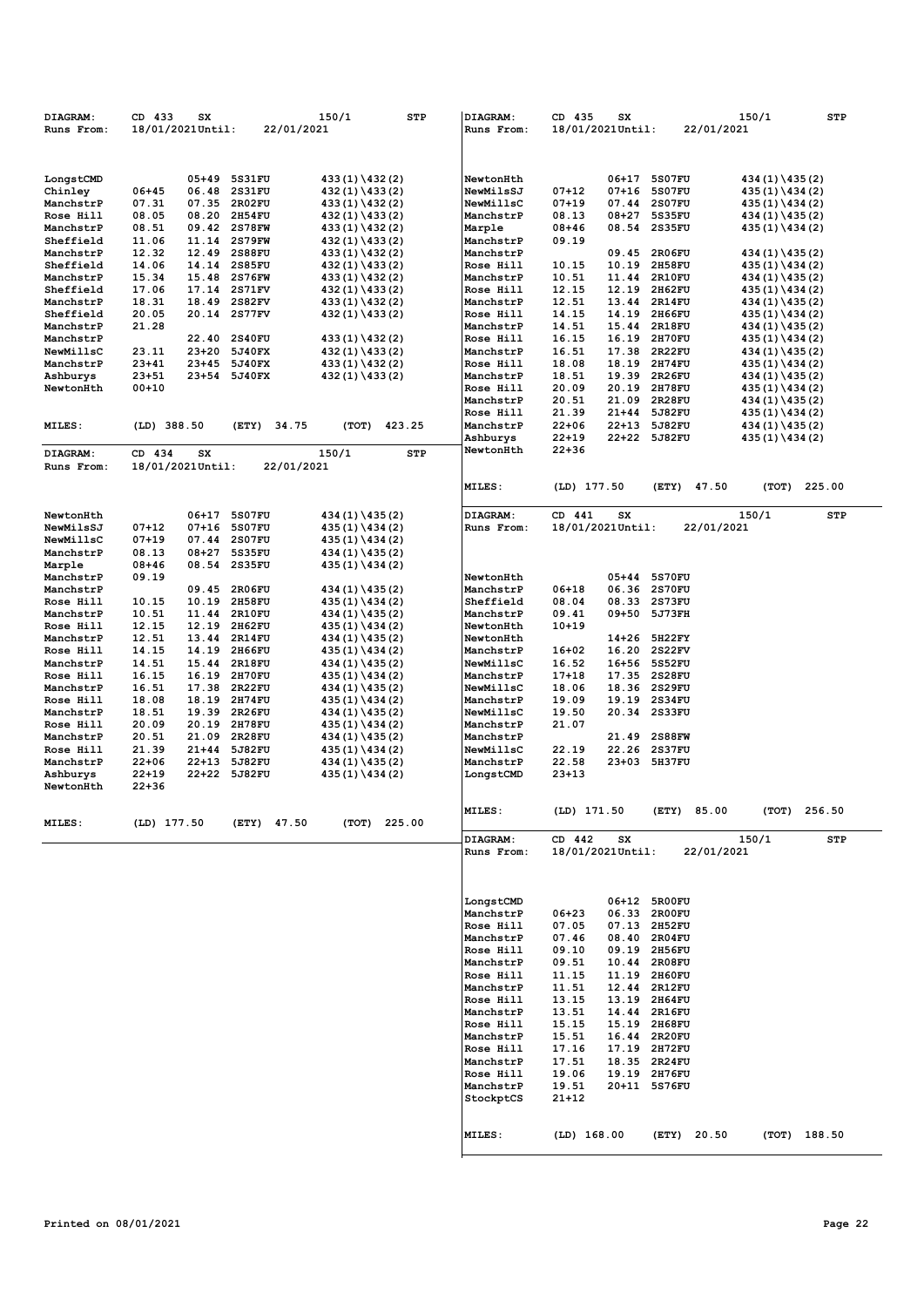| <b>DIAGRAM:</b> | CD 443<br>SX              |               | 150/1            | STP | DIAGRAM:            | CD 460           | SX                     | 150/1       | STP          |
|-----------------|---------------------------|---------------|------------------|-----|---------------------|------------------|------------------------|-------------|--------------|
| Runs From:      | 18/01/2021Until:          | 22/01/2021    |                  |     | <b>Runs From:</b>   | 18/01/2021Until: |                        | 22/01/2021  |              |
|                 |                           |               |                  |     |                     |                  |                        |             |              |
|                 |                           |               |                  |     |                     |                  |                        |             |              |
|                 |                           |               |                  |     |                     |                  |                        |             |              |
| StockptCS       | 05+10 5S01FU              |               |                  |     | ShefldSdg           |                  | 05+38<br>5R02XY        |             |              |
| NewMillsC       | $06 + 03$<br>06.04 2S01FU |               |                  |     | Sheffield           | $05 + 43$        | 05.48 2R02CZ           |             |              |
| ManchstrP       | 06.40<br>06.49            | <b>2S02FU</b> |                  |     | Doncaster           | 06.25            | 2R07CZ<br>06.55        |             |              |
| NewMillsC       | 07.20<br>07.25 2S05FU     |               |                  |     | Sheffield           | 07.38            | 08.07 2R12CV           |             |              |
| ManchstrP       | 07.58<br>08.19 2S06FU     |               |                  |     | Doncaster           | 08.45            | 08+55 5R19S5           |             |              |
| NewMillsC       | 08.50<br>09.34 2S11FU     |               |                  |     | Doncaster           | $10+00$          | 10.04 2R19CZ           |             |              |
|                 | 10.07<br>10.19 2S10FU     |               |                  |     | Sheffield           | 10.44            | 11.32 2R26CX           |             |              |
| ManchstrP       |                           |               |                  |     |                     |                  |                        |             |              |
| NewMillsC       | 10.51<br>11.34 2S15FU     |               |                  |     | Doncaster           | 12.08            | 13.04 2R31CZ           |             |              |
| ManchstrP       | 12.07<br>12.19 2S14FU     |               |                  |     | Sheffield           | 13.44            | 14.32 2R38CV           |             |              |
| NewMillsC       | 12.51<br>13.34 2S19FU     |               |                  |     | Doncaster           | 15.08            | 16.04 2R43CV           |             |              |
| ManchstrP       | 14.07<br>14.19 2S18FU     |               |                  |     | Sheffield           | 16.44            | 17.32 2R50CZ           |             |              |
| NewMillsC       | 14.51<br>15.34 2S23FU     |               |                  |     | Doncaster           | 18.08            | 19.04 2R55CZ           |             |              |
| ManchstrP       | 16.07<br>16.49 2S78FV     |               |                  |     | Sheffield           | 19.44            | 20.32 2R62CZ           |             |              |
| Sheffield       | 18.10<br>18.14 2S73FX     |               |                  |     | Doncaster           | 21.08            | 22.37<br><b>2R68CV</b> |             |              |
| ManchstrP       | 19.34<br>19.49 2S84FV     |               |                  |     | Sheffield           | 23.13            | 23+21 5R68XX           |             |              |
| Sheffield       | 20.57<br>21.14 2S79FV     |               |                  |     | ShefldSdg           | $23 + 26$        |                        |             |              |
| ManchstrP       | 22.32<br>22+36 5J79FY     |               |                  |     |                     |                  |                        |             |              |
| Rochdale        | $23+07$                   |               |                  |     |                     |                  |                        |             |              |
|                 |                           |               |                  |     | <b>MILES:</b>       | $(LD)$ 228.00    |                        | (ETY) 11.00 | (TOT) 239.00 |
|                 |                           |               |                  |     |                     |                  |                        |             |              |
|                 |                           |               |                  |     |                     |                  |                        |             |              |
| <b>MILES:</b>   | (LD) 305.50               | (ETY) 23.50   | 329.00<br>(ТОТ)  |     | DIAGRAM:            | CD 461           | SX                     | 150/1       | STP          |
|                 |                           |               |                  |     | <b>Runs From:</b>   | 18/01/2021Until: |                        | 22/01/2021  |              |
| DIAGRAM:        | CD 444<br>SX              |               | 150/1            | STP |                     |                  |                        |             |              |
| Runs From:      | 18/01/2021Until:          | 22/01/2021    |                  |     |                     |                  |                        |             |              |
|                 |                           |               |                  |     |                     |                  |                        |             |              |
|                 |                           |               |                  |     | ShefldSdg           |                  |                        | FUEL        |              |
|                 |                           |               |                  |     |                     |                  |                        |             |              |
|                 |                           |               |                  |     |                     |                  |                        | <b>WASH</b> |              |
| Rochdale        | 06.42 2J60FH              |               |                  |     | ShefldSdg           |                  | 06+15 5R06XX           |             |              |
| Mancr Vic       | 07.03<br>07.10 2J20FH     |               |                  |     | Sheffield           | $06 + 20$        | 06.27 2R06CZ           |             |              |
| Rochdale        | 07.31<br>07.42 2J61FH     |               |                  |     | Doncaster           | 07.05            | 08.00 2R11CZ           |             |              |
| Mancr Vic       | 08.03<br>08+31 5J61FH     |               |                  |     | Sheffield           | 08.44            | 09.32 2R18CZ           |             |              |
| NewtonHth       | $08 + 39$                 |               |                  |     | Doncaster           | 10.08            | 11.04 2R21CZ           |             |              |
| NewtonHth       | 16+50 5J20FH              |               |                  |     | Sheffield           | 11.44            | 12.32 2R32CZ           |             |              |
| Mancr Vic       | 17.09 2J20FJ<br>16+56     |               |                  |     | Doncaster           | 13.08            | 14.05 2R35CZ           |             |              |
| Rochdale        | 17.29<br>17.39 2J60FJ     |               |                  |     | Sheffield           | 14.45            | 15.32 2R40CZ           |             |              |
| Mancr Vic       | 17.54<br>18.09 2J22FJ     |               |                  |     | Doncaster           | 16.08            | 17.04 2R43CZ           |             |              |
| Rochdale        | 18.29<br>18.42 2J55FH     |               |                  |     | Sheffield           | 17.44            | 18.30 2R54CV           |             |              |
|                 |                           |               |                  |     |                     |                  |                        |             |              |
| Mancr Vic       | 19.03<br>19+10 5J55FH     |               |                  |     | Doncaster           | 19.06            |                        |             |              |
| NewtonHth       | $19 + 18$                 |               |                  |     | Shunt to Platform 0 |                  |                        |             |              |
|                 |                           |               |                  |     | Doncaster           |                  | 21.54 2P33CP           |             |              |
|                 |                           |               |                  |     | Scunthrpe           | 22.32            | 22.48 2P32CP           |             |              |
| <b>MILES:</b>   | $(LD)$ 77.00              | (ETY)<br>6.00 | (TOT) 83.00      |     | Doncaster           | 23.28            |                        |             |              |
|                 |                           |               |                  |     |                     |                  |                        |             |              |
| DIAGRAM:        | CD 445<br>SX              |               | 150/1            | STP |                     |                  |                        |             |              |
|                 |                           | 22/01/2021    |                  |     | <b>MILES:</b>       | $(LD)$ 217.00    | (ETY)                  | 0.50        | (TOT) 217.50 |
| Runs From:      | 18/01/2021Until:          |               |                  |     |                     |                  |                        |             |              |
|                 |                           |               |                  |     |                     |                  |                        |             |              |
|                 |                           |               |                  |     | DIAGRAM:            | CD 463           | MO                     | 150/1       | STP          |
|                 |                           |               |                  |     | Runs From:          | 18/01/2021Until: |                        | 18/01/2021  |              |
| NewtonHth       | 06+03 5Y90FH              |               | $445(1)\ 411(2)$ |     |                     |                  |                        |             |              |
|                 |                           |               | 410(3)           |     |                     |                  |                        |             |              |
| Mancr Vic       | $06 + 09$<br>06.15 2K61FH |               |                  |     |                     |                  |                        |             |              |
| Kirkby          | 07.22<br>07.36 2J31FH     |               |                  |     | Doncaster           |                  | 06.06 3P00CV           |             |              |
| Mancr Vic       | 08.46<br>08+48 5K64FH     |               |                  |     | Scunthrpe           | 06.43            | 06.48 2P00CP           |             |              |
| Mancr Vic       | 09+11<br>09.13 2K64FH     |               |                  |     | Doncaster           | 07.28            | 07.42 2P03CZ           |             |              |
|                 | 10.35 2J34FH              |               |                  |     |                     |                  |                        |             |              |
| Kirkby          | 10.25                     |               |                  |     | Scunthrpe           | 08.20            | 08.52 2P04CP           |             |              |
| Mancr Vic       | 11.46<br>11+48 5K67FH     |               |                  |     | Doncaster           | 09.32            | 17.42 2P25CP           |             |              |
| Mancr Vic       | $12 + 11$<br>12.15 2K67FH |               |                  |     | Scunthrpe           | 18.20            | 18.48 2P24CP           |             |              |
| Kirkby          | 13.25<br>13.35 2J37FH     |               |                  |     | Doncaster           | 19.28            | 20.06 2R59CZ           |             |              |
| Mancr Vic       | 14.46<br>14+48 5K60FH     |               |                  |     | Sheffield           | 20.44            | 22.07 2R67CZ           |             |              |
| Mancr Vic       | $15 + 11$<br>15.15 2K60FJ |               |                  |     | Doncaster           | 22.44            |                        |             |              |
| Kirkby          | 16.25<br>16.36 2J30FJ     |               |                  |     |                     |                  |                        |             |              |
| Mancr Vic       | 17.46<br>17+48 5F82FH     |               |                  |     |                     |                  |                        |             |              |
| Mancr Vic       | $18 + 09$<br>18.26 2K63FJ |               |                  |     | MILES:              | (LD) 176.00      | (ETY) 0.00             |             | (TOT) 176.00 |
| Kirkby          | 19.33<br>19.46 2N95FH     |               |                  |     |                     |                  |                        |             |              |
|                 |                           |               |                  |     |                     |                  |                        |             |              |
| Blackburn       | 22.19 2L78FJ<br>22.13     |               |                  |     |                     |                  |                        |             |              |
| Mancr Vic       | 23.33                     | 23+45 5J24FX  | $445(1)\ 308(2)$ |     |                     |                  |                        |             |              |
|                 |                           |               | 26(3)            |     |                     |                  |                        |             |              |
| NewtonHth       | $23 + 51$                 |               |                  |     |                     |                  |                        |             |              |
|                 |                           |               |                  |     |                     |                  |                        |             |              |
|                 |                           |               |                  |     |                     |                  |                        |             |              |
| MILES:          | (LD) 372.00               | (ETY) 20.00   | (TOT) 392.00     |     |                     |                  |                        |             |              |
|                 |                           |               |                  |     |                     |                  |                        |             |              |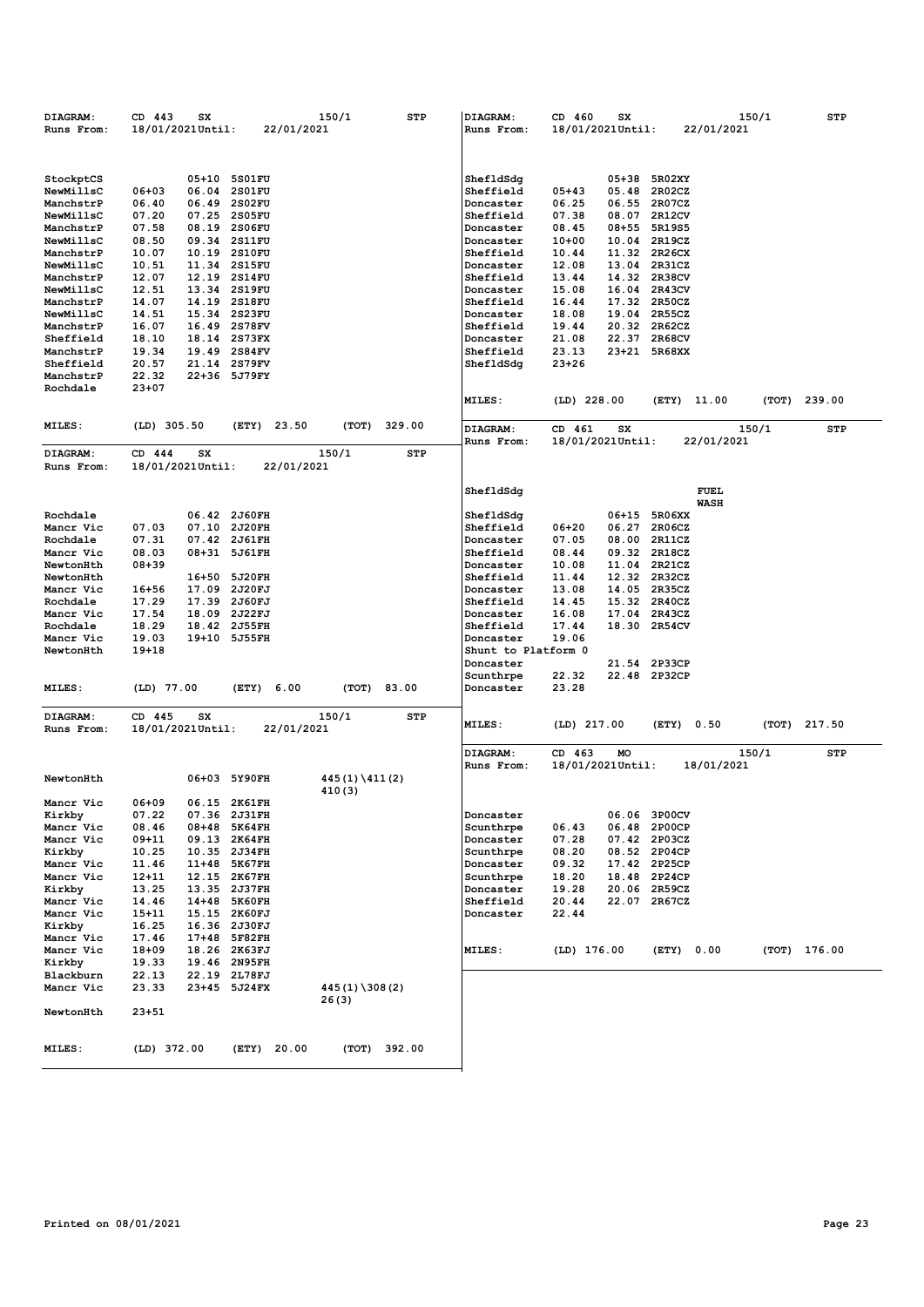| <b>DIAGRAM:</b> | CD 463<br>MSX      | 150/1         | STP              | DIAGRAM:        | CD 465             | MSX             | 150/1         | STP          |
|-----------------|--------------------|---------------|------------------|-----------------|--------------------|-----------------|---------------|--------------|
| Runs From:      | 19/01/2021Until:   | 22/01/2021    |                  | Runs From:      | 19/01/2021Until:   |                 | 22/01/2021    |              |
|                 |                    |               |                  |                 |                    |                 |               |              |
|                 |                    |               |                  |                 |                    |                 |               |              |
|                 |                    |               |                  |                 |                    |                 |               |              |
| Doncaster       | 06.00              | 3P00CV        |                  | ShefldSdg       |                    | 06+20<br>5B42XY |               |              |
| Scunthrpe       | 06.38<br>06.48     | 2P00CP        |                  | Sheffield       | $06 + 25$          | 06.30 2B42CZ    |               |              |
| Doncaster       | 07.28              | 07.42 2P03CZ  |                  | Huddrsfld       | 07.48              | 08.12 2B07CZ    |               |              |
|                 | 08.20<br>08.52     | 2P04CP        |                  | Sheffield       | 09.28<br>09.35     | 2B48CZ          |               |              |
| Scunthrpe       |                    |               |                  |                 |                    |                 |               |              |
| Doncaster       | 09.32              | 17.42 2P25CP  |                  | Huddrsfld       | 10.50              | 11.12 2B13CZ    |               |              |
| Scunthrpe       | 18.20<br>18.48     | 2P24CP        |                  | Sheffield       | 12.28              | 12.35 2B54CZ    |               |              |
| Doncaster       | 19.28              | 20.06 2R59CZ  |                  | Huddrsfld       | 13.50              | 14.12<br>2B19CZ |               |              |
| Sheffield       | 20.44              | 22.07 2R67CZ  |                  | Sheffield       | 15.28              | 15.35 2B60CZ    |               |              |
| Doncaster       | 22.44              |               |                  | Huddrsfld       | 16.50              | 17.12 2B25CZ    |               |              |
|                 |                    |               |                  | Sheffield       | 18.28              | 18.35 2B66CZ    |               |              |
|                 |                    |               |                  | Huddrsfld       | 19.50              | 20.12 2B35CZ    |               |              |
| <b>MILES:</b>   | (LD) 176.00        | 0.00<br>(ETY) | 176.00<br>(ТОТ)  | Sheffield       | 21.28              | 21+35 5B35CX    |               |              |
|                 |                    |               |                  | ShefldSdg       | $21 + 40$          |                 |               |              |
|                 |                    |               |                  |                 |                    |                 |               |              |
| DIAGRAM:        | CD 464<br>SX       | 150/1         | STP              |                 |                    |                 |               |              |
| Runs From:      | 18/01/2021Until:   | 22/01/2021    |                  | MILES:          | $(LD)$ 370.00      | (ETY) 1.00      | (TOT)         | 371.00       |
|                 |                    |               |                  |                 |                    |                 |               |              |
|                 |                    |               |                  |                 |                    |                 |               |              |
|                 |                    |               |                  | <b>DIAGRAM:</b> | CD 466<br>MO       |                 | 150/1         | <b>STP</b>   |
| Doncaster       |                    | 05.47 3P01CZ  |                  | Runs From:      | 18/01/2021Until:   |                 | 18/01/2021    |              |
| Selby           | 06.06<br>06.15     | 2P01CZ        |                  |                 |                    |                 |               |              |
| Scunthrpe       | 07.22<br>07.48     | 2P02CP        |                  |                 |                    |                 |               |              |
| Doncaster       | 08.28              | 08.44 2P05CP  |                  |                 |                    |                 |               |              |
| Scunthrpe       | 09.22<br>09.48     | 2P06CP        |                  | HdrsfdSdg       | 06+44              | 5062CZ          |               |              |
| Doncaster       | 10.28              | 10.42 2P09CV  |                  | Huddrsfld       | $06 + 50$          | 07.03<br>2062CV |               |              |
|                 | 11.20<br>11.48     | <b>2P10CV</b> |                  | Castlefrd       | 07.40              | 07.58 2063CV    |               |              |
| Scunthrpe       |                    |               |                  |                 |                    |                 |               |              |
| Doncaster       | 12.28<br>12.42     | 2P13CV        |                  | Huddrsfld       | 08.34<br>08+40     | 5063CV          |               |              |
| Scunthrpe       | 13.20<br>13.48     | 2P14CV        |                  | HdrsfdSdg       | $08 + 45$<br>15+50 | 5080CV          |               |              |
| Doncaster       | 14.28              | 14.42 2P17CP  |                  | Huddrsfld       | $15 + 55$          | 16.03 2080CV    |               |              |
| Scunthrpe       | 15.20<br>15.48     | 2P18CP        |                  | Castlefrd       | 16.40<br>16.58     | 2081CV          |               |              |
| Doncaster       | 16.28              | 16.42 2P23CP  |                  | Huddrsfld       | 17.34              | 18.03<br>2084CV |               |              |
| Scunthrpe       | 17.19              | 17.48 2P22CP  |                  | Castlefrd       | 18.40              | 18.58 2085CV    |               |              |
| Doncaster       | 18.28<br>18.42     | 2P27CP        |                  | Huddrsfld       | 19.34              | 19+40<br>5085CV |               |              |
|                 | 19.20<br>19.48     | 2P26CP        |                  |                 | $19 + 45$          |                 |               |              |
| Scunthrpe       |                    |               |                  | HdrsfdSdg       |                    |                 |               |              |
| Doncaster       | 20.28<br>$20 + 44$ | 5R63S5        | $464(1)\177(2)$  |                 |                    |                 |               |              |
| Donc.D298       | $20 + 45$<br>20+48 | 5R63S5        | $177(1)\ 464(2)$ |                 |                    |                 |               |              |
| Doncaster       | $20 + 49$<br>21.04 | 2R63CZ        | $177(1)\ 464(2)$ | <b>MILES:</b>   | $(LD)$ 132.00      | (ETY)           | 3.00<br>(TOT) | 135.00       |
| Sheffield       | 21.45              | 21+49 5R63YY  |                  |                 |                    |                 |               |              |
| ShefldSdg       | $21 + 54$          |               |                  | DIAGRAM:        | CD 466             | <b>MSX</b>      | 150/1         | <b>STP</b>   |
|                 |                    |               |                  |                 |                    |                 |               |              |
|                 |                    |               |                  |                 |                    |                 |               |              |
|                 |                    |               |                  | Runs From:      | 19/01/2021Until:   |                 | 22/01/2021    |              |
|                 |                    |               |                  |                 |                    |                 |               |              |
| <b>MILES:</b>   | $(LD)$ 379.00      | (ETY) 1.50    | (TOT)<br>380.50  |                 |                    |                 |               |              |
|                 |                    |               |                  |                 |                    |                 |               |              |
| <b>DIAGRAM:</b> | CD 465<br>MO       | 150/1         | STP              | HdrsfdSdg       |                    | 06+44<br>5062CZ |               |              |
| Runs From:      | 18/01/2021Until:   | 18/01/2021    |                  | Huddrsfld       | $06 + 50$<br>07.03 | 2062CV          |               |              |
|                 |                    |               |                  | Castlefrd       | 07.40              | 07.58 2063CV    |               |              |
|                 |                    |               |                  | Huddrsfld       | 08.34<br>08+40     | 5063CV          |               |              |
|                 |                    |               |                  |                 |                    |                 |               |              |
|                 |                    |               |                  | HdrsfdSdg       | 08+45<br>15+50     | 5080CV          |               |              |
| ShefldSdg       | 06+20              | 5B42XY        |                  | Huddrsfld       | $15 + 55$          | 16.03<br>2080CV |               |              |
| Sheffield       | $06 + 25$          | 06.30 2B42CZ  |                  | Castlefrd       | 16.40<br>16.58     | 2081CV          |               |              |
| Huddrsfld       | 07.48              | 08.12 2B07CZ  |                  | Huddrsfld       | 17.34              | 18.03 2084CV    |               |              |
| Sheffield       | 09.28<br>09.35     | 2B48CZ        |                  | Castlefrd       | 18.40<br>18.58     | 2085CV          |               |              |
| Huddrsfld       | 10.50              | 11.12 2B13CZ  |                  | Huddrsfld       | 19.34              | 19+40 5085CV    |               |              |
| Sheffield       | 12.28              | 12.35 2B54CZ  |                  | HdrsfdSdg       | $19 + 45$          |                 |               |              |
| Huddrsfld       | 13.50              | 14.12 2B19CZ  |                  |                 |                    |                 |               |              |
| Sheffield       | 15.28              | 15.35 2B60CZ  |                  |                 |                    |                 |               |              |
| Huddrsfld       | 16.50              | 17.12 2B25CZ  |                  | MILES:          | $(LD)$ 132.00      | (ETY) 3.00      |               | (TOT) 135.00 |
| Sheffield       | 18.28              | 18.35 2B66CZ  |                  |                 |                    |                 |               |              |
| Huddrsfld       | 19.50              | 20.12 2B35CZ  |                  |                 |                    |                 |               |              |
| Sheffield       | 21.28              | 21+35 5B35CX  |                  | <b>DIAGRAM:</b> | CD 467<br>SX       |                 | 150/1         | STP          |
|                 | $21 + 40$          |               |                  | Runs From:      | 18/01/2021Until:   |                 | 22/01/2021    |              |
| ShefldSdg       |                    |               |                  |                 |                    |                 |               |              |
|                 |                    |               |                  |                 |                    |                 |               |              |
|                 |                    |               |                  |                 |                    |                 |               |              |
| <b>MILES:</b>   | $(LD)$ 370.00      | (ETY) 1.00    | (TOT) 371.00     | Huddrsfld       |                    | 06.13 2B03CZ    |               |              |
|                 |                    |               |                  | Sheffield       | 07.29              | 07.35 2B44CZ    |               |              |
|                 |                    |               |                  | Huddrsfld       | 08.50              | 09.12 2B09CZ    |               |              |
|                 |                    |               |                  | Sheffield       | 10.28              | 10.35 2B50CZ    |               |              |
|                 |                    |               |                  | Huddrsfld       | 11.50              | 12.12 2B15CZ    |               |              |
|                 |                    |               |                  | Sheffield       | 13.28              | 13.35 2B56CZ    |               |              |
|                 |                    |               |                  |                 |                    |                 |               |              |
|                 |                    |               |                  | Huddrsfld       | 14.50              | 15.12 2B21CZ    |               |              |
|                 |                    |               |                  | Sheffield       | 16.28              | 16.35 2B62CZ    |               |              |
|                 |                    |               |                  | Huddrsfld       | 17.50              | 18.13 2B31CZ    |               |              |
|                 |                    |               |                  | Sheffield       | 19.31              | 19.35 2B68CZ    |               |              |
|                 |                    |               |                  | Huddrsfld       | 20.50              | 21.12 2B37CZ    |               |              |
|                 |                    |               |                  | Sheffield       | 22.28              | 22.43 2P39CZ    |               |              |
|                 |                    |               |                  | Worksop         | 23.14              | 23.21 2P40CV    |               |              |
|                 |                    |               |                  |                 |                    |                 |               |              |
|                 |                    |               |                  | Sheffield       | 23.57              | 00+04 5P40XX    | 466 \467      |              |
|                 |                    |               |                  | ShefldSdg       | $00 + 09$          |                 |               |              |
|                 |                    |               |                  |                 |                    |                 |               |              |
|                 |                    |               |                  |                 |                    |                 |               |              |
|                 |                    |               |                  | MILES:          | $(LD)$ 439.00      | (ETY) 0.50      |               | (TOT) 439.50 |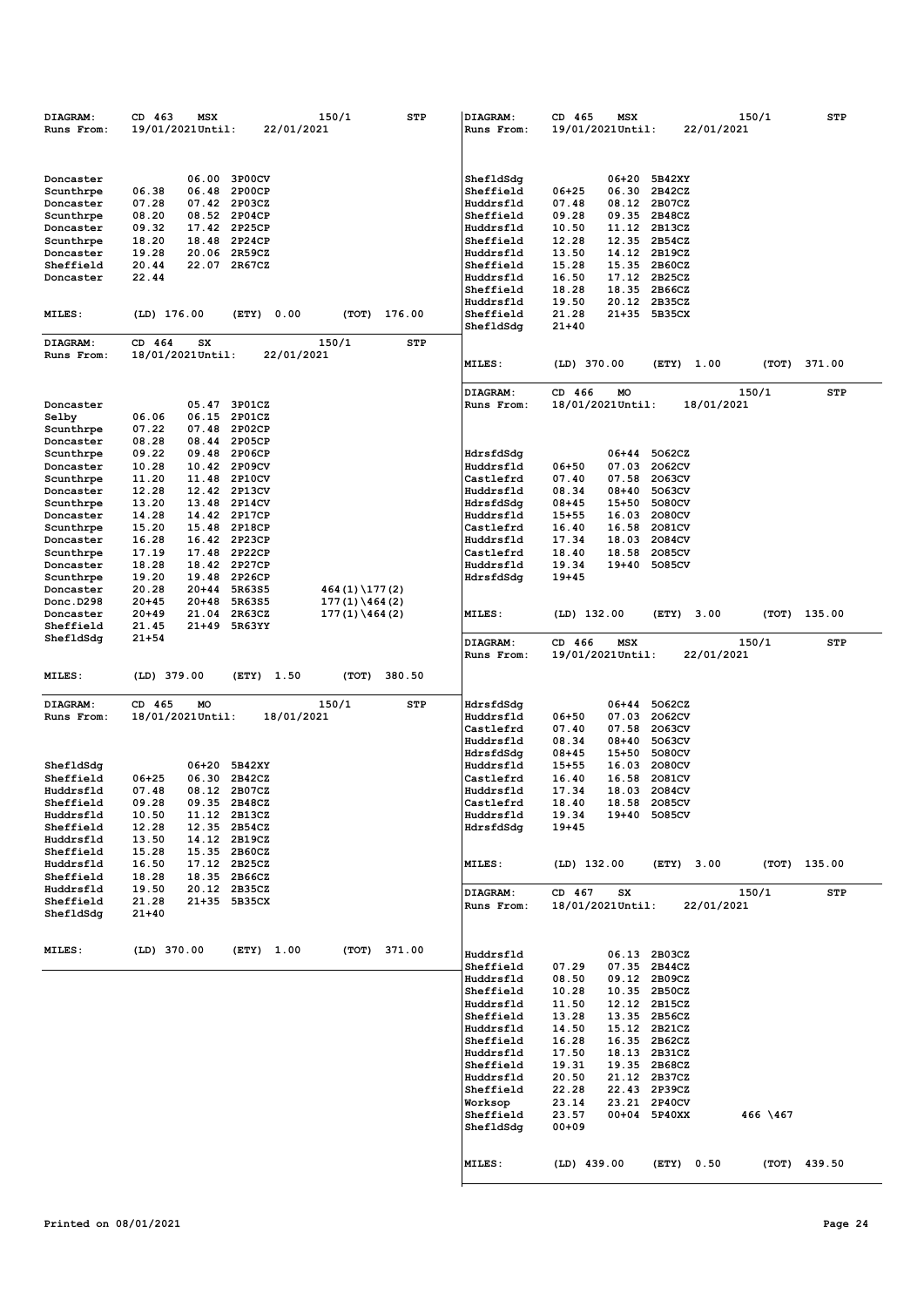| DIAGRAM:             | CD 468<br>SX            | 150/1                         | STP          | DIAGRAM:               | CD 471<br>SX     |                              | 150/1            | <b>STP</b>   |
|----------------------|-------------------------|-------------------------------|--------------|------------------------|------------------|------------------------------|------------------|--------------|
| Runs From:           | 18/01/2021Until:        | 22/01/2021                    |              | Runs From:             | 18/01/2021Until: | 22/01/2021                   |                  |              |
|                      |                         |                               |              |                        |                  |                              |                  |              |
|                      |                         |                               |              |                        |                  |                              |                  |              |
|                      |                         |                               |              |                        |                  |                              |                  |              |
| ShefldSdg            |                         | 05+20 5P62XZ                  |              | ShefldSdg              |                  | 04+52 5Y01CX                 |                  |              |
| Sheffield            | $05 + 25$<br>$05 + 34$  | 5P62CZ                        |              | Sheffield              | $04 + 57$        | 05.15 2N01CV                 |                  |              |
| Lincoln              | $06 + 39$               | 06.43 2P62CZ                  |              | Leeds                  | 06.31            | 07.03 1Y07CZ                 |                  |              |
| Sheffield            | 08.04                   | 08.53 2P13CZ                  |              | Nott'm                 | 08.59            | 09.17 1Y10CZ                 |                  |              |
| Lincoln              | 10.13                   | 10.38 2P70CZ                  |              | Sheffield              | 10.13            | 10.15 2N11CV                 |                  |              |
| Sheffield<br>Lincoln | 11.58<br>12.54<br>14.14 | 2P21CZ<br>14.38 2P78CZ        |              | Leeds<br>Sheffield     | 11.31<br>13.01   | 11.48 2N12CV                 |                  |              |
| Sheffield            | 15.58<br>16.54          | 2P31CZ                        |              | Nott'm                 | 13.58            | 13.06 1Y17CZ<br>14.17 1Y20CZ |                  |              |
| Lincoln              | 18.14<br>18.44          | 2P86CZ                        |              | Sheffield              | 15.13            | 15.15 2N21CV                 |                  |              |
| Sheffield            | 20.04                   | 20.54 2P37CZ                  |              | Leeds                  | 16.31            | 16.48 2N22CV                 |                  |              |
| Lincoln              | 22.14                   | 22.44 2P92CZ                  |              | Sheffield              | 18.01            | 18+09 5N22CX                 |                  |              |
| Sheffield            | 00.04                   | 00+12 5P39CX                  |              | ShefldSdg              | $18 + 14$        |                              |                  |              |
| ShefldSdg            | $00 + 17$               |                               |              |                        |                  |                              |                  |              |
|                      |                         |                               |              |                        |                  |                              |                  |              |
|                      |                         |                               |              | MILES:                 | $(LD)$ 398.00    | (ETY) 1.00                   | (TOT)            | 399.00       |
| MILES:               | (LD) 441.00             | (ETY)<br>50.00<br>(TOT)       | 491.00       |                        |                  |                              |                  |              |
|                      |                         |                               |              | <b>DIAGRAM:</b>        | CD 472<br>SX     |                              | 150/1            | STP          |
| DIAGRAM:             | CD 469<br>SX            | 150/1                         | STP          | Runs From:             | 18/01/2021Until: | 22/01/2021                   |                  |              |
| Runs From:           | 18/01/2021Until:        | 22/01/2021                    |              |                        |                  |                              |                  |              |
|                      |                         |                               |              |                        |                  |                              |                  |              |
|                      |                         |                               |              |                        |                  |                              |                  |              |
|                      |                         |                               |              | N.Hill D.              |                  | 04+37 5W01CV                 | 472 (1) \151 (3) |              |
| ShefldSdg            | 05+27                   | 5B40MG<br>$156 \setminus 469$ |              |                        |                  |                              | 152 (4)          |              |
| Sheffield            | 05.37<br>05+32          | 2B40CZ                        |              | Leeds                  | 05.01<br>04+47   | <b>2W01CV</b>                |                  |              |
| Huddrsfld            | 06.51                   | 07.12 2B05CX                  |              | Huddrsfld              | 06.02            | 06.35 2W00CV                 |                  |              |
| Sheffield            | 08.29                   | 08.35 2B46CZ                  |              | Bradfd.I.              | 07.11            | 07.36 2W05CV                 |                  |              |
| Huddrsfld            | 09.50                   | 10.12 2B11CZ                  |              | Huddrsfld              | 08.12<br>08.35   | <b>2W04CV</b>                |                  |              |
| Sheffield            | 11.28                   | 11.35 2B52CZ                  |              | Bradfd.I.              | 09.11<br>09.36   | <b>2W09CV</b>                |                  |              |
| Huddrsfld            | 12.49                   | 13.12 2B17CZ                  |              | Huddrsfld              | 10.12<br>10.35   | <b>2W08CV</b>                |                  |              |
| Sheffield            | 14.28                   | 14.35 2B58CZ                  |              | Bradfd.I.              | 11.11<br>11.36   | <b>2W13CV</b>                |                  |              |
| Huddrsfld            | 15.50                   | 16.12 2B23CZ                  |              | Huddrsfld              | 12.12            | 12.35 2W12CV                 |                  |              |
| Sheffield            | 17.28<br>17.35          | 2B64CZ                        |              | Bradfd.I.              | 13.11<br>13.36   | <b>2W17CV</b>                |                  |              |
| Huddrsfld            | 18.54<br>19.12          | 2B33CZ                        |              | Huddrsfld              | 14.12<br>14.35   | <b>2W16CV</b>                |                  |              |
| Sheffield            | 20.28                   | 20.35 2B70CZ                  |              | Bradfd.I.              | 15.11            | 15.36 2W21CV                 |                  |              |
| Huddrsfld            | 21.50                   |                               |              | Huddrsfld              | 16.12<br>16.35   | <b>2W20CV</b>                |                  |              |
|                      |                         |                               |              | Bradfd.I.              | 17.11<br>18.12   | 17.36 2W25CV<br>18.35 2W24CV |                  |              |
| MILES:               | $(LD)$ 407.00           | (ETY)<br>0.50<br>(TOT)        | 407.50       | Huddrsfld<br>Bradfd.I. | 19.11<br>19.36   | <b>2W29CV</b>                |                  |              |
|                      |                         |                               |              | Huddrsfld              | 20.12            | 20.35 2W28CV                 |                  |              |
|                      |                         |                               |              | Bradfd.I.              | 21.11            | 21.36 2W33CV                 |                  |              |
| DIAGRAM:             | CD 470<br>SX            | 150/1                         | STP          | Huddrsfld              | 22.11            | 22+17 5W33CZ                 |                  |              |
| Runs From:           | 18/01/2021Until:        | 22/01/2021                    |              | HdrsfdSdg              | 22+22            |                              |                  |              |
|                      |                         |                               |              |                        |                  |                              |                  |              |
|                      |                         |                               |              |                        |                  |                              |                  |              |
| ShefldSdg            |                         | 05+52 5L02XY                  |              | MILES:                 | $(LD)$ 350.00    | (ETY)<br>3.00                | (TOT)            | 353.00       |
| Sheffield            | $05 + 57$               | 06.02 2L02CV                  |              |                        |                  |                              |                  |              |
| Leeds                | 07.25                   | 07.32 2L55CV                  |              | DIAGRAM:               | CD 473<br>FSX    |                              | 150/1            | <b>STP</b>   |
| Sheffield            | 08.51                   | 09.03 2L08CV                  |              | Runs From:             | 18/01/2021Until: | 21/01/2021                   |                  |              |
| Leeds                | 10.25<br>10.32          | 2L61CV                        |              |                        |                  |                              |                  |              |
| Sheffield            | 11.51                   | 12.02 2L14CV                  |              |                        |                  |                              |                  |              |
| Leeds                | 13.25                   | 13.32 2L67CV                  |              |                        |                  |                              |                  |              |
| Sheffield            | 14.51                   | 15.02 2L20CV                  |              | HdrsfdSdg              |                  | 07+20 5W02CZ                 |                  |              |
| Leeds                | 16.25                   | 16.32 2L73CV                  |              | Huddrsfld              | $07 + 26$        | 07.35 2W02CV                 |                  |              |
| Sheffield            | 17.51                   | 18.02 2L26CV                  |              | Bradfd.I.              | 08.11            | 08.36 2W07CV                 |                  |              |
| Leeds                | 19.24                   | 19.32 2L79CV                  |              | Huddrsfld              | 09.12            | 09.35 2W06CV                 |                  |              |
| Sheffield            | 20.51                   | 21.02 2L32CV                  |              | Bradfd.I.              | 10.11            | 10.36 2W11CV                 |                  |              |
| Leeds                | 22.26                   | 22.32 2L85CV                  |              | Huddrsfld              | 11.12            | 11.35 2W10CV                 |                  |              |
| Sheffield            | 23.51                   | 23+59 5L85XY                  |              | Bradfd.I.              | 12.11            | 12.36 2W15CV                 |                  |              |
| ShefldSdg            | $00 + 04$               |                               |              | Huddrsfld              | 13.12            | 13.35 2W14CV                 |                  |              |
|                      |                         |                               |              | Bradfd.I.              | 14.11            | 14.36 2W19CV                 |                  |              |
|                      |                         |                               |              | Huddrsfld              | 15.12            | 15.35 2W18CV                 |                  |              |
| <b>MILES:</b>        | $(LD)$ 540.00           | (ETY) 1.00                    | (TOT) 541.00 | Bradfd.I.              | 16.11            | 16.36 2W23CV                 |                  |              |
|                      |                         |                               |              | Huddrsfld              | 17.09            | 17.35 2W22CV                 |                  |              |
|                      |                         |                               |              | Bradfd.I.              | 18.11            | 18.36 2W27CV                 |                  |              |
|                      |                         |                               |              | Huddrsfld              | 19.12            | 19.35 2W26CV                 |                  |              |
|                      |                         |                               |              | Bradfd.I.              | 20.11            | 20.36 2W31CV                 |                  |              |
|                      |                         |                               |              | Huddrsfld              | 21.12            | 21.35 2W30CV                 |                  |              |
|                      |                         |                               |              | Leeds<br>N.Hill D.     | 22.35<br>23.00   | 22.50 5W30CV                 |                  |              |
|                      |                         |                               |              |                        |                  |                              |                  |              |
|                      |                         |                               |              |                        |                  |                              |                  |              |
|                      |                         |                               |              | MILES:                 | (LD) 312.00      | (ETY) 1.00                   |                  | (TOT) 313.00 |
|                      |                         |                               |              |                        |                  |                              |                  |              |
|                      |                         |                               |              |                        |                  |                              |                  |              |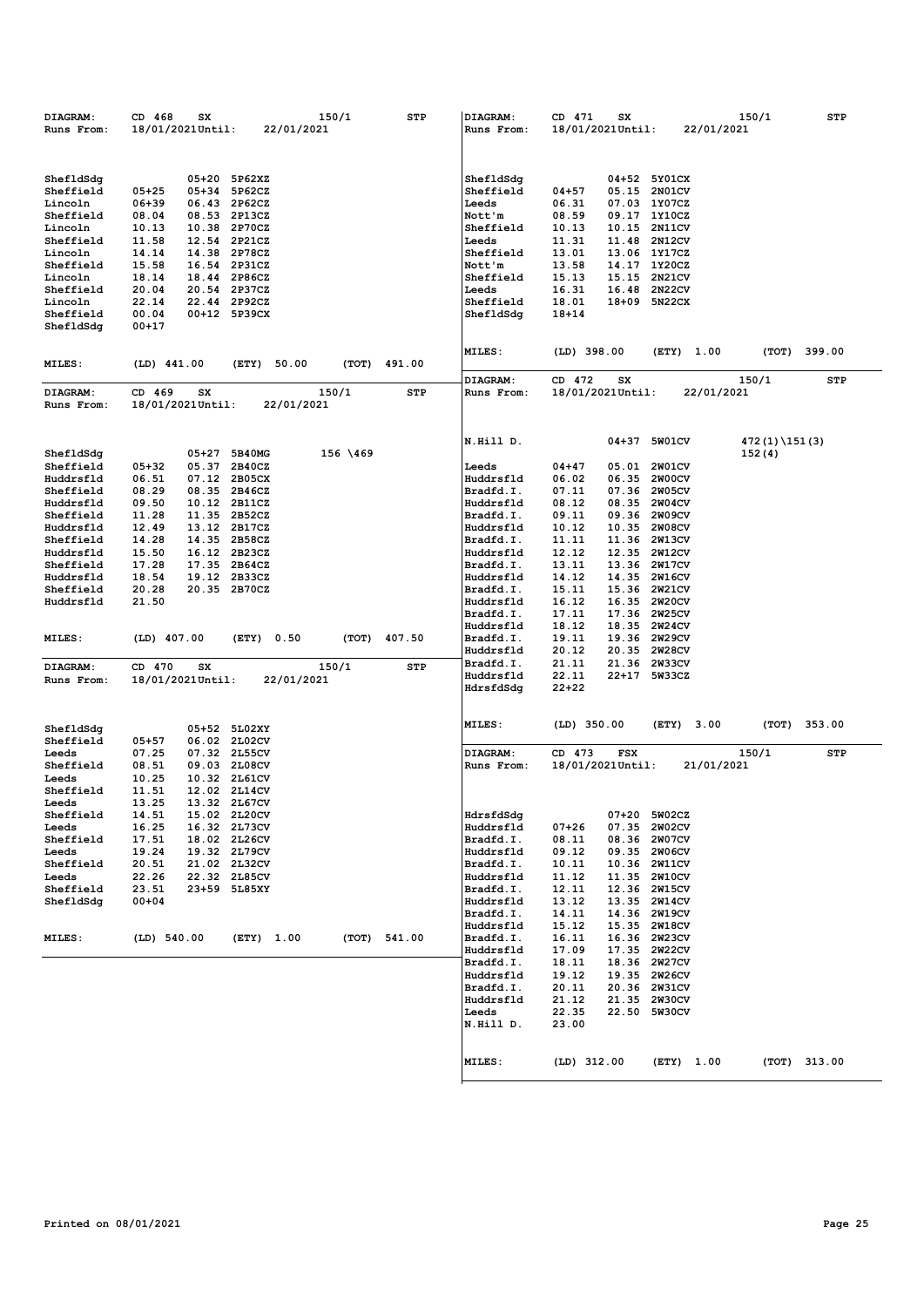| DIAGRAM:<br>Runs From: | CD 473<br>FO<br>22/01/2021Until:               | 22/01/2021    | 150/1                     | STP        | DIAGRAM:<br><b>Runs From:</b> | CD 648<br>18/01/2021Until: | SX        |                              | 22/01/2021 | 158/7             | STP          |  |
|------------------------|------------------------------------------------|---------------|---------------------------|------------|-------------------------------|----------------------------|-----------|------------------------------|------------|-------------------|--------------|--|
|                        |                                                |               |                           |            |                               |                            |           |                              |            |                   |              |  |
| HdrsfdSdg              | 07+20 5W02CZ                                   |               |                           |            | N.Hill D.                     |                            |           | 10+15 5H86CZ                 |            |                   |              |  |
| Huddrsfld              | 07.35 2W02CV<br>$07 + 26$                      |               |                           |            | Leeds                         | $10 + 26$                  |           | 10.49 2H86CZ                 |            |                   |              |  |
| Bradfd.I.              | 08.36 2W07CV<br>08.11                          |               |                           |            | Carlisle                      | 13.31                      | 14.50     | <b>2H93CV</b>                |            |                   |              |  |
| Huddrsfld              | 09.12<br>09.35 2W06CV                          |               |                           |            | Leeds                         | 17.38                      | $17 + 50$ | 5H99CV                       |            |                   |              |  |
| Bradfd.I.              | 10.11<br>10.36 2W11CV                          |               |                           |            | N.Hill D.                     | $18 + 00$                  |           |                              |            |                   |              |  |
| Huddrsfld<br>Bradfd.I. | 11.12<br>11.35 2W10CV<br>12.11<br>12.36 2W15CV |               |                           |            |                               |                            |           |                              |            |                   |              |  |
| Huddrsfld              | 13.12<br>13.35 2W14CV                          |               |                           |            | MILES:                        | $(LD)$ 226.00              |           | (ETY)                        | 4.00       |                   | (TOT) 230.00 |  |
| Bradfd.I.              | 14.36 2W19CV<br>14.11                          |               |                           |            |                               |                            |           |                              |            |                   |              |  |
| Huddrsfld              | 15.12<br>15.35 2W18CV                          |               |                           |            | DIAGRAM:                      | CD 649                     | SX        |                              |            | 158/7             | <b>STP</b>   |  |
| Bradfd.I.              | 16.11<br>16.36 2W23CV                          |               |                           |            | Runs From:                    | 18/01/2021Until:           |           |                              | 22/01/2021 |                   |              |  |
| Huddrsfld              | 17.09<br>17.35 2W22CV                          |               |                           |            |                               |                            |           |                              |            |                   |              |  |
| Bradfd.I.              | 18.11<br>18.36 2W27CV                          |               |                           |            |                               |                            |           |                              |            |                   |              |  |
| Huddrsfld              | 19.12<br>19.35 2W26CV                          |               |                           |            |                               |                            |           |                              |            |                   |              |  |
| Bradfd.I.              | 20.11<br>20.36 2W31CV                          |               |                           |            | N.Hill D.                     |                            |           |                              | FUEL       |                   |              |  |
| Huddrsfld<br>Leeds     | 21.12<br>21.35 2W30CV<br>22.35<br>22.50 5W30CV |               |                           |            | N.Hill D.                     |                            |           | 07+20 5H12CV                 |            |                   |              |  |
| N.Hill D.              | 23.00                                          |               |                           |            | Leeds                         | $07 + 30$                  |           | 07.48 2H12CV                 |            |                   |              |  |
|                        |                                                |               |                           |            | Carlisle<br>Leeds             | 10.30                      |           | 10.49 2H89CV                 |            |                   |              |  |
|                        |                                                |               |                           |            | Carlisle                      | 13.34<br>19.28             |           | 16.48 2H94CV                 |            |                   |              |  |
| <b>MILES:</b>          | $(LD)$ 312.00                                  | (ETY)<br>1.00 | (TOT)<br>313.00           |            |                               |                            |           |                              |            |                   |              |  |
| DIAGRAM:<br>Runs From: | CD 642<br>SX<br>18/01/2021Until:               | 22/01/2021    | 158/7                     | <b>STP</b> | MILES:                        | $(LD)$ 339.00              |           | (ETY) 2.00                   |            | (TOT)             | 341.00       |  |
|                        |                                                |               |                           |            | DIAGRAM:                      | CD 650                     | SX        |                              |            | 158/7             | <b>STP</b>   |  |
| COVID-19               |                                                |               |                           |            | <b>Runs From:</b>             | 18/01/2021Until:           |           |                              | 22/01/2021 |                   |              |  |
| Heaton CS              |                                                | FUEL          |                           |            |                               |                            |           |                              |            |                   |              |  |
| Heaton CS              | 06+04 5N50CV                                   |               |                           |            | COVID-19                      |                            |           |                              |            |                   |              |  |
| Newcastle              | 06+14<br>07.25 2N05VV                          |               |                           |            | Carlisle                      |                            |           | 05.57 2N08S5                 |            |                   |              |  |
| Carlisle               | 08.58<br>09.22 2A26NE                          |               |                           |            | Nunthorpe                     | 09.12                      |           | 09.16 2W19S5                 |            |                   |              |  |
| Newcastle              | 10.56<br>11.23 2N15VV                          |               |                           |            | Newcastle                     | 10.55                      | 11.40     | 2N20S5                       |            |                   |              |  |
| Carlisle               | 12.57<br>13.23 2A34NE                          |               |                           |            | Nunthorpe                     | 13.12                      |           | 13.18 2W35S5                 |            |                   |              |  |
| Newcastle              | 15.23 2N23VV<br>14.57                          |               |                           |            | Newcastle                     | 14.54                      |           | 15.40 2N34S5                 |            |                   |              |  |
| Carlisle               | 16.57<br>17.22 2A42S5                          |               |                           |            | Nunthorpe                     | 17.13                      |           | 17.32 5N34S5                 |            |                   |              |  |
| Newcastle<br>Carlisle  | 18.52<br>19.23 2N33S5<br>21.01<br>21.07        | 2N62VV        |                           |            | MdlsbrSdg                     | 17.45                      |           | 18+25 5W55S4                 |            |                   |              |  |
| Newcastle              | 22.42<br>22+49 5N58VV                          |               | $665(1)\642(2)$           |            | Middlsbro                     | $18 + 26$                  |           | 18.31 2W55S5                 |            |                   |              |  |
| Heaton CS              | $22 + 59$                                      |               |                           |            | Newcastle                     | 19.49                      |           | 20+22 5N97S5                 |            | $652(1)\ (650(2)$ |              |  |
|                        |                                                |               |                           |            | Heaton CS                     | $20 + 32$                  |           |                              |            | 646(3)            |              |  |
| <b>MILES:</b>          | $(LD)$ 496.00                                  | (ETY)<br>4.00 | 500.00<br>(TOT)           |            |                               |                            |           |                              |            |                   |              |  |
|                        |                                                |               |                           |            | MILES:                        | $(LD)$ 380.50              |           | (ETY) 2.50                   |            | (TOT)             | 383.00       |  |
| DIAGRAM:<br>Runs From: | CD 646<br>SX<br>18/01/2021Until:               | 22/01/2021    | 158/7                     | STP        |                               |                            |           |                              |            |                   |              |  |
|                        |                                                |               |                           |            | <b>DIAGRAM:</b>               | CD 652                     | SX        |                              |            | 158/7             | <b>STP</b>   |  |
|                        |                                                |               |                           |            | Runs From:                    | 18/01/2021Until:           |           |                              | 22/01/2021 |                   |              |  |
| COVID-19               |                                                |               |                           |            |                               |                            |           |                              |            |                   |              |  |
| Carlisle               | 06.32 2A02NE                                   |               |                           |            | Darlingtn                     |                            |           | 06.15 2D04VV                 |            | 667(1)\673(2)     |              |  |
| Newcastle              | 08.14<br>08.23 2N09VV                          |               | $646(1)\664(2)$           |            |                               |                            |           |                              |            | 652 (3)           |              |  |
| Carlisle               | 10.00<br>18.49 2N97S5                          |               |                           |            | (To Saltburn)                 |                            |           |                              |            |                   |              |  |
| Newcastle              | 20.16<br>20+22 5N97S5                          |               | 652 (1) \650 (2)          |            | Middlsbro                     | 06.42                      |           | 06.56 2W03S5                 |            |                   |              |  |
| Heaton CS              | $20 + 32$                                      |               | 646(3)                    |            | Newcastle                     | 08.19                      |           | 08.23 2A62S4                 |            |                   |              |  |
|                        |                                                |               |                           |            | Morpeth                       | 08.44                      |           | 08.55 2A11S4                 |            |                   |              |  |
|                        |                                                |               |                           |            | Newcastle                     | 09.16                      |           | 09.40 2N24S5                 |            |                   |              |  |
| <b>MILES:</b>          | $(LD)$ 186.00                                  | (ETY) 2.00    | $(TOT)$ 188.00            |            | Nunthorpe                     | 11.13                      |           | 11.18 2W27S5                 |            |                   |              |  |
|                        |                                                |               |                           |            | Newcastle<br>Nunthorpe        | 12.55<br>15.13             |           | 13.40 2N26S5<br>15.18 2W43S5 |            |                   |              |  |
| DIAGRAM:               | CD 647<br>SX                                   |               | 158/7                     | STP        | Newcastle                     | 16.55                      |           | 17.06 2A78S4                 |            |                   |              |  |
| Runs From:             | 18/01/2021Until:                               | 22/01/2021    |                           |            | Morpeth                       | 17.26                      |           | 17.55 2A29S4                 |            |                   |              |  |
|                        |                                                |               |                           |            | Newcastle                     | 18.16                      |           | 18.21 2A82S5                 |            |                   |              |  |
|                        |                                                |               |                           |            | Morpeth                       | 18.41                      |           | 18.56 2A33S4                 |            |                   |              |  |
|                        |                                                |               |                           |            | Newcastle                     | 19.17                      |           | 20+22 5N97S5                 |            | $652(1)\650(2)$   |              |  |
| Heaton CS              | 05+20 5N04S5                                   |               | $663(1)\647(2)$<br>661(3) |            | Heaton CS                     | $20 + 32$                  |           |                              |            | 646(3)            |              |  |
| (To Hexham)            |                                                |               |                           |            |                               |                            |           |                              |            |                   |              |  |
| Newcastle              | 05.42 2N01VV<br>$05 + 30$                      |               | $647(1)\661(2)$           |            |                               |                            |           |                              |            |                   |              |  |
| Carlisle               | 07.14<br>08.24 2H85CV                          |               |                           |            | MILES:                        | (LD) 377.00                |           | (ETY) 2.00                   |            |                   | (TOT) 379.00 |  |
| Leeds                  | 11.08<br>13.18 2H90CV                          |               |                           |            |                               |                            |           |                              |            |                   |              |  |
| Carlisle               | 16.01<br>16.18 2H95CV                          |               |                           |            |                               |                            |           |                              |            |                   |              |  |
| Leeds<br>N.Hill D.     | 19.08<br>19+21 5H95CV<br>$19 + 31$             |               |                           |            |                               |                            |           |                              |            |                   |              |  |
|                        |                                                |               |                           |            |                               |                            |           |                              |            |                   |              |  |
|                        |                                                |               |                           |            |                               |                            |           |                              |            |                   |              |  |
| <b>MILES:</b>          | $(LD)$ 401.00                                  | (ETY) 4.00    | (TOT) 405.00              |            |                               |                            |           |                              |            |                   |              |  |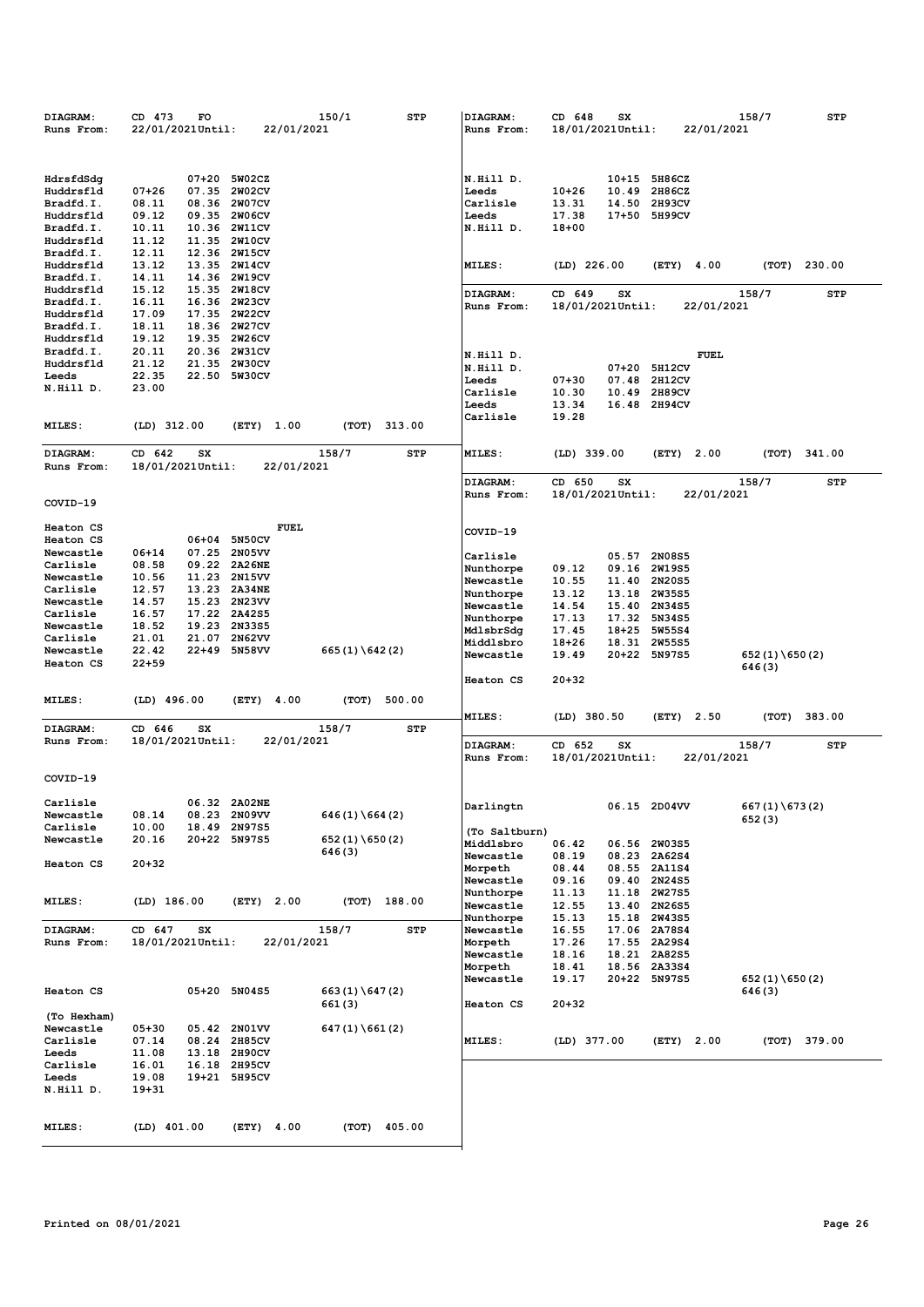| DIAGRAM:<br>Runs From:   | CD 661<br>SX<br>18/01/2021Until:               | 22/01/2021                 | 156/0<br>STP        | DIAGRAM:<br>Runs From: | CD 664<br>SX<br>18/01/2021Until:         | 22/01/2021                     | 156/0                                | <b>STP</b> |
|--------------------------|------------------------------------------------|----------------------------|---------------------|------------------------|------------------------------------------|--------------------------------|--------------------------------------|------------|
| COVID-19                 |                                                |                            |                     | Heaton CS              |                                          | 05.06 3D93CV                   | $672(1)\ (669(2)$                    |            |
| Heaton CS                | $05 + 20$                                      | 5N04S5                     | $663(1)\647(2)$     |                        |                                          |                                | 664 (3)                              |            |
|                          |                                                |                            | 661(3)              | Middlsbro              | 06.14<br>06+28                           | 5N53S5                         |                                      |            |
| (To Hexham)<br>Newcastle | $05 + 30$<br>05.42                             | 2N01VV                     | $647(1)\661(2)$     | Middlsbro<br>Newcastle | 06+33<br>06.49<br>08.00<br>08.23         | <b>1N53S5</b><br><b>2N09VV</b> | $646(1)\664(2)$                      |            |
| Carlisle                 | 07.14<br>07.26                                 | <b>2A04NE</b>              |                     | Carlisle               | 10.00<br>10.23                           | <b>2A28NE</b>                  |                                      |            |
| Newcastle                | 08.54<br>09.23                                 | 2N11VV                     |                     | Newcastle              | 11.56<br>12.23                           | <b>2N17VV</b>                  |                                      |            |
| Carlisle                 | 11.00<br>11.23                                 | <b>2A30NE</b>              |                     | Carlisle               | 13.58<br>14.27                           | <b>2A36NE</b>                  |                                      |            |
| Newcastle                | 12.57<br>13.23                                 | <b>2N19VV</b>              |                     | Newcastle              | 16.01<br>16.23                           | 2N25VV                         |                                      |            |
| Carlisle<br>Newcastle    | 15.00<br>15.22 2A38NE<br>16.56<br>17.23        | 2N27VV                     |                     | Carlisle<br>Workingtn  | 18.00<br>23.04<br>$23+09$                | 22.15 2C56FY<br>5C74FX         |                                      |            |
| Carlisle                 | 19.01<br>19.09 2C50FY                          |                            |                     | WorkingtC              | 23+16                                    |                                |                                      |            |
| Barrow                   | 21.42<br>21+47 5C50FS                          |                            |                     |                        |                                          |                                |                                      |            |
| Barrow CS                | $21 + 50$                                      |                            |                     | MILES:                 | $(LD)$ 447.00                            | (ETY) 1.50                     | (TOT)                                | 448.50     |
| MILES:                   | $(LD)$ 520.00                                  | (ETY)<br>2.50              | 522.50<br>(TOT)     | DIAGRAM:               | CD 665<br>SX                             |                                | 156/0                                | <b>STP</b> |
|                          |                                                |                            |                     | <b>Runs From:</b>      | 18/01/2021Until:                         | 22/01/2021                     |                                      |            |
| DIAGRAM:<br>Runs From:   | CD 662<br>SX<br>18/01/2021Until:               | 22/01/2021                 | 156/0<br>STP        | COVID-19               |                                          |                                |                                      |            |
| COVID-19                 |                                                |                            |                     | Carlisle               |                                          | 05.31 2L72S4                   | $662(1)\665(2)$                      |            |
|                          |                                                |                            |                     | Dumfries               | 06.08                                    | 06.18 2N10VV                   |                                      |            |
| Carlisle                 | 05.31 2L72S4                                   |                            | $662(1)\665(2)$     | Newcastle              | 08.35<br>08.59                           | 2A64S4                         |                                      |            |
| Dumfries<br>Newcastle    | 06.08<br>07.41 1N56CV<br>09.54<br>10.23        | <b>2N13VV</b>              |                     | Morpeth                | 09.55<br>09.18<br>10.17                  | 2A13S4<br>10.57 2A66S4         |                                      |            |
| Carlisle                 | 11.58<br>12.24                                 | <b>2A32NE</b>              |                     | Newcastle<br>Morpeth   | 11.17<br>11.55                           | 2A17S4                         |                                      |            |
| Newcastle                | 13.57<br>14.23                                 | 2N21VV                     |                     | Newcastle              | 12.17<br>12.57                           | 2A70S4                         |                                      |            |
| Carlisle                 | 15.58<br>16.22 2A40NE                          |                            |                     | Morpeth                | 13.22                                    | 13.55 2A21S4                   |                                      |            |
| Newcastle                | 17.57<br>18.05<br>18.30<br>18.40               | 2N73S5<br>2A44S5           |                     | Newcastle              | 14.18<br>15.23<br>15.55                  | 15.02 2A74S4<br>2A25S4         |                                      |            |
| Prudhoe<br>Morpeth       | 19.28<br>$19+46$                               | 5A44S4                     |                     | Morpeth<br>Newcastle   | 16.18<br>17.05                           | 2N71S5                         |                                      |            |
| Newcastle                | $19 + 58$<br>20.45                             | 2N54S5                     |                     | Hexham                 | 17.47<br>$17 + 49$                       | 5N46S5                         |                                      |            |
| Middlsbro                | 22.05<br>$22 + 10$                             | 5N54S5                     |                     | Hexham                 | $17 + 56$<br>17.59                       | 2N46S5                         |                                      |            |
| Middlsbro<br>Darlingtn   | $22 + 25$<br>22+31<br>$22 + 53$                | 5N54S5                     | $662(1)\667(2)$     | Middlsbro<br>Middlsbro | 20.03<br>$20 + 08$<br>$20 + 28$<br>20.30 | 5W63S4<br>2W63S5               |                                      |            |
|                          |                                                |                            |                     | Newcastle              | 21.54<br>$22+49$                         | <b>5N58VV</b>                  | $665(1)\ (642(2)$                    |            |
|                          |                                                |                            |                     | Heaton CS              | $22 + 59$                                |                                |                                      |            |
| <b>MILES:</b>            | $(LD)$ 467.00                                  | 33.00<br>(ETY)             | 500.00<br>(TOT)     |                        |                                          |                                |                                      |            |
| DIAGRAM:                 | CD 663<br>SX                                   |                            | 156/0<br><b>STP</b> | MILES:                 | $(LD)$ 404.00                            | (ETY)<br>3.00                  | (TOT)                                | 407.00     |
| Runs From:               | 18/01/2021Until:                               | 22/01/2021                 |                     | <b>DIAGRAM:</b>        | CD 666<br>sx                             |                                | 156/0                                | <b>STP</b> |
|                          |                                                |                            |                     | Runs From:             | 18/01/2021Until:                         | 22/01/2021                     |                                      |            |
| COVID-19                 |                                                |                            |                     |                        |                                          |                                |                                      |            |
| Heaton CS                |                                                | <b>FUEL</b><br><b>WASH</b> |                     | COVID-19               |                                          |                                |                                      |            |
| Heaton CS                | 05+20                                          | 5N04S5                     | $663(1)\647(2)$     | Heaton CS<br>Newcastle | 05+28                                    | 5N02S5<br>05.57 2A00S4         | $666(1)\$ (671(2)                    |            |
| Newcastle                | $05 + 30$<br>05+38 5N04S5                      |                            | 661(3)              | Chathill               | $05 + 38$<br>06.47                       | 06+49 5A09S4                   |                                      |            |
| Hexham                   | 06.09 2N04S5<br>06+05                          |                            |                     | Chathill               | $07 + 09$                                | 07.10 2A09S4                   |                                      |            |
| Middlsbro                | 08.10<br>08+19 5W15S5                          |                            |                     | Newcastle              | 08.21                                    | 08.40 2N12S5                   |                                      |            |
| Middlsbro                | 08+28<br>08.31 2W15S5                          |                            |                     | Middlsbro              | 09.58<br>10+03                           | 5N12S5                         |                                      |            |
| Newcastle<br>Nunthorpe   | 09.55<br>10.40 2N18S5<br>12.13<br>12.18 2W31S5 |                            |                     | MdlsbrSdg<br>Middlsbro | $10+09$<br>$14 + 28$                     | 14+27 5W39S5<br>14.31 2W39S5   |                                      |            |
| Newcastle                | 13.55<br>14.40 2N30S5                          |                            |                     | Newcastle              | 15.54                                    | 16.41 2N38S5                   |                                      |            |
| Nunthorpe                | 16.12<br>16.18 2N45S5                          |                            |                     | Whitby                 | 19.30                                    | 19.44 2D90VV                   |                                      |            |
| Newcastle                | 17.55<br>18.23 2N29VV                          |                            |                     | Middlsbro              | 21.14                                    | 21.20 5D90S4                   |                                      |            |
| Carlisle<br>Middlsbro    | 20.01<br>20.09 2N58S5<br>23.03<br>23+17 5D72S4 |                            |                     | MdlsbrWDk<br>Middlsbro | 21.21<br>21.31<br>21.32                  | 5D90S4<br>21.35 5D90S4         | $666(1)\ (672(2)$<br>$672(1)\666(2)$ |            |
| Heaton CS                | 00+51                                          |                            |                     | Darlingtn              | 21.57                                    |                                |                                      |            |
| <b>MILES:</b>            | $(LD)$ 502.00                                  | (ETY) 78.00                | (TOT) 580.00        | MILES:                 | $(LD)$ 322.00                            | (ETY) 4.00                     | (TOT) 326.00                         |            |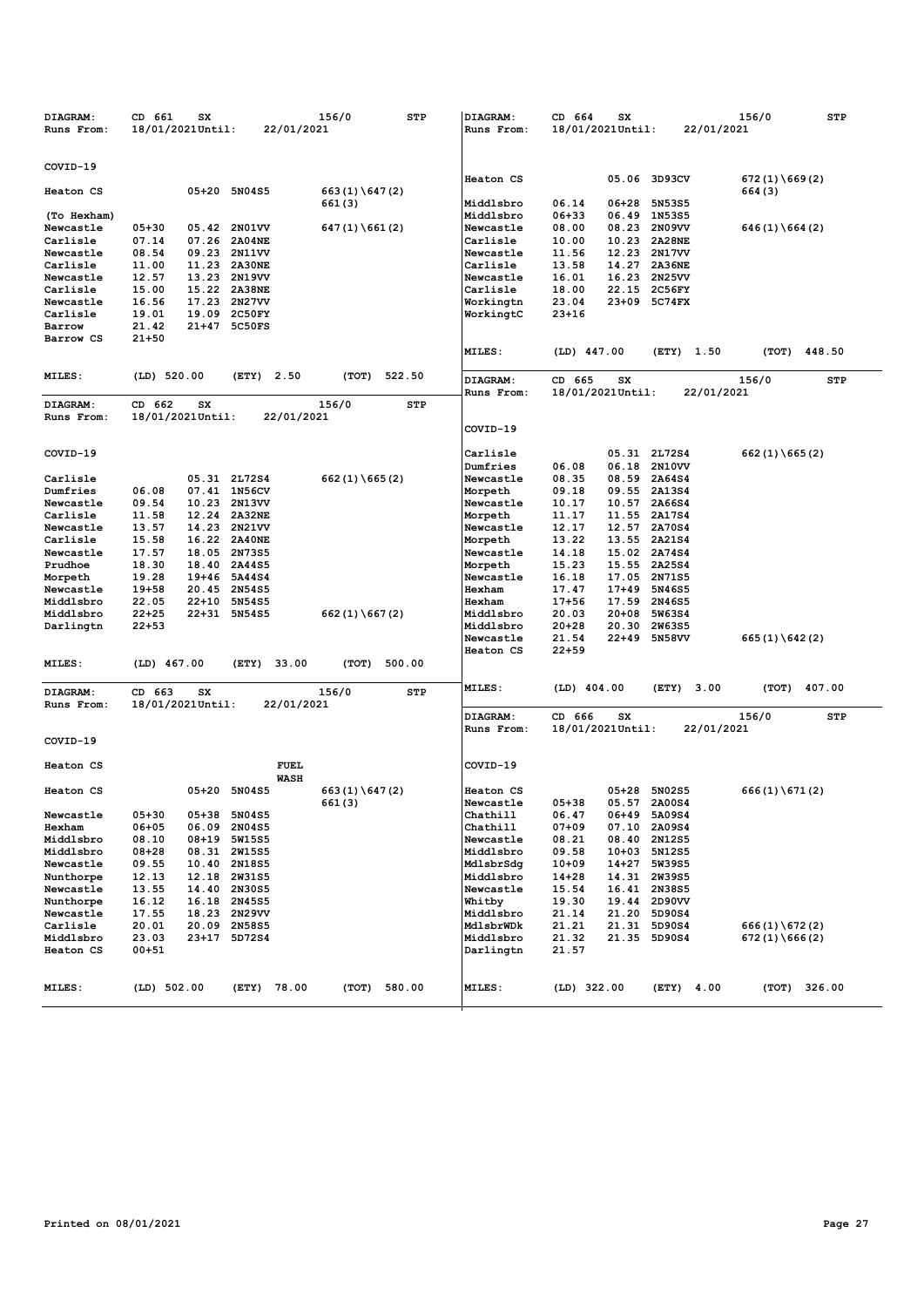| DIAGRAM:<br>Runs From:     | CD 667<br>$18/01/2021$ Until: | SX             | 22/01/2021       | 156/0                       | <b>STP</b> | DIAGRAM:<br>Runs From:     | CD 671<br>18/01/2021Until: | SX    |                              | 22/01/2021  | 156/0             | STP          |
|----------------------------|-------------------------------|----------------|------------------|-----------------------------|------------|----------------------------|----------------------------|-------|------------------------------|-------------|-------------------|--------------|
| COVID-19                   |                               |                |                  |                             |            | Heaton CS                  |                            |       | 05+28 5N02S5                 |             | $666(1)\ (671(2)$ |              |
| Darlingtn                  |                               |                | 06.15 2D04VV     | $667(1)\$ (673(2)<br>652(3) |            | Newcastle<br>Hartlepol     | $05 + 38$<br>06.31         |       | 05.44 2N02S5<br>06.39 2N07S5 |             |                   |              |
| Middlsbro                  | 06.42                         |                | 06.46 2D04VV     |                             |            | Hexham                     | 08.18                      |       | 08.26 2N14S5                 |             |                   |              |
| Saltburn                   | 07.11                         | 07.59          | 2D07VV           |                             |            | Newcastle                  | 09.05                      | 15.55 | 2N39S5                       |             |                   |              |
| BishpAukl                  | 09.21                         |                | 09.26 2D22VV     |                             |            | Hexham                     | 16.38                      |       | 16+45 5N42S5                 |             |                   |              |
| Saltburn<br>BishpAukl      | 10.49<br>12.21                | 10.59<br>12.26 | 2D19VV<br>2D36VV |                             |            | Hexham<br>Nunthorpe        | $16 + 52$<br>19.12         | 19.17 | 16.56 2N42S5<br>2W59S5       |             |                   |              |
| Saltburn                   | 13.49                         |                | 13.59 2D31VV     |                             |            | Newcastle                  | 20.54                      |       | 21.22 2A48S4                 |             |                   |              |
| BishpAukl                  | 15.21                         | 15.30          | 2D48VV           |                             |            | Morpeth                    | 21.42                      |       | 21.57 2A49S4                 |             |                   |              |
| Saltburn                   | 16.49                         | 16.59          | 2D43VV           |                             |            | Newcastle                  | 22.18                      |       | 22.24 2A50S5                 |             |                   |              |
| BishpAukl                  | 18.21                         | 18.26          | 2D60VV           |                             |            | Morpeth                    | 22.44                      | 22.55 | 2A51S4                       |             |                   |              |
| Saltburn                   | 19.49                         | 19.59          | 2D55VV           |                             |            | Newcastle                  | 23.16                      |       | 23+26 5A51CV                 |             | $671(1)\668(2)$   |              |
| BishpAukl                  | 21.21                         |                | 21.26 2D70S4     |                             |            |                            |                            |       |                              |             | 669(3)            |              |
| Middlsbro                  | 22.22                         | $22 + 31$      | 5N54S5           | 662(1)\667(2)               |            | Heaton CS                  | $23 + 36$                  |       |                              |             |                   |              |
| (22.10 from Middlesbrough) |                               |                |                  |                             |            |                            |                            |       |                              |             |                   |              |
| Darlingtn                  | $22 + 53$                     |                |                  |                             |            | MILES:                     | $(LD)$ 322.00              |       | (ETY)                        | 4.00        | (ТОТ)             | 326.00       |
| MILES:                     | $(LD)$ 415.00                 |                | (ETY)<br>15.00   | (TOT)<br>430.00             |            | DIAGRAM:                   | CD 672                     | SX    |                              |             | 156/0             | STP          |
|                            |                               |                |                  |                             |            | Runs From:                 | 18/01/2021Until:           |       |                              | 22/01/2021  |                   |              |
| DIAGRAM:                   | CD 668                        | SX             |                  | 156/0                       | STP        |                            |                            |       |                              |             |                   |              |
| Runs From:                 | 18/01/2021Until:              |                | 22/01/2021       |                             |            | COVID-19                   |                            |       |                              |             |                   |              |
| COVID-19                   |                               |                |                  |                             |            | <b>Heaton CS</b>           |                            |       |                              | <b>FUEL</b> |                   |              |
|                            |                               |                |                  |                             |            | <b>Heaton CS</b>           |                            |       | 05.06 3D93CV                 |             | $672(1)\669(2)$   |              |
| Darlingtn                  |                               | 04+28          | 5D81S5           |                             |            |                            |                            |       |                              |             | 664 (3)           |              |
| Middlsbro                  | $04 + 49$                     | 04.58          | 2D81S5           |                             |            | Middlsbro                  | 06.14                      |       | 06.20 2D93S4                 |             |                   |              |
| Whitby                     | 06.16                         | 06.31          | 2D82S5           |                             |            | Nunthorpe                  | 06.33                      |       | 06.39 2E03S5                 |             |                   |              |
| Middlsbro                  | 08.06                         | $08 + 10$      | 5D82S4           |                             |            | Middlsbro                  | 06.52                      |       | 07.04 2D83S5                 |             |                   |              |
| MdlsbrSdg                  | 08+11                         | $21+08$        | 5N41S5           |                             |            | Whitby                     | 08.36                      |       | 08.45 2D84S5                 |             |                   |              |
| Middlsbro                  | $21 + 14$                     | 21.31          | 2N41S5           | $669(1)\668(2)$             |            | Middlsbro                  | 10.15                      | 10+20 | 5W23S5                       |             |                   |              |
| Newcastle                  | 22.49                         |                | 23+26 5A51CV     | $671(1)\668(2)$             |            | Middlsbro                  | $10 + 28$                  |       | 10.31 2W23S5                 |             |                   |              |
| Heaton CS                  | 23+36                         |                |                  | 669(3)                      |            | Newcastle<br>Whitby        | 11.54<br>15.31             |       | 12.40 2N28S5<br>15.59 2N31S5 |             |                   |              |
|                            |                               |                |                  |                             |            | Newcastle                  | 18.50                      |       | 19.45 2N50S5                 |             |                   |              |
|                            |                               |                |                  |                             |            | Middlsbro                  | 21.03                      | 21+08 | 5N50S5                       |             |                   |              |
| MILES:                     | $(LD)$ 118.00                 |                | (ETY)<br>19.00   | (TOT) 137.00                |            | MdlsbrWDk                  | $21 + 09$                  |       | 21.31 5D90S4                 |             | $666(1)\ 672(2)$  |              |
|                            |                               |                |                  |                             |            | (21.20 from Middlesbrough) |                            |       |                              |             |                   |              |
| DIAGRAM:                   | CD 669                        | SX             |                  | 156/0                       | <b>STP</b> | Middlsbro                  | 21.32                      |       | 21.35 5D90S4                 |             | $672(1)\666(2)$   |              |
| Runs From:                 | 18/01/2021Until:              |                | 22/01/2021       |                             |            | Darlingtn                  | 21.57                      |       |                              |             |                   |              |
|                            |                               |                |                  |                             |            |                            |                            |       |                              |             |                   |              |
|                            |                               |                |                  |                             |            | MILES:                     | $(LD)$ 410.50              |       | (ETY) 1.50                   |             | (TOT)             | 412.00       |
| Heaton CS                  |                               | 05.06          | 3D93CV           | $672(1)\669(2)$             |            |                            |                            |       |                              |             |                   |              |
| Middlsbro                  | 06.14                         | 06.25          | 2D00VV           | 664(3)                      |            | DIAGRAM:<br>Runs From:     | CD 673<br>18/01/2021Until: | FSX   |                              | 21/01/2021  | 156/0             | <b>STP</b>   |
| Saltburn                   | 06.51                         | 06.57          | 2D05VV           |                             |            |                            |                            |       |                              |             |                   |              |
| BishpAukl                  | 08.21                         |                | 08.26 2D16VV     |                             |            |                            |                            |       |                              |             |                   |              |
| Saltburn                   | 09.49                         |                | 09.59 2D15VV     |                             |            |                            |                            |       |                              |             |                   |              |
| BishpAukl                  | 11.21                         |                | 11.26 2D32VV     |                             |            | Darlingtn                  |                            |       | 06.15 2D04VV                 |             | 667(1)\673(2)     |              |
| Saltburn                   | 12.49                         |                | 12.59 2D27VV     |                             |            |                            |                            |       |                              |             | 652 (3)           |              |
| BishpAukl                  | 14.21                         |                | 14.26 2D44VV     |                             |            | (To Saltburn)              |                            |       |                              |             |                   |              |
| Saltburn                   | 15.49                         |                | 15.59 2D39VV     |                             |            | Middlsbro                  | 06.42                      |       | 07+02 5W11S5                 |             |                   |              |
| BishpAukl                  | 17.21                         |                | 17.26 2D56VV     |                             |            | Middlsbro                  | 07+27                      |       | 07.31 2W11S5                 |             |                   |              |
| Saltburn                   | 18.49                         |                | 18.59 2D51VV     |                             |            | Newcastle                  | 08.55                      |       | 17.56 2A80S4                 |             |                   |              |
| BishpAukl                  | 20.21                         |                | 20.26 2D68VV     |                             |            | Chathill                   | 18.53                      | 18+55 | 5A35S4                       |             |                   |              |
| Middlsbro                  | 21.22                         |                | 21.31 2N41S5     | $669(1)\668(2)$             |            | Chathill                   | $19 + 14$                  |       | 19.15 2A35S4                 |             |                   |              |
| Newcastle                  | 22.49                         |                | 23+26 5A51CV     | $671(1)\668(2)$<br>669(3)   |            | Newcastle<br>Morpeth       | 20.13<br>20.42             |       | 20.22 2A46S5<br>21.02 2A37S4 |             |                   |              |
| Heaton CS                  | 23+36                         |                |                  |                             |            | Newcastle                  | 21.23                      |       | 21.25 2N37VV                 |             |                   |              |
|                            |                               |                |                  |                             |            | Carlisle                   | 23.03                      |       |                              |             |                   |              |
|                            |                               |                |                  |                             |            |                            |                            |       |                              |             |                   |              |
| MILES:                     | $(LD)$ 501.00                 |                | (ETY) 2.00       | 503.00<br>(TOT)             |            | <b>MILES:</b>              | (LD) 251.00                |       | (ETY) 2.00                   |             |                   | (TOT) 253.00 |
|                            |                               |                |                  |                             |            |                            |                            |       |                              |             |                   |              |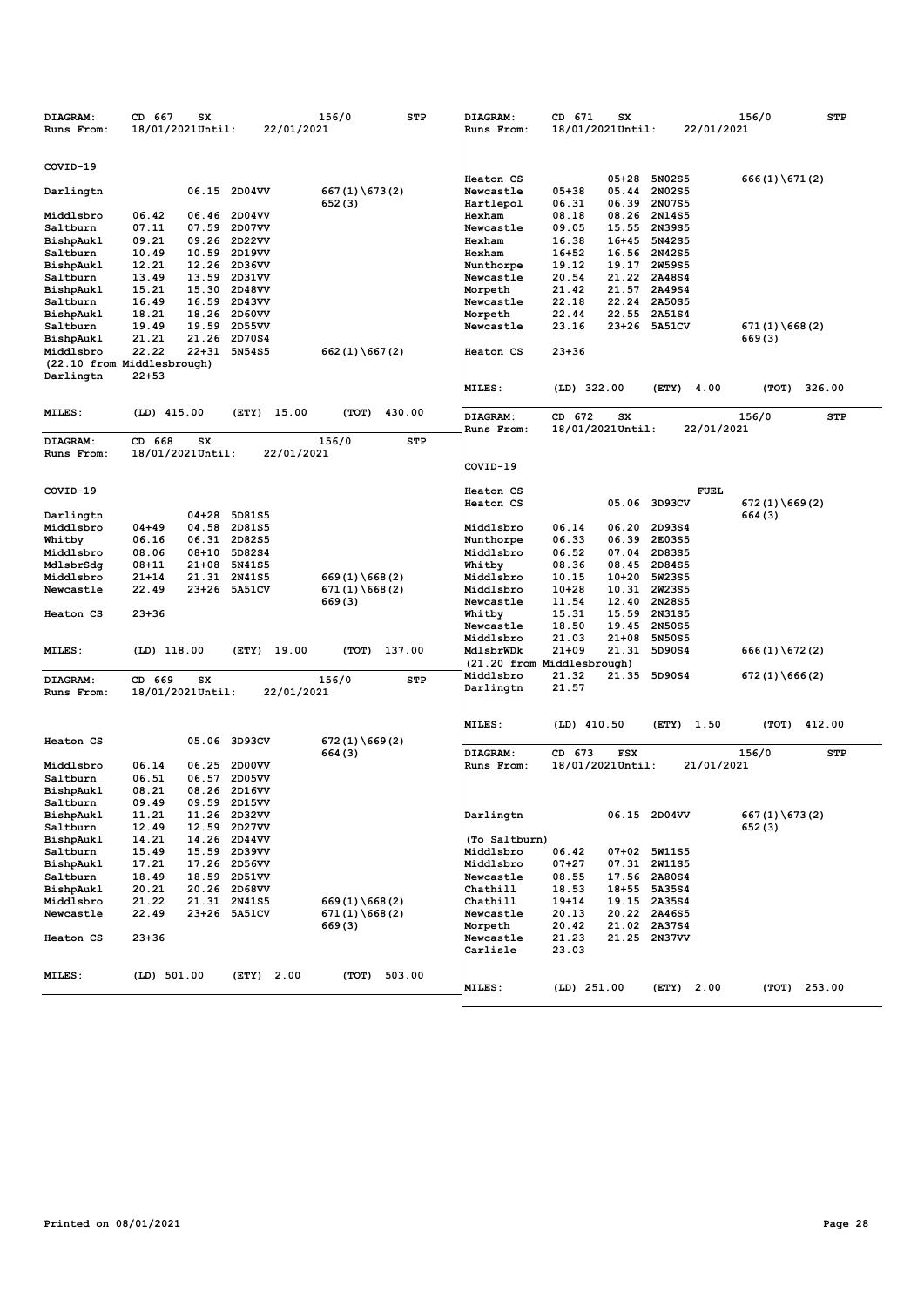| DIAGRAM:<br>Runs From: | CD 673<br>FO<br>22/01/2021Until: | 22/01/2021                    | 156/0                       | <b>STP</b> | DIAGRAM:<br>Runs From: | CD 682<br>SX<br>18/01/2021Until:               | 156/0<br>22/01/2021 | STP             |
|------------------------|----------------------------------|-------------------------------|-----------------------------|------------|------------------------|------------------------------------------------|---------------------|-----------------|
|                        |                                  |                               |                             |            |                        |                                                |                     |                 |
| Darlingtn              |                                  | 06.15 2D04VV                  | $667(1)\$ (673(2)<br>652(3) |            | WorkingtC<br>Maryport  | 05+25 5C36FT<br>05.48 2C36FX<br>$05 + 40$      |                     |                 |
| (To Saltburn)          |                                  |                               |                             |            | Barrow                 | 07.50 2C41FX<br>07.44                          |                     |                 |
| Middlsbro              | 06.42                            | 07+02 5W11S5                  |                             |            | Carlisle               | 10.17<br>11.07 2C50FX                          |                     |                 |
| Middlsbro              | $07 + 27$                        | 07.31 2W11S5                  |                             |            | Barrow                 | 13.39<br>13+44 5C50FT                          |                     |                 |
| Newcastle              | 08.55                            | 17.56 2A80S4                  |                             |            | Barrow CS              | $13 + 47$<br>15+31 5C33FT                      |                     |                 |
| Chathill               | 18.53<br>$18 + 55$               | 5A35S4                        |                             |            | Barrow                 | $15 + 34$<br>15.44 2C33FU                      |                     |                 |
| Chathill               | $19 + 14$<br>19.15               | <b>2A35S4</b><br>20.22 2A46S5 |                             |            | Carlisle<br>Carlisle   | 18.10<br>18+55 5C33FU<br>$19 + 04$             |                     |                 |
| Newcastle<br>Morpeth   | 20.13<br>20.42                   | 21.02 2A37S4                  |                             |            |                        |                                                |                     |                 |
| Newcastle              | 21.23<br>21.25                   | 2N37VV                        |                             |            |                        |                                                |                     |                 |
| Carlisle               | 23.03                            | 23.10 2L86CV                  |                             |            | MILES:                 | (LD) 316.50                                    | (ETY)<br>9.00       | (TOT)<br>325.50 |
| Dumfries               | 23.47                            |                               |                             |            |                        |                                                |                     |                 |
|                        |                                  |                               |                             |            | DIAGRAM:               | CD 683<br>SX                                   | 156/0               | STP             |
| MILES:                 | $(LD)$ 284.00                    | (ETY) 2.00                    | (TOT)                       | 286.00     | Runs From:             | 18/01/2021Until:                               | 22/01/2021          |                 |
| <b>DIAGRAM:</b>        | CD 675<br>SX                     |                               | 156/0                       | <b>STP</b> |                        |                                                |                     |                 |
| Runs From:             | 18/01/2021Until:                 | 22/01/2021                    |                             |            | WorkingtC              | 06+30 5C40FX                                   |                     |                 |
|                        |                                  |                               |                             |            | Maryport               | 06.50 2C40FX<br>$06 + 45$                      |                     |                 |
|                        |                                  |                               |                             |            | Barrow                 | 08.52<br>09.27 2C45FX                          |                     |                 |
| COVID-19               |                                  |                               |                             |            | Carlisle               | 11.58<br>12.10                                 | <b>2C52FX</b>       |                 |
|                        |                                  |                               |                             |            | Barrow                 | 14.41<br>14.49 2C59FX                          |                     |                 |
| Darlingtn              |                                  | 06+35 5D01S5                  |                             |            | Carlisle               | 17.25<br>17.54 2C40FY                          |                     |                 |
| Darlingtn<br>BishpAukl | $06 + 40$<br>07.10<br>07.26      | 06.44 2D01VV<br>2D12VV        |                             |            | Barrow<br>Millom       | 20.36<br>21.10<br>21.38<br>22.00 2C52FY        | 2C57FY              |                 |
| Saltburn               | 08.52<br>08.59                   | 2D11VV                        |                             |            | Barrow                 | 22.31<br>22+35 5C52FY                          |                     |                 |
| BishpAukl              | 10.18<br>10.30                   | 2D26VV                        |                             |            | Barrow CS              | $22 + 38$                                      |                     |                 |
| Saltburn               | 11.49<br>11.59                   | 2D23VV                        |                             |            |                        |                                                |                     |                 |
| BishpAukl              | 13.21                            | 13.26 2D40VV                  |                             |            |                        |                                                |                     |                 |
| Saltburn               | 14.49<br>14.59                   | 2D35VV                        |                             |            | MILES:                 | $(LD)$ 434.50                                  | (ETY) 6.50          | $(TOT)$ 441.00  |
| BishpAukl              | 16.21<br>16.26                   | 2D52VV                        |                             |            |                        |                                                |                     |                 |
| Saltburn<br>BishpAukl  | 17.49<br>17.59<br>19.21<br>19.26 | 2D47VV<br>2D64VV              |                             |            | DIAGRAM:               | CD 684<br>SX                                   | 156/0               | STP             |
| Saltburn               | 20.49<br>20.59                   | 2D59VV                        |                             |            | Runs From:             | 18/01/2021Until:                               | 22/01/2021          |                 |
| Darlingtn              | 21.54                            |                               |                             |            |                        |                                                |                     |                 |
|                        |                                  |                               |                             |            |                        |                                                |                     |                 |
|                        |                                  |                               |                             |            | WorkingtC              | 05+38 5C31FX                                   |                     |                 |
| <b>MILES:</b>          | $(LD)$ 400.00                    | (ETY)<br>0.00                 | (TOT)                       | 400.00     | Workingtn              | $05 + 44$<br>05.52 2C31FU                      |                     |                 |
|                        |                                  |                               |                             |            | Carlisle               | 06.42<br>07.10 2C42FX                          |                     |                 |
| DIAGRAM:               | CD 680<br>SX                     |                               | 156/0                       | STP        | Barrow                 | 09.47<br>10.22 2C49FX                          |                     |                 |
| Runs From:             | 18/01/2021Until:                 | 22/01/2021                    |                             |            | Carlisle<br>Barrow     | 12.53<br>13.07 2C54FX<br>15.48<br>19.12 2C45FY |                     |                 |
|                        |                                  |                               |                             |            | Carlisle               | 21.45<br>21+55 5C59FY                          |                     |                 |
|                        |                                  |                               |                             |            | Carlisle               | $22 + 02$                                      |                     |                 |
| Barrow CS              |                                  | 05+28 5C32FX                  |                             |            |                        |                                                |                     |                 |
| Millom                 | $05 + 59$<br>06.10               | <b>2C32FX</b>                 |                             |            |                        |                                                |                     |                 |
| Barrow                 | 06.41                            | 06.51 2C39FX                  |                             |            | MILES:                 | (LD) 377.00                                    | (ETY) 1.50          | (TOT) 378.50    |
| Carlisle               | 09.24<br>12.48                   | 10.13 2C48FX<br>14.17 2C57FX  |                             |            |                        |                                                |                     |                 |
| Barrow<br>Carlisle     | 16.51                            | 17.07 2C38FY                  |                             |            | DIAGRAM:               | CD 685<br>SX                                   | 156/0               | STP             |
| Barrow                 | 19.37                            | 20.19 2C51FY                  |                             |            | <b>Runs From:</b>      | 18/01/2021Until:                               | 22/01/2021          |                 |
| Maryport               | 22.01                            | 22+05 5C51FT                  |                             |            |                        |                                                |                     |                 |
| WorkingtC              | $22+20$                          |                               |                             |            |                        |                                                |                     |                 |
|                        |                                  |                               |                             |            | WorkingtC              | 05+45 5C33FX                                   |                     |                 |
|                        |                                  |                               |                             |            | Whitehavn              | 06+02<br>06.30 2C33FX                          |                     |                 |
| <b>MILES:</b>          | $(LD)$ 418.50                    | (ETY) 22.50                   | (TOT) 441.00                |            | Carlisle               | 07.38<br>08.08 2C44FX                          |                     |                 |
|                        |                                  |                               |                             |            | Lancaster              | 12.01<br>12.06 2C43FX                          |                     |                 |
| DIAGRAM:               | CD 681<br>SX                     |                               | 156/0                       | STP        | Barrow<br>Barrow CS    | 13.05<br>13+10 5C43FX                          |                     |                 |
| Runs From:             | 18/01/2021Until:                 | 22/01/2021                    |                             |            | Barrow CS              | $13+13$<br>17+00 5C37FW                        |                     |                 |
|                        |                                  |                               |                             |            | Barrow                 | $17+03$<br>17.18 2C37FX                        |                     |                 |
|                        |                                  |                               |                             |            | Carlisle               | 19.43<br>20.00 2C58FY                          |                     |                 |
| Barrow CS              |                                  | 05+45 5C35FX                  |                             |            | Whitehavn              | 21.09<br>21+13 5C58FT                          |                     |                 |
| Barrow                 | $05 + 48$                        | 05.58 2C35FX                  |                             |            | WorkingtC              | $21 + 39$                                      |                     |                 |
| Carlisle               | 08.32                            | 09.02 2C46FX                  |                             |            |                        |                                                |                     |                 |
| Barrow                 | 11.35                            | 12.06 2C53FX                  |                             |            |                        |                                                |                     |                 |
| Carlisle<br>Barrow     | 14.47<br>17.45                   | 15.12 2C32FY<br>18.07 2C39FY  |                             |            | MILES:                 | $(LD)$ 321.00                                  | (ETY) 15.50         | (TOT) 336.50    |
| Carlisle               | 20.34                            | 20.55 2C54FY                  |                             |            |                        |                                                |                     |                 |
| Whitehavn              | 22.04                            | 22+09 5C54FY                  |                             |            |                        |                                                |                     |                 |
| WorkingtC              | $22+35$                          |                               |                             |            |                        |                                                |                     |                 |
|                        |                                  |                               |                             |            |                        |                                                |                     |                 |
|                        |                                  |                               |                             |            |                        |                                                |                     |                 |
| <b>MILES:</b>          | $(LD)$ 470.00                    | (ETY) 8.00                    | $(TOT)$ 478.00              |            |                        |                                                |                     |                 |
|                        |                                  |                               |                             |            |                        |                                                |                     |                 |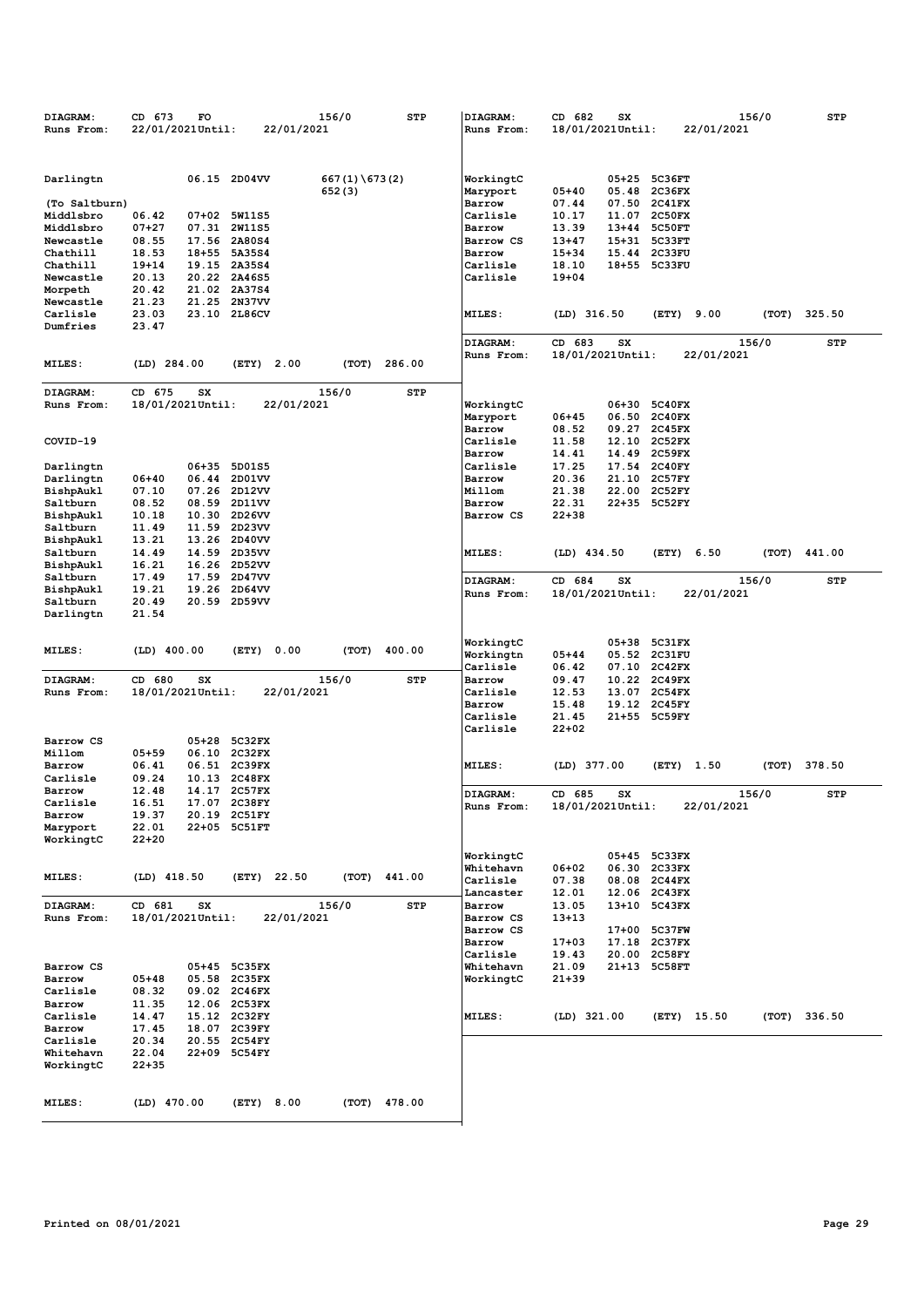| DIAGRAM:<br>Runs From:                                                                                                                                              | CD 701<br>SX<br>18/01/2021Until:<br>22/01/2021                                                                                                                                                                                                                                                                        | 195/1<br>STP     | DIAGRAM:<br>Runs From:                                                                                                                        | CD 705<br>SX<br>18/01/2021Until:                                                                                                                                                                                                                                                        | 195/1<br>22/01/2021                     | <b>STP</b>   |
|---------------------------------------------------------------------------------------------------------------------------------------------------------------------|-----------------------------------------------------------------------------------------------------------------------------------------------------------------------------------------------------------------------------------------------------------------------------------------------------------------------|------------------|-----------------------------------------------------------------------------------------------------------------------------------------------|-----------------------------------------------------------------------------------------------------------------------------------------------------------------------------------------------------------------------------------------------------------------------------------------|-----------------------------------------|--------------|
| NewtonHth<br>Wigan NW<br>Barrow<br>Mancr Air<br>Windrmere<br>Mancr Air<br>Barrow<br>Barrow CS<br>MILES:                                                             | 04+49 5C50FX<br>06.16 1C50FX<br>$06 + 13$<br>09.35 1U80FX<br>08.01<br>12.17<br>12.28 1C75FX<br>14.38<br>15.12 1U98FX<br>17.17<br>17.28 1C50FY<br>20.07<br>20+12 5C50FY<br>$20 + 15$<br>(LD) 461.88<br>(ETY)<br>45.50                                                                                                  | (TOT)<br>507.38  | Barrow CS<br>Barrow<br>Mancr Air<br>Barrow<br>Barrow<br>Mancr Air<br>Windrmere<br>Mancr Air<br>NewtonHth                                      | 06+35 5U92FX<br>06.49 1U92FX<br>06+38<br>09.17<br>09.28 1C52FX<br>12.02<br>12+13 5U97FY<br>$13+42$<br>13.52 1U97FX<br>16.16<br>16.29 1C73FX<br>18.38<br>18.56 1U84FX<br>21.20<br>21+27<br>5J84FY<br>$22+08$                                                                             | CET<br><b>WASH</b><br><b>CLEAN</b>      |              |
| DIAGRAM:<br>Runs From:                                                                                                                                              | CD 702<br>SX<br>18/01/2021Until:<br>22/01/2021                                                                                                                                                                                                                                                                        | 195/1<br>STP     |                                                                                                                                               |                                                                                                                                                                                                                                                                                         |                                         |              |
|                                                                                                                                                                     |                                                                                                                                                                                                                                                                                                                       |                  | MILES:                                                                                                                                        | (LD) 488.88                                                                                                                                                                                                                                                                             | (ETY) 17.50<br>(TOT)                    | 506.38       |
| Barrow CS<br>Barrow<br>Mancr Air<br>Windrmere<br>Mancr Air<br>Barrow<br>Lancaster                                                                                   | 05+40 5U91FU<br>$05 + 43$<br>05.49 1U91FX<br>08.19<br>08.28 1C70FX<br>11.10 1U95FX<br>10.38<br>13.17<br>13.28 1C55FX<br>16.05<br>17.39 1U99FX<br>18.37<br>19.04 1C74FX                                                                                                                                                |                  | <b>DIAGRAM:</b><br>Runs From:<br>NewtonHth<br>Mancr Vic<br>Leeds                                                                              | CD 706<br>SX<br>18/01/2021Until:<br>05+30 5E01FH<br>05.46 2E01FH<br>$05 + 36$<br>07.23<br>07.43 1D72FH<br>10.16                                                                                                                                                                         | 195/1<br>22/01/2021                     | STP          |
| Windrmere<br>Oxenholme<br>Windrmere<br>Oxenholme<br>Windrmere<br>Oxenholme<br>Windrmere                                                                             | <b>2C19FX</b><br>19.42<br>19.48<br>20.07<br>20.18 2C20FX<br>20.44 2C21FX<br>20.37<br>21.17 2C22FX<br>21.03<br>21.36<br>21.40 2C23FX<br>22.22 2C24FX<br>21.59<br>22.41<br>22.47<br><b>1N25FX</b>                                                                                                                       |                  | Chester<br>Leeds<br>Chester<br>Leeds<br>York                                                                                                  | 10.25 1E58FH<br>12.45<br>13.42 1D78FH<br>16.05<br>16.15 1E70FH<br>18+51 5E70FH<br>18.45<br>$19 + 14$                                                                                                                                                                                    |                                         |              |
| Preston<br>BlckpoolN                                                                                                                                                | 23.43<br>23+47<br>5N25FX<br>00+16 5B45FH<br>$00+08$                                                                                                                                                                                                                                                                   | $702(1)\ 707(2)$ | <b>MILES:</b>                                                                                                                                 | $(LD)$ 415.00<br>(ETY)                                                                                                                                                                                                                                                                  | 28.00<br>(ТОТ)                          | 443.00       |
| BlckplNCS                                                                                                                                                           | 00+21                                                                                                                                                                                                                                                                                                                 |                  | <b>DIAGRAM:</b><br>Runs From:                                                                                                                 | CD 707<br>MO<br>18/01/2021Until:                                                                                                                                                                                                                                                        | 195/1<br>18/01/2021                     | STP          |
| <b>MILES:</b>                                                                                                                                                       | (LD) 558.40<br>(ETY) 19.00                                                                                                                                                                                                                                                                                            | (TOT) 577.40     |                                                                                                                                               |                                                                                                                                                                                                                                                                                         |                                         |              |
| DIAGRAM:<br>Runs From:                                                                                                                                              | CD 703<br>SX<br>18/01/2021Until:<br>22/01/2021                                                                                                                                                                                                                                                                        | 195/1<br>STP     | N.Hill D.<br>N.Hill D.                                                                                                                        | 05+09 5D70CV                                                                                                                                                                                                                                                                            | FUEL<br><b>WASH</b>                     |              |
| BlckplNCS<br>BlckpoolN<br>Leeds<br>Preston<br>BlckpoolN<br>Preston<br>Leeds<br>Preston<br>BlckplNCS                                                                 | 05+10 5B14FH<br><b>1B14FH</b><br>$05 + 15$<br>05.20<br>07.55 1B17FH<br>07.29<br>09.39<br>09+44 5B17FU<br>13+20<br>$10 + 10$<br><b>5B30FU</b><br>$13+43$<br>13.46 1B30FH<br>15.27<br>15.57 1B33FH<br>17+44 5B33FU<br>17.39<br>$18 + 20$                                                                                |                  | Leeds<br>Chester<br>Leeds<br>Chester<br>Leeds<br>Bradfd.I.<br>Leeds<br>Mancr Vic<br>Leeds<br>BlckpoolN<br>BlckplNCS                           | $05 + 22$<br>05.42 1D70FH<br>08.08<br>08.23 1E54FH<br>10.45<br>11.42 1D76FH<br>14.07<br>14.22 1E66FH<br>16.45<br>17.12 1J25FU<br>17.30<br>17.57 1J20FU<br>18.18<br>18.42 1J77FJ<br>20.05<br>20.20 1E76FH<br>21.41<br>21.57 1B45FH<br>00.05<br>00+16 5B45FH<br>$00 + 21$                 | 702 (1) \707 (2)                        |              |
| <b>MILES:</b>                                                                                                                                                       | $(LD)$ 274.00<br>(ETY) 55.00                                                                                                                                                                                                                                                                                          | (TOT) 329.00     | <b>MILES:</b>                                                                                                                                 | $(LD)$ 568.00                                                                                                                                                                                                                                                                           | (ETY) 2.50                              | (TOT) 570.50 |
| DIAGRAM:<br>Runs From:                                                                                                                                              | CD 704<br>SX<br>18/01/2021Until:<br>22/01/2021                                                                                                                                                                                                                                                                        | 195/1<br>STP     | DIAGRAM:<br>Runs From:                                                                                                                        | CD 707<br>MSX<br>19/01/2021Until:                                                                                                                                                                                                                                                       | 195/1<br>22/01/2021                     | STP          |
| BlckplNCS<br>Lancaster<br>Windrmere<br>Oxenholme<br>Windrmere<br>Oxenholme<br>Windrmere<br>Mancr Air<br>Barrow<br>Mancr Air<br>Barrow<br>Barrow CS<br><b>MILES:</b> | 04+57 5C00FY<br>$05 + 57$<br>06.00 2C00FX<br>06.35<br>06.42 2C01FX<br>07.29 2C02FX<br>07.01<br>07.48<br>07.56 2C03FX<br>08.15<br>08.27 2C04FX<br>08.46<br>09.14 1U94FX<br>11.17<br>11.28 1C54FX<br>14.06<br>15.45 1U82FX<br>18.17<br>18.28 1C58FX<br>21.02<br>21+07 5C58FY<br>$21 + 10$<br>(LD) 466.64<br>(ETY) 40.00 | (TOT) 506.64     | N.Hill D.<br>N.Hill D.<br>Leeds<br>Chester<br>Leeds<br>Chester<br>Leeds<br>Bradfd.I.<br>Leeds<br>Mancr Vic<br>Leeds<br>BlckpoolN<br>BlckplNCS | 05+09 5D70CV<br>$05 + 22$<br>05.42 1D70FH<br>08.08<br>08.23 1E54FH<br>11.42 1D76FH<br>10.45<br>14.07<br>14.22 1E66FH<br>16.45<br>17.12 1J25FU<br>17.30<br>17.57 1J20FU<br>18.18<br>18.42 1J77FJ<br>20.05<br>20.20 1E76FH<br>21.41<br>21.57 1B45FH<br>00.05<br>00+16 5B45FH<br>$00 + 21$ | FUEL<br><b>WASH</b><br>$702(1)\ 707(2)$ |              |
|                                                                                                                                                                     |                                                                                                                                                                                                                                                                                                                       |                  | <b>MILES:</b>                                                                                                                                 | $(LD)$ 568.00                                                                                                                                                                                                                                                                           | (ETY) 2.50                              | (TOT) 570.50 |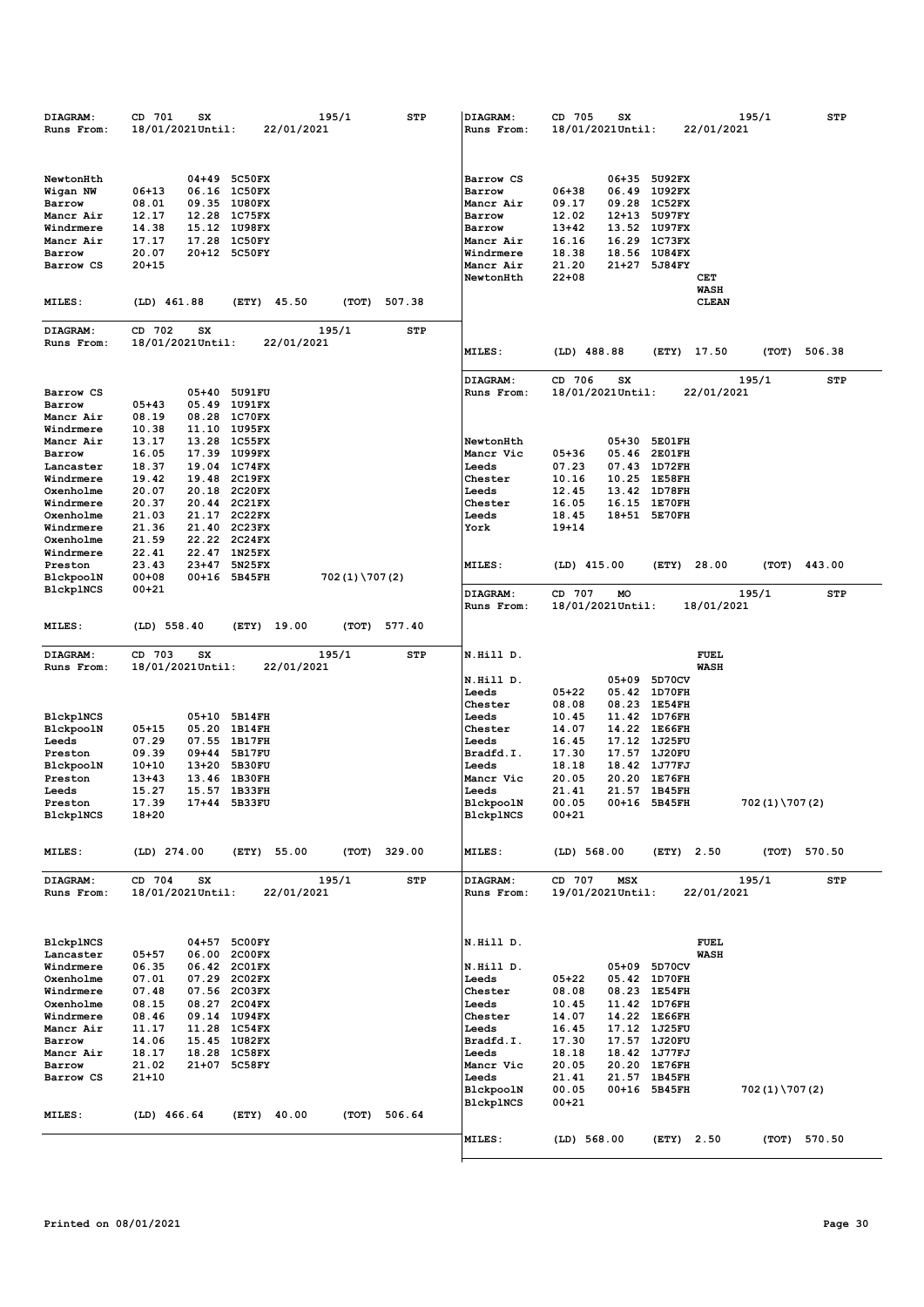| DIAGRAM:           | CD 708<br>sx                       | 195/1                | STP          | DIAGRAM:               | CD 712<br>SX              | 195/1                   | <b>STP</b>     |
|--------------------|------------------------------------|----------------------|--------------|------------------------|---------------------------|-------------------------|----------------|
| Runs From:         | 18/01/2021Until:                   | 22/01/2021           |              | Runs From:             | 18/01/2021Until:          | 22/01/2021              |                |
|                    |                                    |                      |              |                        |                           |                         |                |
|                    |                                    |                      |              |                        |                           |                         |                |
| BlckplNCS          | 05+55 5P01FY                       |                      |              | Barrow CS              | 07+35 5U93FX              |                         |                |
| BlckpoolN          | 06+00<br>06.07 2P01FZ              |                      |              | Barrow                 | $07 + 38$<br>07.47 1U93FX |                         |                |
| Preston            | 06.32<br>06.36 2P02FZ              |                      |              | Mancr Air              | 10.28 1C71FX<br>10.17     |                         |                |
| BlckpoolN          | 09+20<br>5B22FY<br>07.01           |                      |              | Windrmere              | 12.39<br>13.07 1U81FX     |                         |                |
| Preston            | 09+43<br>09.46 1B22FH              |                      |              | Mancr Air              | 15.17<br>15.28 1C56FX     |                         |                |
| Leeds              | 11.27<br>11.57 1B25FH              |                      |              | Barrow                 | 17.50<br>18+00 5C56FY     |                         |                |
| Preston            | 13+43 5B25FU<br>13.38              |                      |              | Barrow CS              | 18+03<br>19+27 5Y91FY     |                         |                |
| BlckpoolN          | 14+09<br>17+20<br>5B38FU           |                      |              | Barrow                 | 19+30<br>19.45 1Y91FX     |                         |                |
| Preston            | 17+43<br>17.46 1B38FH              |                      |              | Mancr Air              | 22.03<br>22+10 5J91FY     |                         |                |
| Leeds              | 19.27<br>19.57 1B41FH              |                      |              | NewtonHth              | $22+43$                   |                         |                |
| Preston            | 21.41<br>21.44 1B46FH              |                      |              |                        |                           |                         |                |
| Leeds<br>HolbeckLS | 23.23<br>23+37 5B46FH<br>$23 + 48$ |                      |              |                        |                           |                         |                |
|                    |                                    |                      |              | <b>MILES:</b>          | (LD) 488.88               | (ETY) 17.50<br>(TOT)    | 506.38         |
|                    |                                    |                      |              |                        |                           |                         |                |
| MILES:             | $(LD)$ 356.00                      | (ETY) 56.00<br>(TOT) | 412.00       | DIAGRAM:<br>Runs From: | CD 717<br>SX              | 195/1                   | STP            |
|                    |                                    |                      |              |                        | 18/01/2021Until:          | 22/01/2021              |                |
| DIAGRAM:           | CD 709<br>SX                       | 195/1                | STP          |                        |                           |                         |                |
| Runs From:         | 18/01/2021Until:                   | 22/01/2021           |              |                        |                           |                         |                |
|                    |                                    |                      |              | NewtonHth              | 05+07 5F90FH              | 717(1)\718(2)           |                |
|                    |                                    |                      |              | Mancr Air              | $05 + 44$<br>05.51 1F90FZ | $718(1)\ 717(2)$        |                |
|                    |                                    |                      |              | Lime St                | 06.59<br>07.19            | <b>2091FR</b>           |                |
| HolbeckLS          | $05 + 47$<br><b>5W03FU</b>         |                      |              | Oxford Rd              | 08.34<br>08.46 2073FR     |                         |                |
| Bradfd.I.          | 06.31 2J04FU<br>06+24              |                      |              | Lime St                | 09.59<br>10.20 2097FR     |                         |                |
| Leeds              | 06.52<br>07.13 1J05FV              |                      |              | Oxford Rd              | 11.34<br>11.46 2080FR     |                         |                |
| Bradfd.I.          | 07.31<br>07.37 2E39FU              |                      |              | Lime St                | 12.59<br>13.20            | <b>2093FS</b>           |                |
| Leeds              | 07.58<br>08.12 1J07FU              |                      |              | Oxford Rd              | 14.35<br>14.46 2086FR     |                         |                |
| Bradfd.I.          | 08.30<br>09.02 1J02FU              |                      |              | Lime St                | 15.59<br>16.20 2099FS     |                         |                |
| Leeds              | 09.21<br>09+24 5J02CV              |                      |              | Oxford Rd              | 17.35<br>17.46 2072FS     |                         |                |
| N.Hill D.          | 09+34<br>$16 + 25$<br>5J74CV       |                      |              | Lime St                | 19.06<br>19.19 2095FT     |                         |                |
| Leeds              | 16+35<br>16.42 1J74FJ              |                      |              | Oxford Rd              | 20.35<br>20.47 2078FS     |                         |                |
| Mancr Vic          | 18.20 1E72FH<br>18.05              |                      |              | Lime St                | 22.04                     |                         |                |
| Leeds              | 19.45<br>20.42 1J01FH              |                      |              |                        |                           |                         |                |
| Mancr Vic          | 22.06<br>22.24 1J83FH              |                      |              |                        |                           |                         |                |
| Leeds              | 23.48                              |                      |              | <b>MILES:</b>          | $(LD)$ 352.00             | (ETY)<br>16.00<br>(TOT) | 368.00         |
|                    |                                    |                      |              |                        |                           |                         |                |
|                    |                                    |                      |              | DIAGRAM:               | CD 718<br>SX              | 195/1                   | <b>STP</b>     |
| MILES:             | $(LD)$ 254.00<br>(ETY)             | 15.50<br>(TOT)       | 269.50       | Runs From:             | 18/01/2021Until:          | 22/01/2021              |                |
|                    |                                    |                      |              |                        |                           |                         |                |
|                    |                                    |                      |              |                        |                           |                         |                |
| <b>DIAGRAM:</b>    | CD 710<br>SX                       | 195/1                | STP          |                        |                           |                         |                |
| Runs From:         | 18/01/2021Until:                   | 22/01/2021           |              |                        |                           |                         |                |
|                    |                                    |                      |              | NewtonHth              | 05+07 5F90FH              | 717(1)\718(2)           |                |
|                    |                                    |                      |              | Mancr Air              | $05 + 44$<br>05.51 1F90FZ | 718 (1) \717 (2)        |                |
|                    |                                    |                      |              | Lime St                | 06.59<br>08.19 2093FR     |                         |                |
| Leeds              | 06.42 1J71FH                       |                      |              | Oxford Rd              | 09.35<br>09.46 2075FR     |                         |                |
| Mancr Vic          | 08.05<br>08.21 1E52FH              |                      |              | Lime St                | 10.58<br>11.20            | 2099FR                  |                |
| Leeds              | 10.42 1J75FH<br>09.45              |                      |              | Oxford Rd              | 12.35<br>12.46 2082FR     |                         |                |
| Mancr Vic          | 12.05<br>12.21 1E60FH              |                      |              | Lime St                | 13.59<br>14.20 2095FS     |                         |                |
| Leeds              | 13.45<br>14.42 1J79FH              |                      |              | Oxford Rd              | 15.35<br>15.46 2088FR     |                         |                |
| Mancr Vic          | 16.05<br>16.22 1E68FH              |                      |              | Lime St                | 16.59<br>17.19 2091FT     |                         |                |
| Leeds              | 17.41<br>18.12 1J27FU              |                      |              | Oxford Rd              | 18.35<br>18.46 2074FS     |                         |                |
| Bradfd.I.          | 18.30<br>18.58 1J22FU              |                      |              | Lime St                | 20.26 2097FT<br>20.02     |                         |                |
| Leeds              | 19.18<br>19.40 1J78FJ              |                      |              | Oxford Rd              | 21.35<br>21.45 2079FS     |                         |                |
| Mancr Vic          | 21.05<br>21+26 5J78FJ              |                      |              | Lime St                | 23.07                     |                         |                |
| NewtonHth          | 21+38                              |                      |              |                        |                           |                         |                |
|                    |                                    |                      |              |                        |                           |                         |                |
|                    |                                    |                      |              | <b>MILES:</b>          | $(LD)$ 352.00             | (ETY) 16.00             | $(TOT)$ 368.00 |
| MILES:             | $(LD)$ 377.00                      | (ETY) 2.00           | (TOT) 379.00 |                        |                           |                         |                |
|                    |                                    |                      |              | <b>DIAGRAM:</b>        | CD 719<br>SX              | 195/1                   | <b>STP</b>     |
| DIAGRAM:           | CD 711<br>SX                       | 195/1                | STP          | Runs From:             | 18/01/2021Until:          | 22/01/2021              |                |
| Runs From:         | 18/01/2021Until:                   | 22/01/2021           |              |                        |                           |                         |                |
|                    |                                    |                      |              |                        |                           |                         |                |
|                    |                                    |                      |              |                        |                           |                         |                |
|                    |                                    |                      |              | Lime St                | 05.10 2F20FH              |                         |                |
| NewtonHth          | 06+34 5C51FX                       |                      |              | EllesmrPt              | 06.12<br>06.17 1E50FH     |                         |                |
| Mancr Air          | 07.26 1C51FX<br>07+18              |                      |              | Leeds                  | 09.42 1D74FH<br>08.45     |                         |                |
| Barrow             | 10.01<br>11.53 1U96FX              |                      |              | Chester                | 12.08<br>12.25 1E62FH     |                         |                |
| Mancr Air          | 14.17<br>14.28 1C72FX              |                      |              | Leeds                  | 14.45<br>15.42 1D72FJ     |                         |                |
| Windrmere          | 16.41<br>17.10 1U83FX              |                      |              | Chester                | 18.25 1J26FH<br>18.05     |                         |                |
| Mancr Air          | 19.14<br>19.27 1C59FX              |                      |              | Leeds                  | 20.43<br>21.12 1J03FH     |                         |                |
| Barrow             | 22.02<br>22+07 5C59FU              |                      |              | Mancr Vic              | 22.33<br>00+30 5J03FH     |                         |                |
| Barrow CS          | 22+10                              |                      |              | NewtonHth              | $00 + 37$                 |                         |                |
|                    |                                    |                      |              |                        |                           |                         |                |
|                    |                                    |                      |              |                        |                           |                         |                |
| MILES:             | $(LD)$ 493.88                      | (ETY) 16.50          | (TOT) 510.38 | <b>MILES:</b>          | (LD) 538.50               | (ETY) 2.00              | (TOT) 540.50   |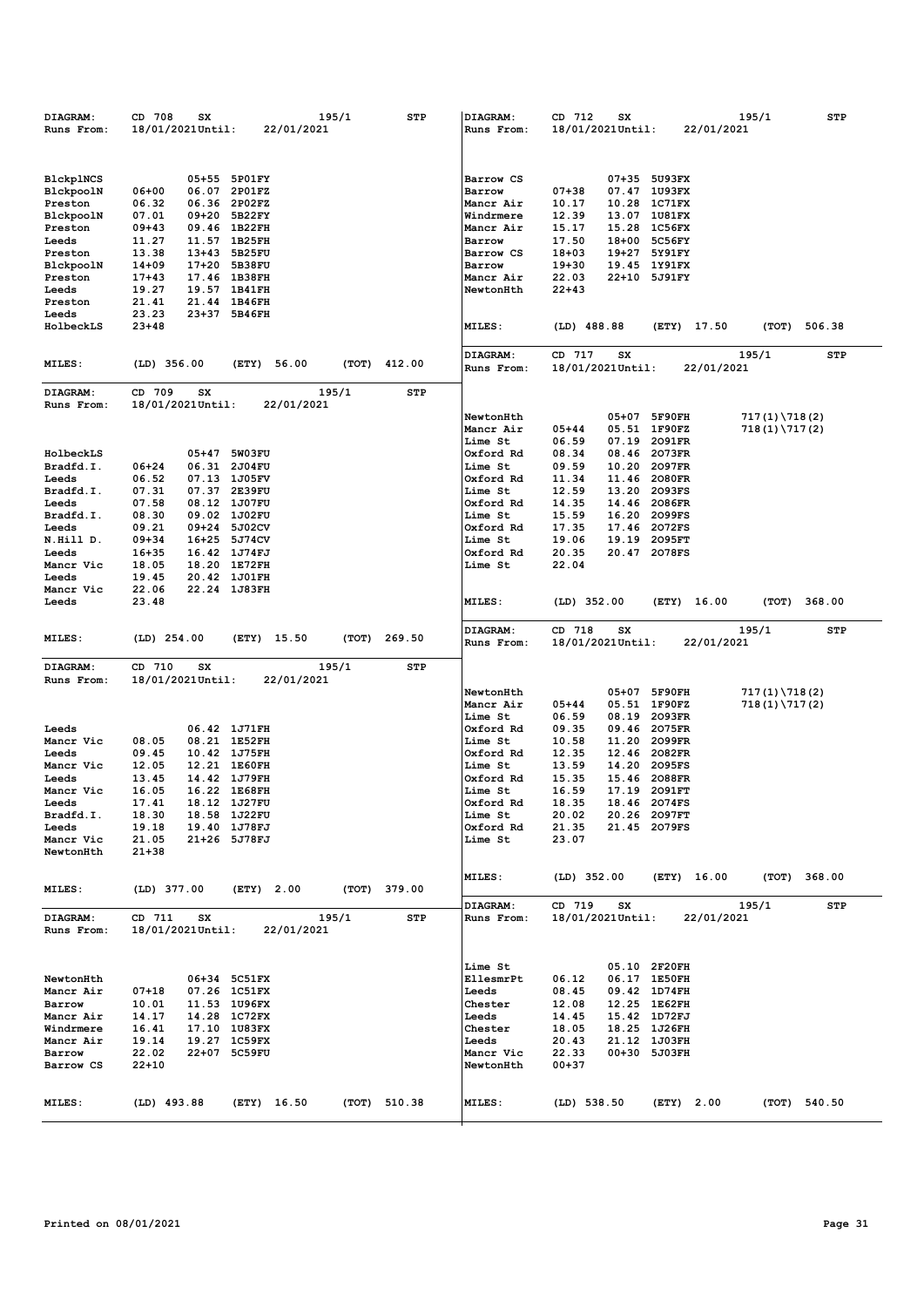| <b>DIAGRAM:</b> | CD 720           | SX    |                | 195/1            | <b>STP</b> | DIAGRAM:        | 753<br>CD        | SX    |              |            | 195/0            | STP          |
|-----------------|------------------|-------|----------------|------------------|------------|-----------------|------------------|-------|--------------|------------|------------------|--------------|
| Runs From:      | 18/01/2021Until: |       | 22/01/2021     |                  |            | Runs From:      | 18/01/2021Until: |       |              | 22/01/2021 |                  |              |
|                 |                  |       |                |                  |            |                 |                  |       |              |            |                  |              |
|                 |                  |       |                |                  |            |                 |                  |       |              |            |                  |              |
|                 |                  |       |                |                  |            |                 |                  |       |              |            |                  |              |
| Lime St         |                  | 05+29 | 5F00FR         |                  |            | NewtonHth       |                  | 06+40 | 5J00FJ       |            | $753(1)\ 752(2)$ |              |
| WarrtnCen       | $05 + 54$        | 06.00 | 2041FR         |                  |            | Mancr Vic       | $06 + 46$        |       | 06.54 1J00FH |            | $752(1)\ 753(2)$ |              |
| Oxford Rd       | 06.38            | 06.49 | 2F42FR         |                  |            | Bradfd.I.       | 07.51            |       | 07.53 1J00FH |            | $753(1)\ 752(2)$ |              |
| WarrtnCen       | 07.17            | 07.23 | 2042FR         |                  |            | Leeds           | 08.13            |       | 08.42 1J73FH |            | $752(1)\ 753(2)$ |              |
| Oxford Rd       | 08.03            |       | 08.16 2072FR   |                  |            | Bradfd.I.       | 09.01            |       | 09.03 1J73FH |            | $753(1)\ 752(2)$ |              |
| Lime St         | 09.24            |       | 09.55 2096FR   |                  |            | Mancr Vic       | 10.05            |       | 10.21 1E56FH |            | $752(1)\ 753(2)$ |              |
| Oxford Rd       | 11.03            | 11.16 | 2078FR         |                  |            | Bradfd.I.       | 11.19            |       | 11.21 1E56FH |            | $753(1)\ 752(2)$ |              |
| Lime St         | 12.24            |       | 12.55 2092FS   |                  |            | Leeds           | 11.45            |       | 12.42 1J77FH |            | $752(1)\ 753(2)$ |              |
| Oxford Rd       | 14.03            |       | 14.16 2085FR   |                  |            | Bradfd.I.       | 13.01            |       | 13.03 1J77FH |            | $753(1)\ 752(2)$ |              |
| Lime St         | 15.24            |       | 15.55 2098FS   |                  |            | Mancr Vic       | 14.05            |       | 14.21 1E64FH |            | $752(1)\ 753(2)$ |              |
| Oxford Rd       | 17.03            |       | 17.16 2071FS   |                  |            | Bradfd.I.       | 15.19            |       | 15.21 1E64FH |            |                  |              |
| Lime St         |                  | 18.55 | 2094FT         |                  |            | Leeds           | 15.41            |       |              |            | $753(1)\ 752(2)$ |              |
|                 | 18.41            |       |                |                  |            |                 |                  |       |              |            |                  |              |
| Oxford Rd       | 20.05            |       | 20.16 2077FS   |                  |            | Leeds           |                  |       | 16.12 1J23FU |            | $752(1)\ 753(2)$ |              |
| Lime St         | 21.25            |       | 21.55 2099FT   |                  |            | Bradfd.I.       | 16.30            |       | 16.57 1J18FU |            | $753(1)\ 752(2)$ |              |
| Oxford Rd       | 23.14            |       | 23+23 5J99FJ   |                  |            | Leeds           | 17.18            |       | 17.42 1D76FJ |            | $752(1)\ 753(2)$ |              |
| NewtonHth       | $23 + 45$        |       |                |                  |            | Bradfd.I.       | 18.01            |       | 18.03 1D76FJ |            | $753(1)\ 752(2)$ |              |
|                 |                  |       |                |                  |            | Chester         | 20.05            |       | 20.21 1E78FH |            | $752(1)\ 753(2)$ |              |
|                 |                  |       |                |                  |            | Bradfd.I.       | 22.20            |       | 22.22 1E78FH |            | $753(1)\ 752(2)$ |              |
| MILES:          | $(LD)$ 358.00    |       | (ETY)<br>20.00 | (ТОТ)            | 378.00     | Leeds           | 22.43            |       | 22+55 5E78FH |            | $753(1)\ 752(2)$ |              |
|                 |                  |       |                |                  |            | N.Hill D.       | $23 + 05$        |       |              |            |                  |              |
| DIAGRAM:        | CD 723           | SX    |                | 195/1            | <b>STP</b> |                 |                  |       |              |            |                  |              |
| Runs From:      | 18/01/2021Until: |       | 22/01/2021     |                  |            |                 |                  |       |              |            |                  |              |
|                 |                  |       |                |                  |            | MILES:          | $(LD)$ 457.00    |       | (ETY)        | 4.00       | (TOT)            | 461.00       |
|                 |                  |       |                |                  |            |                 |                  |       |              |            |                  |              |
|                 |                  |       |                |                  |            | DIAGRAM:        | CD 754           | SX    |              |            | 195/0            | STP          |
| York            |                  | 07.07 | 2T91CV         |                  |            | Runs From:      | 18/01/2021Until: |       |              | 22/01/2021 |                  |              |
|                 |                  |       |                |                  |            |                 |                  |       |              |            |                  |              |
| Leeds           | 07.41            | 08.18 | 2T07CV         |                  |            |                 |                  |       |              |            |                  |              |
| York            | 08.51            | 09.08 | 2T08CV         |                  |            |                 |                  |       |              |            |                  |              |
| Leeds           | 09.40            | 10.18 | 2T11CV         |                  |            |                 |                  |       |              |            |                  |              |
| York            | 10.53            | 11.08 | 2T12CV         |                  |            | Leeds           |                  |       | 06.32 2L53CV |            |                  |              |
| Leeds           | 11.40            |       | 12.18 2T15CV   |                  |            | Sheffield       | 07.54            |       | 08.04 2L06CV |            |                  |              |
| York            | 12.53            | 13.08 | 2T16CV         |                  |            | Leeds           | 09.24            |       | 09.32 2L59CV |            |                  |              |
| Leeds           | 13.40            | 14.18 | 2T19CV         |                  |            | Sheffield       | 10.51            |       | 11.02 2L12CV |            |                  |              |
| York            | 14.53            | 15.08 | <b>2T20CV</b>  |                  |            | Leeds           | 12.25            |       | 12.32 2L65CV |            |                  |              |
| Leeds           | 15.40            | 16.18 | 2T23CV         |                  |            | Sheffield       | 13.51            |       | 14.02 2L18CV |            |                  |              |
| York            | 16.53            | 17.07 | 2T26CV         |                  |            | Leeds           | 15.25            |       | 15.32 2L71CV |            |                  |              |
| Leeds           | 17.39            | 18.18 | <b>2T27CV</b>  |                  |            | Sheffield       | 16.51            |       | 17.02 2L24CV |            |                  |              |
| York            | 18.51            | 19.08 | 2T28CV         |                  |            | Leeds           | 18.25            |       | 18.32 2L77CV |            |                  |              |
| Leeds           | 19.40            | 20.18 | 2T31CV         |                  |            | Sheffield       | 19.51            |       | 20.02 2L30CV |            |                  |              |
| York            | 20.51            | 21.09 | <b>2T32CV</b>  |                  |            | Leeds           | 21.25            |       | 21.32 2L83CV |            |                  |              |
| Leeds           | 21.47            |       | 21+58 5T32CV   |                  |            | Sheffield       | 22.51            |       |              |            |                  |              |
| N.Hill D.       | $22+08$          |       |                |                  |            |                 |                  |       |              |            |                  |              |
|                 |                  |       |                |                  |            |                 |                  |       |              |            |                  |              |
|                 |                  |       |                |                  |            | <b>MILES:</b>   |                  |       |              |            | (ТОТ)            |              |
|                 |                  |       |                |                  | 392.00     |                 | (LD) 495.00      |       | (ETY)        | 0.00       |                  | 495.00       |
| <b>MILES:</b>   | $(LD)$ 390.00    |       | (ETY)<br>2.00  | (ТОТ)            |            |                 |                  |       |              |            |                  |              |
|                 |                  |       |                |                  |            | <b>DIAGRAM:</b> | CD 755           | SX    |              |            | 195/0            | STP          |
| DIAGRAM:        | CD 752           | SX    |                | 195/0            | STP        | Runs From:      | 18/01/2021Until: |       |              | 22/01/2021 |                  |              |
| Runs From:      | 18/01/2021Until: |       | 22/01/2021     |                  |            |                 |                  |       |              |            |                  |              |
|                 |                  |       |                |                  |            |                 |                  |       |              |            |                  |              |
|                 |                  |       |                |                  |            |                 |                  |       |              |            |                  |              |
|                 |                  |       |                |                  |            | ShefldSda       |                  | 06+20 | 5L31CX       |            |                  |              |
| NewtonHth       |                  |       | 06+40 5J00FJ   | 753 (1) \752 (2) |            | Sheffield       | 06+25            |       | 06.35 2L31CZ |            |                  |              |
| Mancr Vic       | 06+46            |       | 06.54 1J00FH   | $752(1)\ 753(2)$ |            | Lincoln         | 07.57            |       | 08.38 2P66CZ |            |                  |              |
| Bradfd.I.       | 07.51            |       | 07.53 1J00FH   | 753 (1) \752 (2) |            | Sheffield       | 09.58            |       | 10.54 2P17CZ |            |                  |              |
| Leeds           | 08.13            |       | 08.42 1J73FH   | $752(1)\ 753(2)$ |            | Lincoln         | 12.14            |       | 12.38 2P74CZ |            |                  |              |
| Bradfd.I.       | 09.01            |       | 09.03 1J73FH   | 753 (1) \752 (2) |            | Sheffield       | 13.58            |       | 14.54 2P25CZ |            |                  |              |
| Mancr Vic       | 10.05            |       | 10.21 1E56FH   | 752 (1) \753 (2) |            | Lincoln         | 16.14            |       | 16.32 2P82CZ |            |                  |              |
| Bradfd.I.       | 11.19            |       | 11.21 1E56FH   | 753 (1) \752 (2) |            | Sheffield       | 17.58            |       | 18.54 2P95CZ |            |                  |              |
|                 |                  |       |                |                  |            | Lincoln         |                  |       |              |            |                  |              |
| Leeds           | 11.45            |       | 12.42 1J77FH   | $752(1)\ 753(2)$ |            |                 | 20.14            |       | 20.19 2P88CZ |            |                  |              |
| Bradfd.I.       | 13.01            |       | 13.03 1J77FH   | 753 (1) \752 (2) |            | Sheffield       | 21.38            |       | 21+50 5P88XZ |            |                  |              |
| Mancr Vic       | 14.05            |       | 14.21 1E64FH   | $752(1)\ 753(2)$ |            | ShefldSdg       | 21+55            |       |              |            |                  |              |
| Bradfd.I.       | 15.19            |       | 15.21 1E64FH   | 753 (1) \752 (2) |            |                 |                  |       |              |            |                  |              |
| Leeds           | 15.41            |       |                |                  |            |                 |                  |       |              |            |                  |              |
| Leeds           |                  |       | 16.12 1J23FU   | $752(1)\ 753(2)$ |            | <b>MILES:</b>   | (LD) 392.00      |       | (ETY) 1.00   |            |                  | (TOT) 393.00 |
| Bradfd.I.       | 16.30            |       | 16.57 1J18FU   | 753 (1) \752 (2) |            |                 |                  |       |              |            |                  |              |
| Leeds           | 17.18            |       | 17.42 1D76FJ   | 752 (1) \753 (2) |            |                 |                  |       |              |            |                  |              |
| Bradfd.I.       | 18.01            |       | 18.03 1D76FJ   | 753 (1) \752 (2) |            |                 |                  |       |              |            |                  |              |
| Chester         | 20.05            |       | 20.21 1E78FH   | $752(1)\ 753(2)$ |            |                 |                  |       |              |            |                  |              |
| Bradfd.I.       | 22.20            |       | 22.22 1E78FH   | 753 (1) \752 (2) |            |                 |                  |       |              |            |                  |              |
| Leeds           | 22.43            |       | 22+55 5E78FH   | 753 (1) \752 (2) |            |                 |                  |       |              |            |                  |              |
| N.Hill D.       | $23+05$          |       |                |                  |            |                 |                  |       |              |            |                  |              |
|                 |                  |       |                |                  |            |                 |                  |       |              |            |                  |              |
|                 |                  |       |                |                  |            |                 |                  |       |              |            |                  |              |
| <b>MILES:</b>   | (LD) 457.00      |       | (ETY) 4.00     | (TOT) 461.00     |            |                 |                  |       |              |            |                  |              |
|                 |                  |       |                |                  |            |                 |                  |       |              |            |                  |              |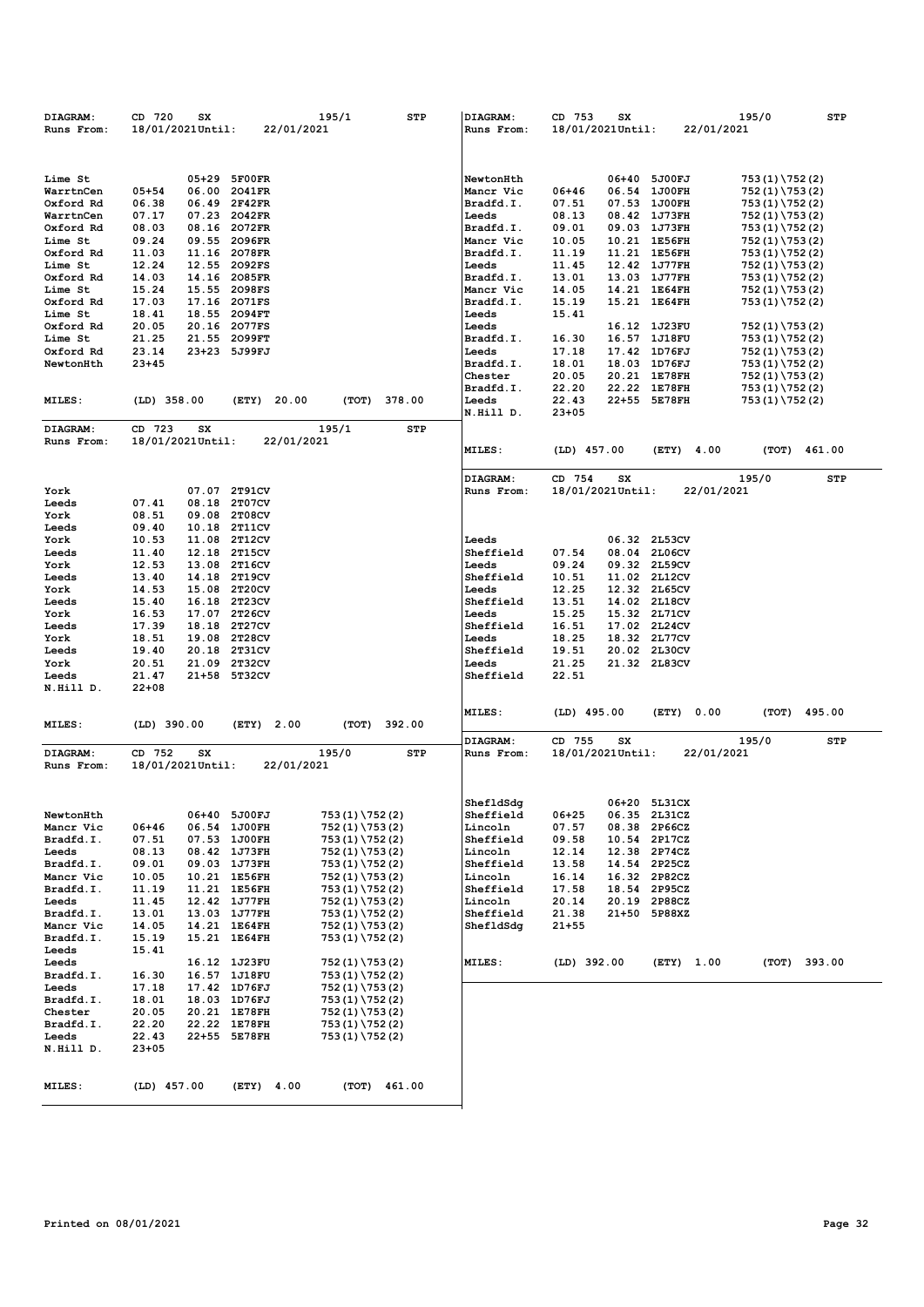| DIAGRAM:               | CD 756<br>SX                      |                              | 195/0<br>STP                         | DIAGRAM:             | CD 758             | FSX            |                               | 195/0      |       | STP    |
|------------------------|-----------------------------------|------------------------------|--------------------------------------|----------------------|--------------------|----------------|-------------------------------|------------|-------|--------|
| Runs From:             | 18/01/2021Until:                  | 22/01/2021                   |                                      | Runs From:           | 18/01/2021Until:   |                |                               | 21/01/2021 |       |        |
|                        |                                   |                              |                                      |                      |                    |                |                               |            |       |        |
|                        |                                   |                              |                                      |                      |                    |                |                               |            |       |        |
| Sheffield              |                                   | 05.45 2P01CV                 |                                      | ShefldSdg            |                    |                | 07+40 5P11XZ                  |            |       |        |
| Lincoln<br>Sheffield   | 07.07<br>07.38<br>08.58           | 2P64CZ<br>09.53 2P15CZ       |                                      | Sheffield<br>Lincoln | $07 + 45$<br>09.13 |                | 07.53 2P11CZ<br>09.38 2P68CZ  |            |       |        |
| Lincoln                | 11.13                             | 11.38 2P72CZ                 |                                      | Sheffield            | 10.58              |                | 11.54 2P19CZ                  |            |       |        |
| Sheffield              | 12.58<br>13.54                    | 2P23CZ                       |                                      | Lincoln              | 13.14              | 13.38          | 2P76CZ                        |            |       |        |
| Lincoln<br>Sheffield   | 15.14<br>16.58<br>17.54           | 15.38 2P80CZ<br>2P33CZ       |                                      | Sheffield<br>Lincoln | 14.58<br>17.14     |                | 15.54 2P27CV<br>17.38 2P84CZ  |            |       |        |
| Lincoln                | 19.14<br>19.38                    | 2P00CZ                       |                                      | Sheffield            | 18.58              |                | 19.54 2P35CZ                  |            |       |        |
| Sheffield              | 20.58<br>21.15                    | <b>2N33CV</b>                |                                      | Lincoln              | 21.14              |                | 21.29 2P90CZ                  |            |       |        |
| Leeds                  | 22.29                             | 22+34 5N33CZ                 |                                      | Sheffield            | 22.47              |                | 22+53 5P90CX                  |            |       |        |
| N.Hill D.              | $22 + 44$                         |                              |                                      | ShefldSdg            | $22 + 58$          |                |                               |            |       |        |
|                        |                                   |                              |                                      |                      |                    |                |                               |            |       |        |
| <b>MILES:</b>          | $(LD)$ 431.00                     | (ETY)<br>2.00                | (TOT)<br>433.00                      | MILES:               | $(LD)$ 392.00      |                | (ETY) 1.00                    |            | (TOT) | 393.00 |
| DIAGRAM:               | CD 757<br>МO                      |                              | 195/0<br><b>STP</b>                  | DIAGRAM:             | CD 758             | FO             |                               | 195/0      |       | STP    |
| Runs From:             | 18/01/2021Until:                  | 18/01/2021                   |                                      | Runs From:           | 22/01/2021Until:   |                |                               | 22/01/2021 |       |        |
|                        |                                   |                              |                                      |                      |                    |                |                               |            |       |        |
|                        |                                   |                              |                                      |                      |                    |                |                               |            |       |        |
| N.Hill D.              |                                   | <b>FUEL</b>                  |                                      | ShefldSdg            |                    |                | 07+40 5P11XX                  |            |       |        |
|                        |                                   | <b>WASH</b>                  |                                      | Sheffield            | $07 + 45$          |                | 07.53 2P11CZ                  |            |       |        |
| N.Hill D.<br>Leeds     | $05 + 48$                         | 05+34 5B13CV<br>05.57 1B13FH | 760(1)\757(2)                        | Lincoln<br>Sheffield | 09.13<br>10.58     | 09.38          | 2P68CZ<br>11.54 2P19CZ        |            |       |        |
| Bradfd.I.              | 06.14                             | 06.16 1B13FH                 | 760(1)\757(2)<br>$757(1)\1760(2)$    | Lincoln              | 13.14              |                | 13.38 2P76CZ                  |            |       |        |
| Preston                | 07.44                             | 07.48 1B18FH                 | 760(1)\757(2)                        | Sheffield            | 14.58              |                | 15.54 2P27CV                  |            |       |        |
| Bradfd.I.              | 09.05                             | 09.07 1B18FH                 | 757(1)\760(2)                        | Lincoln              | 17.14              |                | 17.38 2P84CZ                  |            |       |        |
| Leeds<br>Bradfd.I.     | 09.26<br>10.15                    | 09.57 1B21FH<br>10.17 1B21FH | 760(1)\757(2)                        | Sheffield<br>Lincoln | 18.58<br>21.14     | 21.29          | 19.54 2P35CZ<br>2P90CZ        |            |       |        |
| Preston                | 11.38                             | 11.46 1B26FH                 | 757(1)\760(2)<br>760(1)\757(2)       | Sheffield            | 22.47              |                | 22+53 5P90CX                  |            |       |        |
| Bradfd.I.              | 13.05                             | 13.07 1B26FH                 | 757(1)\760(2)                        | ShefldSdg            | $22 + 58$          |                |                               |            |       |        |
| Leeds                  | 13.27                             | 13.57 1B29FH                 | $760(1)\ 757(2)$                     |                      |                    |                |                               |            |       |        |
| Bradfd.I.<br>Preston   | 14.15<br>15.39                    | 14.17 1B29FH<br>15.46 1B34FH | 757 (1) \760 (2)<br>760(1)\757(2)    | MILES:               | $(LD)$ 392.00      |                | (ETY) 1.00                    |            | (TOT) | 393.00 |
| Bradfd.I.              | 17.05                             | 17.07 1B34FH                 | 757(1)\760(2)                        |                      |                    |                |                               |            |       |        |
| Leeds                  | 17.28                             | 17.57 1B37FH                 | 760(1)\757(2)                        | DIAGRAM:             | CD 759             | FSX            |                               | 195/0      |       | STP    |
| Bradfd.I.              | 18.15                             | 18.17 1B37FH                 | 757 (1) \760 (2)                     | Runs From:           | 18/01/2021Until:   |                |                               | 21/01/2021 |       |        |
| Preston<br>Bradfd.I.   | 19.39<br>21.05                    | 19.46 1B42FH<br>21.07 1B42FH | 760(1)\757(2)<br>757(1)\760(2)       |                      |                    |                |                               |            |       |        |
| Leeds                  | 21.27                             | 22.12 1J07FH                 | 760(1)\757(2)                        |                      |                    |                |                               |            |       |        |
| Bradfd.I.              | 22.30                             | 22.33 1J07FH                 | 757 (1) \760 (2)                     | N.Hill D.            |                    |                |                               | FUEL       |       |        |
| Mancr Vic<br>NewtonHth | 23.36<br>$00 + 03$                | 23+56 5J07FH                 | 760(1)\757(2)                        | N.Hill D.            |                    |                | 06+56 5T05CZ                  |            |       |        |
|                        |                                   |                              |                                      | Leeds<br>York        | $07 + 11$<br>07.53 |                | 07.18 2T05CV                  |            |       |        |
|                        |                                   |                              |                                      | Leeds                | 08.39              | 09.18          | 08.07 2T95CV<br><b>2T09CV</b> |            |       |        |
| MILES:                 | $(LD)$ 563.00                     | (ETY)<br>4.00                | (ТОТ)<br>567.00                      | York                 | 09.53              | 10.08          | 2T10CV                        |            |       |        |
|                        |                                   |                              |                                      | Leeds                | 10.40              | 11.18          | 2T13CV                        |            |       |        |
| DIAGRAM:<br>Runs From: | CD 757<br>MSX<br>19/01/2021Until: | 22/01/2021                   | STP<br>195/0                         | York<br>Leeds        | 11.53<br>12.40     | 12.08<br>13.18 | <b>2T14CV</b><br>2T17CV       |            |       |        |
|                        |                                   |                              |                                      | York                 | 13.53              | 14.08          | <b>2T18CV</b>                 |            |       |        |
|                        |                                   |                              |                                      | Leeds                | 14.40              |                | 15.18 2T21CV                  |            |       |        |
|                        |                                   |                              |                                      | York                 | 15.53              |                | 16.04 2T22CV                  |            |       |        |
| N.Hill D.              |                                   | <b>FUEL</b><br><b>WASH</b>   |                                      | Leeds<br>York        | 16.35<br>17.51     | 17.16<br>18.08 | 2T25CV<br>2T94CV              |            |       |        |
| N.Hill D.              | 05+34                             | 5B13CV                       | 760(1)\757(2)                        | Leeds                | 18.39              | 19.18          | 2T29CV                        |            |       |        |
| Leeds                  | $05 + 48$                         | 05.57 1B13FH                 | 760 (1) \757 (2)                     | York                 | 19.51              |                | 20.08 2T30CV                  |            |       |        |
| Bradfd.I.<br>Preston   | 06.14<br>07.44                    | 06.16 1B13FH<br>07.48 1B18FH | 757 (1) \760 (2)<br>760(1)\757(2)    | Leeds<br>York        | 20.40<br>21.54     |                | 21.17 2T33CV<br>23+42 5B42CZ  |            |       |        |
| Bradfd.I.              | 09.05                             | 09.07 1B18FH                 | $757(1)\1760(2)$                     | Leeds                | 00+18              |                |                               |            |       |        |
| Leeds                  | 09.26                             | 09.57 1B21FH                 | $760(1)\ 757(2)$                     |                      |                    |                |                               |            |       |        |
| Bradfd.I.              | 10.15                             | 10.17 1B21FH                 | 757 (1) \760 (2)                     |                      |                    |                |                               |            |       |        |
| Preston<br>Bradfd.I.   | 11.38<br>13.05                    | 11.46 1B26FH<br>13.07 1B26FH | 760 (1) \757 (2)<br>$757(1)\ 760(2)$ | MILES:               | $(LD)$ 390.00      |                | (ETY)                         | 29.00      | (ТОТ) | 419.00 |
| Leeds                  | 13.27                             | 13.57 1B29FH                 | $760(1)\ 757(2)$                     |                      |                    |                |                               |            |       |        |
| Bradfd.I.              | 14.15                             | 14.17 1B29FH                 | 757(1)\760(2)                        |                      |                    |                |                               |            |       |        |
| Preston<br>Bradfd.I.   | 15.39<br>17.05                    | 15.46 1B34FH<br>17.07 1B34FH | 760(1)\757(2)<br>$757(1)\1760(2)$    |                      |                    |                |                               |            |       |        |
| Leeds                  | 17.28                             | 17.57 1B37FH                 | 760(1)\757(2)                        |                      |                    |                |                               |            |       |        |
| Bradfd.I.              | 18.15                             | 18.17 1B37FH                 | 757(1)\760(2)                        |                      |                    |                |                               |            |       |        |
| Preston                | 19.39                             | 19.46 1B42FH                 | 760(1)\757(2)                        |                      |                    |                |                               |            |       |        |
| Bradfd.I.              | 21.05                             | 21.07 1B42FH                 | 757(1)\760(2)                        |                      |                    |                |                               |            |       |        |
| Leeds<br>Bradfd.I.     | 21.27<br>22.30                    | 22.12 1J07FH<br>22.33 1J07FH | 760(1)\757(2)<br>757(1)\760(2)       |                      |                    |                |                               |            |       |        |
| Mancr Vic              | 23.36                             | 23+56 5J07FH                 | 760(1)\757(2)                        |                      |                    |                |                               |            |       |        |
| NewtonHth              | $00+03$                           |                              |                                      |                      |                    |                |                               |            |       |        |
|                        |                                   |                              |                                      |                      |                    |                |                               |            |       |        |
| <b>MILES:</b>          | (LD) 563.00                       | (ETY)<br>4.00                | (TOT)<br>567.00                      |                      |                    |                |                               |            |       |        |
|                        |                                   |                              |                                      |                      |                    |                |                               |            |       |        |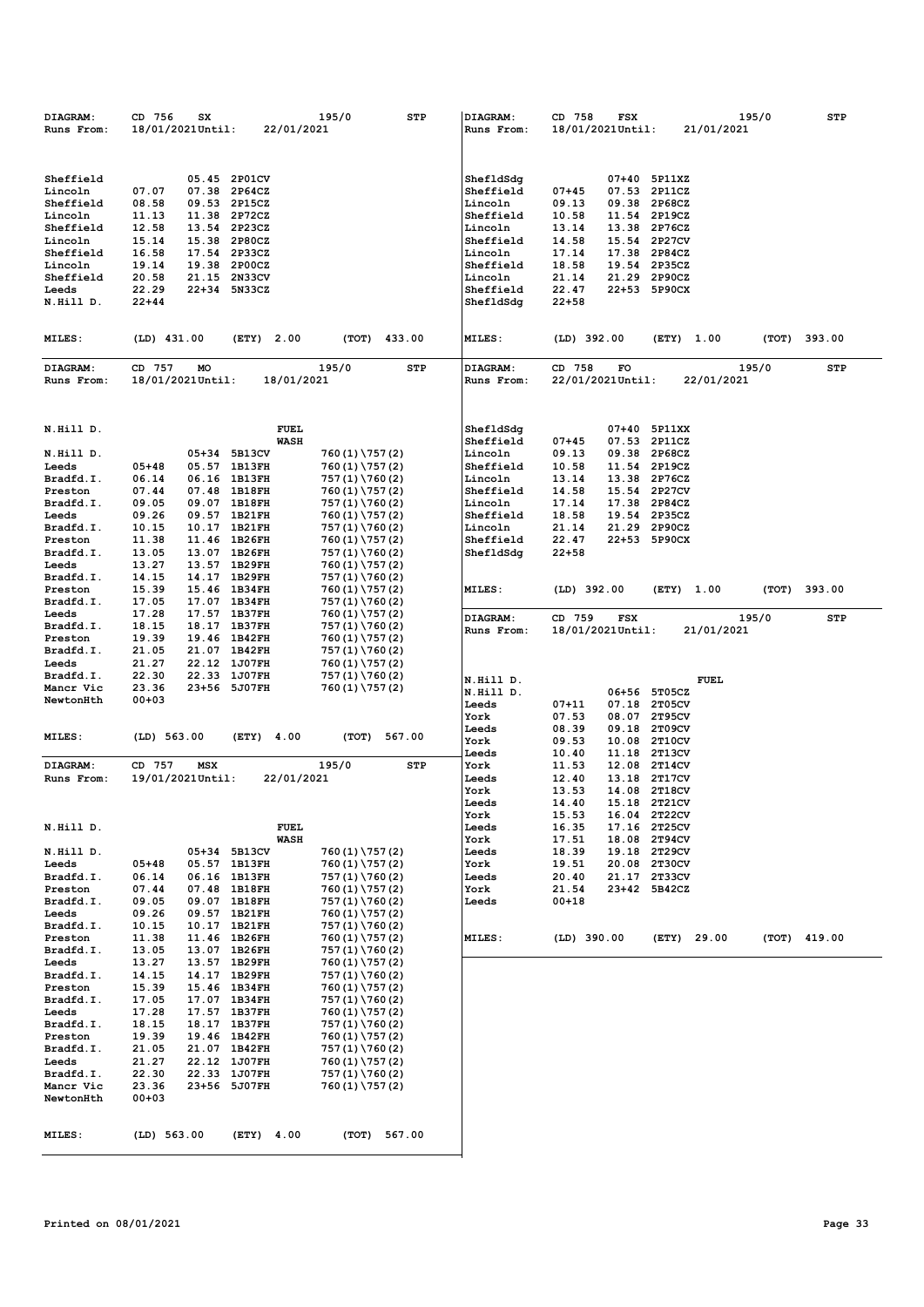| 22/01/2021Until:<br>22/01/2021<br>19/01/2021Until:<br>22/01/2021<br>Runs From:<br>Runs From:<br><b>FUEL</b><br>FUEL<br>N.Hill D.<br>N.Hill D.<br>N.Hill D.<br>06+56<br>5T05CZ<br><b>WASH</b><br>$07 + 11$<br>07.18<br>2T05CV<br>N.Hill D.<br>05+34 5B13CV<br>Leeds<br>07.53<br>2T95CV<br>$05 + 48$<br>York<br>08.07<br>Leeds<br>05.57 1B13FH<br>08.39<br>Bradfd.I.<br>06.14<br>Leeds<br>09.18<br>2T09CV<br>06.16 1B13FH<br>09.53<br>10.08<br>2T10CV<br>Preston<br>07.44<br><b>1B18FH</b><br>York<br>07.48<br>10.40<br>2T13CV<br>Bradfd.I.<br>09.05<br>09.07 1B18FH<br>11.18<br>Leeds<br>11.53<br>Leeds<br>09.26<br>York<br>12.08<br>2T14CV<br>09.57 1B21FH<br>12.40<br>13.18<br>2T17CV<br>Bradfd.I.<br>10.15<br>1B21FH<br>Leeds<br>10.17<br>13.53<br>14.08<br>2T18CV<br>Preston<br>11.38<br>1B26FH<br>York<br>11.46<br>14.40<br>15.18<br>2T21CV<br>Bradfd.I.<br>13.05<br>13.07 1B26FH<br>$757(1)\1760(2)$<br>Leeds<br>13.27<br>York<br>15.53<br>16.04<br><b>2T22CV</b><br>Leeds<br>13.57<br><b>1B29FH</b><br>760 (1) \757 (2)<br>16.35<br>2T25CV<br>Bradfd.I.<br>14.15<br>1B29FH<br>Leeds<br>17.16<br>14.17<br>$757(1)\1760(2)$<br>17.51<br>18.08<br>2T94CV<br>15.39<br>15.46 1B34FH<br>Preston<br>760 (1) \757 (2)<br>York<br>2T29CV<br>17.05<br>Leeds<br>18.39<br>19.18<br>Bradfd.I.<br>17.07<br><b>1B34FH</b><br>$757(1)\1760(2)$<br>19.51<br>20.08<br>2T30CV<br>Leeds<br>17.28<br>17.57<br>1B37FH<br>York<br>20.40<br>21.17<br>2T33CV<br>Bradfd.I.<br>18.15<br>18.17 1B37FH<br>Leeds<br>21.54<br>23+42 5B42CZ<br>19.39<br>Preston<br>19.46 1B42FH<br>York<br>$00 + 18$<br>Bradfd.I.<br>21.05<br>21.07<br>1B42FH<br>Leeds<br>Leeds<br>21.27<br>22.12<br><b>1J07FH</b><br>22.30<br><b>1J07FH</b><br>Bradfd.I.<br>22.33<br>28.00<br>23.36<br><b>MILES:</b><br>(LD) 390.00<br>(ETY)<br>(ТОТ)<br>418.00<br>Mancr Vic<br>23+56<br><b>5J07FH</b><br>$00 + 03$<br>NewtonHth<br>CD 760<br>195/0<br>STP<br>DIAGRAM:<br>MO<br>18/01/2021Until:<br>18/01/2021<br>Runs From:<br>MILES:<br>$(LD)$ 563.00<br>(ETY)<br>4.00<br>(TOT)<br>DIAGRAM:<br>CD 902<br>195/1<br>SX<br>N.Hill D.<br><b>FUEL</b><br>18/01/2021Until:<br>22/01/2021<br>Runs From:<br><b>WASH</b><br>N.Hill D.<br>05+34<br>5B13CV<br>760(1)\757(2)<br>$05 + 48$<br>05.57 1B13FH<br>Leeds<br>760(1)\757(2)<br>06.14<br>1B13FH<br>Bradfd.I.<br>06.16<br>757(1)\760(2)<br>NewtonHth<br>09+43<br>5F95FZ<br>07.44<br>07.48<br>1B18FH<br>Preston<br>760(1)\757(2)<br>AllrtnDep<br>$10+52$<br>Bradfd.I.<br>09.05<br>09.07 1B18FH<br>757(1)\760(2)<br>09.26<br>09.57<br>1B21FH<br>AllrtnDep<br>Leeds<br>760(1)\757(2)<br>17+56 5J96FZ<br>Bradfd.I.<br>10.15<br>10.17<br>1B21FH<br>757(1)\760(2)<br>NewtonHth<br>19+34<br>11.38<br>11.46 1B26FH<br>Preston<br>760(1)\757(2)<br>Bradfd.I.<br>13.05<br>13.07<br>1B26FH<br>757(1)\760(2)<br>13.27<br>Leeds<br>13.57<br><b>1B29FH</b><br>$760(1)\ 757(2)$<br><b>MILES:</b><br>(LD) 0.00<br>(ETY)<br>81.00<br>(TOT)<br>Bradfd.I.<br>14.15<br>14.17 1B29FH<br>757(1) \760(2)<br>15.39<br>1B34FH<br>Preston<br>15.46<br>760(1)\757(2)<br>DIAGRAM:<br>LT 101<br>323/0<br>SX<br>Bradfd.I.<br>17.05<br>17.07<br><b>1B34FH</b><br>757(1)\760(2)<br>18/01/2021Until:<br>22/01/2021<br>Runs From:<br>Leeds<br>17.28<br>17.57 1B37FH<br>760(1)\757(2)<br>Bradfd.I.<br>18.15<br>18.17<br>1B37FH<br>757(1)\760(2)<br>19.39<br>1B42FH<br>Preston<br>19.46<br>$760(1)\ 757(2)$<br>Bradfd.I.<br>21.05<br>21.07 1B42FH<br>$757(1)\1760(2)$<br>06+07<br>5A92FY<br>AllrtnDep<br>21.27<br>22.12 1J07FH<br>Leeds<br>760(1)\757(2)<br>Lime St<br>06+23<br>06.27<br>2A92FR<br>22.30<br>22.33<br><b>1J07FH</b><br>Bradfd.I.<br>757(1)\760(2)<br>07.52<br>2F23FR<br>Mancr Air<br>07.59<br>23.36<br>23+56 5J07FH<br>Mancr Vic<br>760(1)\757(2)<br>Lime St<br>09.25<br>10.27<br>2A96FR<br>NewtonHth<br>$00 + 03$<br>11.52<br>11.59<br>2F39FR<br>Mancr Air<br>Lime St<br>13.24<br>14.27 2A90FR<br>Mancr Air<br>15.52<br>15.59 2F25FS<br>4.00<br><b>MILES:</b><br>(LD) 563.00<br>(ETY)<br>(ТОТ)<br>567.00<br>17.23<br>2M84FY<br>Lime St<br>18.17<br>19.25 2F37FY<br>Oxford Rd<br>19.13<br>Lime St<br>20.27<br>21.28 2A97FU<br>22.53<br>23.01 2H17FZ<br>Mancr Air<br>23.21<br>23+55 5W19FY<br>ManchstrP<br>ArdwckTMD<br>00+01<br>(LD) 375.00<br><b>MILES:</b><br>(ETY) 7.50 | DIAGRAM: | CD 759<br>FO | 195/0<br><b>STP</b> | <b>DIAGRAM:</b> | CD 760<br>MSX | 195/0<br>STP     |
|------------------------------------------------------------------------------------------------------------------------------------------------------------------------------------------------------------------------------------------------------------------------------------------------------------------------------------------------------------------------------------------------------------------------------------------------------------------------------------------------------------------------------------------------------------------------------------------------------------------------------------------------------------------------------------------------------------------------------------------------------------------------------------------------------------------------------------------------------------------------------------------------------------------------------------------------------------------------------------------------------------------------------------------------------------------------------------------------------------------------------------------------------------------------------------------------------------------------------------------------------------------------------------------------------------------------------------------------------------------------------------------------------------------------------------------------------------------------------------------------------------------------------------------------------------------------------------------------------------------------------------------------------------------------------------------------------------------------------------------------------------------------------------------------------------------------------------------------------------------------------------------------------------------------------------------------------------------------------------------------------------------------------------------------------------------------------------------------------------------------------------------------------------------------------------------------------------------------------------------------------------------------------------------------------------------------------------------------------------------------------------------------------------------------------------------------------------------------------------------------------------------------------------------------------------------------------------------------------------------------------------------------------------------------------------------------------------------------------------------------------------------------------------------------------------------------------------------------------------------------------------------------------------------------------------------------------------------------------------------------------------------------------------------------------------------------------------------------------------------------------------------------------------------------------------------------------------------------------------------------------------------------------------------------------------------------------------------------------------------------------------------------------------------------------------------------------------------------------------------------------------------------------------------------------------------------------------------------------------------------------------------------------------------------------------------------------------------------------------------------------------------------------------------------------------------------------------------------------------------------------------------------------------------------------------------------------------------------------------------------------------------------------------------------------------------------------------------------------------------------------------------------------------------------------------------------------------------------------------------|----------|--------------|---------------------|-----------------|---------------|------------------|
|                                                                                                                                                                                                                                                                                                                                                                                                                                                                                                                                                                                                                                                                                                                                                                                                                                                                                                                                                                                                                                                                                                                                                                                                                                                                                                                                                                                                                                                                                                                                                                                                                                                                                                                                                                                                                                                                                                                                                                                                                                                                                                                                                                                                                                                                                                                                                                                                                                                                                                                                                                                                                                                                                                                                                                                                                                                                                                                                                                                                                                                                                                                                                                                                                                                                                                                                                                                                                                                                                                                                                                                                                                                                                                                                                                                                                                                                                                                                                                                                                                                                                                                                                                                                                                          |          |              |                     |                 |               |                  |
|                                                                                                                                                                                                                                                                                                                                                                                                                                                                                                                                                                                                                                                                                                                                                                                                                                                                                                                                                                                                                                                                                                                                                                                                                                                                                                                                                                                                                                                                                                                                                                                                                                                                                                                                                                                                                                                                                                                                                                                                                                                                                                                                                                                                                                                                                                                                                                                                                                                                                                                                                                                                                                                                                                                                                                                                                                                                                                                                                                                                                                                                                                                                                                                                                                                                                                                                                                                                                                                                                                                                                                                                                                                                                                                                                                                                                                                                                                                                                                                                                                                                                                                                                                                                                                          |          |              |                     |                 |               |                  |
|                                                                                                                                                                                                                                                                                                                                                                                                                                                                                                                                                                                                                                                                                                                                                                                                                                                                                                                                                                                                                                                                                                                                                                                                                                                                                                                                                                                                                                                                                                                                                                                                                                                                                                                                                                                                                                                                                                                                                                                                                                                                                                                                                                                                                                                                                                                                                                                                                                                                                                                                                                                                                                                                                                                                                                                                                                                                                                                                                                                                                                                                                                                                                                                                                                                                                                                                                                                                                                                                                                                                                                                                                                                                                                                                                                                                                                                                                                                                                                                                                                                                                                                                                                                                                                          |          |              |                     |                 |               |                  |
|                                                                                                                                                                                                                                                                                                                                                                                                                                                                                                                                                                                                                                                                                                                                                                                                                                                                                                                                                                                                                                                                                                                                                                                                                                                                                                                                                                                                                                                                                                                                                                                                                                                                                                                                                                                                                                                                                                                                                                                                                                                                                                                                                                                                                                                                                                                                                                                                                                                                                                                                                                                                                                                                                                                                                                                                                                                                                                                                                                                                                                                                                                                                                                                                                                                                                                                                                                                                                                                                                                                                                                                                                                                                                                                                                                                                                                                                                                                                                                                                                                                                                                                                                                                                                                          |          |              |                     |                 |               |                  |
|                                                                                                                                                                                                                                                                                                                                                                                                                                                                                                                                                                                                                                                                                                                                                                                                                                                                                                                                                                                                                                                                                                                                                                                                                                                                                                                                                                                                                                                                                                                                                                                                                                                                                                                                                                                                                                                                                                                                                                                                                                                                                                                                                                                                                                                                                                                                                                                                                                                                                                                                                                                                                                                                                                                                                                                                                                                                                                                                                                                                                                                                                                                                                                                                                                                                                                                                                                                                                                                                                                                                                                                                                                                                                                                                                                                                                                                                                                                                                                                                                                                                                                                                                                                                                                          |          |              |                     |                 |               | $760(1)\ 757(2)$ |
|                                                                                                                                                                                                                                                                                                                                                                                                                                                                                                                                                                                                                                                                                                                                                                                                                                                                                                                                                                                                                                                                                                                                                                                                                                                                                                                                                                                                                                                                                                                                                                                                                                                                                                                                                                                                                                                                                                                                                                                                                                                                                                                                                                                                                                                                                                                                                                                                                                                                                                                                                                                                                                                                                                                                                                                                                                                                                                                                                                                                                                                                                                                                                                                                                                                                                                                                                                                                                                                                                                                                                                                                                                                                                                                                                                                                                                                                                                                                                                                                                                                                                                                                                                                                                                          |          |              |                     |                 |               | $760(1)\1757(2)$ |
|                                                                                                                                                                                                                                                                                                                                                                                                                                                                                                                                                                                                                                                                                                                                                                                                                                                                                                                                                                                                                                                                                                                                                                                                                                                                                                                                                                                                                                                                                                                                                                                                                                                                                                                                                                                                                                                                                                                                                                                                                                                                                                                                                                                                                                                                                                                                                                                                                                                                                                                                                                                                                                                                                                                                                                                                                                                                                                                                                                                                                                                                                                                                                                                                                                                                                                                                                                                                                                                                                                                                                                                                                                                                                                                                                                                                                                                                                                                                                                                                                                                                                                                                                                                                                                          |          |              |                     |                 |               | $757(1)\1760(2)$ |
|                                                                                                                                                                                                                                                                                                                                                                                                                                                                                                                                                                                                                                                                                                                                                                                                                                                                                                                                                                                                                                                                                                                                                                                                                                                                                                                                                                                                                                                                                                                                                                                                                                                                                                                                                                                                                                                                                                                                                                                                                                                                                                                                                                                                                                                                                                                                                                                                                                                                                                                                                                                                                                                                                                                                                                                                                                                                                                                                                                                                                                                                                                                                                                                                                                                                                                                                                                                                                                                                                                                                                                                                                                                                                                                                                                                                                                                                                                                                                                                                                                                                                                                                                                                                                                          |          |              |                     |                 |               | 760 (1) \757 (2) |
|                                                                                                                                                                                                                                                                                                                                                                                                                                                                                                                                                                                                                                                                                                                                                                                                                                                                                                                                                                                                                                                                                                                                                                                                                                                                                                                                                                                                                                                                                                                                                                                                                                                                                                                                                                                                                                                                                                                                                                                                                                                                                                                                                                                                                                                                                                                                                                                                                                                                                                                                                                                                                                                                                                                                                                                                                                                                                                                                                                                                                                                                                                                                                                                                                                                                                                                                                                                                                                                                                                                                                                                                                                                                                                                                                                                                                                                                                                                                                                                                                                                                                                                                                                                                                                          |          |              |                     |                 |               | $757(1)\1760(2)$ |
|                                                                                                                                                                                                                                                                                                                                                                                                                                                                                                                                                                                                                                                                                                                                                                                                                                                                                                                                                                                                                                                                                                                                                                                                                                                                                                                                                                                                                                                                                                                                                                                                                                                                                                                                                                                                                                                                                                                                                                                                                                                                                                                                                                                                                                                                                                                                                                                                                                                                                                                                                                                                                                                                                                                                                                                                                                                                                                                                                                                                                                                                                                                                                                                                                                                                                                                                                                                                                                                                                                                                                                                                                                                                                                                                                                                                                                                                                                                                                                                                                                                                                                                                                                                                                                          |          |              |                     |                 |               | 760 (1) \757 (2) |
|                                                                                                                                                                                                                                                                                                                                                                                                                                                                                                                                                                                                                                                                                                                                                                                                                                                                                                                                                                                                                                                                                                                                                                                                                                                                                                                                                                                                                                                                                                                                                                                                                                                                                                                                                                                                                                                                                                                                                                                                                                                                                                                                                                                                                                                                                                                                                                                                                                                                                                                                                                                                                                                                                                                                                                                                                                                                                                                                                                                                                                                                                                                                                                                                                                                                                                                                                                                                                                                                                                                                                                                                                                                                                                                                                                                                                                                                                                                                                                                                                                                                                                                                                                                                                                          |          |              |                     |                 |               | $757(1)\1760(2)$ |
|                                                                                                                                                                                                                                                                                                                                                                                                                                                                                                                                                                                                                                                                                                                                                                                                                                                                                                                                                                                                                                                                                                                                                                                                                                                                                                                                                                                                                                                                                                                                                                                                                                                                                                                                                                                                                                                                                                                                                                                                                                                                                                                                                                                                                                                                                                                                                                                                                                                                                                                                                                                                                                                                                                                                                                                                                                                                                                                                                                                                                                                                                                                                                                                                                                                                                                                                                                                                                                                                                                                                                                                                                                                                                                                                                                                                                                                                                                                                                                                                                                                                                                                                                                                                                                          |          |              |                     |                 |               | 760 (1) \757 (2) |
|                                                                                                                                                                                                                                                                                                                                                                                                                                                                                                                                                                                                                                                                                                                                                                                                                                                                                                                                                                                                                                                                                                                                                                                                                                                                                                                                                                                                                                                                                                                                                                                                                                                                                                                                                                                                                                                                                                                                                                                                                                                                                                                                                                                                                                                                                                                                                                                                                                                                                                                                                                                                                                                                                                                                                                                                                                                                                                                                                                                                                                                                                                                                                                                                                                                                                                                                                                                                                                                                                                                                                                                                                                                                                                                                                                                                                                                                                                                                                                                                                                                                                                                                                                                                                                          |          |              |                     |                 |               |                  |
|                                                                                                                                                                                                                                                                                                                                                                                                                                                                                                                                                                                                                                                                                                                                                                                                                                                                                                                                                                                                                                                                                                                                                                                                                                                                                                                                                                                                                                                                                                                                                                                                                                                                                                                                                                                                                                                                                                                                                                                                                                                                                                                                                                                                                                                                                                                                                                                                                                                                                                                                                                                                                                                                                                                                                                                                                                                                                                                                                                                                                                                                                                                                                                                                                                                                                                                                                                                                                                                                                                                                                                                                                                                                                                                                                                                                                                                                                                                                                                                                                                                                                                                                                                                                                                          |          |              |                     |                 |               |                  |
|                                                                                                                                                                                                                                                                                                                                                                                                                                                                                                                                                                                                                                                                                                                                                                                                                                                                                                                                                                                                                                                                                                                                                                                                                                                                                                                                                                                                                                                                                                                                                                                                                                                                                                                                                                                                                                                                                                                                                                                                                                                                                                                                                                                                                                                                                                                                                                                                                                                                                                                                                                                                                                                                                                                                                                                                                                                                                                                                                                                                                                                                                                                                                                                                                                                                                                                                                                                                                                                                                                                                                                                                                                                                                                                                                                                                                                                                                                                                                                                                                                                                                                                                                                                                                                          |          |              |                     |                 |               |                  |
|                                                                                                                                                                                                                                                                                                                                                                                                                                                                                                                                                                                                                                                                                                                                                                                                                                                                                                                                                                                                                                                                                                                                                                                                                                                                                                                                                                                                                                                                                                                                                                                                                                                                                                                                                                                                                                                                                                                                                                                                                                                                                                                                                                                                                                                                                                                                                                                                                                                                                                                                                                                                                                                                                                                                                                                                                                                                                                                                                                                                                                                                                                                                                                                                                                                                                                                                                                                                                                                                                                                                                                                                                                                                                                                                                                                                                                                                                                                                                                                                                                                                                                                                                                                                                                          |          |              |                     |                 |               |                  |
|                                                                                                                                                                                                                                                                                                                                                                                                                                                                                                                                                                                                                                                                                                                                                                                                                                                                                                                                                                                                                                                                                                                                                                                                                                                                                                                                                                                                                                                                                                                                                                                                                                                                                                                                                                                                                                                                                                                                                                                                                                                                                                                                                                                                                                                                                                                                                                                                                                                                                                                                                                                                                                                                                                                                                                                                                                                                                                                                                                                                                                                                                                                                                                                                                                                                                                                                                                                                                                                                                                                                                                                                                                                                                                                                                                                                                                                                                                                                                                                                                                                                                                                                                                                                                                          |          |              |                     |                 |               | 760 (1) \757 (2) |
|                                                                                                                                                                                                                                                                                                                                                                                                                                                                                                                                                                                                                                                                                                                                                                                                                                                                                                                                                                                                                                                                                                                                                                                                                                                                                                                                                                                                                                                                                                                                                                                                                                                                                                                                                                                                                                                                                                                                                                                                                                                                                                                                                                                                                                                                                                                                                                                                                                                                                                                                                                                                                                                                                                                                                                                                                                                                                                                                                                                                                                                                                                                                                                                                                                                                                                                                                                                                                                                                                                                                                                                                                                                                                                                                                                                                                                                                                                                                                                                                                                                                                                                                                                                                                                          |          |              |                     |                 |               | $757(1)\1760(2)$ |
|                                                                                                                                                                                                                                                                                                                                                                                                                                                                                                                                                                                                                                                                                                                                                                                                                                                                                                                                                                                                                                                                                                                                                                                                                                                                                                                                                                                                                                                                                                                                                                                                                                                                                                                                                                                                                                                                                                                                                                                                                                                                                                                                                                                                                                                                                                                                                                                                                                                                                                                                                                                                                                                                                                                                                                                                                                                                                                                                                                                                                                                                                                                                                                                                                                                                                                                                                                                                                                                                                                                                                                                                                                                                                                                                                                                                                                                                                                                                                                                                                                                                                                                                                                                                                                          |          |              |                     |                 |               | 760 (1) \757 (2) |
|                                                                                                                                                                                                                                                                                                                                                                                                                                                                                                                                                                                                                                                                                                                                                                                                                                                                                                                                                                                                                                                                                                                                                                                                                                                                                                                                                                                                                                                                                                                                                                                                                                                                                                                                                                                                                                                                                                                                                                                                                                                                                                                                                                                                                                                                                                                                                                                                                                                                                                                                                                                                                                                                                                                                                                                                                                                                                                                                                                                                                                                                                                                                                                                                                                                                                                                                                                                                                                                                                                                                                                                                                                                                                                                                                                                                                                                                                                                                                                                                                                                                                                                                                                                                                                          |          |              |                     |                 |               | $757(1)\1760(2)$ |
|                                                                                                                                                                                                                                                                                                                                                                                                                                                                                                                                                                                                                                                                                                                                                                                                                                                                                                                                                                                                                                                                                                                                                                                                                                                                                                                                                                                                                                                                                                                                                                                                                                                                                                                                                                                                                                                                                                                                                                                                                                                                                                                                                                                                                                                                                                                                                                                                                                                                                                                                                                                                                                                                                                                                                                                                                                                                                                                                                                                                                                                                                                                                                                                                                                                                                                                                                                                                                                                                                                                                                                                                                                                                                                                                                                                                                                                                                                                                                                                                                                                                                                                                                                                                                                          |          |              |                     |                 |               | $760(1)\ 757(2)$ |
|                                                                                                                                                                                                                                                                                                                                                                                                                                                                                                                                                                                                                                                                                                                                                                                                                                                                                                                                                                                                                                                                                                                                                                                                                                                                                                                                                                                                                                                                                                                                                                                                                                                                                                                                                                                                                                                                                                                                                                                                                                                                                                                                                                                                                                                                                                                                                                                                                                                                                                                                                                                                                                                                                                                                                                                                                                                                                                                                                                                                                                                                                                                                                                                                                                                                                                                                                                                                                                                                                                                                                                                                                                                                                                                                                                                                                                                                                                                                                                                                                                                                                                                                                                                                                                          |          |              |                     |                 |               | $757(1)\1760(2)$ |
|                                                                                                                                                                                                                                                                                                                                                                                                                                                                                                                                                                                                                                                                                                                                                                                                                                                                                                                                                                                                                                                                                                                                                                                                                                                                                                                                                                                                                                                                                                                                                                                                                                                                                                                                                                                                                                                                                                                                                                                                                                                                                                                                                                                                                                                                                                                                                                                                                                                                                                                                                                                                                                                                                                                                                                                                                                                                                                                                                                                                                                                                                                                                                                                                                                                                                                                                                                                                                                                                                                                                                                                                                                                                                                                                                                                                                                                                                                                                                                                                                                                                                                                                                                                                                                          |          |              |                     |                 |               | 760 (1) \757 (2) |
|                                                                                                                                                                                                                                                                                                                                                                                                                                                                                                                                                                                                                                                                                                                                                                                                                                                                                                                                                                                                                                                                                                                                                                                                                                                                                                                                                                                                                                                                                                                                                                                                                                                                                                                                                                                                                                                                                                                                                                                                                                                                                                                                                                                                                                                                                                                                                                                                                                                                                                                                                                                                                                                                                                                                                                                                                                                                                                                                                                                                                                                                                                                                                                                                                                                                                                                                                                                                                                                                                                                                                                                                                                                                                                                                                                                                                                                                                                                                                                                                                                                                                                                                                                                                                                          |          |              |                     |                 |               |                  |
|                                                                                                                                                                                                                                                                                                                                                                                                                                                                                                                                                                                                                                                                                                                                                                                                                                                                                                                                                                                                                                                                                                                                                                                                                                                                                                                                                                                                                                                                                                                                                                                                                                                                                                                                                                                                                                                                                                                                                                                                                                                                                                                                                                                                                                                                                                                                                                                                                                                                                                                                                                                                                                                                                                                                                                                                                                                                                                                                                                                                                                                                                                                                                                                                                                                                                                                                                                                                                                                                                                                                                                                                                                                                                                                                                                                                                                                                                                                                                                                                                                                                                                                                                                                                                                          |          |              |                     |                 |               |                  |
|                                                                                                                                                                                                                                                                                                                                                                                                                                                                                                                                                                                                                                                                                                                                                                                                                                                                                                                                                                                                                                                                                                                                                                                                                                                                                                                                                                                                                                                                                                                                                                                                                                                                                                                                                                                                                                                                                                                                                                                                                                                                                                                                                                                                                                                                                                                                                                                                                                                                                                                                                                                                                                                                                                                                                                                                                                                                                                                                                                                                                                                                                                                                                                                                                                                                                                                                                                                                                                                                                                                                                                                                                                                                                                                                                                                                                                                                                                                                                                                                                                                                                                                                                                                                                                          |          |              |                     |                 |               | 567.00           |
|                                                                                                                                                                                                                                                                                                                                                                                                                                                                                                                                                                                                                                                                                                                                                                                                                                                                                                                                                                                                                                                                                                                                                                                                                                                                                                                                                                                                                                                                                                                                                                                                                                                                                                                                                                                                                                                                                                                                                                                                                                                                                                                                                                                                                                                                                                                                                                                                                                                                                                                                                                                                                                                                                                                                                                                                                                                                                                                                                                                                                                                                                                                                                                                                                                                                                                                                                                                                                                                                                                                                                                                                                                                                                                                                                                                                                                                                                                                                                                                                                                                                                                                                                                                                                                          |          |              |                     |                 |               |                  |
|                                                                                                                                                                                                                                                                                                                                                                                                                                                                                                                                                                                                                                                                                                                                                                                                                                                                                                                                                                                                                                                                                                                                                                                                                                                                                                                                                                                                                                                                                                                                                                                                                                                                                                                                                                                                                                                                                                                                                                                                                                                                                                                                                                                                                                                                                                                                                                                                                                                                                                                                                                                                                                                                                                                                                                                                                                                                                                                                                                                                                                                                                                                                                                                                                                                                                                                                                                                                                                                                                                                                                                                                                                                                                                                                                                                                                                                                                                                                                                                                                                                                                                                                                                                                                                          |          |              |                     |                 |               |                  |
|                                                                                                                                                                                                                                                                                                                                                                                                                                                                                                                                                                                                                                                                                                                                                                                                                                                                                                                                                                                                                                                                                                                                                                                                                                                                                                                                                                                                                                                                                                                                                                                                                                                                                                                                                                                                                                                                                                                                                                                                                                                                                                                                                                                                                                                                                                                                                                                                                                                                                                                                                                                                                                                                                                                                                                                                                                                                                                                                                                                                                                                                                                                                                                                                                                                                                                                                                                                                                                                                                                                                                                                                                                                                                                                                                                                                                                                                                                                                                                                                                                                                                                                                                                                                                                          |          |              |                     |                 |               | STP              |
|                                                                                                                                                                                                                                                                                                                                                                                                                                                                                                                                                                                                                                                                                                                                                                                                                                                                                                                                                                                                                                                                                                                                                                                                                                                                                                                                                                                                                                                                                                                                                                                                                                                                                                                                                                                                                                                                                                                                                                                                                                                                                                                                                                                                                                                                                                                                                                                                                                                                                                                                                                                                                                                                                                                                                                                                                                                                                                                                                                                                                                                                                                                                                                                                                                                                                                                                                                                                                                                                                                                                                                                                                                                                                                                                                                                                                                                                                                                                                                                                                                                                                                                                                                                                                                          |          |              |                     |                 |               |                  |
|                                                                                                                                                                                                                                                                                                                                                                                                                                                                                                                                                                                                                                                                                                                                                                                                                                                                                                                                                                                                                                                                                                                                                                                                                                                                                                                                                                                                                                                                                                                                                                                                                                                                                                                                                                                                                                                                                                                                                                                                                                                                                                                                                                                                                                                                                                                                                                                                                                                                                                                                                                                                                                                                                                                                                                                                                                                                                                                                                                                                                                                                                                                                                                                                                                                                                                                                                                                                                                                                                                                                                                                                                                                                                                                                                                                                                                                                                                                                                                                                                                                                                                                                                                                                                                          |          |              |                     |                 |               |                  |
|                                                                                                                                                                                                                                                                                                                                                                                                                                                                                                                                                                                                                                                                                                                                                                                                                                                                                                                                                                                                                                                                                                                                                                                                                                                                                                                                                                                                                                                                                                                                                                                                                                                                                                                                                                                                                                                                                                                                                                                                                                                                                                                                                                                                                                                                                                                                                                                                                                                                                                                                                                                                                                                                                                                                                                                                                                                                                                                                                                                                                                                                                                                                                                                                                                                                                                                                                                                                                                                                                                                                                                                                                                                                                                                                                                                                                                                                                                                                                                                                                                                                                                                                                                                                                                          |          |              |                     |                 |               |                  |
|                                                                                                                                                                                                                                                                                                                                                                                                                                                                                                                                                                                                                                                                                                                                                                                                                                                                                                                                                                                                                                                                                                                                                                                                                                                                                                                                                                                                                                                                                                                                                                                                                                                                                                                                                                                                                                                                                                                                                                                                                                                                                                                                                                                                                                                                                                                                                                                                                                                                                                                                                                                                                                                                                                                                                                                                                                                                                                                                                                                                                                                                                                                                                                                                                                                                                                                                                                                                                                                                                                                                                                                                                                                                                                                                                                                                                                                                                                                                                                                                                                                                                                                                                                                                                                          |          |              |                     |                 |               |                  |
|                                                                                                                                                                                                                                                                                                                                                                                                                                                                                                                                                                                                                                                                                                                                                                                                                                                                                                                                                                                                                                                                                                                                                                                                                                                                                                                                                                                                                                                                                                                                                                                                                                                                                                                                                                                                                                                                                                                                                                                                                                                                                                                                                                                                                                                                                                                                                                                                                                                                                                                                                                                                                                                                                                                                                                                                                                                                                                                                                                                                                                                                                                                                                                                                                                                                                                                                                                                                                                                                                                                                                                                                                                                                                                                                                                                                                                                                                                                                                                                                                                                                                                                                                                                                                                          |          |              |                     |                 |               |                  |
|                                                                                                                                                                                                                                                                                                                                                                                                                                                                                                                                                                                                                                                                                                                                                                                                                                                                                                                                                                                                                                                                                                                                                                                                                                                                                                                                                                                                                                                                                                                                                                                                                                                                                                                                                                                                                                                                                                                                                                                                                                                                                                                                                                                                                                                                                                                                                                                                                                                                                                                                                                                                                                                                                                                                                                                                                                                                                                                                                                                                                                                                                                                                                                                                                                                                                                                                                                                                                                                                                                                                                                                                                                                                                                                                                                                                                                                                                                                                                                                                                                                                                                                                                                                                                                          |          |              |                     |                 |               |                  |
|                                                                                                                                                                                                                                                                                                                                                                                                                                                                                                                                                                                                                                                                                                                                                                                                                                                                                                                                                                                                                                                                                                                                                                                                                                                                                                                                                                                                                                                                                                                                                                                                                                                                                                                                                                                                                                                                                                                                                                                                                                                                                                                                                                                                                                                                                                                                                                                                                                                                                                                                                                                                                                                                                                                                                                                                                                                                                                                                                                                                                                                                                                                                                                                                                                                                                                                                                                                                                                                                                                                                                                                                                                                                                                                                                                                                                                                                                                                                                                                                                                                                                                                                                                                                                                          |          |              |                     |                 |               |                  |
|                                                                                                                                                                                                                                                                                                                                                                                                                                                                                                                                                                                                                                                                                                                                                                                                                                                                                                                                                                                                                                                                                                                                                                                                                                                                                                                                                                                                                                                                                                                                                                                                                                                                                                                                                                                                                                                                                                                                                                                                                                                                                                                                                                                                                                                                                                                                                                                                                                                                                                                                                                                                                                                                                                                                                                                                                                                                                                                                                                                                                                                                                                                                                                                                                                                                                                                                                                                                                                                                                                                                                                                                                                                                                                                                                                                                                                                                                                                                                                                                                                                                                                                                                                                                                                          |          |              |                     |                 |               |                  |
|                                                                                                                                                                                                                                                                                                                                                                                                                                                                                                                                                                                                                                                                                                                                                                                                                                                                                                                                                                                                                                                                                                                                                                                                                                                                                                                                                                                                                                                                                                                                                                                                                                                                                                                                                                                                                                                                                                                                                                                                                                                                                                                                                                                                                                                                                                                                                                                                                                                                                                                                                                                                                                                                                                                                                                                                                                                                                                                                                                                                                                                                                                                                                                                                                                                                                                                                                                                                                                                                                                                                                                                                                                                                                                                                                                                                                                                                                                                                                                                                                                                                                                                                                                                                                                          |          |              |                     |                 |               |                  |
|                                                                                                                                                                                                                                                                                                                                                                                                                                                                                                                                                                                                                                                                                                                                                                                                                                                                                                                                                                                                                                                                                                                                                                                                                                                                                                                                                                                                                                                                                                                                                                                                                                                                                                                                                                                                                                                                                                                                                                                                                                                                                                                                                                                                                                                                                                                                                                                                                                                                                                                                                                                                                                                                                                                                                                                                                                                                                                                                                                                                                                                                                                                                                                                                                                                                                                                                                                                                                                                                                                                                                                                                                                                                                                                                                                                                                                                                                                                                                                                                                                                                                                                                                                                                                                          |          |              |                     |                 |               |                  |
|                                                                                                                                                                                                                                                                                                                                                                                                                                                                                                                                                                                                                                                                                                                                                                                                                                                                                                                                                                                                                                                                                                                                                                                                                                                                                                                                                                                                                                                                                                                                                                                                                                                                                                                                                                                                                                                                                                                                                                                                                                                                                                                                                                                                                                                                                                                                                                                                                                                                                                                                                                                                                                                                                                                                                                                                                                                                                                                                                                                                                                                                                                                                                                                                                                                                                                                                                                                                                                                                                                                                                                                                                                                                                                                                                                                                                                                                                                                                                                                                                                                                                                                                                                                                                                          |          |              |                     |                 |               | 81.00            |
|                                                                                                                                                                                                                                                                                                                                                                                                                                                                                                                                                                                                                                                                                                                                                                                                                                                                                                                                                                                                                                                                                                                                                                                                                                                                                                                                                                                                                                                                                                                                                                                                                                                                                                                                                                                                                                                                                                                                                                                                                                                                                                                                                                                                                                                                                                                                                                                                                                                                                                                                                                                                                                                                                                                                                                                                                                                                                                                                                                                                                                                                                                                                                                                                                                                                                                                                                                                                                                                                                                                                                                                                                                                                                                                                                                                                                                                                                                                                                                                                                                                                                                                                                                                                                                          |          |              |                     |                 |               |                  |
|                                                                                                                                                                                                                                                                                                                                                                                                                                                                                                                                                                                                                                                                                                                                                                                                                                                                                                                                                                                                                                                                                                                                                                                                                                                                                                                                                                                                                                                                                                                                                                                                                                                                                                                                                                                                                                                                                                                                                                                                                                                                                                                                                                                                                                                                                                                                                                                                                                                                                                                                                                                                                                                                                                                                                                                                                                                                                                                                                                                                                                                                                                                                                                                                                                                                                                                                                                                                                                                                                                                                                                                                                                                                                                                                                                                                                                                                                                                                                                                                                                                                                                                                                                                                                                          |          |              |                     |                 |               | STP              |
|                                                                                                                                                                                                                                                                                                                                                                                                                                                                                                                                                                                                                                                                                                                                                                                                                                                                                                                                                                                                                                                                                                                                                                                                                                                                                                                                                                                                                                                                                                                                                                                                                                                                                                                                                                                                                                                                                                                                                                                                                                                                                                                                                                                                                                                                                                                                                                                                                                                                                                                                                                                                                                                                                                                                                                                                                                                                                                                                                                                                                                                                                                                                                                                                                                                                                                                                                                                                                                                                                                                                                                                                                                                                                                                                                                                                                                                                                                                                                                                                                                                                                                                                                                                                                                          |          |              |                     |                 |               |                  |
|                                                                                                                                                                                                                                                                                                                                                                                                                                                                                                                                                                                                                                                                                                                                                                                                                                                                                                                                                                                                                                                                                                                                                                                                                                                                                                                                                                                                                                                                                                                                                                                                                                                                                                                                                                                                                                                                                                                                                                                                                                                                                                                                                                                                                                                                                                                                                                                                                                                                                                                                                                                                                                                                                                                                                                                                                                                                                                                                                                                                                                                                                                                                                                                                                                                                                                                                                                                                                                                                                                                                                                                                                                                                                                                                                                                                                                                                                                                                                                                                                                                                                                                                                                                                                                          |          |              |                     |                 |               |                  |
|                                                                                                                                                                                                                                                                                                                                                                                                                                                                                                                                                                                                                                                                                                                                                                                                                                                                                                                                                                                                                                                                                                                                                                                                                                                                                                                                                                                                                                                                                                                                                                                                                                                                                                                                                                                                                                                                                                                                                                                                                                                                                                                                                                                                                                                                                                                                                                                                                                                                                                                                                                                                                                                                                                                                                                                                                                                                                                                                                                                                                                                                                                                                                                                                                                                                                                                                                                                                                                                                                                                                                                                                                                                                                                                                                                                                                                                                                                                                                                                                                                                                                                                                                                                                                                          |          |              |                     |                 |               |                  |
|                                                                                                                                                                                                                                                                                                                                                                                                                                                                                                                                                                                                                                                                                                                                                                                                                                                                                                                                                                                                                                                                                                                                                                                                                                                                                                                                                                                                                                                                                                                                                                                                                                                                                                                                                                                                                                                                                                                                                                                                                                                                                                                                                                                                                                                                                                                                                                                                                                                                                                                                                                                                                                                                                                                                                                                                                                                                                                                                                                                                                                                                                                                                                                                                                                                                                                                                                                                                                                                                                                                                                                                                                                                                                                                                                                                                                                                                                                                                                                                                                                                                                                                                                                                                                                          |          |              |                     |                 |               |                  |
|                                                                                                                                                                                                                                                                                                                                                                                                                                                                                                                                                                                                                                                                                                                                                                                                                                                                                                                                                                                                                                                                                                                                                                                                                                                                                                                                                                                                                                                                                                                                                                                                                                                                                                                                                                                                                                                                                                                                                                                                                                                                                                                                                                                                                                                                                                                                                                                                                                                                                                                                                                                                                                                                                                                                                                                                                                                                                                                                                                                                                                                                                                                                                                                                                                                                                                                                                                                                                                                                                                                                                                                                                                                                                                                                                                                                                                                                                                                                                                                                                                                                                                                                                                                                                                          |          |              |                     |                 |               |                  |
|                                                                                                                                                                                                                                                                                                                                                                                                                                                                                                                                                                                                                                                                                                                                                                                                                                                                                                                                                                                                                                                                                                                                                                                                                                                                                                                                                                                                                                                                                                                                                                                                                                                                                                                                                                                                                                                                                                                                                                                                                                                                                                                                                                                                                                                                                                                                                                                                                                                                                                                                                                                                                                                                                                                                                                                                                                                                                                                                                                                                                                                                                                                                                                                                                                                                                                                                                                                                                                                                                                                                                                                                                                                                                                                                                                                                                                                                                                                                                                                                                                                                                                                                                                                                                                          |          |              |                     |                 |               |                  |
|                                                                                                                                                                                                                                                                                                                                                                                                                                                                                                                                                                                                                                                                                                                                                                                                                                                                                                                                                                                                                                                                                                                                                                                                                                                                                                                                                                                                                                                                                                                                                                                                                                                                                                                                                                                                                                                                                                                                                                                                                                                                                                                                                                                                                                                                                                                                                                                                                                                                                                                                                                                                                                                                                                                                                                                                                                                                                                                                                                                                                                                                                                                                                                                                                                                                                                                                                                                                                                                                                                                                                                                                                                                                                                                                                                                                                                                                                                                                                                                                                                                                                                                                                                                                                                          |          |              |                     |                 |               |                  |
|                                                                                                                                                                                                                                                                                                                                                                                                                                                                                                                                                                                                                                                                                                                                                                                                                                                                                                                                                                                                                                                                                                                                                                                                                                                                                                                                                                                                                                                                                                                                                                                                                                                                                                                                                                                                                                                                                                                                                                                                                                                                                                                                                                                                                                                                                                                                                                                                                                                                                                                                                                                                                                                                                                                                                                                                                                                                                                                                                                                                                                                                                                                                                                                                                                                                                                                                                                                                                                                                                                                                                                                                                                                                                                                                                                                                                                                                                                                                                                                                                                                                                                                                                                                                                                          |          |              |                     |                 |               |                  |
|                                                                                                                                                                                                                                                                                                                                                                                                                                                                                                                                                                                                                                                                                                                                                                                                                                                                                                                                                                                                                                                                                                                                                                                                                                                                                                                                                                                                                                                                                                                                                                                                                                                                                                                                                                                                                                                                                                                                                                                                                                                                                                                                                                                                                                                                                                                                                                                                                                                                                                                                                                                                                                                                                                                                                                                                                                                                                                                                                                                                                                                                                                                                                                                                                                                                                                                                                                                                                                                                                                                                                                                                                                                                                                                                                                                                                                                                                                                                                                                                                                                                                                                                                                                                                                          |          |              |                     |                 |               |                  |
|                                                                                                                                                                                                                                                                                                                                                                                                                                                                                                                                                                                                                                                                                                                                                                                                                                                                                                                                                                                                                                                                                                                                                                                                                                                                                                                                                                                                                                                                                                                                                                                                                                                                                                                                                                                                                                                                                                                                                                                                                                                                                                                                                                                                                                                                                                                                                                                                                                                                                                                                                                                                                                                                                                                                                                                                                                                                                                                                                                                                                                                                                                                                                                                                                                                                                                                                                                                                                                                                                                                                                                                                                                                                                                                                                                                                                                                                                                                                                                                                                                                                                                                                                                                                                                          |          |              |                     |                 |               |                  |
|                                                                                                                                                                                                                                                                                                                                                                                                                                                                                                                                                                                                                                                                                                                                                                                                                                                                                                                                                                                                                                                                                                                                                                                                                                                                                                                                                                                                                                                                                                                                                                                                                                                                                                                                                                                                                                                                                                                                                                                                                                                                                                                                                                                                                                                                                                                                                                                                                                                                                                                                                                                                                                                                                                                                                                                                                                                                                                                                                                                                                                                                                                                                                                                                                                                                                                                                                                                                                                                                                                                                                                                                                                                                                                                                                                                                                                                                                                                                                                                                                                                                                                                                                                                                                                          |          |              |                     |                 |               |                  |
|                                                                                                                                                                                                                                                                                                                                                                                                                                                                                                                                                                                                                                                                                                                                                                                                                                                                                                                                                                                                                                                                                                                                                                                                                                                                                                                                                                                                                                                                                                                                                                                                                                                                                                                                                                                                                                                                                                                                                                                                                                                                                                                                                                                                                                                                                                                                                                                                                                                                                                                                                                                                                                                                                                                                                                                                                                                                                                                                                                                                                                                                                                                                                                                                                                                                                                                                                                                                                                                                                                                                                                                                                                                                                                                                                                                                                                                                                                                                                                                                                                                                                                                                                                                                                                          |          |              |                     |                 |               |                  |
|                                                                                                                                                                                                                                                                                                                                                                                                                                                                                                                                                                                                                                                                                                                                                                                                                                                                                                                                                                                                                                                                                                                                                                                                                                                                                                                                                                                                                                                                                                                                                                                                                                                                                                                                                                                                                                                                                                                                                                                                                                                                                                                                                                                                                                                                                                                                                                                                                                                                                                                                                                                                                                                                                                                                                                                                                                                                                                                                                                                                                                                                                                                                                                                                                                                                                                                                                                                                                                                                                                                                                                                                                                                                                                                                                                                                                                                                                                                                                                                                                                                                                                                                                                                                                                          |          |              |                     |                 |               |                  |
|                                                                                                                                                                                                                                                                                                                                                                                                                                                                                                                                                                                                                                                                                                                                                                                                                                                                                                                                                                                                                                                                                                                                                                                                                                                                                                                                                                                                                                                                                                                                                                                                                                                                                                                                                                                                                                                                                                                                                                                                                                                                                                                                                                                                                                                                                                                                                                                                                                                                                                                                                                                                                                                                                                                                                                                                                                                                                                                                                                                                                                                                                                                                                                                                                                                                                                                                                                                                                                                                                                                                                                                                                                                                                                                                                                                                                                                                                                                                                                                                                                                                                                                                                                                                                                          |          |              |                     |                 |               |                  |
|                                                                                                                                                                                                                                                                                                                                                                                                                                                                                                                                                                                                                                                                                                                                                                                                                                                                                                                                                                                                                                                                                                                                                                                                                                                                                                                                                                                                                                                                                                                                                                                                                                                                                                                                                                                                                                                                                                                                                                                                                                                                                                                                                                                                                                                                                                                                                                                                                                                                                                                                                                                                                                                                                                                                                                                                                                                                                                                                                                                                                                                                                                                                                                                                                                                                                                                                                                                                                                                                                                                                                                                                                                                                                                                                                                                                                                                                                                                                                                                                                                                                                                                                                                                                                                          |          |              |                     |                 |               | $105(1)\101(2)$  |
|                                                                                                                                                                                                                                                                                                                                                                                                                                                                                                                                                                                                                                                                                                                                                                                                                                                                                                                                                                                                                                                                                                                                                                                                                                                                                                                                                                                                                                                                                                                                                                                                                                                                                                                                                                                                                                                                                                                                                                                                                                                                                                                                                                                                                                                                                                                                                                                                                                                                                                                                                                                                                                                                                                                                                                                                                                                                                                                                                                                                                                                                                                                                                                                                                                                                                                                                                                                                                                                                                                                                                                                                                                                                                                                                                                                                                                                                                                                                                                                                                                                                                                                                                                                                                                          |          |              |                     |                 |               |                  |
|                                                                                                                                                                                                                                                                                                                                                                                                                                                                                                                                                                                                                                                                                                                                                                                                                                                                                                                                                                                                                                                                                                                                                                                                                                                                                                                                                                                                                                                                                                                                                                                                                                                                                                                                                                                                                                                                                                                                                                                                                                                                                                                                                                                                                                                                                                                                                                                                                                                                                                                                                                                                                                                                                                                                                                                                                                                                                                                                                                                                                                                                                                                                                                                                                                                                                                                                                                                                                                                                                                                                                                                                                                                                                                                                                                                                                                                                                                                                                                                                                                                                                                                                                                                                                                          |          |              |                     |                 |               |                  |
|                                                                                                                                                                                                                                                                                                                                                                                                                                                                                                                                                                                                                                                                                                                                                                                                                                                                                                                                                                                                                                                                                                                                                                                                                                                                                                                                                                                                                                                                                                                                                                                                                                                                                                                                                                                                                                                                                                                                                                                                                                                                                                                                                                                                                                                                                                                                                                                                                                                                                                                                                                                                                                                                                                                                                                                                                                                                                                                                                                                                                                                                                                                                                                                                                                                                                                                                                                                                                                                                                                                                                                                                                                                                                                                                                                                                                                                                                                                                                                                                                                                                                                                                                                                                                                          |          |              |                     |                 |               | (TOT) 382.50     |
|                                                                                                                                                                                                                                                                                                                                                                                                                                                                                                                                                                                                                                                                                                                                                                                                                                                                                                                                                                                                                                                                                                                                                                                                                                                                                                                                                                                                                                                                                                                                                                                                                                                                                                                                                                                                                                                                                                                                                                                                                                                                                                                                                                                                                                                                                                                                                                                                                                                                                                                                                                                                                                                                                                                                                                                                                                                                                                                                                                                                                                                                                                                                                                                                                                                                                                                                                                                                                                                                                                                                                                                                                                                                                                                                                                                                                                                                                                                                                                                                                                                                                                                                                                                                                                          |          |              |                     |                 |               |                  |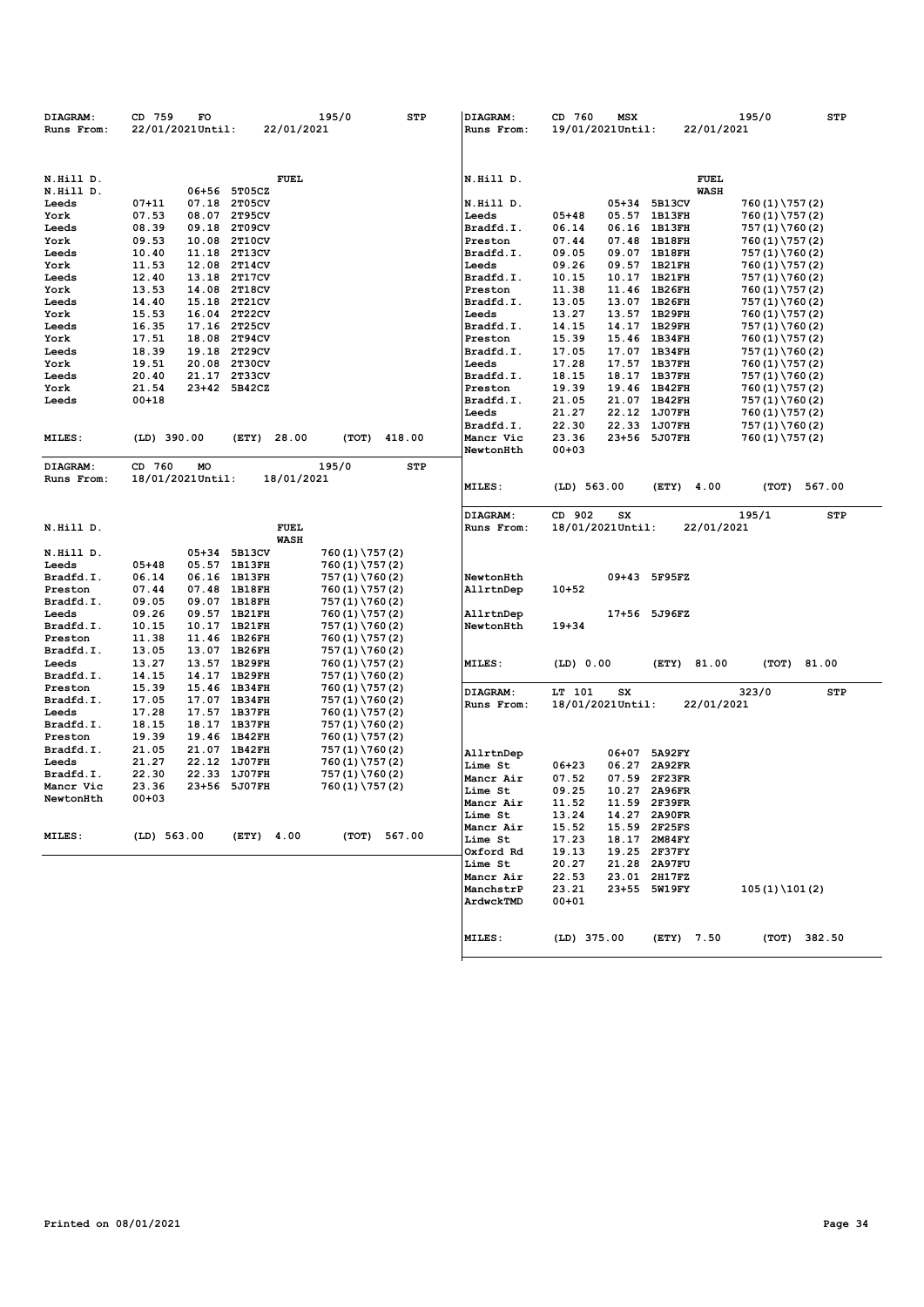| DIAGRAM:<br>Runs From:                                                                                                                                                            | LT 102<br>SX<br>18/01/2021Until:                                                                                                                                                                                                                             | 22/01/2021                                                                                                                                                                                                              | 323/0           | STP | DIAGRAM:<br>Runs From:                                                                                                                                     | LT 104<br>SX<br>18/01/2021Until:                                                                                                                                                                                             | 323/0<br>22/01/2021                                                                                                                                                                                       | <b>STP</b>      |
|-----------------------------------------------------------------------------------------------------------------------------------------------------------------------------------|--------------------------------------------------------------------------------------------------------------------------------------------------------------------------------------------------------------------------------------------------------------|-------------------------------------------------------------------------------------------------------------------------------------------------------------------------------------------------------------------------|-----------------|-----|------------------------------------------------------------------------------------------------------------------------------------------------------------|------------------------------------------------------------------------------------------------------------------------------------------------------------------------------------------------------------------------------|-----------------------------------------------------------------------------------------------------------------------------------------------------------------------------------------------------------|-----------------|
|                                                                                                                                                                                   |                                                                                                                                                                                                                                                              |                                                                                                                                                                                                                         |                 |     |                                                                                                                                                            |                                                                                                                                                                                                                              |                                                                                                                                                                                                           |                 |
| ArdwckTMD<br>ManchstrP<br>Glossop<br>ManchstrP<br>Glossop<br>ManchstrP<br>Glossop<br>ManchstrP<br>Glossop<br>ManchstrP<br>Glossop<br>ManchstrP<br>Glossop<br>ManchstrP<br>Glossop | $05 + 58$<br>06.26<br>07.10<br>07.14<br>07.53<br>08.03<br>08.40<br>08.44<br>09.23<br>09.33<br>10.10<br>10.14<br>10.54<br>11.03<br>11.40<br>11.44<br>12.23<br>12.33<br>13.10<br>13.14<br>13.54<br>14.03<br>14.40<br>14.44<br>15.23<br>15.33<br>16.10<br>16.14 | 05+52 5G02FY<br>2G02FU<br>2G43FU<br><b>2G05FU</b><br><b>2G46FU</b><br><b>2G08FU</b><br><b>2G49FU</b><br><b>2G11FU</b><br>2G52FU<br><b>2G14FU</b><br>2G55FU<br><b>2G17FU</b><br>2G58FU<br><b>2G20FU</b><br><b>2G61FU</b> | $102(1)\106(2)$ |     | ArdwckTMD<br>ManchstrP<br>Stoke<br>ManchstrP<br>Stoke<br>ManchstrP<br>Stoke<br>ManchstrP<br>Stoke<br>ManchstrP<br>Stoke<br>ManchstrP<br>Stoke<br>StockptCS | 06+20<br>06+26<br>06.32<br>07.30<br>08.52<br>09.44<br>10.39<br>10.56<br>11.52<br>12.44<br>13.39<br>14.52<br>15.44<br>16.39<br>16.57<br>17.53<br>18.44<br>19.39<br>19.58<br>20.55<br>21.43<br>22.40<br>$22 + 58$<br>$23 + 50$ | <b>5K14FU</b><br><b>2K14FV</b><br>07.56 2H81FU<br><b>2K10FV</b><br><b>2H84FU</b><br><b>2K16FV</b><br>13.56 2H87FU<br><b>2K12FW</b><br>2H80FV<br><b>2K18FW</b><br>2H83FV<br><b>2K14FU</b><br><b>5H14FU</b> |                 |
| ManchstrP<br>Glossop<br>ManchstrP                                                                                                                                                 | 16.54<br>17.03<br>17.40<br>17.44<br>18.23<br>18.32                                                                                                                                                                                                           | 2G23FU<br><b>2G64FU</b><br>2G26FU                                                                                                                                                                                       |                 |     | MILES:                                                                                                                                                     | (LD) 412.50                                                                                                                                                                                                                  | (ETY)<br>35.00                                                                                                                                                                                            | 447.50<br>(ТОТ) |
| Glossop<br>ManchstrP<br>Glossop<br>ManchstrP<br>Glossop<br>ManchstrP<br>ArdwckTMD                                                                                                 | 19.10<br>19.14<br>19.54<br>20.03<br>20.40<br>20.44<br>21.23<br>21.33<br>22.10<br>22.14<br>22.53<br>23+38<br>$23+43$                                                                                                                                          | 2G67FU<br>2G29FU<br><b>2G70FU</b><br>2G32FU<br><b>2G73FU</b><br>5W74FU                                                                                                                                                  | $103(1)\102(2)$ |     | DIAGRAM:<br>Runs From:<br>StockptCS<br>ManchstrP<br>Stoke<br>ManchstrP                                                                                     | LT 105<br>SX<br>18/01/2021Until:<br>05+00<br>$05 + 14$<br>05.38<br>06.35<br>07.52<br>08.44                                                                                                                                   | 323/0<br>22/01/2021<br>5K12FY<br><b>2K12FX</b><br>06.58 2H80FU<br>2K18FU                                                                                                                                  | <b>STP</b>      |
| MILES:                                                                                                                                                                            | $(LD)$ 330.00                                                                                                                                                                                                                                                | (ETY)<br>2.00                                                                                                                                                                                                           | (TOT)<br>332.00 |     | Stoke<br>ManchstrP                                                                                                                                         | 09.39<br>10.52<br>11.44                                                                                                                                                                                                      | 09.56 2H83FU<br><b>2K14FW</b>                                                                                                                                                                             |                 |
| DIAGRAM:<br>Runs From:                                                                                                                                                            | LT 103<br>SX<br>18/01/2021Until:                                                                                                                                                                                                                             | 22/01/2021                                                                                                                                                                                                              | 323/0           | STP | Stoke<br>ManchstrP<br>Stoke<br>ManchstrP<br>Stoke                                                                                                          | 12.39<br>12.57<br>13.52<br>14.44<br>15.40<br>15.56<br>16.52<br>17.44<br>18.39<br>18.58                                                                                                                                       | <b>2H86FU</b><br>2K10FX<br>2H89FV<br><b>2K16FW</b><br>2H82FV                                                                                                                                              |                 |
| ArdwckTMD<br>ManchstrP<br>Glossop<br>ManchstrP                                                                                                                                    | 05+01<br>$05 + 07$<br>05.32<br>05.56<br>06.11<br>06.52<br>07.03                                                                                                                                                                                              | 5G00FY<br><b>2G00FU</b><br><b>2G41FU</b><br>2G03FU                                                                                                                                                                      | $111(1)\103(2)$ |     | ManchstrP<br>Stoke<br>ManchstrP<br>ArdwckTMD                                                                                                               | 19.52<br>20.44<br>21.40<br>22.20<br>23.30<br>23+55<br>$00 + 01$                                                                                                                                                              | <b>2K12FU</b><br>2H87FV<br><b>5W19FY</b>                                                                                                                                                                  | $105(1)\101(2)$ |
| Glossop<br>ManchstrP<br>Glossop<br>ManchstrP                                                                                                                                      | 07.40<br>07.44<br>08.23<br>08.33<br>09.10<br>09.14<br>09.54<br>10.03                                                                                                                                                                                         | <b>2G44FU</b><br><b>2G06FU</b><br><b>2G47FU</b><br>2G09FU                                                                                                                                                               |                 |     | <b>MILES:</b>                                                                                                                                              | $(LD)$ 450.00                                                                                                                                                                                                                | 7.00<br>(ETY)                                                                                                                                                                                             | (ТОТ)<br>457.00 |
| Glossop<br>ManchstrP<br>Glossop<br>ManchstrP<br>Glossop                                                                                                                           | 10.40<br>10.44<br>11.25<br>11.33<br>12.10<br>12.14<br>12.54<br>13.03<br>13.40<br>13.44                                                                                                                                                                       | 2G50FU<br><b>2G12FU</b><br>2G53FU<br><b>2G15FU</b><br>2G56FU                                                                                                                                                            |                 |     | DIAGRAM:<br>Runs From:                                                                                                                                     | LT 106<br>SX<br>18/01/2021Until:                                                                                                                                                                                             | 323/0<br>22/01/2021                                                                                                                                                                                       | <b>STP</b>      |
| ManchstrP<br>Glossop<br>ManchstrP<br>Glossop<br>ManchstrP<br>Glossop                                                                                                              | 14.23<br>14.33<br>15.10<br>15.14<br>15.54<br>16.03<br>16.40<br>16.44<br>17.23<br>18.10                                                                                                                                                                       | <b>2G18FU</b><br>2G59FU<br>2G21FU<br>2G62FU<br>17.33 2G24FU<br>18.14 2G65FU                                                                                                                                             |                 |     | ArdwckTMD<br>ManchstrP<br>Crewe<br>Crewe<br>ManchstrP<br>Crewe                                                                                             | $05 + 58$<br>06.04<br>06.59<br>07+03<br>$07 + 42$<br>07.48<br>08.43<br>09.58                                                                                                                                                 | 05+52 5G02FY<br>2K30FZ<br>5H42FY<br>2H42FV<br>09.01 2K33FU<br>10+03 5H45FY                                                                                                                                | $102(1)\106(2)$ |
| ManchstrP<br>Glossop<br>ManchstrP<br>Glossop<br>ManchstrP<br>Glossop                                                                                                              | 18.54<br>19.03<br>19.40<br>20.23<br>21.10<br>21.55<br>22.00<br>22.39                                                                                                                                                                                         | <b>2G27FU</b><br>19.44 2G68FU<br>20.33 2G30FU<br>21.14 2G71FU<br><b>2G33FU</b><br>22.45 2G74FU                                                                                                                          |                 |     | Crewe<br>ManchstrP<br>Crewe<br>Crewe<br>ManchstrP                                                                                                          | $10 + 42$<br>11.43<br>12.58<br>$13 + 41$<br>14.43                                                                                                                                                                            | 10.48 2H45FU<br>12.01 2K36FZ<br>13+02 5H48FY<br>13.48 2H48FU<br>15.01 2K39FU                                                                                                                              |                 |
| ManchstrP<br>ArdwckTMD                                                                                                                                                            | 23.24<br>$23 + 43$                                                                                                                                                                                                                                           | 23+38 5W74FU                                                                                                                                                                                                            | $103(1)\102(2)$ |     | Crewe<br>Crewe<br>ManchstrP<br>Crewe                                                                                                                       | 15.57<br>$16 + 41$<br>17.43<br>18.58                                                                                                                                                                                         | 16+02 5H41FU<br>16.48 2H41FU<br>18.01 2K32FV<br>19+02 5H44FU                                                                                                                                              |                 |
| MILES:                                                                                                                                                                            | $(LD)$ 358.00                                                                                                                                                                                                                                                | (ETY) 2.00                                                                                                                                                                                                              | $(TOT)$ 360.00  |     | Crewe<br>ManchstrP<br>Crewe<br>StockptCS                                                                                                                   | $19 + 41$<br>19.48<br>20.43<br>21.57<br>$23 + 38$                                                                                                                                                                            | 2H44FV<br>21.01 2K35FV<br>22+00 5K35FY                                                                                                                                                                    |                 |
|                                                                                                                                                                                   |                                                                                                                                                                                                                                                              |                                                                                                                                                                                                                         |                 |     | MILES:                                                                                                                                                     | (LD) 335.50                                                                                                                                                                                                                  | (ETY) 40.00                                                                                                                                                                                               | (TOT) 375.50    |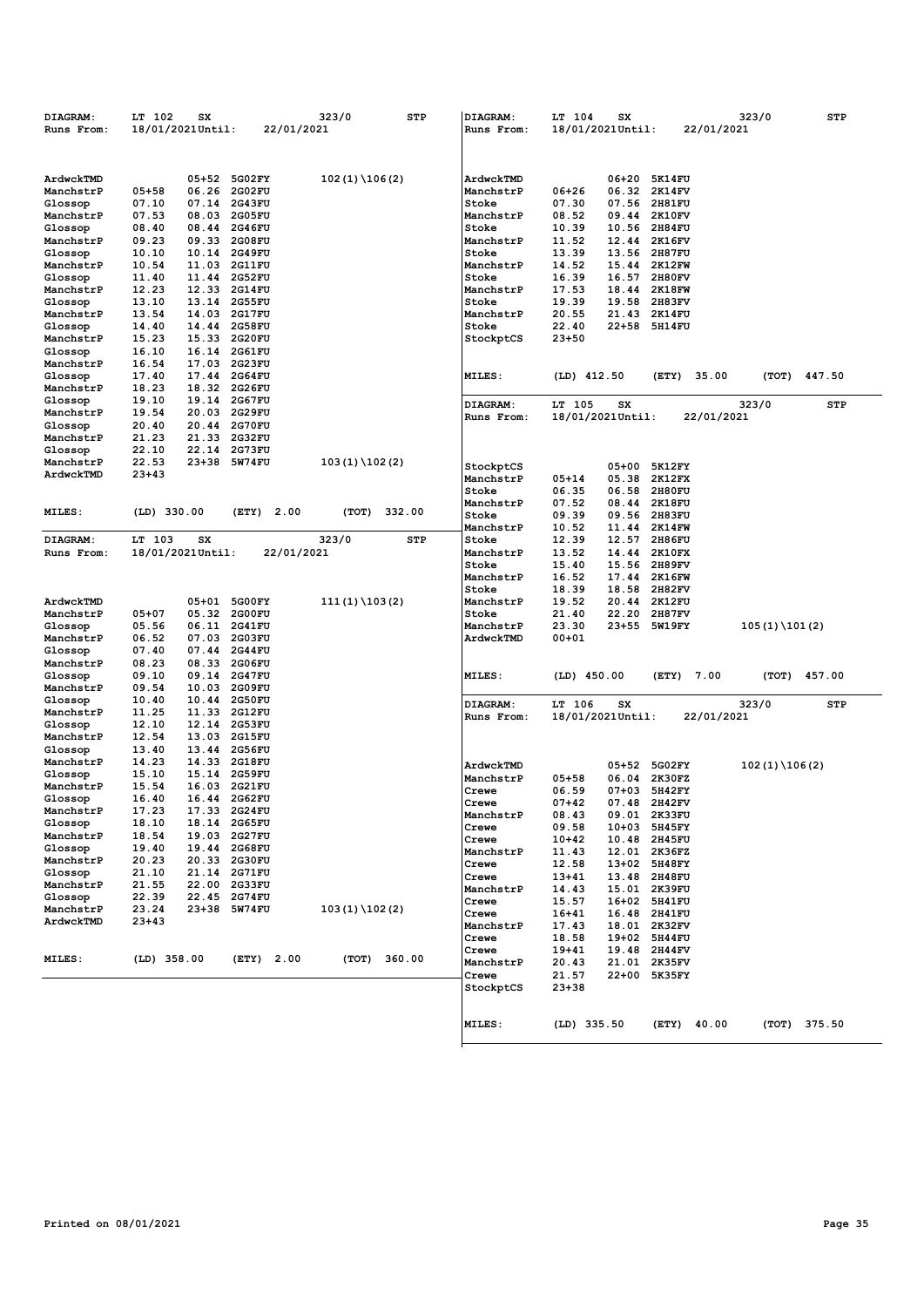| DIAGRAM:           | LT 107<br>SX                             | 323/0                   | STP          | DIAGRAM:           | LT 109<br>WO                         | 323/0                         | <b>STP</b>   |
|--------------------|------------------------------------------|-------------------------|--------------|--------------------|--------------------------------------|-------------------------------|--------------|
| Runs From:         | 18/01/2021Until:                         | 22/01/2021              |              | Runs From:         | 20/01/2021Until:                     | 20/01/2021                    |              |
|                    |                                          |                         |              |                    |                                      |                               |              |
|                    |                                          |                         |              |                    |                                      |                               |              |
|                    |                                          |                         |              |                    |                                      |                               |              |
| StockptCS          | 05+22 5H40FY                             |                         |              | StockptCS          |                                      | 05+33 5H89FY<br>06.17 2H89FU  |              |
| Alderley           | $05 + 52$<br>06.10                       | 2H40FV                  |              | Macclsfld          | 05+56                                |                               |              |
| ManchstrP          | 06.45<br>06.58                           | 2K31FU                  |              | ManchstrP          | 06.53                                | 07.47 2K16FU                  |              |
| Crewe              | 08.01<br>$08 + 03$                       | 5H43FV                  |              | Stoke              | 08.38<br>08.56<br>09.52              | <b>2H82FU</b><br>2K12FV       |              |
| Crewe              | 08+42<br>08.48                           | 2H43FV                  |              | ManchstrP          | 10.44<br>11.39                       |                               |              |
| ManchstrP          | 09.43<br>10.01 2K34FU                    |                         |              | Stoke              | 12.52                                | 11.56 2H85FU                  |              |
| Crewe              | 10.58<br>$11+02$                         | 5H46FY                  |              | ManchstrP<br>Stoke | 14.39<br>14.56                       | 13.44 2K18FV<br><b>2H88FU</b> |              |
| Crewe<br>ManchstrP | 11+41<br>11.48<br>12.43<br>13.01 2K37FU  | <b>2H46FU</b>           |              | ManchstrP          | 15.52<br>16.44                       | <b>2K14FX</b>                 |              |
| Crewe              | 13.58<br>14+13 5K49FY                    |                         |              | Stoke              | 17.39                                | 17.56 2H81FV                  |              |
| Crewe              | $14 + 41$<br>14.48                       | 2H49FU                  |              | ManchstrP          | 18.53<br>19.44                       | <b>2K10FU</b>                 |              |
| ManchstrP          | 15.43<br>16.01                           | <b>2K30FV</b>           |              | Stoke              | 20.39<br>20.58                       | 2H84FV                        |              |
| Crewe              | 16.58<br>17+07 5F30FV                    |                         |              | ManchstrP          | 21.56                                | 22.01 2K36FY                  |              |
| AllrtnDep          | $17 + 57$                                |                         |              | Alderley           | 22.28                                | 22+32 5H36FY                  |              |
|                    |                                          |                         |              | ManchstrP          | $23 + 08$                            |                               |              |
|                    |                                          |                         |              |                    |                                      |                               |              |
| <b>MILES:</b>      | (LD) 227.50                              | (ETY)<br>41.00<br>(ТОТ) | 268.50       |                    |                                      |                               |              |
|                    |                                          |                         |              | <b>MILES:</b>      | (LD) 406.50                          | (ETY)<br>28.50<br>(TOT)       | 435.00       |
|                    |                                          |                         |              |                    |                                      |                               |              |
| DIAGRAM:           | LT 108<br>SX                             | 323/0                   | STP          |                    |                                      |                               |              |
| Runs From:         | 18/01/2021Until:                         | 22/01/2021              |              | DIAGRAM:           | LT 110<br>ThSX<br>18/01/2021Until:   | 323/0                         | <b>STP</b>   |
|                    |                                          |                         |              | Runs From:         |                                      | 22/01/2021                    |              |
|                    |                                          |                         |              |                    |                                      |                               |              |
|                    | 15+46 5H42FZ                             |                         |              |                    |                                      |                               |              |
| AllrtnDep          |                                          |                         |              |                    |                                      |                               |              |
| Crewe              | $17 + 41$<br>17.48                       | 2H42FU<br>2K33FV        |              | Mancr Air          |                                      | 05+48 5K41FY                  |              |
| ManchstrP          | 18.43<br>19.00<br>19.57<br>$20+02$       | 5H45FU                  |              | Crewe              | $06 + 23$<br>07.43<br>08.02          | 06.48 2H41FV<br>2K32FU        |              |
| Crewe              |                                          |                         |              | ManchstrP          |                                      |                               |              |
| Crewe              | $20 + 41$<br>20.48<br>21.42<br>$22 + 18$ | 2H45FV                  |              | Crewe              | 09.00<br>09+03<br>$09 + 42$          | 5H44FY                        |              |
| ManchstrP          |                                          | <b>5S45FV</b>           |              | Crewe              | 09.48<br>10.43                       | <b>2H44FU</b>                 |              |
| StockptCS          | 23+02                                    |                         |              | ManchstrP<br>Crewe | 11.01<br>11.58<br>12+02              | <b>2K35FU</b><br>5H47FY       |              |
|                    |                                          |                         |              |                    |                                      |                               |              |
|                    |                                          |                         |              | Crewe              | $12 + 41$<br>12.48<br>13.43<br>14.01 | <b>2H47FU</b>                 |              |
| <b>MILES:</b>      | $(LD)$ 91.50                             | (ETY)<br>56.00          | (TOT) 147.50 | ManchstrP<br>Crewe | 14.57                                | 2K38FU<br>15+02 5H40FU        |              |
|                    |                                          |                         |              | Crewe              | $15 + 41$<br>15.48                   | <b>2H40FU</b>                 |              |
| DIAGRAM:           | LT 109<br>WSX                            | 323/0                   | STP          | ManchstrP          | 16.43<br>17.01                       | 2K31FV                        |              |
| Runs From:         | 18/01/2021Until:                         | 22/01/2021              |              | Crewe              | 17.59<br>18+02                       | <b>5H43FU</b>                 |              |
|                    |                                          |                         |              | Crewe              | $18 + 41$<br>18.48                   | <b>2H43FU</b>                 |              |
|                    |                                          |                         |              | ManchstrP          | 19.39                                | 20.01 2K34FV                  |              |
|                    |                                          |                         |              | Crewe              | 20.58<br>21+01                       | 5H46FZ                        |              |
| StockptCS          | 05+33 5H89FY                             |                         |              | Crewe              | $21 + 38$<br>21.48                   | <b>2H46FV</b>                 |              |
| Macclsfld          | $05 + 56$<br>06.17                       | <b>2H89FU</b>           |              | ManchstrP          | 22.43                                | 22+49 5W46FH                  |              |
| ManchstrP          | 06.53<br>07.47                           | 2K16FU                  |              | ArdwckTMD          | $22 + 54$                            |                               |              |
| Stoke              | 08.38<br>08.56 2H82FU                    |                         |              |                    |                                      |                               |              |
| ManchstrP          | 09.52<br>10.44 2K12FV                    |                         |              |                    |                                      |                               |              |
| Stoke              | 11.39<br>11.56 2H85FU                    |                         |              | <b>MILES:</b>      | (LD) 335.50                          | (ETY)<br>42.00<br>(TOT)       | 377.50       |
| ManchstrP          | 12.52<br>13.44 2K18FV                    |                         |              |                    |                                      |                               |              |
| Stoke              | 14.39<br>14.56 2H88FU                    |                         |              |                    |                                      |                               |              |
| ManchstrP          | 15.52<br>16.44                           | <b>2K14FX</b>           |              | DIAGRAM:           | LT 110<br>ThO                        | 323/0                         | <b>STP</b>   |
| Stoke              | 17.39<br>17.56 2H81FV                    |                         |              | Runs From:         | 21/01/2021Until:                     | 21/01/2021                    |              |
| ManchstrP          | 18.53<br>19.44 2K10FU                    |                         |              |                    |                                      |                               |              |
| Stoke              | 20.39<br>20.58 2H84FV                    |                         |              |                    |                                      |                               |              |
| ManchstrP          | 21.56<br>22.01 2K36FY                    |                         |              |                    |                                      |                               |              |
| Alderley           | 22.28<br>22+32 5H36FY                    |                         |              | ManchstrP          |                                      | 05+29 5K41FY                  |              |
| Mancr Air          | 22+41                                    |                         |              | Crewe              | 06+23                                | 06.48 2H41FV                  |              |
|                    |                                          |                         |              | ManchstrP          | 07.43                                | 08.02 2K32FU                  |              |
|                    |                                          |                         |              | Crewe              | 09.00                                | 09+03 5H44FY                  |              |
| <b>MILES:</b>      | $(LD)$ 406.50                            | (ETY) 19.00             | (TOT) 425.50 | Crewe              | $09 + 42$                            | 09.48 2H44FU                  |              |
|                    |                                          |                         |              | ManchstrP          | 10.43                                | 11.01 2K35FU                  |              |
|                    |                                          |                         |              | Crewe              | 11.58                                | 12+02 5H47FY                  |              |
|                    |                                          |                         |              | Crewe              | $12 + 41$                            | 12.48 2H47FU                  |              |
|                    |                                          |                         |              | ManchstrP          | 13.43                                | 14.01 2K38FU                  |              |
|                    |                                          |                         |              | Crewe              | 14.57                                | 15+02 5H40FU                  |              |
|                    |                                          |                         |              | Crewe              | $15 + 41$                            | 15.48 2H40FU                  |              |
|                    |                                          |                         |              | ManchstrP          | 16.43                                | 17.01 2K31FV                  |              |
|                    |                                          |                         |              | Crewe              | 17.59                                | 18+02 5H43FU                  |              |
|                    |                                          |                         |              | Crewe              | 18+41                                | 18.48 2H43FU                  |              |
|                    |                                          |                         |              | ManchstrP          | 19.39                                | 20.01 2K34FV                  |              |
|                    |                                          |                         |              | Crewe              | 20.58                                | 21+01 5H46FZ                  |              |
|                    |                                          |                         |              | Crewe              | $21 + 38$                            | 21.48 2H46FV                  |              |
|                    |                                          |                         |              | ManchstrP          | 22.43                                | 22+49 5W46FH                  |              |
|                    |                                          |                         |              | ArdwckTMD          | $22 + 54$                            |                               |              |
|                    |                                          |                         |              |                    |                                      |                               |              |
|                    |                                          |                         |              |                    |                                      |                               |              |
|                    |                                          |                         |              | MILES:             | (LD) 335.50                          | (ETY) 54.00                   | (TOT) 389.50 |
|                    |                                          |                         |              |                    |                                      |                               |              |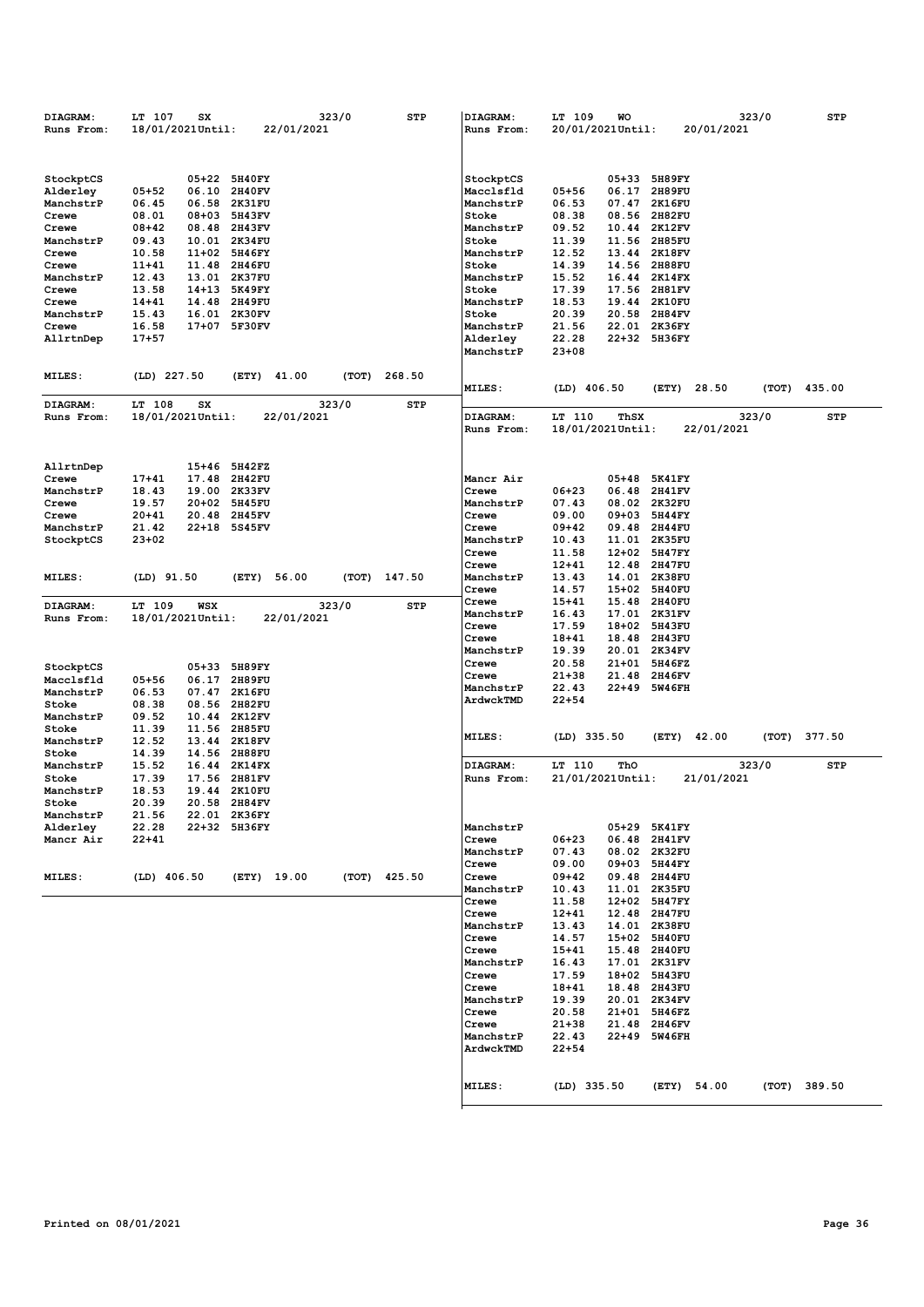| DIAGRAM:        | LT 111<br>SX          | 323/0                      | STP        | DIAGRAM:             | LT 223<br><b>MSX</b> | 319/3          | STP             |
|-----------------|-----------------------|----------------------------|------------|----------------------|----------------------|----------------|-----------------|
| Runs From:      | 18/01/2021Until:      | 22/01/2021                 |            | Runs From:           | 19/01/2021Until:     | 22/01/2021     |                 |
|                 |                       |                            |            |                      |                      |                |                 |
|                 |                       |                            |            |                      |                      |                |                 |
| ArdwckTMD       | 05+01 5G00FY          | $111(1)\103(2)$            |            |                      |                      | 06+48 5F54FA   |                 |
| ManchstrP       | $05 + 07$<br>06.03    | <b>2G01FU</b>              |            | AllrtnDep<br>Lime St | $07 + 05$            | 07.15 2F54FR   |                 |
| Glossop         | 06.40<br>06.44        | <b>2G42FU</b>              |            | Wigan NW             | 08.01                | 08.21 2C05FR   |                 |
| ManchstrP       | 07.24<br>07.33        | <b>2G04FU</b>              |            | Lime St              | 09.10                | 09.15 2F62FR   |                 |
| Glossop         | 08.10<br>08.14 2G45FU |                            |            | Wigan NW             | 10.01                | 10.21 2C09FR   |                 |
| ManchstrP       | 09.03<br>08.54        | 2G07FU                     |            | Lime St              | 11.09                | 11.15 2F50FS   |                 |
| Glossop         | 09.40<br>09.44        | <b>2G48FU</b>              |            | Wigan NW             | 12.01                | 12.21 2C13FR   |                 |
| ManchstrP       | 10.23<br>10.33        | <b>2G10FU</b>              |            | Lime St              | 13.09                | 13.15 2F58FS   |                 |
| Glossop         | 11.14<br>11.10        | <b>2G51FU</b>              |            | Wigan NW             | 14.02                | 14.21 2C17FR   |                 |
| ManchstrP       | 11.54<br>12.03        | <b>2G13FU</b>              |            | Lime St              | 15.09                | 15.15 2F66FS   |                 |
| Glossop         | 12.40<br>12.44 2G54FU |                            |            | Wigan NW             | 16.01                | 16.21 2C21FR   |                 |
| ManchstrP       | 13.23<br>13.33        | <b>2G16FU</b>              |            | Lime St              | 17.09                | 17.13 2F54FT   |                 |
| Glossop         | 14.10<br>14.14        | 2G57FU                     |            | Wigan NW             | 17.59                | 18.21 2C25FR   |                 |
| ManchstrP       | 14.55<br>15.03 2G19FU |                            |            | Lime St              | 19.09                | 19.14 2F64FT   |                 |
| Glossop         | 15.40<br>15.44        | <b>2G60FU</b>              |            | Wigan NW             | 20.01                | 20.21 2C29FR   |                 |
| ManchstrP       | 16.23<br>16.33        | 2G22FU                     |            | Lime St              | 21.09                | 21.15 1N85FY   |                 |
| Glossop         | 17.10<br>17.14 2G63FU |                            |            | BlckpoolN            | 22.46<br>22+53       | 5N85FY         |                 |
| ManchstrP       | 17.53<br>18.03        | 2G25FU                     |            | <b>BlckplNCS</b>     | $22 + 58$            |                |                 |
| Glossop         | 18.40<br>18.44 2G66FU |                            |            |                      |                      |                |                 |
| ManchstrP       | 19.23<br>19.33 2G28FU |                            |            |                      |                      |                |                 |
| Glossop         | 20.10<br>20.14        | 2G69FU                     |            | <b>MILES:</b>        | (LD) 333.00          | 7.00<br>(ETY)  | 340.00<br>(ТОТ) |
| ManchstrP       | 20.54<br>21.03 2G31FU |                            |            |                      |                      |                |                 |
| Glossop         | 21.44 2G72FU<br>21.40 |                            |            | DIAGRAM:             | LT 224<br>SX         | 319/3          | STP             |
| ManchstrP       | 22.24                 |                            |            | Runs From:           | 18/01/2021Until:     | 22/01/2021     |                 |
|                 |                       |                            |            |                      |                      |                |                 |
|                 |                       |                            |            |                      |                      |                |                 |
| <b>MILES:</b>   | $(LD)$ 330.00         | (ETY) 1.00<br>(ТОТ)        | 331.00     |                      |                      |                |                 |
|                 |                       |                            |            | <b>BlckplNCS</b>     |                      | 05+26 5J40FY   |                 |
| DIAGRAM:        | LT 112<br>SX          | 323/0                      | <b>STP</b> | Preston              | $05 + 58$            | 06.03 2J40FZ   |                 |
| Runs From:      | 18/01/2021Until:      | 22/01/2021                 |            | Mancr Vic            | 06.59                | 07.05 2P41FZ   |                 |
|                 |                       |                            |            | Preston              | 08.00                | 08.04 2J42FZ   |                 |
|                 |                       |                            |            | Mancr Vic            | 08.59                | 09.05 2P43FZ   |                 |
|                 |                       |                            |            | Preston              | 10.00                | 10.04 2J44FZ   |                 |
| ManchstrP       | 06.26 2A91FU          |                            |            | Mancr Vic            | 10.59                | 11.05 2P45FZ   |                 |
| Mancr Air       | 06.47<br>06.58        | <b>2F19FY</b>              |            | Preston              | 12.00                | 12.06 2J46FZ   |                 |
| Lime St         | 08.21<br>08.27 2A94FR |                            |            | Mancr Vic            | 13.01                | 13.05 2P47FZ   |                 |
| Mancr Air       | 09.52<br>09.59        | 2F31FR                     |            | Preston              | 14.00                | 14.04 2J48FZ   |                 |
| Lime St         | 11.31<br>12.27        | <b>2A98FR</b>              |            | Mancr Vic            | 14.59                | 15.05 2P49FZ   |                 |
| Mancr Air       | 13.52<br>13.59 2F17FS |                            |            | Preston              | 16.00                | 16.04 2J40FY   |                 |
| Lime St         | 15.24<br>16.27        | <b>2A92FS</b>              |            | Mancr Vic            | 16.59                | 17.05 2P41FY   |                 |
| Mancr Air       | 17.55<br>17.59        | <b>2H50FU</b>              |            | Preston              | 17.59<br>18.04       | <b>2J42FY</b>  |                 |
| ManchstrP       | 18.21<br>18.34 2A93FU |                            |            | Mancr Vic            | 18.59                | 19.05 2N43FZ   |                 |
| Mancr Air       | 18.56<br>19.00        | <b>2H37FY</b>              |            | Preston              | 20.01                | 20.15 2J44FW   |                 |
| ManchstrP       | 19.21<br>19.35        | <b>2A94FU</b>              |            | Mancr Vic            | 21.10                | 21+16 5J44FU   |                 |
| Mancr Air       | 19.57<br>20.02 2F11FT |                            |            | ManVicRSg            | $21 + 19$            |                |                 |
| Lime St         | 21.26<br>21+31 5F08FY |                            |            |                      |                      |                |                 |
| AllrtnDep       | $21 + 45$             | CET                        |            |                      |                      |                |                 |
|                 |                       | <b>WASH</b>                |            | <b>MILES:</b>        | (LD) 465.00          | (ETY)<br>19.00 | (TOT)<br>484.00 |
|                 |                       | <b>CLEAN</b>               |            |                      |                      |                |                 |
|                 |                       |                            |            | <b>DIAGRAM:</b>      | LT 225<br>SX         | 319/3          | STP             |
|                 |                       |                            |            | Runs From:           |                      | 22/01/2021     |                 |
|                 |                       |                            |            |                      | 18/01/2021Until:     |                |                 |
| <b>MILES:</b>   | (LD) 351.00           | (ETY) 6.50<br>(TOT) 357.50 |            |                      |                      |                |                 |
|                 |                       |                            |            |                      |                      |                |                 |
| <b>DIAGRAM:</b> | LT 223<br>MO          | 319/3                      | STP        | ManVicRSg            |                      | 05+48 5P40FU   |                 |
| Runs From:      | 18/01/2021Until:      | 18/01/2021                 |            | Mancr Vic            | 05+51                | 06.05 2P40FZ   |                 |
|                 |                       |                            |            | Preston              | 06.59                | 07.04 2J41FZ   |                 |
|                 |                       |                            |            | Mancr Vic            | 07.59                | 08.05 2P42FZ   |                 |
|                 |                       |                            |            | Preston              | 08.59                | 09.04 2J43FZ   |                 |
| Lime St         | 07.15 2F54FR          |                            |            | Mancr Vic            | 09.59                | 10.05 2P44FZ   |                 |
| Wigan NW        | 08.01<br>08.21 2C05FR |                            |            | Preston              | 11.00                | 11.04 2J45FZ   |                 |
| Lime St         | 09.10<br>09.15 2F62FR |                            |            | Mancr Vic            | 11.59                | 12.05 2P46FZ   |                 |
| Wigan NW        | 10.01<br>10.21 2C09FR |                            |            | Preston              | 13.03                | 13.07 2J47FZ   |                 |
| Lime St         | 11.09<br>11.15 2F50FS |                            |            | Mancr Vic            | 13.59                | 14.05 2P48FZ   |                 |
| Wigan NW        | 12.01<br>12.21 2C13FR |                            |            | Preston              | 15.00                | 15.04 2J49FZ   |                 |
| Lime St         | 13.09<br>13.15 2F58FS |                            |            | Mancr Vic            | 15.59                | 16.05 2P40FY   |                 |
| Wigan NW        | 14.02<br>14.21 2C17FR |                            |            | Preston              | 17.00                | 17.04 2J41FY   |                 |
| Lime St         | 15.09<br>15.15 2F66FS |                            |            | Mancr Vic            | 17.59                | 18.05 2P42FY   |                 |
| Wigan NW        | 16.01<br>16.21 2C21FR |                            |            | Preston              | 19.00                | 19.08 2J43FY   |                 |
| Lime St         | 17.09<br>17.13 2F54FT |                            |            | Mancr Vic            | 19.59                | 20.05 2P44FY   |                 |
| Wigan NW        | 17.59<br>18.21 2C25FR |                            |            | Preston              | 21.02                | 21+04 5N44FY   |                 |
| Lime St         | 19.09<br>19.14 2F64FT |                            |            | BlckplNCS            | $21 + 45$            |                |                 |
| Wigan NW        | 20.01<br>20.21 2C29FR |                            |            |                      |                      |                |                 |
| Lime St         | 21.09<br>21.15 1N85FY |                            |            |                      |                      |                |                 |
| BlckpoolN       | 22.46<br>22+53 5N85FY |                            |            | MILES:               | (LD) 465.00          | (ETY) 19.00    | $(TOT)$ 484.00  |
| BlckplNCS       | $22 + 58$             |                            |            |                      |                      |                |                 |
|                 |                       |                            |            |                      |                      |                |                 |
|                 |                       |                            |            |                      |                      |                |                 |
| <b>MILES:</b>   | (LD) 333.00           | (ETY) 0.50<br>(TOT) 333.50 |            |                      |                      |                |                 |
|                 |                       |                            |            |                      |                      |                |                 |
|                 |                       |                            |            |                      |                      |                |                 |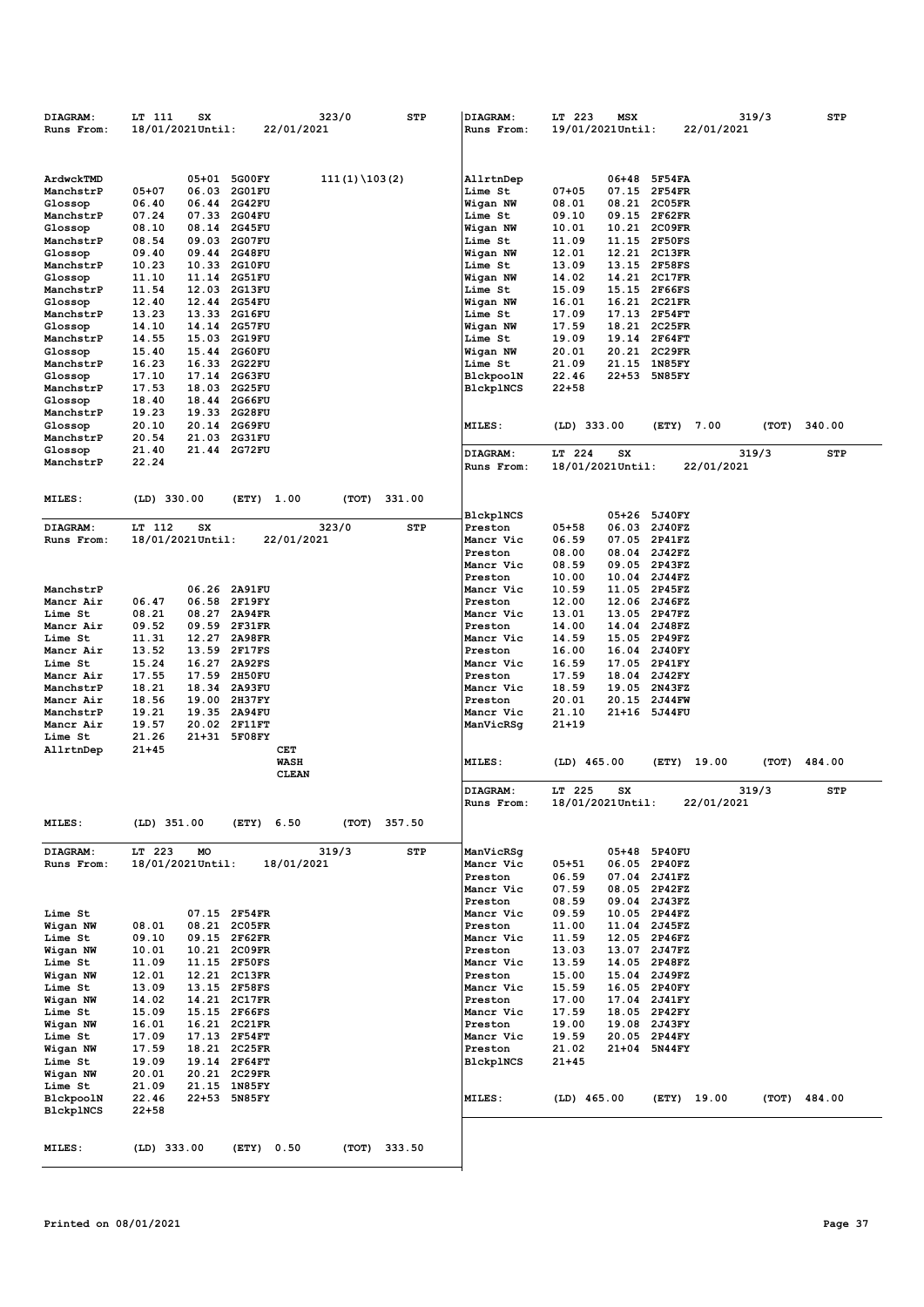| <b>DIAGRAM:</b>             | LT 226<br>SX                   | 319/3                        | <b>STP</b>      | DIAGRAM:            | LT 251<br>MO            |                               | 333/0 | STP            |
|-----------------------------|--------------------------------|------------------------------|-----------------|---------------------|-------------------------|-------------------------------|-------|----------------|
| Runs From:                  | 18/01/2021Until:               | 22/01/2021                   |                 | Runs From:          | 18/01/2021Until:        | 18/01/2021                    |       |                |
|                             |                                |                              |                 |                     |                         |                               |       |                |
|                             |                                |                              |                 |                     |                         |                               |       |                |
|                             |                                |                              |                 |                     |                         |                               |       |                |
| BlckplNCS                   | 05+50 5F00FY<br>$05 + 55$      | 06.03 1F00FX                 |                 | Leeds               | 07.13<br>07.30          | 06.26 2H08CV<br><b>2H19CV</b> |       |                |
| <b>BlckpoolN</b><br>Lime St | 07.19                          | 07.36 1N81FX                 |                 | Skipton<br>Leeds    | 08.11                   | 08.25 2H22CV                  |       |                |
| BlckpoolN                   | 08.53                          | 09.03 1F06FX                 |                 | Skipton             | 09.08<br>09.17          | 2H27CV                        |       |                |
| Lime St                     | 10.20                          | 10.36 1N84FX                 |                 | Leeds               | 10.01                   | 10.26 2H30CV                  |       |                |
| BlckpoolN                   | 11.54                          | 12.03 1F05FX                 |                 | Skipton             | 11.08                   | 11.17 2H35CV                  |       |                |
| Lime St                     | 13.20                          | 13.37 1N87FX                 |                 | Leeds               | 11.58                   | 12.26 2H38CV                  |       |                |
| <b>BlckpoolN</b>            | 14.53                          | 15.05 1F01FX                 |                 | Skipton             | 13.09                   | 13.17 2H43CV                  |       |                |
| Lime St                     | 16.21                          | 16.36 1N80FY                 |                 | Leeds               | 13.58                   | 14.26 2H46CV                  |       |                |
| <b>BlckpoolN</b>            | 17.53                          | 18.03 1F04FY                 |                 | Skipton             | 15.08<br>15.17          | 2H51CV                        |       |                |
| Lime St                     | 19.19                          | 19.36 1N83FY                 |                 | Leeds               | 15.58                   | 16.26 2H54CV                  |       |                |
| BlckpoolN                   | 20.54                          | 21.01 1F09FY                 |                 | Skipton             | 17.08<br>17.17          | <b>2H59CV</b>                 |       |                |
| Lime St                     | 22.30                          | 23.05 1N87FY                 |                 | Leeds               | 17.59                   | 18.26 2H64CV                  |       |                |
| Wigan NW                    | 23.50                          | 23+55 5W87FY                 |                 | Skipton             | 19.08<br>19.17          | 2H67CV                        |       |                |
| Springs B                   | $00 + 08$                      |                              |                 | Leeds               | 20.00                   | 20.25 2H72CV                  |       |                |
|                             |                                |                              |                 | Skipton<br>Leeds    | 21.12<br>22.01          | 21.17 2H75CV<br>22.26 2H80CV  |       |                |
| MILES:                      | (LD) 603.00                    | (ETY)<br>1.50                | (TOT)<br>604.50 | Skipton             | 23.12                   | 23+21 5H80CV                  |       |                |
|                             |                                |                              |                 | SkptnBRCS           | $23 + 31$               |                               |       |                |
| DIAGRAM:                    |                                |                              |                 |                     |                         |                               |       |                |
|                             | LT 227<br>SX                   | 319/3<br>22/01/2021          | STP             |                     |                         |                               |       |                |
| Runs From:                  | 18/01/2021Until:               |                              |                 | MILES:              | $(LD)$ 442.00           | 0.50<br>(ETY)                 |       | (TOT) 442.50   |
|                             |                                |                              |                 |                     |                         |                               |       |                |
|                             |                                |                              |                 | DIAGRAM:            | LT 251<br>MSX           |                               | 333/0 | STP            |
| AllrtnDep                   |                                | 21+30 5F98FU                 |                 | Runs From:          | 19/01/2021Until:        | 22/01/2021                    |       |                |
| Lime St                     | 21+45<br>22.29                 | <b>2A98FY</b>                |                 |                     |                         |                               |       |                |
| ManchstrP                   | 23.30                          | 23+32 5H98FY                 |                 |                     |                         |                               |       |                |
| ManchstrP                   | $23 + 42$                      |                              |                 |                     |                         |                               |       |                |
|                             |                                |                              |                 | N.Hill D.           | 06+03                   | 5H08CV                        |       |                |
|                             |                                |                              |                 | Leeds               | $06 + 14$               | 06.26 2H08CV                  |       |                |
| <b>MILES:</b>               | $(LD)$ 33.00                   | (ETY) 7.50                   | (TOT)<br>40.50  | Skipton             | 07.13                   | 07.30 2H19CV                  |       |                |
|                             |                                |                              |                 | Leeds               | 08.25<br>08.11          | <b>2H22CV</b>                 |       |                |
| <b>DIAGRAM:</b>             | LT 228<br>SX                   | 319/3                        | STP             | Skipton             | 09.08                   | 09.17 2H27CV                  |       |                |
| Runs From:                  | 18/01/2021Until:               | 22/01/2021                   |                 | Leeds               | 10.01                   | 10.26 2H30CV                  |       |                |
|                             |                                |                              |                 | Skipton             | 11.08<br>11.17          | 2H35CV                        |       |                |
|                             |                                |                              |                 | Leeds               | 11.58<br>13.09          | 12.26 2H38CV<br>13.17 2H43CV  |       |                |
|                             |                                |                              |                 | Skipton<br>Leeds    | 13.58                   | 14.26 2H46CV                  |       |                |
| ManchstrP                   | 05.19 2A90FU                   |                              |                 | Skipton             | 15.08<br>15.17          | 2H51CV                        |       |                |
| Mancr Air                   | 05.41<br>05.59                 | 2F15FY                       |                 | Leeds               | 15.58                   | 16.26 2H54CV                  |       |                |
| Lime St                     | 07.25<br>09.27                 | 2A95FR                       |                 | Skipton             | 17.08                   | 17.17 2H59CV                  |       |                |
| Mancr Air                   | 10.52<br>12.24<br>13.27 2A99FS | 10.59 2F35FR                 |                 | Leeds               | 17.59                   | 18.26 2H64CV                  |       |                |
| Lime St<br>Mancr Air        | 14.52<br>14.59 2F21FS          |                              |                 | Skipton             | 19.08<br>19.17          | 2H67CV                        |       |                |
| Lime St                     | 16.26<br>17.17 2V83FY          |                              |                 | Leeds               | 20.00                   | 20.25 2H72CV                  |       |                |
| Mancr Vic                   | 18.22                          | 18.27 2F33FY                 |                 | Skipton             | 21.12<br>21.17          | 2H75CV                        |       |                |
| Lime St                     | 19.25<br>20.27                 | <b>2A96FS</b>                |                 | Leeds               | 22.01                   | 22.26 2H80CV                  |       |                |
| Mancr Air                   | 21.53<br>21.59 2F15FU          |                              |                 | Skipton             | 23.12                   | 23+21 5H80CV                  |       |                |
| Lime St                     | 23.33                          | 23+43 5F15FU                 |                 | SkptnBRCS           | $23 + 31$               |                               |       |                |
| AllrtnDep                   | $00 + 01$                      |                              |                 |                     |                         |                               |       |                |
|                             |                                |                              |                 | MILES:              | $(LD)$ 442.00           | 2.50                          |       | $(TOT)$ 444.50 |
|                             |                                |                              |                 |                     |                         | (ETY)                         |       |                |
| <b>MILES:</b>               | (LD) 375.00                    | (ETY) 6.50                   | (TOT) 381.50    |                     |                         |                               |       |                |
|                             |                                |                              |                 | DIAGRAM:            | LT 252<br>SX            |                               | 333/0 | STP            |
| <b>DIAGRAM:</b>             | LT 229<br>SX                   | 319/3                        | STP             | Runs From:          | 18/01/2021Until:        | 22/01/2021                    |       |                |
| Runs From:                  | 18/01/2021Until:               | 22/01/2021                   |                 |                     |                         |                               |       |                |
|                             |                                |                              |                 |                     |                         |                               |       |                |
|                             |                                |                              |                 | SkptnBRCS           |                         | 06+24 5S03CZ                  |       |                |
|                             |                                | 05+53 5C01FN                 |                 | Skipton             | 06+29                   | 06.34 2S03CZ                  |       |                |
| Springs B                   |                                |                              |                 | Bradfd FS           | 07.14                   | 08.10 2S08CZ                  |       |                |
| Wigan NW<br>Lime St         | 06+07<br>07.11                 | 06.21 2C01FR<br>07.27 2A93FR |                 | Skipton             | 08.49                   | 08+59 5D42CZ                  |       |                |
| Mancr Air                   | 08.52                          | 08.59 2F27FR                 |                 | Bradfd FS           | $09 + 24$               | 09.46 2D42CV                  |       |                |
| Lime St                     | 10.26                          | 11.27 2A97FR                 |                 | Ilkley              | 10.16                   | 10.21 2D45CV                  |       |                |
| Mancr Air                   | 12.52                          | 12.59 2F13FS                 |                 | Bradfd FS           | 10.55                   | 11.46 2D51CV                  |       |                |
| Lime St                     | 14.31                          | 15.27 2A91FS                 |                 | Ilkley              | 12.16                   | 12.21 2D53CV                  |       |                |
| Mancr Air                   | 16.52                          | 16.59 2F29FS                 |                 | Bradfd FS           | 12.53                   | 13.46 2D58CV                  |       |                |
| Lime St                     | 18.28                          | 19.28 2A95FS                 |                 | Ilkley              | 14.16                   | 14.21 2D61CV                  |       |                |
| Mancr Air                   | 20.51                          | 20.58 2F13FT                 |                 | Bradfd FS           | 14.53                   | 15.46 2D66CV                  |       |                |
| Lime St                     | 22.26                          | 22+31 5F13FY                 |                 | Ilkley              | 16.17                   | 16.21 2D69CV                  |       |                |
| AllrtnDep                   | $22 + 48$                      |                              |                 | Bradfd FS<br>Ilkley | 16.53<br>18.19<br>18.23 | 17.49 2D74CV<br>2D77CV        |       |                |
|                             |                                |                              |                 | Bradfd FS           | 18.54                   | 19.46 2D82CV                  |       |                |
|                             |                                |                              |                 | Ilkley              | 20.16                   | 20.21 2D85CV                  |       |                |
| <b>MILES:</b>               | $(LD)$ 364.00                  | (ETY) 7.50                   | (TOT) 371.50    | Bradfd FS           | 20.53                   | 21.16 2D86CV                  |       |                |
|                             |                                |                              |                 | Ilkley              | 21.45                   | 21.51 2D87CV                  |       |                |
|                             |                                |                              |                 | Bradfd FS           | 22.23                   | 23.11 2S66CZ                  |       |                |
|                             |                                |                              |                 | Skipton             | 23.49                   | 23+54 5S66CV                  |       |                |
|                             |                                |                              |                 | SkptnBRCS           | $00 + 04$               |                               |       |                |
|                             |                                |                              |                 |                     |                         |                               |       |                |
|                             |                                |                              |                 |                     |                         |                               |       |                |
|                             |                                |                              |                 | MILES:              | $(LD)$ 236.00           | (ETY) 19.00                   |       | (TOT) 255.00   |
|                             |                                |                              |                 |                     |                         |                               |       |                |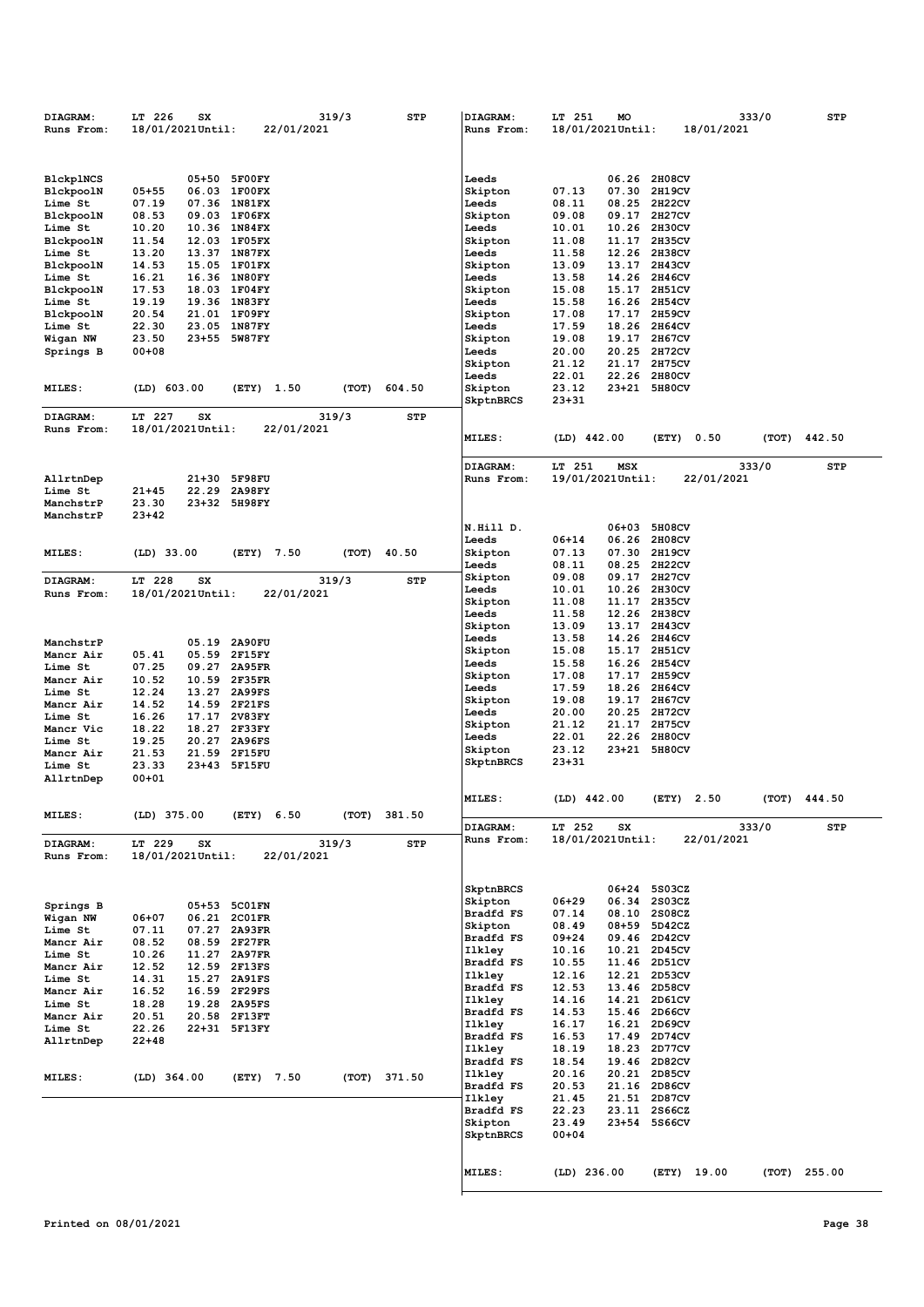| <b>DIAGRAM:</b>        | LT 253<br>SX           | 333/0                        | <b>STP</b>     | DIAGRAM:             | LT 256<br>SX                     |                        | 333/0                | <b>STP</b>   |
|------------------------|------------------------|------------------------------|----------------|----------------------|----------------------------------|------------------------|----------------------|--------------|
| Runs From:             | 18/01/2021Until:       | 22/01/2021                   |                | Runs From:           | 18/01/2021Until:                 |                        | 22/01/2021           |              |
|                        |                        |                              |                |                      |                                  |                        |                      |              |
|                        |                        |                              |                |                      |                                  |                        |                      |              |
|                        | 06+04                  | 5H09CV                       |                | Leeds                | 06.00                            | <b>2V02CV</b>          |                      |              |
| SkptnBRCS              | $06 + 09$<br>06.18     | <b>2H09CV</b>                |                | Ilkley               | 06.27<br>06.40                   | <b>2V03CV</b>          |                      |              |
| Skipton<br>Leeds       | 07.02                  | 07.11 2P22CV                 |                | Leeds                | 07.12<br>07.23                   | <b>2H18CV</b>          |                      |              |
| Bradfd FS              | 07.35                  | 07.41 2S06CV                 |                | Skipton              | 08.07<br>08.14                   | 2H23CV                 |                      |              |
| Skipton                | 08.19                  | 08.35 2S11CZ                 |                | Leeds                | 08.55                            | 09.12 2P30CV           |                      |              |
| Bradfd FS              | 09.12                  | 09.41 2S14CV                 |                | Bradfd FS            | 09.36<br>10.00                   | <b>2P33CV</b>          |                      |              |
| Skipton                | 10.19                  | 10.34 2S19CZ                 |                | Leeds                | 10.25                            | 11.12 2P38CV           |                      |              |
| Bradfd FS              | 11.10<br>11.41         | <b>2S22CV</b>                |                | Bradfd FS            | 11.36<br>12.00                   | 2P41CV                 |                      |              |
| Skipton                | 12.21                  | 12.34 2S27CZ                 |                | Leeds                | 12.25                            | 13.12 2P46CV           |                      |              |
| Bradfd FS              | 13.10                  | 13.41 2S30CV                 |                | Bradfd FS            | 13.36                            | 14.00 2P49CV           |                      |              |
| Skipton                | 14.21                  | 14.34 2S35CZ                 |                | Leeds                | 14.25                            | 15.12 2P54CV           |                      |              |
| Bradfd FS              | 15.10                  | 15.41 2S38CV                 |                | Bradfd FS            | 15.36<br>16.00                   | 2P57CV                 |                      |              |
| Skipton                | 16.19                  | 16.34 2S43CZ                 |                | Leeds                | 16.25                            | 17.12 2P62CV           |                      |              |
| Bradfd FS              | 17.10                  | 17.41 2S46CV                 |                | Bradfd FS            | 17.35<br>18.00                   | 2P65CV                 |                      |              |
| Skipton                | 18.20                  | 18.41 2S51CZ                 |                | Leeds                | 18.25                            | 18+36 5P65CV           |                      |              |
| Bradfd FS              | 19.19                  | 19.41 2S54CV                 |                | N.Hill D.            | $18 + 46$                        |                        |                      |              |
| Skipton                | 20.19                  | 20.34 2S59CZ                 |                |                      |                                  |                        |                      |              |
| Bradfd FS              | 21.21<br>22.13         | <b>2S64CV</b>                |                |                      |                                  |                        |                      |              |
| Skipton                | 22.50                  | 23+10 5S64CV                 |                | MILES:               | $(LD)$ 224.00                    | (ETY) 2.00             | (TOT)                | 226.00       |
| SkptnBRCS              | $23 + 20$              |                              |                |                      |                                  |                        |                      |              |
|                        |                        |                              |                | DIAGRAM:             | LT 257<br>SX                     |                        | 333/0                | STP          |
| MILES:                 | $(LD)$ 310.00          | (ETY)<br>1.00<br>(TOT)       | 311.00         | Runs From:           | 18/01/2021Until:                 |                        | 22/01/2021           |              |
|                        |                        |                              |                |                      |                                  |                        |                      |              |
|                        |                        |                              |                |                      |                                  |                        |                      |              |
| DIAGRAM:               | LT 254<br>SX           | 333/0                        | <b>STP</b>     |                      |                                  |                        |                      |              |
| Runs From:             | 18/01/2021Until:       | 22/01/2021                   |                | N.Hill D.            | 05+37                            | 5S04CZ<br>2S04CZ       |                      |              |
|                        |                        |                              |                | Bradfd FS<br>Skipton | 06+33<br>07.11<br>07.49<br>08.04 | 2S09CV                 |                      |              |
|                        |                        |                              |                | Bradfd FS            | 08.41<br>09.07                   | 2S12CZ                 |                      |              |
| SkptnBRCS              | $05 + 50$              | 5S01CV                       |                | Skipton              | 09.46<br>10.10                   | <b>2S17CV</b>          |                      |              |
| Skipton                | $05 + 55$              | 06.04 2S01CV                 |                | Bradfd FS            | 10.51                            | 11.11 2S20CZ           |                      |              |
| Bradfd FS              | 06.40<br>06.46         | 2D30CV                       |                | Skipton              | 11.49                            | 12.04 2S25CV           |                      |              |
| Ilkley                 | 07.16<br>07.21         | 2D33CV                       |                | Bradfd FS            | 12.41                            | 13.11 2S28CZ           |                      |              |
| Bradfd FS              | 07.53                  | 08.00 2P25CV                 |                | Skipton              | 13.49                            | 14.04 2S33CV           |                      |              |
| Leeds                  | 08.24                  | 08.56 2H24CZ                 |                | Bradfd FS            | 14.40                            | 15.11 2S36CZ           |                      |              |
| Skipton                | 09.40<br>09.47         | 2H29CZ                       |                | Skipton              | 15.49                            | 16.04 2S41CV           |                      |              |
| Leeds                  | 10.28                  | 10.56 2H32CZ                 |                | Bradfd FS            | 16.41                            | 17.11 2S44CZ           |                      |              |
| Skipton                | 11.42<br>11.47         | 2H37CZ                       |                | Skipton              | 17.49                            | 18.03 2S49CV           |                      |              |
| Leeds                  | 12.29                  | 12.56 2H40CZ                 |                | Bradfd FS            | 18.40                            | 19.11 2S52CZ           |                      |              |
| Skipton                | 13.38<br>13.47         | 2H45CZ                       |                | Skipton              | 19.49                            | 20.04 2S57CV           |                      |              |
| Leeds                  | 14.29                  | 14.56 2H48CZ                 |                | Bradfd FS            | 20.41                            | 21.11 2S60CV           |                      |              |
| Skipton                | 15.38                  | 15.47 2H53CZ                 |                | Skipton              | 21.49                            | 21+55 5S60CV           |                      |              |
| Leeds                  | 16.28                  | 16.56 2H56CZ                 |                | SkptnBRCS            | $22 + 05$                        |                        |                      |              |
| Skipton                | 17.38<br>17.47         | 2H61CZ                       |                |                      |                                  |                        |                      |              |
| Leeds                  | 18.29                  | 18.55 2H66CZ                 |                |                      |                                  |                        |                      |              |
| Skipton                | 19.39<br>19.47         | 2H69CZ                       |                | MILES:               | $(LD)$ 270.00                    |                        | (TOT)<br>(ETY) 16.50 | 286.50       |
| Leeds                  | 20.31<br>21.41         | 20.56 2H74CZ<br>21+48 5H74CV |                |                      |                                  |                        |                      |              |
| Skipton<br>SkptnBRCS   | $21 + 58$              |                              |                | DIAGRAM:             | LT 258<br>SX                     |                        | 333/0                | <b>STP</b>   |
|                        |                        |                              |                | Runs From:           | 18/01/2021Until:                 |                        | 22/01/2021           |              |
|                        |                        |                              |                |                      |                                  |                        |                      |              |
| MILES:                 | $(LD)$ 396.00          | (ETY)<br>1.00<br>(TOT)       | 397.00         |                      |                                  |                        |                      |              |
|                        |                        |                              |                |                      |                                  |                        |                      |              |
|                        | LT 255                 |                              |                | SkptnBRCS            |                                  | 06+23 5H11CZ           |                      |              |
| DIAGRAM:<br>Runs From: | SX<br>18/01/2021Until: | 333/0<br>22/01/2021          | <b>STP</b>     | Skipton<br>Leeds     | $06 + 28$<br>06.40<br>07.22      | 2H11CZ<br>07.52 2H2OCZ |                      |              |
|                        |                        |                              |                | Skipton              | 08.34                            | 09.04 2S13CV           |                      |              |
|                        |                        |                              |                | Bradfd FS            | 09.44                            | 10.11 2S16CZ           |                      |              |
|                        |                        |                              |                | Skipton              | 10.49                            | 11.04 2S21CV           |                      |              |
| SkptnBRCS              |                        | 05+17 5P19CV                 |                | Bradfd FS            | 11.40                            | 12.11 2S24CZ           |                      |              |
| Bradfd FS              | $05 + 45$              | 05.58 2P19CV                 |                | Skipton              | 12.49                            | 13.04 2S29CV           |                      |              |
| Leeds                  | 06.23                  | 06.56 2H14CZ                 |                | Bradfd FS            | 13.41                            | 14.11 2S32CZ           |                      |              |
| Skipton                | 07.37                  | 08.45 2H25CZ                 |                | Skipton              | 14.49                            | 15.04 2S37CV           |                      |              |
| Leeds                  | 09.28                  | 09.56 2H28CZ                 |                | Bradfd FS            | 15.40                            | 16.11 2S40CZ           |                      |              |
| Skipton                | 10.38                  | 10.47 2H33CZ                 |                | Skipton              | 16.49                            | 17.04 2S45CV           |                      |              |
| Leeds                  | 11.30                  | 11.56 2H36CZ                 |                | Bradfd FS            | 17.40                            | 18.11 2S48CZ           |                      |              |
| Skipton                | 12.39                  | 12.47 2H41CZ                 |                | Skipton              | 18.49                            | 18+59 5S48CZ           |                      |              |
| Leeds                  | 13.29                  | 13.56 2H44CZ                 |                | SkptnBRCS            | $19 + 09$                        |                        |                      |              |
| Skipton                | 14.38                  | 14.47 2H49CZ                 |                |                      |                                  |                        |                      |              |
| Leeds                  | 15.30                  | 15.56 2H52CZ                 |                |                      |                                  |                        |                      |              |
| Skipton                | 16.38                  | 16.47 2H57CZ                 |                | MILES:               | (LD) 232.00                      | (ETY) 1.00             |                      | (TOT) 233.00 |
| Leeds                  | 17.29                  | 17.55 2H62CZ                 |                |                      |                                  |                        |                      |              |
| Skipton                | 18.38                  | 18.47 2H65CZ                 |                |                      |                                  |                        |                      |              |
| Leeds                  | 19.28                  | 19.56 2H70CZ                 |                |                      |                                  |                        |                      |              |
| Skipton                | 20.42                  | 20.47 2H73CZ                 |                |                      |                                  |                        |                      |              |
| Leeds                  | 21.31<br>22.40         | 21.56 2H78CZ<br>22.49 2H79CV |                |                      |                                  |                        |                      |              |
| Skipton<br>Leeds       | 23.33                  |                              |                |                      |                                  |                        |                      |              |
|                        |                        |                              |                |                      |                                  |                        |                      |              |
|                        |                        |                              |                |                      |                                  |                        |                      |              |
| MILES:                 | $(LD)$ 430.00          | (ETY) 18.50                  | $(TOT)$ 448.50 |                      |                                  |                        |                      |              |
|                        |                        |                              |                |                      |                                  |                        |                      |              |
|                        |                        |                              |                |                      |                                  |                        |                      |              |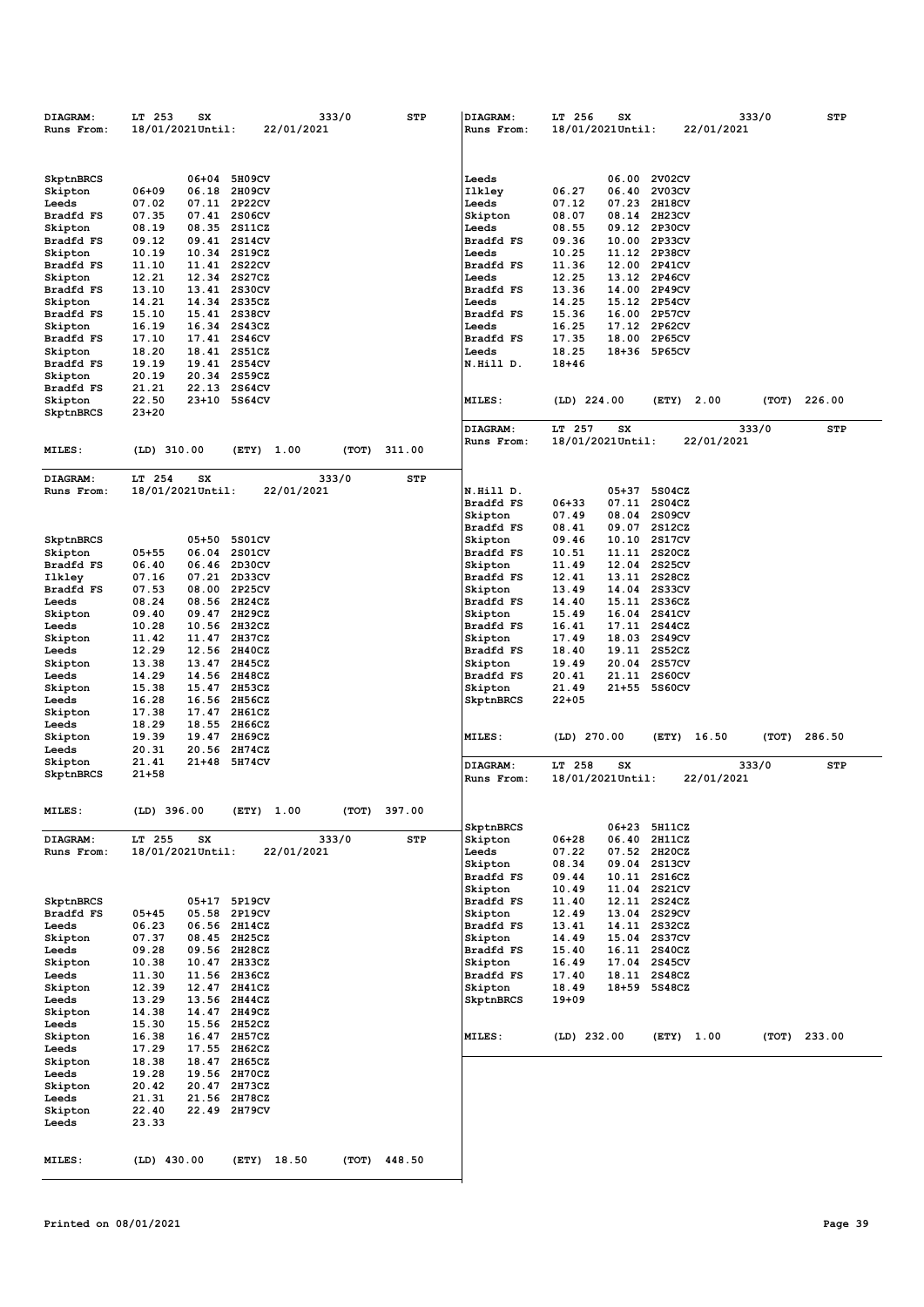| DIAGRAM:             | LT 259<br>SX                                   | 333/0                  | STP        | DIAGRAM:                      | LT 801<br>SX            |                              | 331/0<br>STP                             |
|----------------------|------------------------------------------------|------------------------|------------|-------------------------------|-------------------------|------------------------------|------------------------------------------|
| Runs From:           | $18/01/2021$ Until:                            | 22/01/2021             |            | Runs From:                    | 18/01/2021Until:        | 22/01/2021                   |                                          |
|                      |                                                |                        |            |                               |                         |                              |                                          |
|                      |                                                |                        |            |                               |                         |                              |                                          |
| Bradfd FS            | 06.41 2S02CV                                   |                        |            | AllrtnDep                     | 05+45                   | 5F50FU                       | $801(1)\ 811(2)$                         |
| Skipton              | 07.20<br>07.36 2S07CZ                          |                        |            | Lime St                       | $05 + 59$               | 06.16 2F50FR                 | $811(1)\ 801(2)$                         |
| Bradfd FS            | 08.13<br>08.37                                 | 2S10CV                 |            | Wigan NW                      | 07.02                   | 07.21 2C03FR                 | $801(1)\$ (811(2)                        |
| Skipton              | 09.16<br>09.34                                 | 2S15CZ                 |            | Lime St                       | 08.10                   | 08.16 2F58FR                 | $811(1)\ 801(2)$                         |
| Bradfd FS<br>Skipton | 10.10<br>10.41 2S18CV<br>11.34 2S23CZ<br>11.19 |                        |            | Wigan NW<br>Lime St           | 09.02<br>10.10<br>10.15 | 09.21 2C07FR<br>2F66FR       | $801(1)\$ (811(2)<br>$811(1)\ 801(2)$    |
| Bradfd FS            | 12.10<br>12.41 2S26CV                          |                        |            | Wigan NW                      | 11.01                   | 11.21 2C11FR                 | $801(1)\ 811(2)$                         |
| Skipton              | 13.19<br>13.34 2S31CZ                          |                        |            | Lime St                       | 12.09                   | 12.15 2F54FS                 | $811(1)\ 801(2)$                         |
| Bradfd FS            | 14.10<br>14.41 2S34CV                          |                        |            | Wigan NW                      | 13.01                   | 13.21 2C15FR                 | $801(1)\$ (811(2)                        |
| Skipton              | 15.19<br>15.34                                 | 2S39CZ                 |            | Lime St                       | 14.09                   | 14.15 2F62FS                 | $811(1)\ 801(2)$                         |
| Bradfd FS            | 16.10<br>16.41 2S42CV                          |                        |            | Wigan NW                      | 15.01                   | 15.21 2C19FR                 | $801(1)\$ (811(2)                        |
| Skipton<br>Bradfd FS | 17.20<br>17.34<br>18.10<br>18.41 2S50CV        | 2S47CZ                 |            | Lime St<br>Wigan NW           | 16.09<br>17.02          | 16.15 2F50FX<br>17.21 2C23FR | $811(1)\ 801(2)$                         |
| Skipton              | 19.21<br>19.34                                 | 2S55CZ                 |            | Lime St                       | 18.09<br>18.13          | 2F60FT                       | $801(1)\$ $811(2)$<br>$811(1)\ 801(2)$   |
| Bradfd FS            | 20.15<br>20.48                                 | 2S58CZ                 |            | Wigan NW                      | 18.59                   | 19.21 2C27FR                 | $801(1)\ 811(2)$                         |
| Skipton              | 21.26<br>21.49                                 | 2H77CZ                 |            | Lime St                       | 20.10<br>20.15          | <b>2F68FT</b>                | $811(1)\ 801(2)$                         |
| Leeds                | 22.32<br>22.56                                 | 2H82CZ                 |            | Wigan NW                      | 21.01                   | 21.21 2C31FX                 | $801(1)\$ (811(2)                        |
| Skipton              | 23.37<br>$23 + 45$                             | 5H82CZ                 |            | Lime St                       | 22.10<br>22.15          | <b>1N86FY</b>                | $811(1)\ 801(2)$                         |
| SkptnBRCS            | 23+55                                          |                        |            | BlckpoolN                     | 23.47<br>23+55          | 5N86FY                       | $801(1)\$ $811(2)$                       |
|                      |                                                |                        |            | <b>BlckplNCS</b>              | $00 + 01$               |                              |                                          |
| MILES:               | $(LD)$ 322.00                                  | (ETY)<br>0.50<br>(TOT) | 322.50     |                               |                         |                              |                                          |
|                      |                                                |                        |            | MILES:                        | $(LD)$ 373.00           | (ETY) 7.00                   | (TOT)<br>380.00                          |
| DIAGRAM:             | LT 260<br>SX                                   | 333/0                  | <b>STP</b> |                               |                         |                              |                                          |
| Runs From:           | 18/01/2021Until:                               | 22/01/2021             |            | DIAGRAM:                      | LT 802<br>SX            |                              | 331/0<br>STP                             |
|                      |                                                |                        |            | Runs From:                    | 18/01/2021Until:        | 22/01/2021                   |                                          |
|                      |                                                |                        |            |                               |                         |                              |                                          |
|                      |                                                |                        |            |                               |                         |                              |                                          |
| SkptnBRCS            | 06+45                                          | 5H13CZ                 |            |                               |                         |                              |                                          |
| Skipton              | $06 + 50$<br>07.01 2H13CZ<br>08.12<br>07.44    | 2P26CV                 |            | <b>BlckplNCS</b><br>BlckpoolN | $07 + 10$               | 07+05 5H03FY<br>07.24 2H03FX | $812(1)\ 802(2)$                         |
| Leeds<br>Bradfd FS   | 08.36<br>08.46 2D38CV                          |                        |            | HazelGrve                     | 09.11                   | cs                           | $802(1)\ 812(2)$                         |
| Ilkley               | 09.16<br>09.23                                 | 2D41CV                 |            | <b>HazelGrve</b>              |                         | 10.03 2N64FX                 | $812(1)\ 802(2)$                         |
| Bradfd FS            | 09.55<br>10.46 2D46CV                          |                        |            | BlckpoolN                     | 11.49<br>12.27          | <b>2H08FX</b>                | $802(1)\$ 812(2)                         |
| Ilkley               | 11.16<br>11.21 2D49CV                          |                        |            | <b>HazelGrve</b>              | 14.11                   | cs                           |                                          |
| Bradfd FS            | 11.53<br>12.46                                 | 2D54CV                 |            | HazelGrve                     | 15.03                   | <b>2N69FX</b>                | $812(1)\ 802(2)$                         |
| Ilkley               | 13.16<br>13.21                                 | 2D57CV                 |            | BlckpoolN                     | 16.50                   | 17.27 2H03FY                 | $802(1)\ 812(2)$                         |
| Bradfd FS            | 13.53<br>14.46 2D62CV<br>15.16<br>15.21        | 2D65CV                 |            | HazelGrve<br><b>HazelGrve</b> | 19.11<br>20.03          | cs<br><b>2N64FY</b>          |                                          |
| Ilkley<br>Bradfd FS  | 15.53<br>16.46                                 | 2D70CV                 |            | BlckpoolN                     | 21.51                   | 22.23 1Y70FX                 | $812(1)\ 802(2)$<br>$802(1)\ 812(2)$     |
| Ilkley               | 17.16<br>17.21 2D73CV                          |                        |            | Preston                       | 22.48<br>23+10          | <b>5N70FX</b>                | $812(1)\ 802(2)$                         |
| Bradfd FS            | 17.53<br>18.46                                 | 2D78CV                 |            | PrestnStL                     | $23 + 12$<br>23+16      | 5N70FX                       | $802(1)\$ 812(2)                         |
| Ilkley               | 19.17<br>19.23                                 | 2D81CV                 |            | Preston                       | $23 + 18$<br>23+22      | <b>5N70FX</b>                | $812(1)\ 802(2)$                         |
| Bradfd FS            | 19.58<br>20.16 2D84CV                          |                        |            | PrstnCtSS                     | $23 + 24$               |                              |                                          |
| Ilkley               | 20.46<br>22.51                                 | 2D89CV                 |            |                               |                         |                              |                                          |
| Bradfd FS            | 23.23                                          |                        |            | MILES:                        |                         |                              |                                          |
|                      |                                                |                        |            |                               | $(LD)$ 372.00           | (ETY) 2.50                   | (TOT)<br>374.50                          |
| <b>MILES:</b>        | $(LD)$ 222.00                                  | (ETY)<br>0.50<br>(TOT) | 222.50     | DIAGRAM:                      | LT 803<br>SX            |                              | 331/0<br><b>STP</b>                      |
|                      |                                                |                        |            | <b>Runs From:</b>             | 18/01/2021Until:        | 22/01/2021                   |                                          |
| DIAGRAM:             | LT 261<br>SX                                   | 333/0                  | <b>STP</b> |                               |                         |                              |                                          |
| Runs From:           | 18/01/2021Until:                               | 22/01/2021             |            |                               |                         |                              |                                          |
|                      |                                                |                        |            |                               |                         |                              |                                          |
|                      |                                                |                        |            | PrstnCtSS                     | 06+48                   | 5N51FX                       | $813(1)\ 803(2)$                         |
|                      |                                                |                        |            | Preston                       | 06+50                   | 06+54 5N51FX                 | $803(1)\$ \ $813(2)$                     |
| SkptnBRCS            | 06+49 5S05CV                                   |                        |            | PrestnStL                     | 06+56<br>$07 + 02$      | 07+00 5N51FX<br>07.11 1N51FX | $813(1)\ 803(2)$                         |
| Skipton<br>Bradfd FS | 06+54<br>07.04<br>07.41<br>07.45 2D34CV        | 2S05CV                 |            | Preston<br>BlckpoolN          | 07.36                   | 07.46 1Y55FX                 | $803(1)\$ \ $813(2)$<br>$813(1)\ 803(2)$ |
| Ilkley               | 08.16<br>08.22                                 | 2D37CV                 |            | Mancr Air                     | 09.35                   | 09.43 1N55FX                 | $803(1)\ 813(2)$                         |
| Bradfd FS            | 08.55<br>09.00                                 | 2P29CV                 |            | BlckpoolN                     | 11.17                   |                              |                                          |
| Leeds                | 09.24<br>10.12 2P34CV                          |                        |            | BlckpoolN                     |                         | 13.59 1Y61FX                 | $813(1)\ 803(2)$                         |
| Bradfd FS            | 10.36<br>11.00 2P37CV                          |                        |            | Mancr Air                     | 15.35                   | 15.46 1N61FX                 | $803(1)\$ \ $813(2)$                     |
| Leeds                | 11.25<br>12.12 2P42CV                          |                        |            | BlckpoolN                     | 17.19                   | 17+30 5N61FY                 | $813(1)\ 803(2)$                         |
| Bradfd FS            | 12.36<br>13.00 2P45CV                          |                        |            | BlckplNCS                     | $17 + 35$               |                              |                                          |
| Leeds<br>Bradfd FS   | 13.25<br>14.12 2P50CV<br>14.36<br>15.00        | 2P53CV                 |            |                               |                         |                              |                                          |
| Leeds                | 15.25<br>16.12                                 | 2P58CV                 |            | MILES:                        | $(LD)$ 258.00           | (ETY) 2.50                   | (ТОТ)<br>260.50                          |
| Bradfd FS            | 16.36<br>17.00 2P61CV                          |                        |            |                               |                         |                              |                                          |
| Leeds                | 17.25<br>18.12 2P66CV                          |                        |            |                               |                         |                              |                                          |
| Bradfd FS            | 18.36<br>19.00                                 | 2P69CV                 |            |                               |                         |                              |                                          |
| Leeds                | 19.25<br>$19 + 47$                             | 5H02CV                 |            |                               |                         |                              |                                          |
| N.Hill D.            | $19 + 57$                                      |                        |            |                               |                         |                              |                                          |
|                      |                                                |                        |            |                               |                         |                              |                                          |
| MILES:               | (LD) 198.00                                    | (ETY) 2.50<br>(TOT)    | 200.50     |                               |                         |                              |                                          |
|                      |                                                |                        |            |                               |                         |                              |                                          |
|                      |                                                |                        |            |                               |                         |                              |                                          |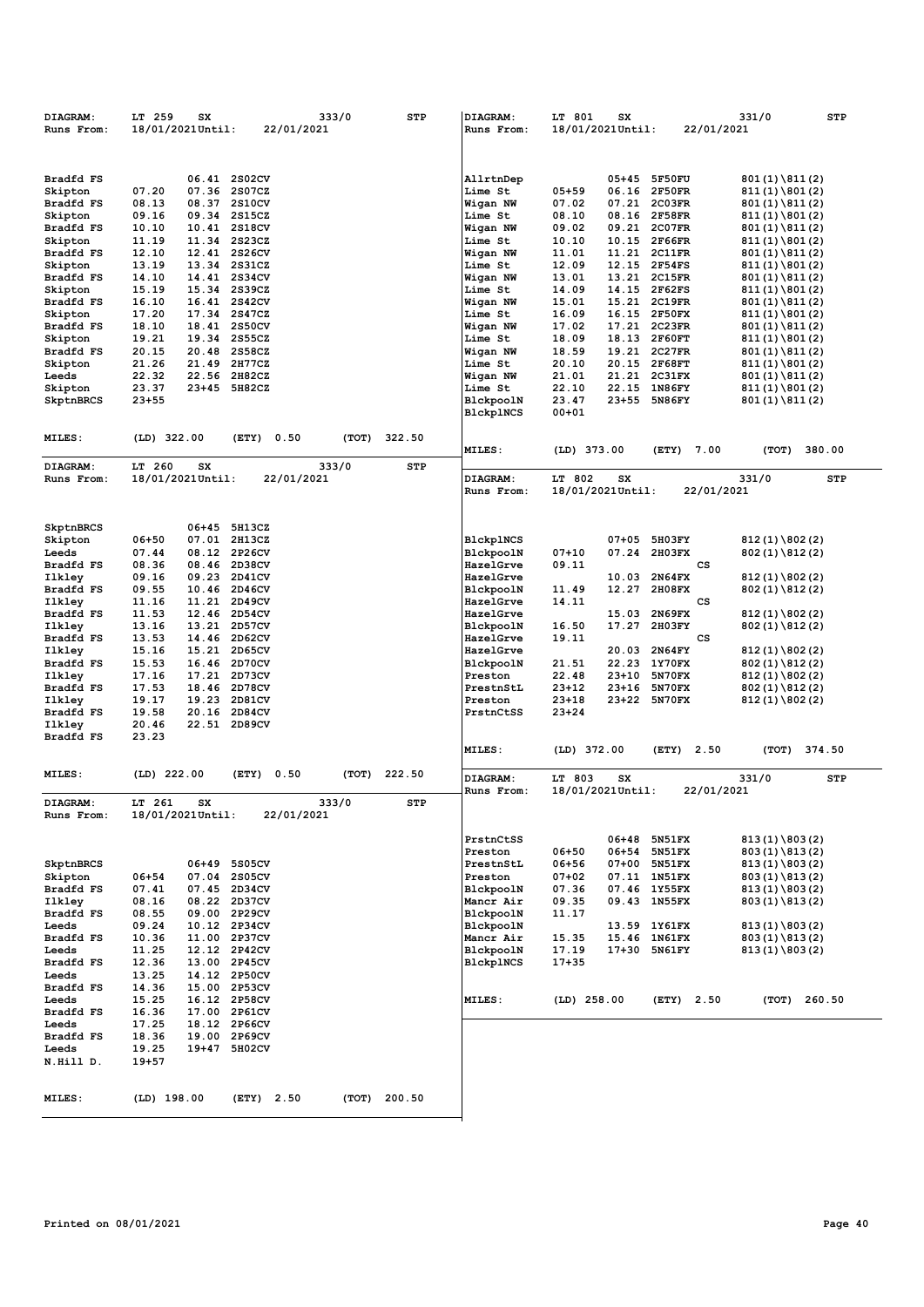| DIAGRAM:<br>Runs From: | LT 804<br>18/01/2021Until: | SX             | 22/01/2021                     | 331/0                                | <b>STP</b> | DIAGRAM:<br>Runs From:        | LT 808<br>18/01/2021Until: | SX               |                              | 22/01/2021 | 331/0                                    | STP    |
|------------------------|----------------------------|----------------|--------------------------------|--------------------------------------|------------|-------------------------------|----------------------------|------------------|------------------------------|------------|------------------------------------------|--------|
|                        |                            |                |                                |                                      |            |                               |                            |                  |                              |            |                                          |        |
|                        |                            |                |                                |                                      |            |                               |                            |                  |                              |            |                                          |        |
| <b>BlckplNCS</b>       |                            |                | 06+18 5H02FX                   | $814(1)\ 804(2)$                     |            | BlckpoolN                     |                            |                  | 05.23 2H00FU                 |            | $808(1)\ 818(2)$                         |        |
| BlckpoolN              | $06 + 23$                  |                | 06.33 2H02FX                   | $804(1)\ 814(2)$                     |            | HazelGrve                     | 07.09                      |                  |                              | cs         |                                          |        |
| HazelGrve<br>HazelGrve | 08.15                      | 09.03          | cs<br>2N63FX                   | $814(1)\ 804(2)$                     |            | HazelGrve<br>BlckpoolN        | 09.50                      | 08.02<br>10.27   | 2N62FX<br><b>2H06FX</b>      |            | 818(1)\808(2)<br>808(1)\818(2)           |        |
| BlckpoolN              | 10.50                      |                | 11.27 2H07FX                   | $804(1)\ 814(2)$                     |            | HazelGrve                     | 12.11                      |                  |                              | cs         |                                          |        |
| HazelGrve              | 13.11                      |                | cs                             |                                      |            | HazelGrve                     |                            | 13.03            | 2N67FX                       |            | $818(1)\ 808(2)$                         |        |
| HazelGrve              |                            | 14.03          | 2N68FX                         | $814(1)\ 804(2)$                     |            | BlckpoolN                     | 14.50                      | 15.27            | 2H01FY                       |            | $808(1)\ 818(2)$                         |        |
| BlckpoolN              | 15.49                      | 16.27          | <b>2H02FY</b>                  | $804(1)\ 814(2)$                     |            | HazelGrve                     | 17.11                      |                  |                              | cs         |                                          |        |
| HazelGrve              | 18.11                      |                | cs                             |                                      |            | HazelGrve                     |                            | 18.03            | 2N62FY                       |            | $818(1)\ 808(2)$                         |        |
| HazelGrve<br>BlckpoolN | 20.50                      | 19.03<br>21.21 | <b>2N63FY</b><br><b>2H07FY</b> | $814(1)\ 804(2)$<br>$804(1)\ 814(2)$ |            | BlckpoolN<br>HazelGrve        | 19.51<br>22.05             | 20.25<br>$22+17$ | <b>2H06FY</b><br>5H06FU      |            | $808(1)\$ \ $818(2)$<br>$818(1)\ 808(2)$ |        |
| Stockport              | 22.56                      | $23+02$        | 5H07FU                         | $814(1)\ 804(2)$                     |            | StckptVdt                     | $22 + 26$                  |                  | 22+33 5H06FU                 |            | 808(1)\818(2)                            |        |
| StckptVdt              | $23 + 03$                  |                | 23+06 5H07FU                   | $804(1)\$ \ $814(2)$                 |            | StockptCS                     | $22 + 38$                  |                  |                              |            |                                          |        |
| StockptCS              | 23+11                      |                |                                |                                      |            |                               |                            |                  |                              |            |                                          |        |
|                        |                            |                |                                |                                      |            | MILES:                        | $(LD)$ 413.00              |                  | (ETY)                        | 4.00       | (TOT)                                    | 417.00 |
| <b>MILES:</b>          | $(LD)$ 410.00              |                | (ETY)<br>1.50                  | (TOT)                                | 411.50     |                               |                            |                  |                              |            |                                          |        |
|                        | LT 805                     | SX             |                                | 331/0                                | STP        | <b>DIAGRAM:</b><br>Runs From: | LT 809<br>18/01/2021Until: | SX               |                              | 22/01/2021 | 331/0                                    | STP    |
| DIAGRAM:<br>Runs From: | 18/01/2021Until:           |                | 22/01/2021                     |                                      |            |                               |                            |                  |                              |            |                                          |        |
|                        |                            |                |                                |                                      |            |                               |                            |                  |                              |            |                                          |        |
|                        |                            |                |                                |                                      |            | StockptCS                     |                            |                  | 05+42 5N60FZ                 |            | 809(1)\819(2)                            |        |
| StockptCS              |                            | $06 + 20$      | 5N61FX                         | $815(1)\ 805(2)$                     |            | StckptVdt                     | $05 + 47$                  | $05 + 51$        | 5N60FZ                       |            | $819(1)\ 809(2)$                         |        |
| StckptVdt              | $06 + 25$                  | $06 + 33$      | 5N61FX                         | $805(1)\$ \ 815(2)                   |            | HazelGrve                     | 06+00                      | 06.06            | <b>2N60FX</b>                |            | 809(1)\819(2)                            |        |
| HazelGrve              | $06 + 50$                  | 07.07          | 2N61FX                         | $815(1)\ 805(2)$                     |            | BlckpoolN                     | 08.08                      |                  | 08.25 2H04FX                 |            | $819(1)\ 809(2)$                         |        |
| BlckpoolN              | 08.50                      |                | 09.27 2H01FX                   | $805(1)\ 815(2)$                     |            | HazelGrve                     | 10.11                      |                  |                              | cs         |                                          |        |
| HazelGrve              | 11.11                      |                | cs                             |                                      |            | HazelGrve                     |                            | 11.03            | <b>2N65FX</b>                |            | 809(1)\819(2)                            |        |
| HazelGrve<br>BlckpoolN | 13.49                      | 12.03          | 2N66FX<br>14.27 2H00FY         | $815(1)\ 805(2)$<br>$805(1)\ 815(2)$ |            | BlckpoolN<br>HazelGrve        | 12.49<br>15.11             | 13.27            | 2H09FX                       | cs         | $819(1)\ 809(2)$                         |        |
| HazelGrve              | 16.11                      |                | cs                             |                                      |            | HazelGrve                     |                            | 16.03            | <b>2N60FZ</b>                |            | $809(1)\ 819(2)$                         |        |
| HazelGrve              |                            | 17.03          | <b>2N61FY</b>                  | $815(1)\ 805(2)$                     |            | BlckpoolN                     | 18.02                      |                  | 18.27 2H04FY                 |            | $819(1)\ 809(2)$                         |        |
| BlckpoolN              | 18.52                      | 19.25          | <b>2H05FY</b>                  | $805(1)\ 815(2)$                     |            | HazelGrve                     | 20.11                      |                  |                              | cs         |                                          |        |
| HazelGrve              | 21.12                      |                | cs                             |                                      |            | HazelGrve                     |                            | 21.03            | 2N65FY                       |            | $809(1)\ 819(2)$                         |        |
| HazelGrve              |                            | 22.03          | <b>2N66FY</b>                  | $815(1)\$ 805(2)                     |            | BlckpoolN                     | 22.52                      | 22+59            | <b>5N65FU</b>                |            | 819(1)\809(2)                            |        |
| BlckpoolN              | 23.54<br>$00 + 04$         |                | 23+59 5N66FY                   | 805(1)\815(2)                        |            | BlckplNCS                     | $23 + 04$                  |                  |                              |            |                                          |        |
| BlckplNCS              |                            |                |                                |                                      |            |                               |                            |                  |                              |            |                                          |        |
| MILES:                 | $(LD)$ 413.00              |                | (ETY)<br>4.50                  | (TOT)                                | 417.50     | MILES:                        | $(LD)$ 413.00              |                  | (ETY)                        | 4.50       | (TOT)                                    | 417.50 |
|                        |                            |                |                                |                                      |            | DIAGRAM:                      | LT 810                     | SX               |                              |            | 331/0                                    | STP    |
| <b>DIAGRAM:</b>        | LT 806                     | SX             |                                | 331/0                                | <b>STP</b> | Runs From:                    | 18/01/2021Until:           |                  |                              | 22/01/2021 |                                          |        |
| Runs From:             | 18/01/2021Until:           |                | 22/01/2021                     |                                      |            |                               |                            |                  |                              |            |                                          |        |
|                        |                            |                |                                |                                      |            |                               |                            |                  |                              |            |                                          |        |
|                        |                            |                |                                |                                      |            | BlckplNCS                     |                            |                  | 06+45 5F02FY                 |            | 810(1)\820(2)                            |        |
| <b>BlckplNCS</b>       |                            |                | 06+36 5Y54FX                   | $816(1)\ 806(2)$                     |            | BlckpoolN                     | $06 + 50$                  |                  | 07.03 1F02FX                 |            | $820(1)\ 810(2)$                         |        |
| BlckpoolN              | 06+41                      |                | 06.53 1Y54FX                   | $806(1)\ 816(2)$                     |            | Lime St                       | 08.31                      |                  | 08.36 1N82FX                 |            | $810(1)\$ 820(2)                         |        |
| Mancr Air<br>BlckpoolN | 08.32<br>10.16             |                | 08.41 1N54FX<br>10+30 5N54FX   | $816(1)\ 806(2)$<br>806(1)\816(2)    |            | BlckpoolN<br>Lime St          | 09.53<br>11.20             |                  | 10.03 1F08FX<br>11.36 1N85FX |            | $820(1)\$ (810(2)<br>810(1)\820(2)       |        |
| <b>BlckplNCS</b>       | $10 + 35$                  |                |                                |                                      |            | BlckpoolN                     | 12.54                      |                  | 13.06 1F07FX                 |            | 820 (1) \810 (2)                         |        |
| <b>BlckplNCS</b>       |                            |                | 14+40 5Y62FX                   | $816(1)\ 806(2)$                     |            | Lime St                       | 14.22                      |                  | 14.37 1N88FX                 |            | $810(1)\$ 820(2)                         |        |
| BlckpoolN              | 14+45                      |                | 14.58 1Y62FX                   | $806(1)\ 816(2)$                     |            | BlckpoolN                     | 15.53                      |                  | 16.05 1F00FY                 |            | $820(1)\ 810(2)$                         |        |
| Mancr Air              | 16.33                      |                | 16.42 1N62FX                   | $816(1)\ 806(2)$                     |            | Lime St                       | 17.27                      |                  | 17.36 1N81FY                 |            | $810(1)\$ 820(2)                         |        |
| BlckpoolN              | 18.21                      |                | 18+30 5N62FX                   | $806(1)\ 816(2)$                     |            | BlckpoolN                     | 19.00                      |                  | 19.05 1F06FY                 |            | $820(1)\ 810(2)$                         |        |
| BlckplNCS              | $18 + 35$                  |                |                                |                                      |            | Lime St<br>BlckpoolN          | 20.21<br>21.54             |                  | 20.36 1N84FY<br>21.59 2C33FY |            | $810(1)\$ (820(2)<br>$820(1)\$ (810(2)   |        |
|                        |                            |                |                                |                                      |            | Lime St                       | 23.30                      |                  | 23+38 5C33FY                 |            | $810(1)\$ 820(2)                         |        |
| MILES:                 | $(LD)$ 240.00              |                | (ETY) 2.00                     | (TOT) 242.00                         |            | AllrtnDep                     | $23 + 52$                  |                  |                              |            |                                          |        |
| DIAGRAM:               | LT 807                     | SX             |                                | 331/0                                | STP        |                               |                            |                  |                              |            |                                          |        |
| Runs From:             | 18/01/2021Until:           |                | 22/01/2021                     |                                      |            | MILES:                        | $(LD)$ 583.00              |                  | (ETY) 7.00                   |            | (TOT) 590.00                             |        |
|                        |                            |                |                                |                                      |            |                               |                            |                  |                              |            |                                          |        |
|                        |                            |                |                                |                                      |            |                               |                            |                  |                              |            |                                          |        |
| <b>BlckplNCS</b>       |                            |                | 05+41 5Y53FX                   | $817(1)\ 807(2)$                     |            |                               |                            |                  |                              |            |                                          |        |
|                        |                            |                |                                |                                      |            |                               |                            |                  |                              |            |                                          |        |
| BlckpoolN              | $05 + 46$                  |                | 05.56 1Y53FX                   | $807(1)\$ (817(2)                    |            |                               |                            |                  |                              |            |                                          |        |
| Mancr Air              | 07.32                      |                | 07.42 1N53FX                   | $817(1)\$ (807(2)                    |            |                               |                            |                  |                              |            |                                          |        |
| BlckpoolN              | 09.16                      |                | 09+30 5N53FX                   | $807(1)\ 817(2)$                     |            |                               |                            |                  |                              |            |                                          |        |
| BlckplNCS              | $09 + 35$                  |                |                                |                                      |            |                               |                            |                  |                              |            |                                          |        |
| <b>BlckplNCS</b>       |                            |                | 15+40 5Y63FX                   | $817(1)\ 807(2)$                     |            |                               |                            |                  |                              |            |                                          |        |
| BlckpoolN              | $15 + 45$                  |                | 15.59 1Y63FX                   | $807(1)\ 817(2)$                     |            |                               |                            |                  |                              |            |                                          |        |
| Mancr Air<br>BlckpoolN | 17.33<br>19.18             |                | 17.42 1N63FX                   | $817(1)\ 807(2)$                     |            |                               |                            |                  |                              |            |                                          |        |
|                        |                            |                |                                |                                      |            |                               |                            |                  |                              |            |                                          |        |
| MILES:                 | $(LD)$ 240.00              |                | (ETY) 1.50                     | (TOT) 241.50                         |            |                               |                            |                  |                              |            |                                          |        |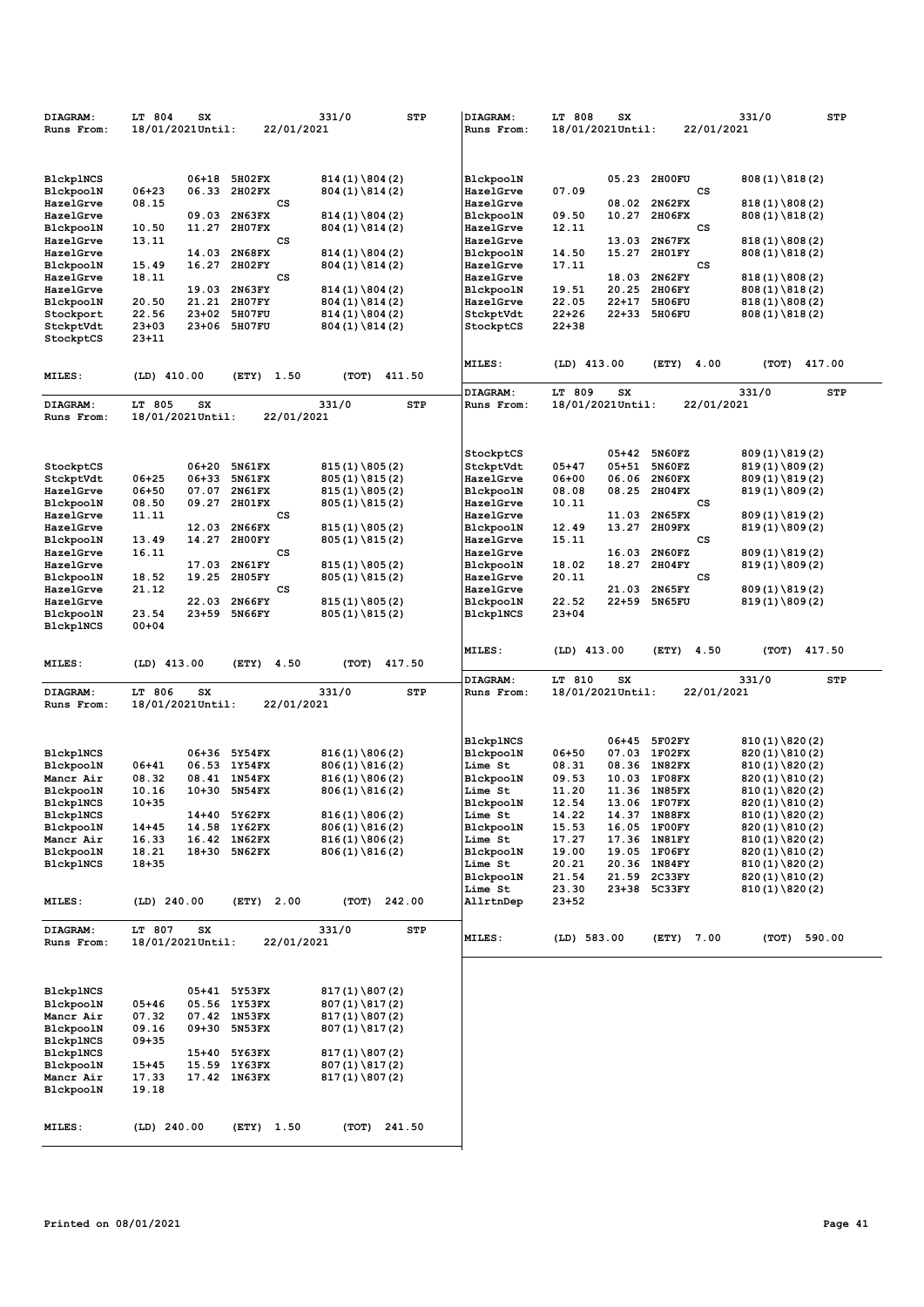| DIAGRAM:               | LT 811<br>SX                             |                                | 331/0                                    | <b>STP</b> | DIAGRAM:                             | LT 814<br>SX                     |                                  | 331/0                                 | <b>STP</b> |
|------------------------|------------------------------------------|--------------------------------|------------------------------------------|------------|--------------------------------------|----------------------------------|----------------------------------|---------------------------------------|------------|
| Runs From:             | 18/01/2021Until:                         | 22/01/2021                     |                                          |            | Runs From:                           | 18/01/2021Until:                 | 22/01/2021                       |                                       |            |
|                        |                                          |                                |                                          |            |                                      |                                  |                                  |                                       |            |
|                        |                                          |                                |                                          |            |                                      |                                  |                                  |                                       |            |
| AllrtnDep              |                                          | 05+45 5F50FU                   | $801(1)\ 811(2)$                         |            | <b>BlckplNCS</b>                     | 06+18                            | 5H02FX                           | $814(1)\ 804(2)$                      |            |
| Lime St<br>Wigan NW    | $05 + 59$<br>06.16<br>07.02              | 2F50FR<br>07.21 2C03FR         | $811(1)\ 801(2)$<br>$801(1)\ 811(2)$     |            | BlckpoolN<br>HazelGrve               | $06 + 23$<br>06.33<br>08.15      | 2H02FX<br>$\mathbf{c}\mathbf{s}$ | $804(1)\ 814(2)$                      |            |
| Lime St                | 08.10                                    | 08.16 2F58FR                   | $811(1)\ 801(2)$                         |            | HazelGrve                            |                                  | 09.03 2N63FX                     | $814(1)\ 804(2)$                      |            |
| Wigan NW               | 09.02<br>09.21                           | 2C07FR                         | $801(1)\ 811(2)$                         |            | BlckpoolN                            | 10.50                            | 11.27 2H07FX                     | $804(1)\ 814(2)$                      |            |
| Lime St                | 10.10                                    | 10.15 2F66FR                   | $811(1)\ 801(2)$                         |            | HazelGrve                            | 13.11                            | cs                               |                                       |            |
| Wigan NW<br>Lime St    | 11.01<br>12.09<br>12.15                  | 11.21 2C11FR<br>2F54FS         | $801(1)\ 811(2)$<br>$811(1)\ 801(2)$     |            | HazelGrve<br>BlckpoolN               | 15.49<br>16.27                   | 14.03 2N68FX<br><b>2H02FY</b>    | $814(1)\ 804(2)$<br>$804(1)\ 814(2)$  |            |
| Wigan NW               | 13.01                                    | 13.21 2C15FR                   | $801(1)\ 811(2)$                         |            | HazelGrve                            | 18.11                            | cs                               |                                       |            |
| Lime St                | 14.09                                    | 14.15 2F62FS                   | $811(1)\ 801(2)$                         |            | HazelGrve                            |                                  | 19.03 2N63FY                     | $814(1)\ 804(2)$                      |            |
| Wiqan NW               | 15.01<br>15.21                           | 2C19FR                         | $801(1)\ 811(2)$                         |            | BlckpoolN                            | 20.50                            | 21.21 2H07FY                     | $804(1)\$ $814(2)$                    |            |
| Lime St                | 16.09<br>17.02                           | 16.15 2F50FX<br>17.21 2C23FR   | $811(1)\ 801(2)$<br>$801(1)\ 811(2)$     |            | Stockport<br>StckptVdt               | 22.56<br>23+02<br>$23 + 03$      | 5H07FU<br>23+06 5H07FU           | $814(1)\ 804(2)$<br>$804(1)\ 814(2)$  |            |
| Wigan NW<br>Lime St    | 18.09<br>18.13                           | <b>2F60FT</b>                  | $811(1)\ 801(2)$                         |            | StockptCS                            | $23 + 11$                        |                                  |                                       |            |
| Wigan NW               | 18.59<br>19.21                           | 2C27FR                         | $801(1)\ 811(2)$                         |            |                                      |                                  |                                  |                                       |            |
| Lime St                | 20.10<br>20.15                           | 2F68FT                         | $811(1)\ 801(2)$                         |            |                                      |                                  |                                  |                                       |            |
| Wigan NW               | 21.01<br>21.21                           | <b>2C31FX</b>                  | $801(1)\$ (811(2)                        |            | <b>MILES:</b>                        | (LD) 410.00                      | (ETY) 1.50                       | (TOT)                                 | 411.50     |
| Lime St<br>BlckpoolN   | 22.10<br>22.15<br>23.47<br>$23 + 55$     | <b>1N86FY</b><br><b>5N86FY</b> | $811(1)\ 801(2)$<br>$801(1)\ 811(2)$     |            |                                      |                                  |                                  |                                       |            |
| BlckplNCS              | $00 + 01$                                |                                |                                          |            | DIAGRAM:                             | LT 815<br>SX<br>18/01/2021Until: |                                  | 331/0                                 | STP        |
|                        |                                          |                                |                                          |            | Runs From:                           |                                  | 22/01/2021                       |                                       |            |
|                        |                                          |                                |                                          |            |                                      |                                  |                                  |                                       |            |
| <b>MILES:</b>          | $(LD)$ 373.00                            | (ETY)<br>7.00                  | (TOT)                                    | 380.00     |                                      |                                  |                                  |                                       |            |
| DIAGRAM:               | LT 812<br>SX                             |                                | 331/0                                    | STP        | StockptCS<br>StckptVdt               | 06+20<br>$06 + 25$<br>06+33      | 5N61FX<br>5N61FX                 | $815(1)\$ 805(2)<br>$805(1)\ 815(2)$  |            |
| Runs From:             | 18/01/2021Until:                         | 22/01/2021                     |                                          |            | HazelGrve                            | $06 + 50$<br>07.07               | <b>2N61FX</b>                    | $815(1)\ 805(2)$                      |            |
|                        |                                          |                                |                                          |            | BlckpoolN                            | 08.50<br>09.27                   | <b>2H01FX</b>                    | $805(1)\$ \ $815(2)$                  |            |
|                        |                                          |                                |                                          |            | HazelGrve                            | 11.11                            | $\mathbf{c}\mathbf{s}$           |                                       |            |
|                        |                                          |                                |                                          |            | HazelGrve                            | 12.03                            | <b>2N66FX</b>                    | $815(1)\ 805(2)$                      |            |
| BlckplNCS<br>BlckpoolN | $07 + 05$<br>$07 + 10$                   | <b>5H03FY</b><br>07.24 2H03FX  | $812(1)\$ 802(2)<br>$802(1)\ 812(2)$     |            | BlckpoolN<br>HazelGrve               | 13.49<br>14.27<br>16.11          | <b>2H00FY</b><br>cs              | $805(1)\$ \ $815(2)$                  |            |
| HazelGrve              | 09.11                                    | cs                             |                                          |            | HazelGrve                            | 17.03                            | 2N61FY                           | $815(1)\ 805(2)$                      |            |
| HazelGrve              |                                          | 10.03 2N64FX                   | $812(1)\ 802(2)$                         |            | BlckpoolN                            | 18.52                            | 19.25 2H05FY                     | $805(1)\$ \ $815(2)$                  |            |
| BlckpoolN              | 11.49                                    | 12.27 2H08FX                   | $802(1)\ 812(2)$                         |            | HazelGrve                            | 21.12                            | cs                               |                                       |            |
| HazelGrve<br>HazelGrve | 14.11<br>15.03                           | cs<br><b>2N69FX</b>            | $812(1)\ 802(2)$                         |            | HazelGrve                            | 23.54<br>23+59                   | 22.03 2N66FY<br>5N66FY           | $815(1)\ 805(2)$                      |            |
| BlckpoolN              | 16.50                                    | 17.27 2H03FY                   | $802(1)\ 812(2)$                         |            | BlckpoolN<br>BlckplNCS               | $00 + 04$                        |                                  | $805(1)\$ \ $815(2)$                  |            |
| HazelGrve              | 19.11                                    | cs                             |                                          |            |                                      |                                  |                                  |                                       |            |
| HazelGrve              | 20.03                                    | 2N64FY                         | 812(1)\802(2)                            |            |                                      |                                  |                                  |                                       |            |
| BlckpoolN              | 21.51                                    | 22.23 1Y70FX                   | $802(1)\ 812(2)$                         |            | MILES:                               | $(LD)$ 413.00                    | 4.50<br>(ETY)                    | (TOT)                                 | 417.50     |
| Preston<br>PrestnStL   | 22.48<br>$23+10$<br>$23+12$<br>$23 + 16$ | 5N70FX<br>5N70FX               | $812(1)\ 802(2)$<br>$802(1)\$ \ $812(2)$ |            |                                      |                                  |                                  |                                       |            |
| Preston                | $23 + 18$<br>23+22                       | 5N70FX                         | $812(1)\ 802(2)$                         |            | DIAGRAM:<br>Runs From:               | LT 816<br>SX<br>18/01/2021Until: | 22/01/2021                       | 331/0                                 | <b>STP</b> |
| PrstnCtSS              | $23 + 24$                                |                                |                                          |            |                                      |                                  |                                  |                                       |            |
|                        |                                          |                                |                                          |            |                                      |                                  |                                  |                                       |            |
| MILES:                 | $(LD)$ 372.00                            | (ETY)<br>2.50                  | (TOT)                                    | 374.50     |                                      |                                  | 06+36 5Y54FX                     |                                       |            |
|                        |                                          |                                |                                          |            | <b>BlckplNCS</b><br>BlckpoolN        | $06 + 41$                        | 06.53 1Y54FX                     | $816(1)\ 806(2)$<br>$806(1)\ 816(2)$  |            |
| DIAGRAM:               | LT 813<br>SX                             |                                | 331/0                                    | <b>STP</b> | Mancr Air                            | 08.32                            | 08.41 1N54FX                     | $816(1)\$ 806(2)                      |            |
| Runs From:             | 18/01/2021Until:                         | 22/01/2021                     |                                          |            | BlckpoolN                            | 10.16                            | 10+30 5N54FX                     | $806(1)\$ \ $816(2)$                  |            |
|                        |                                          |                                |                                          |            | <b>BlckplNCS</b>                     | $10 + 35$                        |                                  |                                       |            |
|                        |                                          |                                |                                          |            | BlckplNCS<br>BlckpoolN               | $14 + 45$                        | 14+40 5Y62FX<br>14.58 1Y62FX     | $816(1)\ 806(2)$<br>$806(1)\$ \816(2) |            |
| PrstnCtSS              |                                          | 06+48 5N51FX                   | $813(1)\ 803(2)$                         |            | Mancr Air                            | 16.33                            | 16.42 1N62FX                     | $816(1)\ 806(2)$                      |            |
| Preston                | 06+50<br>06+54                           | 5N51FX                         | $803(1)\ 813(2)$                         |            | BlckpoolN                            | 18.21                            | 18+30 5N62FX                     | 806(1)\816(2)                         |            |
| PrestnStL              | 06+56                                    | 07+00 5N51FX                   | $813(1)\ 803(2)$                         |            | BlckplNCS                            | $18 + 35$                        |                                  |                                       |            |
| Preston                | $07 + 02$                                | 07.11 1N51FX                   | $803(1)\ 813(2)$                         |            |                                      |                                  |                                  |                                       |            |
| BlckpoolN<br>Mancr Air | 07.36<br>09.35                           | 07.46 1Y55FX<br>09.43 1N55FX   | $813(1)\ 803(2)$<br>$803(1)\ 813(2)$     |            | MILES:                               | $(LD)$ 240.00                    | (ETY) 2.00                       | (TOT)                                 | 242.00     |
| BlckpoolN              | 11.17                                    |                                |                                          |            |                                      |                                  |                                  |                                       |            |
| BlckpoolN              |                                          | 13.59 1Y61FX                   | $813(1)\ 803(2)$                         |            | DIAGRAM:                             | LT 817<br>SX                     |                                  | 331/0                                 | STP        |
| Mancr Air              | 15.35                                    | 15.46 1N61FX                   | $803(1)\ 813(2)$                         |            | Runs From:                           | 18/01/2021Until:                 | 22/01/2021                       |                                       |            |
| BlckpoolN<br>BlckplNCS | 17.19<br>$17 + 35$                       | 17+30 5N61FY                   | $813(1)\ 803(2)$                         |            |                                      |                                  |                                  |                                       |            |
|                        |                                          |                                |                                          |            |                                      |                                  |                                  |                                       |            |
|                        |                                          |                                |                                          |            | <b>BlckplNCS</b>                     |                                  | 05+41 5Y53FX                     | $817(1)\ 807(2)$                      |            |
| <b>MILES:</b>          | $(LD)$ 258.00                            | (ETY) 2.50                     | (ТОТ)                                    | 260.50     | BlckpoolN                            | $05 + 46$                        | 05.56 1Y53FX                     | 807(1)\817(2)                         |            |
|                        |                                          |                                |                                          |            | Mancr Air                            | 07.32                            | 07.42 1N53FX                     | 817(1)\807(2)                         |            |
|                        |                                          |                                |                                          |            | BlckpoolN                            | 09.16                            | 09+30 5N53FX                     | 807(1)\817(2)                         |            |
|                        |                                          |                                |                                          |            | <b>BlckplNCS</b><br><b>BlckplNCS</b> | 09+35                            | 15+40 5Y63FX                     | 817(1)\807(2)                         |            |
|                        |                                          |                                |                                          |            | BlckpoolN                            | $15 + 45$                        | 15.59 1Y63FX                     | 807(1)\817(2)                         |            |
|                        |                                          |                                |                                          |            | Mancr Air                            | 17.33                            | 17.42 1N63FX                     | 817(1)\807(2)                         |            |
|                        |                                          |                                |                                          |            | BlckpoolN                            | 19.18                            |                                  |                                       |            |
|                        |                                          |                                |                                          |            |                                      |                                  |                                  |                                       |            |
|                        |                                          |                                |                                          |            | MILES:                               | $(LD)$ 240.00                    | (ETY) 1.50                       | (TOT) 241.50                          |            |
|                        |                                          |                                |                                          |            |                                      |                                  |                                  |                                       |            |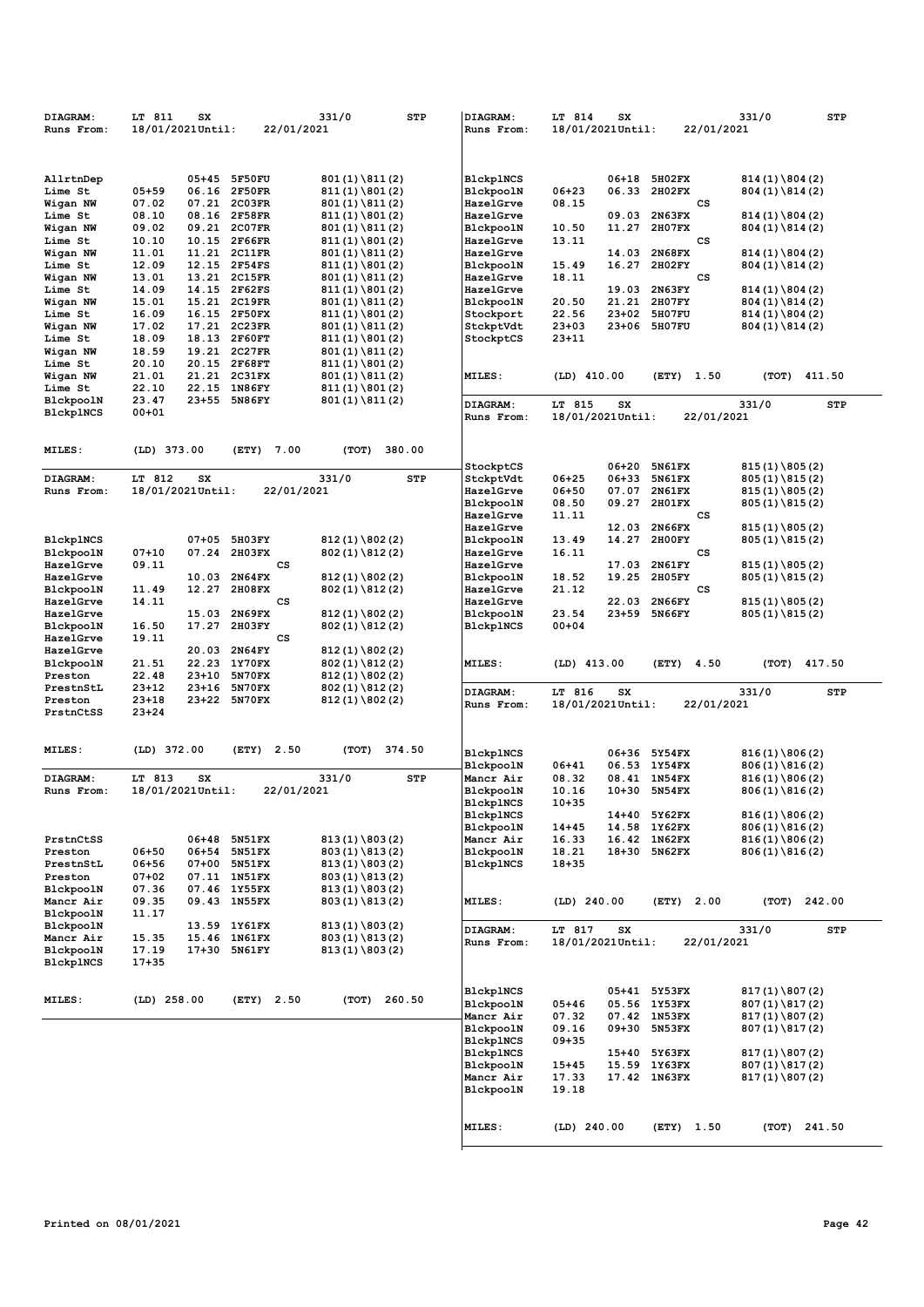| DIAGRAM:               | LT 818<br>SX                |                               | 331/0                                 | STP<br>DIAGRAM:      | LT 859<br><b>MSX</b>                 |                              | 331/1                | STP    |
|------------------------|-----------------------------|-------------------------------|---------------------------------------|----------------------|--------------------------------------|------------------------------|----------------------|--------|
| Runs From:             | 18/01/2021Until:            |                               | 22/01/2021                            | Runs From:           | 19/01/2021Until:                     | 22/01/2021                   |                      |        |
|                        |                             |                               |                                       |                      |                                      |                              |                      |        |
|                        |                             |                               |                                       |                      |                                      |                              |                      |        |
|                        |                             |                               |                                       |                      |                                      |                              |                      |        |
| BlckpoolN              |                             | 05.23 2H00FU                  | $808(1)\ 818(2)$                      | Doncaster            |                                      | 07.59 2B58CV                 |                      |        |
| HazelGrve              | 07.09                       | cs                            |                                       | Leeds                | 08.43<br>09+03                       | 5B58CV                       |                      |        |
| HazelGrve              | 08.02                       | 2N62FX                        | $818(1)\ 808(2)$                      | N.Hill D.            | $09 + 13$<br>$16 + 55$               | 5B25CZ                       |                      |        |
| BlckpoolN              | 09.50                       | 10.27 2H06FX                  | $808(1)\$ \ $818(2)$                  | Leeds                | $17+07$                              | 17.22 2B25CV                 |                      |        |
| HazelGrve              | 12.11                       | cs                            |                                       | Doncaster            | 18.07<br>18.28                       | <b>2B80CV</b>                |                      |        |
| HazelGrve              | 13.03                       | <b>2N67FX</b><br>15.27 2H01FY | $818(1)\ 808(2)$                      | Leeds                | 19.11<br>19.26<br>20.12              | 2H68CV                       |                      |        |
| BlckpoolN              | 14.50<br>17.11              | cs                            | $808(1)\ 818(2)$                      | Skipton              | 20.17<br>21.26                       | 2H71CV<br>2H76CV             |                      |        |
| HazelGrve<br>HazelGrve | 18.03                       | <b>2N62FY</b>                 | $818(1)\ 808(2)$                      | Leeds                | 21.01<br>22.12<br>22+17              | 5H76CZ                       |                      |        |
| BlckpoolN              | 19.51<br>20.25              | <b>2H06FY</b>                 | $808(1)\ 818(2)$                      | Skipton<br>SkptnBRCS | $22 + 27$                            |                              |                      |        |
| HazelGrve              | 22.05<br>22+17              | <b>5H06FU</b>                 | $818(1)\ 808(2)$                      |                      |                                      |                              |                      |        |
| StckptVdt              | $22+26$<br>22+33            | <b>5H06FU</b>                 | $808(1)\$ \ $818(2)$                  |                      |                                      |                              |                      |        |
| StockptCS              | $22 + 38$                   |                               |                                       | MILES:               | (LD) 168.00                          | (ETY) 4.50                   | (TOT)                | 172.50 |
|                        |                             |                               |                                       |                      |                                      |                              |                      |        |
|                        |                             |                               |                                       |                      |                                      |                              |                      |        |
| <b>MILES:</b>          | $(LD)$ 413.00               | (ETY)                         | 4.00<br>(TOT)<br>417.00               | DIAGRAM:             | LT 860<br>MSX                        |                              | 331/1                | STP    |
|                        |                             |                               |                                       | Runs From:           | 19/01/2021Until:                     | 22/01/2021                   |                      |        |
|                        |                             |                               |                                       |                      |                                      |                              |                      |        |
| DIAGRAM:               | LT 819<br>SX                |                               | 331/0                                 | STP                  |                                      |                              |                      |        |
| Runs From:             | 18/01/2021Until:            |                               | 22/01/2021                            |                      |                                      |                              |                      |        |
|                        |                             |                               |                                       | SkptnBRCS            | $05 + 25$                            | 5D31CV                       | $860(1)\$ 866(2)     |        |
|                        |                             |                               |                                       | Ilkley               | $06+00$<br>07.55                     | 2V09CZ                       |                      |        |
|                        | 05+42                       | 5N60FZ                        | $809(1)\ 819(2)$                      | Leeds<br>SkptnBRCS   | 08.25<br>08+46<br>$09 + 41$<br>16+03 | 5H21CZ<br>5H60CV             | $861(1)\$ 860(2)     |        |
| StockptCS<br>StckptVdt | $05 + 47$<br>$05 + 51$      | 5N60FZ                        | $819(1)\ 809(2)$                      | Leeds                | $16 + 50$<br>17.33                   | 2V52CZ                       | $860(1)\$ (861(2)    |        |
| HazelGrve              | $06+00$<br>06.06            | <b>2N60FX</b>                 | $809(1)\$ \ $819(2)$                  | Ilkley               | 18.03                                | 18+16 5V52CZ                 |                      |        |
|                        | 08.08<br>08.25              | <b>2H04FX</b>                 |                                       | SkptnBRCS            | $19 + 10$                            |                              |                      |        |
| BlckpoolN<br>HazelGrve | 10.11                       | cs                            | $819(1)\ 809(2)$                      |                      |                                      |                              |                      |        |
| HazelGrve              | 11.03                       | 2N65FX                        | $809(1)\ 819(2)$                      |                      |                                      |                              |                      |        |
| BlckpoolN              | 12.49                       | 13.27 2H09FX                  | $819(1)\ 809(2)$                      | <b>MILES:</b>        | $(LD)$ 32.00                         | (ETY)<br>106.00              | (TOT)                | 138.00 |
| HazelGrve              | 15.11                       | cs                            |                                       |                      |                                      |                              |                      |        |
| HazelGrve              |                             | 16.03 2N60FZ                  | $809(1)\ 819(2)$                      |                      |                                      |                              |                      |        |
| BlckpoolN              | 18.02                       | 18.27 2H04FY                  | $819(1)\ 809(2)$                      | DIAGRAM:             | LT 861<br>SX                         |                              | 331/1                | STP    |
| HazelGrve              | 20.11                       | $\mathbf{c}\mathbf{s}$        |                                       | Runs From:           | 18/01/2021Until:                     | 22/01/2021                   |                      |        |
| HazelGrve              | 21.03                       | <b>2N65FY</b>                 | $809(1)\ 819(2)$                      |                      |                                      |                              |                      |        |
| BlckpoolN              | 22.52<br>$22 + 59$          | <b>5N65FU</b>                 | $819(1)\ 809(2)$                      |                      |                                      |                              |                      |        |
| BlckplNCS              | $23 + 04$                   |                               |                                       |                      |                                      |                              |                      |        |
|                        |                             |                               |                                       | SkptnBRCS            | $07 + 30$<br>$07 + 35$<br>07.44      | 5G21GZ                       |                      |        |
|                        |                             |                               |                                       | Skipton              |                                      | 2H21CZ                       |                      |        |
|                        |                             |                               |                                       |                      |                                      |                              |                      |        |
| MILES:                 | $(LD)$ 413.00               | (ETY)                         | 4.50<br>(TOT)<br>417.50               | Leeds                | 08.28                                | 08+46 5H21CZ                 | $861(1)\$ 860(2) MSX |        |
|                        |                             |                               |                                       |                      |                                      |                              | 868 (2) MO           |        |
|                        |                             |                               |                                       | SkptnBRCS            | $09 + 41$<br>$16 + 03$               | 5H60CV                       | 860(1)MSX            |        |
| DIAGRAM:               | LT 820<br>SX                |                               | 331/0                                 | <b>STP</b>           |                                      |                              | 868(1)MO\861(2)      |        |
| Runs From:             | 18/01/2021Until:            |                               | 22/01/2021                            | Leeds                | $16 + 50$                            | 17.42 2H60CZ                 |                      |        |
|                        |                             |                               |                                       | Skipton              | 18.25<br>18+31                       | 5H60CZ                       |                      |        |
|                        |                             |                               |                                       | SkptnBRCS            | $18 + 41$                            |                              |                      |        |
|                        |                             |                               |                                       |                      |                                      |                              |                      |        |
| <b>BlckplNCS</b>       | 06+45                       | <b>5F02FY</b>                 | $810(1)\$ 820(2)                      |                      |                                      |                              |                      |        |
| BlckpoolN              | $06 + 50$<br>08.31<br>08.36 | 07.03 1F02FX<br><b>1N82FX</b> | $820(1)\$ 810(2)                      | MILES:               | (LD) 54.00                           | (ETY)<br>56.00               | (TOT)                | 110.00 |
| Lime St                | 09.53<br>10.03              | <b>1F08FX</b>                 | $810(1)\$ (820(2)                     |                      |                                      |                              |                      |        |
| BlckpoolN<br>Lime St   | 11.20                       | 11.36 1N85FX                  | $820(1)\$ (810(2)<br>$810(1)\$ 820(2) | DIAGRAM:             | LT 862<br>SX                         |                              | 331/1                | STP    |
| BlckpoolN              | 12.54                       | 13.06 1F07FX                  | $820(1)\ 810(2)$                      | Runs From:           | 18/01/2021Until:                     | 22/01/2021                   |                      |        |
| Lime St                | 14.22                       | 14.37 1N88FX                  | $810(1)\$ 820(2)                      |                      |                                      |                              |                      |        |
| BlckpoolN              | 15.53                       | 16.05 1F00FY                  | $820(1)\ 810(2)$                      |                      |                                      |                              |                      |        |
| Lime St                | 17.27                       | 17.36 1N81FY                  | $810(1)\$ 820(2)                      |                      |                                      |                              |                      |        |
| <b>BlckpoolN</b>       | 19.00                       | 19.05 1F06FY                  | $820(1)\$ (810(2)                     | SkptnBRCS            |                                      | 05+31 5H07CZ                 |                      |        |
| Lime St                | 20.21                       | 20.36 1N84FY                  | $810(1)\$ 820(2)                      | Skipton              | $05 + 36$                            | 05.45 2H07CZ                 |                      |        |
| BlckpoolN              | 21.54                       | 21.59 2C33FY                  | $820(1)\$ (810(2)                     | Leeds                | 06.26                                | 07.03 2V06CV                 |                      |        |
| Lime St                | 23.30                       | 23+38 5C33FY                  | $810(1)\$ 820(2)                      | Ilkley               | 07.30                                | 07.37 2V07CV                 |                      |        |
| AllrtnDep              | $23 + 52$                   |                               |                                       | Leeds                | 08.05                                | 09.03 2V16CV                 |                      |        |
|                        |                             |                               |                                       | Ilkley               | 09.30                                | 09.40 2V19CV                 |                      |        |
|                        |                             |                               |                                       | Leeds                | 10.08                                | 11.03 2V24CV                 |                      |        |
| <b>MILES:</b>          | $(LD)$ 583.00               | (ETY) 7.00                    | (TOT) 590.00                          | Ilkley               | 11.30                                | 11.40 2V27CV                 |                      |        |
|                        |                             |                               |                                       | Leeds<br>Ilkley      | 12.09<br>13.30                       | 13.03 2V32CV<br>13.40 2V35CV |                      |        |
|                        |                             |                               |                                       |                      |                                      |                              |                      |        |
|                        |                             |                               |                                       | Leeds<br>Ilkley      | 14.09<br>15.30                       | 15.03 2V40CV<br>15.40 2V43CV |                      |        |
|                        |                             |                               |                                       | Leeds                | 16.09                                | 17.02 2V48CV                 |                      |        |
|                        |                             |                               |                                       | Ilkley               | 17.30                                | 17.43 2V51CV                 |                      |        |
|                        |                             |                               |                                       | Leeds                | 18.11                                | 19.04 2V60CV                 |                      |        |
|                        |                             |                               |                                       | Ilkley               | 19.31                                | 19.40 2V61CV                 |                      |        |
|                        |                             |                               |                                       | Leeds                | 20.09                                | 20.22 2B33CV                 |                      |        |
|                        |                             |                               |                                       | Doncaster            | 21.06                                | 21.28 2B86CV                 |                      |        |
|                        |                             |                               |                                       | Leeds                | 22.10                                | 22.22 2B37CV                 |                      |        |
|                        |                             |                               |                                       | Doncaster            | 23.06                                | 23+20 5B37CV                 |                      |        |
|                        |                             |                               |                                       | Donc.W.Yd            | $23 + 26$                            |                              |                      |        |
|                        |                             |                               |                                       |                      |                                      |                              |                      |        |
|                        |                             |                               |                                       |                      |                                      |                              |                      |        |
|                        |                             |                               |                                       | MILES:               | (LD) 340.00                          | (ETY) 1.00                   | (TOT) 341.00         |        |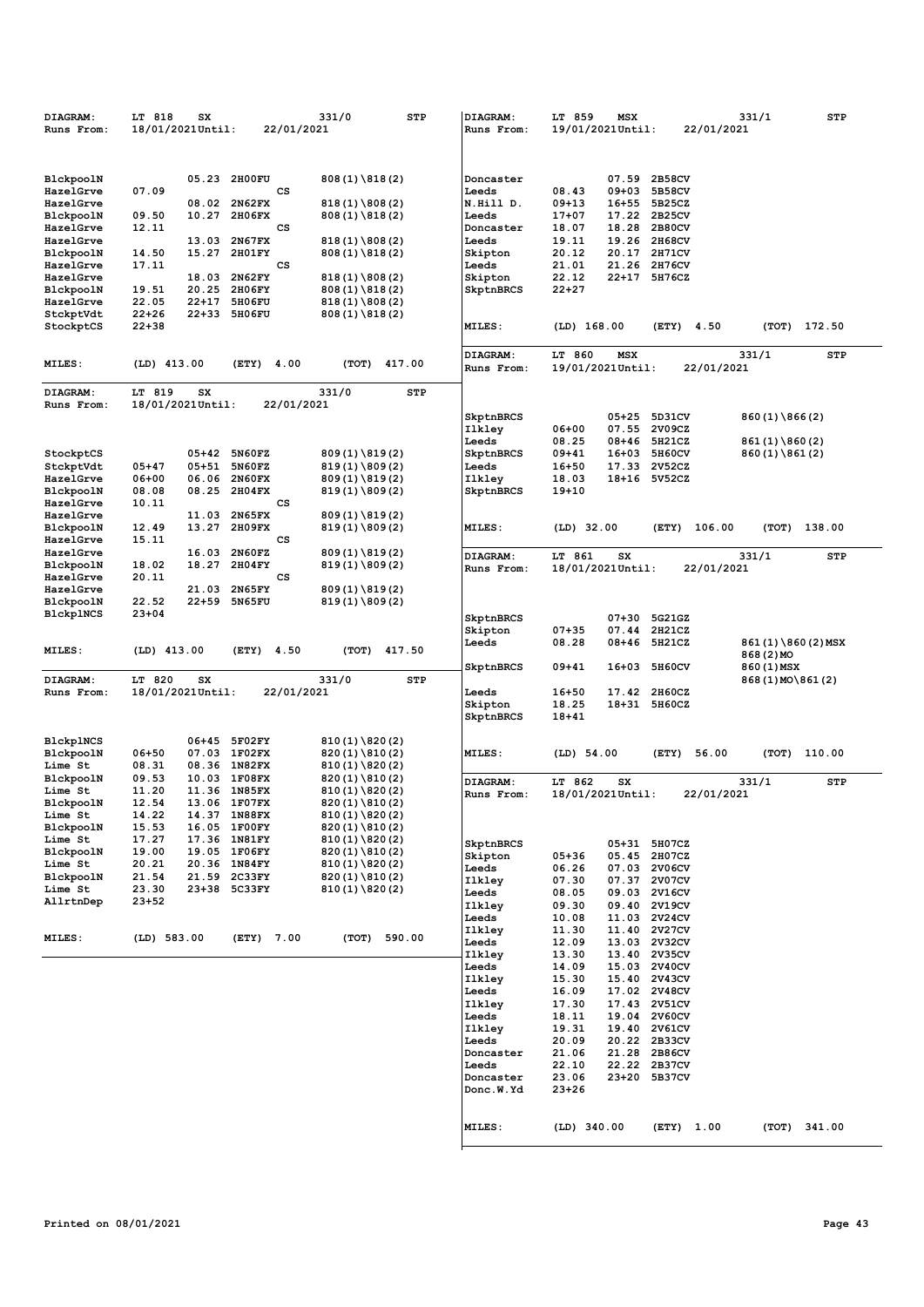| <b>DIAGRAM:</b>  | LT 863<br>SX            | 331/1                        |       | STP            | DIAGRAM:           | LT 865<br>MO            |                              | 331/1          | STP          |
|------------------|-------------------------|------------------------------|-------|----------------|--------------------|-------------------------|------------------------------|----------------|--------------|
| Runs From:       | 18/01/2021Until:        | 22/01/2021                   |       |                | Runs From:         | 18/01/2021Until:        |                              | 18/01/2021     |              |
|                  |                         |                              |       |                |                    |                         |                              |                |              |
|                  |                         |                              |       |                |                    |                         |                              |                |              |
| Donc.W.Yd        | 06+44                   | 5B54CV                       |       |                | Leeds              |                         | 06.25 2B03CV                 |                |              |
| Doncaster        | $06 + 49$<br>06.54      | 2B54CV                       |       |                | Doncaster          | 07.07                   | 07.28 2B56CV                 |                |              |
| Leeds            | 07.38<br>$07 + 58$      | 5B54CZ                       |       |                | Leeds              | 08.11                   | 08.22 2B07CV                 |                |              |
| N.Hill D.        | $08 + 08$<br>$17+25$    | 5B27CZ                       |       |                | Doncaster          | 09.06<br>09.26          | 2B62CV                       |                |              |
| Leeds            | $17 + 48$               | 17.57 2B27CZ                 |       |                | Leeds              | 10.10                   | 10.21 2B11CV                 |                |              |
| Doncaster        | 18.42                   | 18+48 5B27CV                 |       |                | Doncaster          | 11.06                   | 11.26 2B66CV                 |                |              |
| Donc.W.Yd        | $18 + 54$               |                              |       |                | Leeds              | 12.10<br>12.21          | 2B15CV                       |                |              |
|                  |                         |                              |       |                | Doncaster          | 13.06                   | 13.27 2B70CV                 |                |              |
|                  |                         |                              |       |                | Leeds              | 14.10                   | 14.21 2B19CV                 |                |              |
| <b>MILES:</b>    | (LD) 60.00              | (ETY)<br>6.00                | (TOT) | 66.00          | Doncaster<br>Leeds | 15.06<br>16.10<br>16.21 | 15.26 2B74CV<br>2B23CV       |                |              |
|                  |                         |                              |       |                | Doncaster          | 17.06                   | 17.26 2B78CV                 |                |              |
| DIAGRAM:         | LT 864<br><b>FSX</b>    | 331/1                        |       | STP            | Leeds              | 18.11                   | 18.22 2B29CV                 |                |              |
| Runs From:       | 18/01/2021Until:        | 21/01/2021                   |       |                | Doncaster          | 19.06<br>19.28          | 2B82CV                       |                |              |
|                  |                         |                              |       |                | Leeds              | 20.10<br>21.03          | <b>2V68CV</b>                |                |              |
|                  |                         |                              |       |                | Ilkley             | 21.30<br>21.37          | <b>2V69CV</b>                |                |              |
| Donc.W.Yd        | $06 + 05$               | 5B53CZ                       |       |                | Leeds              | 22.07<br>22.33          | 2V72CV                       |                |              |
| Doncaster        | $06 + 10$<br>06.31      | 2B53CV                       |       |                | Ilkley             | 23.00<br>23+10          | 5V72CV                       |                |              |
| Leeds            | 07.16<br>07.22          | 2B05CV                       |       |                | SkptnBRCS          | $00 + 11$               |                              |                |              |
| Doncaster        | 08.06<br>08.26          | 2B60CV                       |       |                |                    |                         |                              |                |              |
| Leeds            | 09.11<br>09.26          | <b>2H26CV</b>                |       |                |                    |                         |                              |                |              |
| Skipton          | 10.17<br>10.08          | 2H31CV                       |       |                | MILES:             | $(LD)$ 468.00           | (ETY)                        | 26.50<br>(ТОТ) | 494.50       |
| Leeds            | 10.58<br>11.26          | <b>2H34CV</b>                |       |                |                    |                         |                              |                |              |
| Skipton          | 12.08                   | 12.17 2H39CV                 |       |                | DIAGRAM:           | LT 865<br><b>MSX</b>    |                              | 331/1          | STP          |
| Leeds            | 12.58<br>13.26          | <b>2H42CV</b>                |       |                | Runs From:         | 19/01/2021Until:        |                              | 22/01/2021     |              |
| Skipton          | 14.08<br>14.17          | 2H47CV                       |       |                |                    |                         |                              |                |              |
| Leeds            | 14.58<br>15.26          | <b>2H50CV</b>                |       |                |                    |                         |                              |                |              |
| Skipton          | 16.08<br>16.17          | <b>2H55CV</b>                |       |                |                    |                         |                              |                |              |
| Leeds            | 17.00<br>17.18          | 2H58CV                       |       |                | N.Hill D.          | 06+07                   | 5B03CV                       |                |              |
| Skipton          | 18.03                   | 18.17 2H63CV                 |       |                | Leeds              | $06 + 17$               | 06.25 2B03CV                 |                |              |
| Leeds            | 18.59                   | 19.12 2P70CV                 |       |                | Doncaster          | 07.07                   | 07.28 2B56CV                 |                |              |
| Bradfd FS        | 19.36<br>22.16<br>22.46 | 2D88CV<br>2V73CV             |       |                | Leeds              | 08.11<br>08.22<br>09.06 | 2B07CV<br>09.26 2B62CV       |                |              |
| Ilkley<br>Leeds  | 23.18<br>23.46          | 23+51 5V73CV                 |       |                | Doncaster<br>Leeds | 10.10                   | 10.21 2B11CV                 |                |              |
| N.Hill D.        | $00 + 01$               |                              |       |                | Doncaster          | 11.06                   | 11.26 2B66CV                 |                |              |
|                  |                         |                              |       |                | Leeds              | 12.10<br>12.21          | 2B15CV                       |                |              |
|                  |                         |                              |       |                | Doncaster          | 13.06                   | 13.27 2B70CV                 |                |              |
| <b>MILES:</b>    | $(LD)$ 393.00           | 3.00<br>(ETY)                | (TOT) | 396.00         | Leeds              | 14.10                   | 14.21 2B19CV                 |                |              |
|                  |                         |                              |       |                | Doncaster          | 15.06                   | 15.26 2B74CV                 |                |              |
| <b>DIAGRAM:</b>  | LT 864<br>FO            | 331/1                        |       | STP            | Leeds              | 16.10                   | 16.21 2B23CV                 |                |              |
| Runs From:       | 22/01/2021Until:        | 22/01/2021                   |       |                | Doncaster          | 17.06                   | 17.26 2B78CV                 |                |              |
|                  |                         |                              |       |                | Leeds              | 18.11                   | 18.22 2B29CV                 |                |              |
|                  |                         |                              |       |                | Doncaster          | 19.06<br>19.28          | 2B82CV                       |                |              |
|                  |                         |                              |       |                | Leeds              | 20.10                   | 21.03 2V68CV                 |                |              |
| Donc.W.Yd        | $06 + 05$               | 5B53CZ                       |       |                | Ilkley             | 21.30<br>21.37          | <b>2V69CV</b>                |                |              |
| Doncaster        | $06 + 10$<br>06.31      | 2B53CV                       |       |                | Leeds              | 22.07<br>22.33          | 2V72CV                       |                |              |
| Leeds            | 07.16<br>07.22          | 2B05CV                       |       |                | Ilkley             | 23.00<br>23+10          | 5V72CV                       |                |              |
| Doncaster        | 08.26<br>08.06          | <b>2B60CV</b>                |       |                | SkptnBRCS          | $00 + 11$               |                              |                |              |
| Leeds            | 09.11<br>09.26          | <b>2H26CV</b>                |       |                |                    |                         |                              |                |              |
| Skipton          | 10.08                   | 10.17 2H31CV                 |       |                | MILES:             | (LD) 468.00             |                              | 28.50          | (TOT) 496.50 |
| Leeds            | 10.58<br>11.26          | 2H34CV                       |       |                |                    |                         | (ETY)                        |                |              |
| Skipton          | 12.08                   | 12.17 2H39CV                 |       |                |                    |                         |                              |                |              |
| Leeds            | 12.58                   | 13.26 2H42CV                 |       |                | <b>DIAGRAM:</b>    | LT 866<br>MO            |                              | 331/1          | STP          |
| Skipton          | 14.08                   | 14.17 2H47CV<br>15.26 2H50CV |       |                | Runs From:         | 18/01/2021Until:        |                              | 18/01/2021     |              |
| Leeds<br>Skipton | 14.58<br>16.08          | 16.17 2H55CV                 |       |                |                    |                         |                              |                |              |
| Leeds            | 17.00                   | 17.18 2H58CV                 |       |                |                    |                         |                              |                |              |
| Skipton          | 18.03                   | 18.17 2H63CV                 |       |                | SkptnBRCS          |                         | 05+25 5D31CV                 |                |              |
| Leeds            | 18.59                   | 19.12 2P70CV                 |       |                | Ilkley             | 06+00                   | 06.20 2D31CV                 |                |              |
| Bradfd FS        | 19.36                   | 22.16 2D88CV                 |       |                | Bradfd FS          | 06.51                   | 06.55 2P21CV                 |                |              |
| Ilkley           | 22.46                   | 23.18 2V73CV                 |       |                | Leeds              | 07.19                   | 07.58 2V12CV                 |                |              |
| Leeds            | 23.46                   |                              |       |                | Ilkley             | 08.26                   | 08.40 2V15CV                 |                |              |
|                  |                         |                              |       |                | Leeds              | 09.10                   | 10.03 2V20CV                 |                |              |
|                  |                         |                              |       |                | Ilkley             | 10.30                   | 10.40 2V23CV                 |                |              |
| <b>MILES:</b>    | $(LD)$ 393.00           | (ETY) 1.00                   |       | $(TOT)$ 394.00 | Leeds              | 11.11                   | 12.03 2V28CV                 |                |              |
|                  |                         |                              |       |                | Ilkley             | 12.30                   | 12.41 2V31CV                 |                |              |
|                  |                         |                              |       |                | Leeds              | 13.08                   | 14.03 2V36CV                 |                |              |
|                  |                         |                              |       |                | Ilkley             | 14.30                   | 14.40 2V39CV                 |                |              |
|                  |                         |                              |       |                | Leeds              | 15.08                   | 16.03 2V44CV                 |                |              |
|                  |                         |                              |       |                | Ilkley             | 16.30                   | 16.40 2V47CV                 |                |              |
|                  |                         |                              |       |                | Leeds              | 17.08<br>18.33          | 18.03 2V56CV<br>18.40 2V57CV |                |              |
|                  |                         |                              |       |                | Ilkley<br>Leeds    | 19.11                   | 20.04 2V64CV                 |                |              |
|                  |                         |                              |       |                | Ilkley             | 20.31                   | 20.40 2V65CV                 |                |              |
|                  |                         |                              |       |                | Leeds              | 21.09                   | 21.22 2B35CV                 |                |              |
|                  |                         |                              |       |                | Doncaster          | 22.06                   |                              |                |              |
|                  |                         |                              |       |                |                    |                         |                              |                |              |
|                  |                         |                              |       |                |                    |                         |                              |                |              |
|                  |                         |                              |       |                | <b>MILES:</b>      | (LD) 281.00             | (ETY) 26.50                  |                | (TOT) 307.50 |
|                  |                         |                              |       |                |                    |                         |                              |                |              |